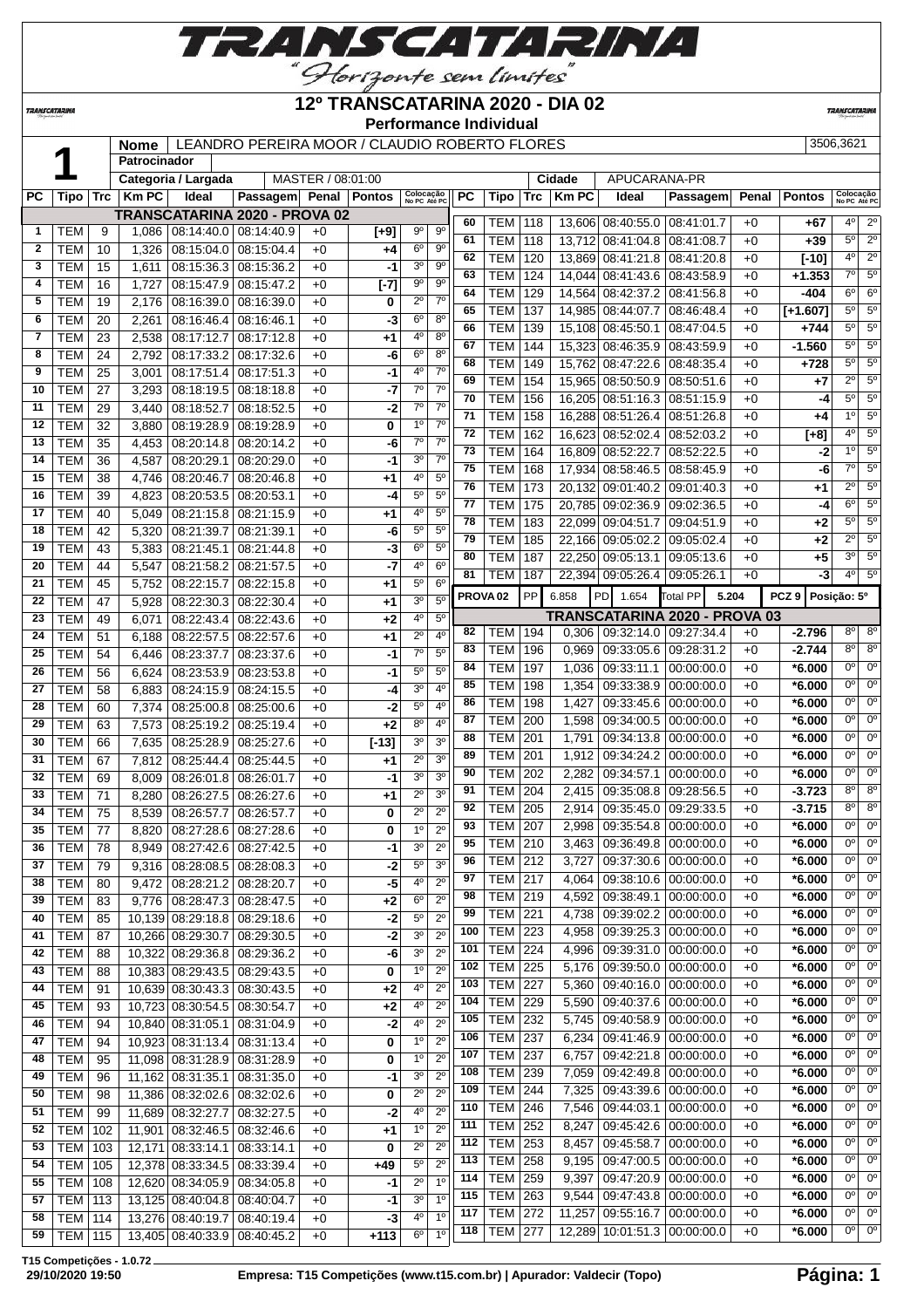

#### **12º TRANSCATARINA 2020 - DIA 02**

**Performance Individual**

**TRANSCATAR** 

 **Nome** LEANDRO PEREIRA MOOR / CLAUDIO ROBERTO FLORES 3506,3621 **Patrocinador Categoria / Largada** MASTER / 08:01:00 **Cidade** APUCARANA-PR **PC Tipo Trc Km PC Ideal Passagem Penal Pontos Colocação No PC Até PC PC Tipo Trc Km PC Ideal Passagem Penal Pontos Colocação No PC Até PC** TEM 277 12,433 10:02:02.1 00:00:00.0 +0 **\*6.000** 0º 0º TEM 279 12,823 10:02:41.0 00:00:00.0 +0 **\*6.000** 0º 0º TEM 282 13,197 10:03:18.2 00:00:00.0 +0 **\*6.000** 0º 0º TEM 282 13,334 10:03:33.1 00:00:00.0 +0 **\*6.000** 0º 0º | TEM | 284 | 13,422 | 10:03:44.4 | 00:00:00.0 | +0 | **\*6.000** | 0<sup>°</sup> | 0<sup>°</sup> | TEM | 286 | 13,958 | 10:04:21.9 | 00:00:00.0 | +0 | **\*6.000** | 0<sup>°</sup> | 0<sup>°</sup> TEM 288 14,070 10:04:31.9 00:00:00.0 +0 **\*6.000** 0º 0º TEM 292 14,495 10:05:05.6 00:00:00.0 +0 **\*6.000** 0º 0º TEM 294 14,930 10:05:39.2 00:00:00.0 +0 **\*6.000** 0º 0º TEM 296 15,008 10:05:50.0 00:00:00.0 +0 **\*6.000** 0º 0º | TEM | 298 | 15,375 | 10:06:33.1 | 00:00:00.0 | +0 | \*6.000 | 0° | 0° | TEM | 306 | 16,474 | 10:08:29.0 | 00:00:00.0 | +0 | **\*6.000** | 0<sup>o</sup> | 0<sup>o</sup>  $\mathsf{TEM}$  307 | 16.711 10:08:45.1 00:00:00.0 +0 **\*6.000** 0<sup>o</sup> 0<sup>o</sup> TEM 308 16,892 10:08:59.3 00:00:00.0 +0 **\*6.000** 0º 0º TEM 310 17,085 10:09:23.3 00:00:00.0 +0 **\*6.000** 0º 0º TEM 310 17,401 10:09:48.5 00:00:00.0 +0 **\*6.000** 0º 0º TEM 315 17,549 10:10:12.7 00:00:00.0 +0 **\*6.000** 0º 0º TEM 319 18,536 10:13:03.0 00:00:00.0 +0 **\*6.000** 0º 0º TEM 321 18,668 10:13:15.2 00:00:00.0 +0 **\*6.000** 0º 0º TEM 323 18,866 10:13:37.7 00:00:00.0 +0 **\*6.000** 0º 0º TEM 326 19,070 10:13:59.8 00:00:00.0 +0 **\*6.000** 0º 0º TEM 332 19,524 10:14:41.2 00:00:00.0 +0 **\*6.000** 0º 0º TEM 337 20,424 10:16:09.7 00:00:00.0 +0 **\*6.000** 0º 0º TEM 345 21,560 10:17:46.2 00:00:00.0 +0 **\*6.000** 0º 0º TEM 349 22,206 10:18:36.6 00:00:00.0 +0 **\*6.000** 0º 0º TEM 350 22,311 10:18:45.3 00:00:00.0 +0 **\*6.000** 0º 0º TEM 353 22,669 10:19:47.7 00:00:00.0 +0 **\*6.000** 0º 0º TEM 358 1,240 10:40:13.3 00:00:00.0 +0 **\*6.000** 0º 0º TEM 361 1,550 10:40:52.6 00:00:00.0 +0 **\*6.000** 0º 0º TEM 366 2,224 10:42:19.3 00:00:00.0 +0 **\*6.000** 0º 0º TEM 371 2,495 10:42:55.3 00:00:00.0 +0 **\*6.000** 0º 0º TEM 373 2,682 10:43:15.4 00:00:00.0 +0 **\*6.000** 0º 0º TEM 375 2,863 10:43:34.7 00:00:00.0 +0 **\*6.000** 0º 0º TEM 376 2,933 10:43:40.6 00:00:00.0 +0 **\*6.000** 0º 0º TEM 378 3,171 10:44:01.2 00:00:00.0 +0 **\*6.000** 0º 0º | TEM | 378 | 3,265 | 10:44:09.9 | 00:00:00.0 | +0 | \*6.000 | 0<sup>o</sup> | 0<sup>o</sup> | TEM | 380 | 3,353 | 10:44:20.9 | 00:00:00.0 | +0 | \*6.000 | 0° | 0° | TEM | 383 | 3,638 | 10:44:48.6 | 00:00:00.0 | +0 | **\*6.000** | 0<sup>°</sup> | 0<sup>°</sup> TEM 388 3,928 10:45:18.3 00:00:00.0 +0 **\*6.000** 0º 0º TEM 395 4,405 10:48:16.5 00:00:00.0 +0 **\*6.000** 0º 0º TEM 397 4,570 10:48:32.5 00:00:00.0 +0 **\*6.000** 0º 0º TEM 398 4,703 10:48:47.6 00:00:00.0 +0 **\*6.000** 0º 0º TEM 401 5,007 10:49:30.4 00:00:00.0 +0 **\*6.000** 0º 0º TEM 403 5,108 10:49:46.2 00:00:00.0 +0 **\*6.000** 0º 0º TEM 405 5,314 10:50:06.9 00:00:00.0 +0 **\*6.000** 0º 0º TEM 405 5,493 10:50:28.3 00:00:00.0 +0 **\*6.000** 0º 0º TEM 407 5,713 10:50:54.0 00:00:00.0 +0 **\*6.000** 0º 0º TEM 408 5,825 10:51:05.6 00:00:00.0 +0 **\*6.000** 0º 0º TEM 409 5,894 10:51:15.4 00:00:00.0 +0 **\*6.000** 0º 0º TEM 413 6,046 10:53:04.6 00:00:00.0 +0 **\*6.000** 0º 0º TEM 416 6,402 10:53:41.7 00:00:00.0 +0 **\*6.000** 0º 0º TEM 419 6,546 10:53:58.6 00:00:00.0 +0 **\*6.000** 0º 0º TEM 419 6,653 10:54:07.7 00:00:00.0 +0 **\*6.000** 0º 0º TEM 421 6,728 10:54:15.2 00:00:00.0 +0 **\*6.000** 0º 0º TEM 425 7,097 10:54:55.1 00:00:00.0 +0 **\*6.000** 0º 0º TEM 428 7,278 10:55:16.1 00:00:00.0 +0 **\*6.000** 0º 0º TEM 431 7,588 10:56:54.6 00:00:00.0 +0 **\*6.000** 0º 0º TEM 432 7,676 10:57:05.3 00:00:00.0 +0 **\*6.000** 0º 0º TEM 437 8,416 10:58:40.7 00:00:00.0 +0 **\*6.000** 0º 0º | TEM | 439 | 8,565 | 10:59:02.6 | 00:00:00.0 | +0 | **\*6.000** |  $0^{\circ}$  |  $0^{\circ}$  | TEM | 440 | 8,724 | 10:59:24.4 | 00:00:00.0 | +0 | **\*6.000** |  $\frac{0^{\circ}}{0^{\circ}}$  | 0<sup>o</sup> TEM 445 9,161 11:00:16.2 00:00:00.0 +0 **\*6.000** 0º 0º TEM 446 9,256 11:00:26.1 00:00:00.0 +0 **\*6.000** 0º 0º | TEM | 446 | 9,371 | 11:00:41.4 | 00:00:00.0 | +0 | **\*6.000** |  $\frac{0^{\circ}}{0^{\circ}}$  | TEM | 449 | 9,716 | 11:01:27.4 | 00:00:00.0 | +0 | \*6.000 | 0<sup>°</sup> | 0<sup>°</sup> | TEM | 450 | 9,873 | 11:01:49.8 | 00:00:00.0 | +0 | \*6.000 | 0<sup>o</sup> | 0<sup>o</sup> | TEM | 451 | 10,144 | 11:02:30.9 | 00:00:00.0 | +0 | \*6.000 | 0<sup>°</sup> | 0<sup>°</sup> TEM 452 | 10,244 | 11:02:42.6 | 00:00:00.0 | +0 | \*6.000 | 0<sup>o</sup> | 0<sup>o</sup> TEM 465 1,634 11:11:24.7 00:00:00.0 +0  $*6.000$  0<sup>o</sup> 0 **PROVA 03** PP 618.978 PD 0 Total PP **618.978 PCZ 0 Posição: 8º TRANSCATARINA 2020 - PROVA 04** TEM 6 0.613 12:06:25.0 12:06:24.7 +0 **-3**  TEM 9 0,983 12:07:02.6 12:07:03.0 +0 +4 3° 2<sup>o</sup> TEM 16 1,761 12:08:22.6 12:08:23.3 +0 +7 6° 5 TEM 25 3,471 12:11:12.4 12:11:12.5 +0 **+1** 2º 2º TEM 41 4,686 12:15:20.5 12:15:20.8 +0 **+3** 5º 2º TEM 44 4,901 12:15:47.9 12:15:48.3 +0 +4 5° 2 TEM 50 5,372 12:16:55.2 12:16:54.5 +0 **-7** 8º 3º TEM 52 5,600 12:17:22.5 12:17:22.7 +0 **+2** 3º 3º TEM 56 5,970 12:18:05.8 12:18:05.6 +0 **-2** 6º 3º TEM 60 6,375 12:18:44.0 12:18:44.0 +0 **0** 1<sup>o</sup> 1 TEM 61 6.594 12:19:02.0 12:19:01.8 +0 -2 2<sup>o</sup> 1<sup>'</sup> TEM 66 7,074 12:19:42.1 12:19:42.1 +0 **0** 1º 1º TEM 71 7,689 12:20:47.7 12:20:48.8 +0 **[+11]** 6º 1º TEM 72 7,950 12:21:13.4 12:21:12.3 +0 **[-11]** 5º 1º TEM 73 8,200 12:21:35.9 12:21:35.0 +0 **-9** 8º 2º TEM 74 8,293 12:21:45.3 12:21:43.3 +0 **[-20]** 9º 2º TEM 80 8,882 12:22:59.2 12:23:00.2 +0 **[+10]** 8º 2º TEM 89 9,540 12:26:44.4 12:26:44.2 +0 **-2** 4º 3º TEM 97 10,733 12:28:48.7 12:28:48.2 +0 **-5** 9º 3º TEM 103 11,365 12:29:43.2 12:29:42.3 +0 **-9** 5º 3º | TEM | 108 | 11,926 | 12:30:45.3 | 12:30:45.3 | +0 | **0** | 1<sup>0</sup> | 3<sup>°</sup> TEM 109 12,051 12:30:57.6 12:30:57.6 +0 **0** 1<sup>0</sup> 3<sup>o</sup> TEM 115 13,063 12:32:46.5 12:32:47.0 +0 **+5** 6º 3º TEM 118 13,353 12:33:21.7 12:33:21.4 +0 **-3** 3º 3º TEM 120 13,418 12:33:29.2 12:33:29.3 +0 **+1** 1º 3º TEM 125 13,871 12:34:48.7 12:34:48.7 +0 **0** 1<sup>o</sup> 3 | TEM | 127 | 14,118 | 12:35:15.4 | 12:35:14.3 | +0 | **[-11]** | 5<sup>°</sup> 2<sup>°</sup> TEM 129 14,214 12:35:30.6 12:35:30.8 +0 +2 1º 2 TEM 130 14,447 12:36:07.0 12:36:07.4 +0 +4 6° 2 TEM 138 15,241 12:37:21.6 12:37:21.9 +0 **+3** 3º 2º TEM 140 15,421 12:37:38.8 12:37:39.6 +0 **+8** 7º 2º TEM 146 15,810 12:38:41.2 12:38:41.4 +0 **+2** 3º 2º TEM 149 16,057 12:39:10.6 12:39:10.8 +0 **+2** 4º 1º TEM 151 16,341 12:39:47.9 12:39:48.0 +0 +1 2<sup>o</sup> 1 TEM 154 16,672 12:40:40.2 12:40:40.0 +0 -2 3<sup>°</sup> 1 TEM 156 16,787 12:40:52.0 12:40:52.4 +0 +4 6° 1 TEM 159 17,191 12:41:39.7 12:41:39.9 +0 **+2** 3º 1º TEM 164 0,205 12:58:08.6 12:58:08.6 +0 **0** 2º 1º TEM 169 0,765 12:58:53.2 12:58:53.7 +0 **+5** 5º 1º TEM 170 0.846 12:59:00.8 12:59:00.6 +0 **-2** 3<sup>°</sup> 1 ROT 175 1,409 12:59:54.9 12:59:30.0 +0 **0** 0<sup>o</sup> 0 **351 TEM 178 1,565 13:00:08.8 13:00:08.7 +0 -1 2<sup>o</sup> 1**  TEM 179 2,010 13:00:38.8 13:00:38.5 +0 **-3** 7º 1º TEM 187 2,922 13:02:45.2 13:02:45.1 +0 **-1** 3º 1º

**T15 Competições - 1.0.72**

*TRANSCATARINA* 

**179** TEM 435 8,141 10:58:04.4 00:00:00.0 +0 **\*6.000** 0<sup>o</sup> 0

TEM 191 3,291 13:03:19.7 13:03:19.6 +0 **-1** 1º 1º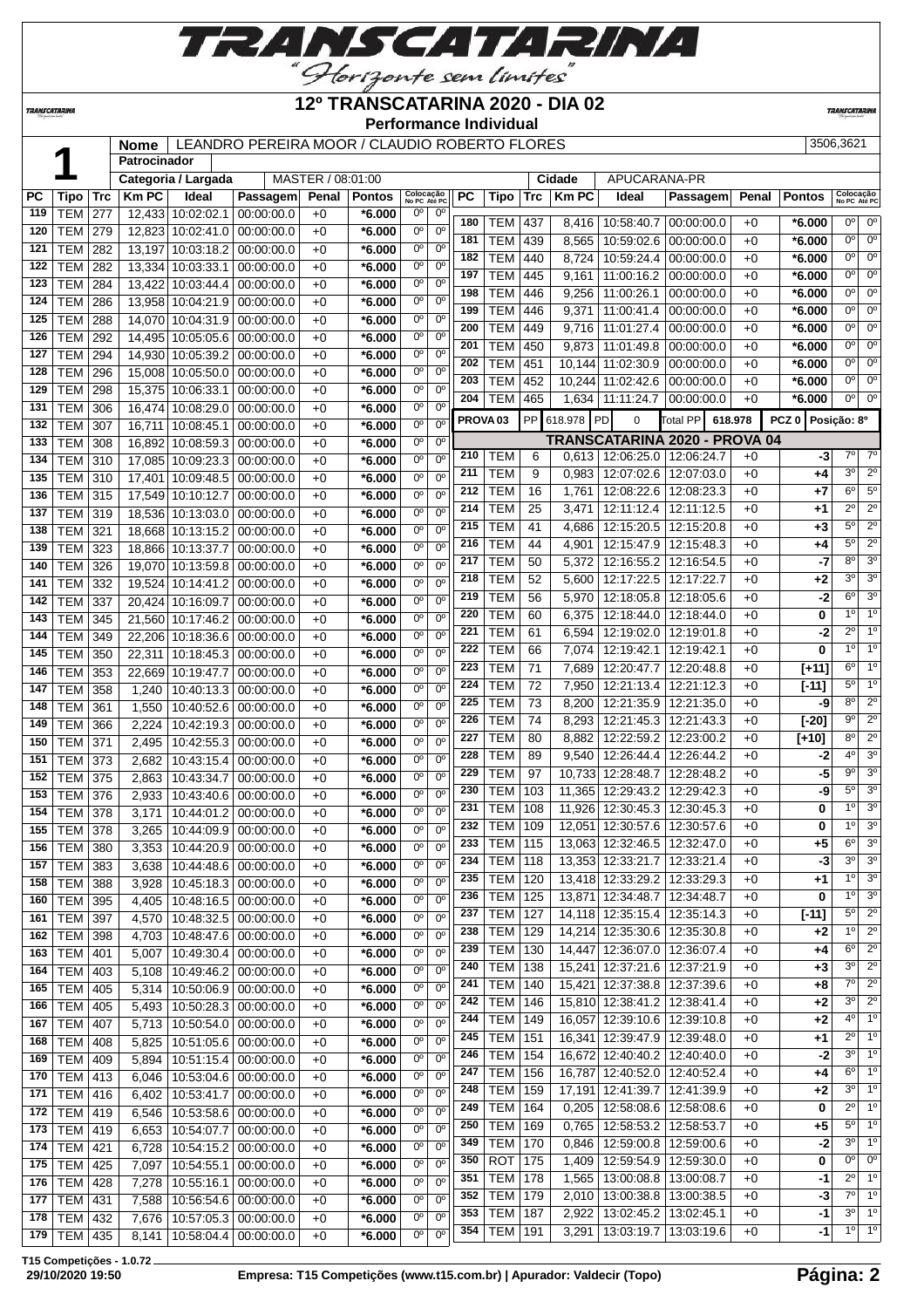

**12º TRANSCATARINA 2020 - DIA 02**

**TRANSCATARINA** 

### **Performance Individual**

|                     |            |            | <b>Nome</b>         |    | LEANDRO PEREIRA MOOR / CLAUDIO ROBERTO FLORES |            |         |       |                    |      |                           |                |           |             |            |              |              |                 |       |               | 3506,3621                 |
|---------------------|------------|------------|---------------------|----|-----------------------------------------------|------------|---------|-------|--------------------|------|---------------------------|----------------|-----------|-------------|------------|--------------|--------------|-----------------|-------|---------------|---------------------------|
|                     |            |            | <b>Patrocinador</b> |    |                                               |            |         |       |                    |      |                           |                |           |             |            |              |              |                 |       |               |                           |
|                     |            |            |                     |    | Categoria / Largada                           |            |         |       | MASTER / 08:01:00  |      |                           |                |           |             |            | Cidade       | APUCARANA-PR |                 |       |               |                           |
| <b>PC</b>           | Tipo       | <b>Trc</b> | <b>KmPC</b>         |    | Ideal                                         | Passagem   |         | Penal | Pontos             |      | Colocação<br>No PC Até PC |                | <b>PC</b> | <b>Tipo</b> | <b>Trc</b> | <b>Km PC</b> | Ideal        | <b>Passagem</b> | Penal | <b>Pontos</b> | Colocação<br>No PC Até PC |
| 355                 | TEM        | 195        | 4,004               |    | 13:04:31.6                                    | 13:04:31.5 |         | $+0$  |                    | -1   | $4^{\circ}$               | 1 <sup>0</sup> |           |             |            |              |              |                 |       |               |                           |
| 356                 | <b>TEM</b> | 203        | 5,215               |    | 13:06:16.1                                    | 13:06:15.6 |         | $+0$  |                    | -5   | 4°                        | 1 <sup>°</sup> |           |             |            |              |              |                 |       |               |                           |
| 357                 | TEM        | 207        | 5,624               |    | 13:06:58.1                                    | 13:06:57.9 |         | $+0$  |                    | -2   | 1 <sup>0</sup>            | 1 <sup>0</sup> |           |             |            |              |              |                 |       |               |                           |
| 358                 | <b>TEM</b> | 218        | 6,969               |    | 13:09:33.2                                    | 13:09:32.7 |         | $+0$  |                    | -5   | 5 <sup>0</sup>            | 1 <sup>0</sup> |           |             |            |              |              |                 |       |               |                           |
| 359                 | <b>TEM</b> | 227        | 8,059               |    | 13:11:14.5                                    | 13:11:14.7 |         | $+0$  |                    | $+2$ | $4^{\circ}$               | 1 <sup>o</sup> |           |             |            |              |              |                 |       |               |                           |
| 360                 | <b>TEM</b> | 237        | 9,431               |    | 13:13:41.1                                    | 13:13:40.5 |         | $+0$  |                    | -6   | 5 <sup>0</sup>            | 1 <sup>°</sup> |           |             |            |              |              |                 |       |               |                           |
| 361                 | <b>TEM</b> | 238        | 9,955               |    | 13:14:18.5                                    | 13:14:18.5 |         | $+0$  |                    | 0    | 1 <sup>0</sup>            | 1 <sup>0</sup> |           |             |            |              |              |                 |       |               |                           |
| 362                 | TEM        | 242        |                     |    | 10,466 13:14:58.6                             | 13:14:58.4 |         | $+0$  |                    | -2   | $2^{\circ}$               | 1 <sup>0</sup> |           |             |            |              |              |                 |       |               |                           |
| 363                 | <b>TEM</b> | 247        |                     |    | 11,070 13:15:49.8                             | 13:15:49.8 |         | $+0$  |                    | 0    | 1 <sup>0</sup>            | 1 <sup>0</sup> |           |             |            |              |              |                 |       |               |                           |
| 364                 | <b>TEM</b> | 249        |                     |    | 11,392 13:16:17.4                             | 13:16:17.0 |         | $+0$  |                    | -4   | $5^{\circ}$               | 1 <sup>°</sup> |           |             |            |              |              |                 |       |               |                           |
| 365                 | <b>TEM</b> | 250        |                     |    | 11,584 13:16:31.8                             | 13:16:31.1 |         | $+0$  |                    | -7   | 70                        | 1 <sup>0</sup> |           |             |            |              |              |                 |       |               |                           |
| 366                 | TEM        | 251        |                     |    | 11,783 13:16:50.4                             | 13:16:49.6 |         | $+0$  |                    | -8   | $6^{\circ}$               | 1 <sup>0</sup> |           |             |            |              |              |                 |       |               |                           |
| 367                 | TEM        | 252        |                     |    | 11,918 13:17:01.2                             | 13:17:00.7 |         | $+0$  |                    | -5   | 3 <sup>0</sup>            | 1 <sup>o</sup> |           |             |            |              |              |                 |       |               |                           |
| 368                 | <b>TEM</b> | 262        |                     |    | 13,992 13:19:59.9                             | 13:20:00.2 |         | $+0$  |                    | $+3$ | 7 <sup>o</sup>            | 1 <sup>°</sup> |           |             |            |              |              |                 |       |               |                           |
| 369                 | <b>ROT</b> | 266        |                     |    | 14,372 13:21:05.9                             | 13:21:02.0 |         | $+0$  |                    | 0    | $0^{\circ}$               | 0 <sup>o</sup> |           |             |            |              |              |                 |       |               |                           |
| 370                 | <b>TEM</b> | 272        |                     |    | 15,115 13:22:11.4                             | 13:22:11.4 |         | $+0$  |                    | 0    | 1 <sup>0</sup>            | 1 <sup>0</sup> |           |             |            |              |              |                 |       |               |                           |
| 371                 | <b>TEM</b> | 278        |                     |    | 15,912 13:23:24.9                             | 13:23:24.5 |         | $+0$  |                    | -4   | 30                        | 1 <sup>0</sup> |           |             |            |              |              |                 |       |               |                           |
| PROVA <sub>04</sub> |            | <b>PP</b>  | 229                 | PD | 63                                            | Total PP   | 166     |       | PCZ 11 Posição: 1º |      |                           |                |           |             |            |              |              |                 |       |               |                           |
| <b>TOTAL</b>        |            |            | PP 626.065 PD       |    | 1.717                                         | Total PP   | 624.348 |       | <b>PCZ 20</b>      |      |                           |                |           |             |            |              |              |                 |       |               |                           |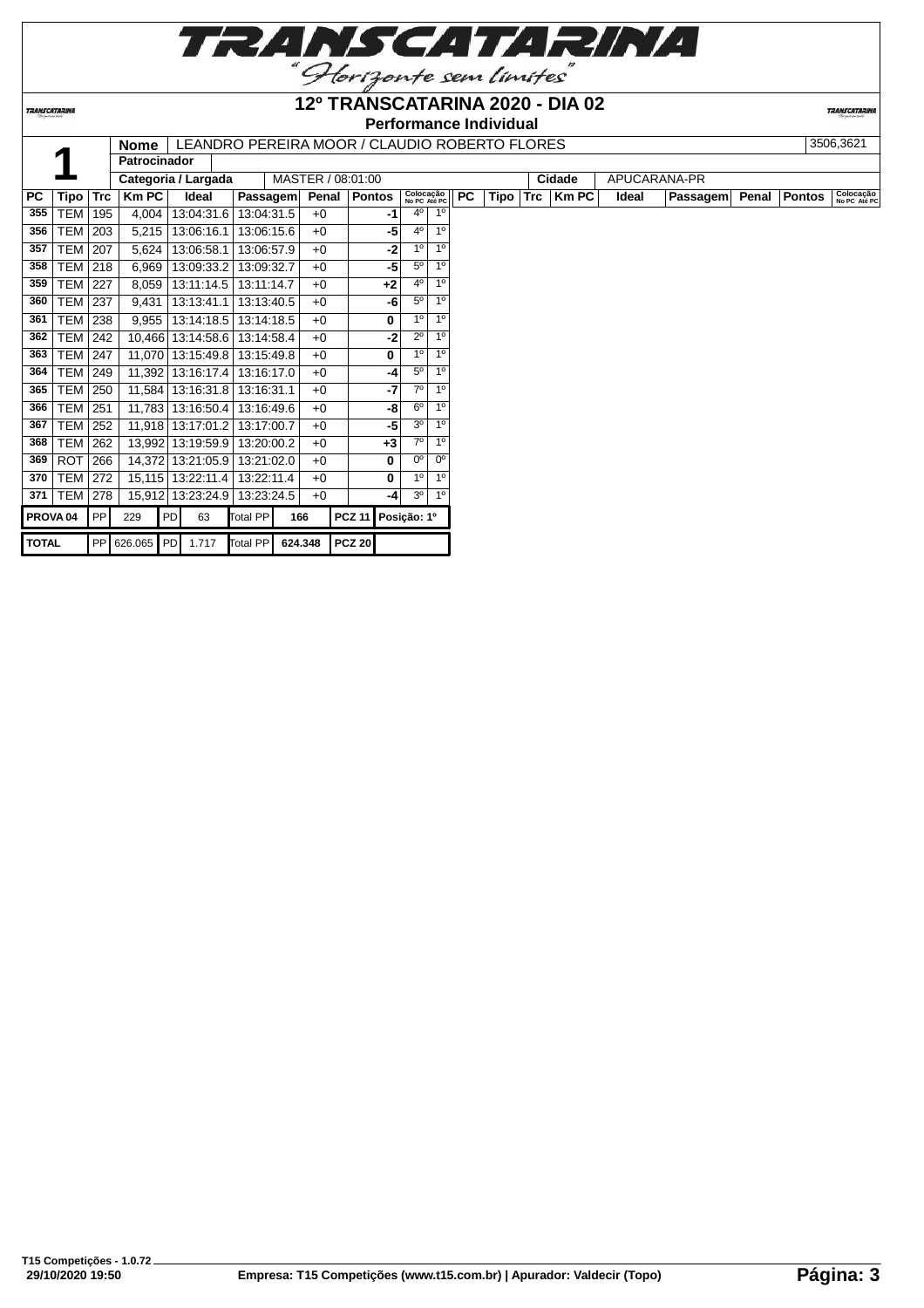

# **12º TRANSCATARINA 2020 - DIA 02**

**TRANSCATARIN** 

**Performance Individual**

|              |                          |            | Nome           |                                   | LEANDRO RODRIGO RIFFEL / MICHAEL DA SILVEIRA MASSON |                   |               |                               |                                  |                 |                          |            |                 |                                       |                                      |              |                    | 3525,3665                     |                                  |
|--------------|--------------------------|------------|----------------|-----------------------------------|-----------------------------------------------------|-------------------|---------------|-------------------------------|----------------------------------|-----------------|--------------------------|------------|-----------------|---------------------------------------|--------------------------------------|--------------|--------------------|-------------------------------|----------------------------------|
|              | 2                        |            | Patrocinador   |                                   |                                                     |                   |               |                               |                                  |                 |                          |            |                 |                                       |                                      |              |                    |                               |                                  |
|              |                          |            |                | Categoria / Largada               |                                                     | MASTER / 08:02:00 |               |                               |                                  |                 |                          |            | Cidade          | PIRATUBA-SC                           |                                      |              |                    |                               |                                  |
| <b>PC</b>    | <b>Tipo</b>              | <b>Trc</b> | <b>Km PC</b>   | Ideal                             | Passagem                                            | Penal             | <b>Pontos</b> | Colocação<br>No PC Até PC     |                                  | PC              | <b>Tipo</b>              | <b>Trc</b> | <b>Km PC</b>    | Ideal                                 | Passagem                             | Penal        | <b>Pontos</b>      | Colocação<br>No PC Até PO     |                                  |
|              |                          |            |                |                                   | <b>TRANSCATARINA 2020 - PROVA 02</b>                |                   |               |                               |                                  | 60              | <b>TEM</b>               | 118        |                 | 13,606 08:41:55.0 00:00:00.0          |                                      | $+0$         | $*6.000$           | $0^{\circ}$                   | 0 <sup>o</sup>                   |
| 1            | TEM                      | 9          | 1,086          | $08:15:40.0$ 08:15:40.2           |                                                     | $+0$              | $+2$          | $4^{\circ}$                   | 4 <sup>0</sup>                   | 61              | <b>TEM</b>               | 118        |                 | 13,712 08:42:04.8 00:00:00.0          |                                      | $+0$         | $*6.000$           | 0°                            | 0 <sup>o</sup>                   |
| $\mathbf{2}$ | <b>TEM</b>               | 10         | 1,326          | 08:16:04.0 08:16:04.7             |                                                     | $+0$              | +7            | $9^{\circ}$                   | $8^{\circ}$                      | 62              | <b>TEM</b>               | 120        |                 | 13,869 08:42:21.8                     | 00:00:00.0                           | $+0$         | $*6.000$           | 0°                            | 0 <sup>o</sup>                   |
| 3            | <b>TEM</b>               | 15         | 1,611          | 08:16:36.3                        | 08:16:36.7                                          | $+0$              | +4            | $9^{\rm o}$                   | $8^{\circ}$                      | 63              | <b>TEM</b>               | 124        |                 | 14,044 08:42:43.6                     | 00:00:00.0                           | $+0$         | $*6.000$           | $0^{\circ}$                   | 0 <sup>c</sup>                   |
| 4            | <b>TEM</b>               | 16         | 1,727          | 08:16:47.9                        | 08:16:47.2                                          | $+0$              | $[-7]$        | $8^{\circ}$                   | 8 <sup>o</sup>                   | 64              | <b>TEM</b>               | 129        |                 | 14,564 08:43:37.2                     | 00:00:00.0                           | $+0$         | $*6.000$           | $\overline{0^{\circ}}$        | $\overline{0}$ <sup>c</sup>      |
| 5            | TEM                      | 19         | 2,176          | 08:17:39.0                        | 08:17:39.2                                          | $+0$              | $+2$          | 8 <sup>o</sup>                | 8 <sup>o</sup>                   | 65              | <b>TEM</b>               | 137        |                 | 14,985 08:45:07.7                     | 00:00:00.0                           | $+0$         | $*6.000$           | $0^{\circ}$                   | $\overline{0}$ <sup>c</sup>      |
| 6            | <b>TEM</b>               | 20         | 2,261          | 08:17:46.4                        | 08:17:46.5                                          | $+0$              | +1            | 3 <sup>0</sup>                | $7^{\circ}$                      | 66              | <b>TEM</b>               | 139        |                 | 15,108 08:46:50.1                     | 00:00:00.0                           | $+0$         | $*6.000$           | 0 <sup>o</sup>                | $\overline{0}$ <sup>c</sup>      |
| 7            | <b>TEM</b>               | 23         | 2,538          | 08:18:12.7                        | 08:18:12.6                                          | $+0$              | -1            | $7^\circ$                     | $7^{\circ}$                      | 67              | <b>TEM</b>               | 144        |                 | 15,323 08:47:35.9                     | 00:00:00.0                           | $+0$         | $*6.000$           | $0^{\circ}$                   | 0 <sup>o</sup>                   |
| 8            | <b>TEM</b>               | 24         | 2,792          | 08:18:33.2                        | 08:18:33.2                                          | $+0$              | 0             | 1 <sup>0</sup>                | $6^{\circ}$                      | 68              | <b>TEM</b>               | 149        | 15,762          | 08:48:22.6                            | 00:00:00.0                           | $+0$         | $*6.000$           | $0^{\circ}$                   | $\overline{0}$ <sup>c</sup>      |
| 9            | <b>TEM</b>               | 25         | 3,001          | 08:18:51.4                        | 08:18:51.6                                          | $+0$              | $+2$          | 6 <sup>o</sup>                | 6 <sup>o</sup>                   | 69              | <b>TEM</b>               | 154        |                 | 15,965 08:51:50.9                     | 00:00:00.0                           | $+0$         | $*6.000$           | $0^{\circ}$                   | $\overline{0}$ <sup>c</sup>      |
| 10           | <b>TEM</b>               | 27         | 3,293          | 08:19:19.5 08:19:19.1             |                                                     | $+0$              | $-4$          | 4 <sup>0</sup>                | $6^{\circ}$                      | 70              | <b>TEM</b>               | 156        |                 | 16,205 08:52:16.3 00:00:00.0          |                                      | $+0$         | $*6.000$           | $0^{\circ}$                   | 0 <sup>o</sup>                   |
| 11           | <b>TEM</b>               | 29         | 3,440          | 08:19:52.7                        | 08:19:52.7                                          | $+0$              | 0             | 1 <sup>0</sup>                | $4^{\circ}$                      | 71              | <b>TEM</b>               | 158        |                 | 16,288 08:52:26.4                     | 00:00:00.0                           | $+0$         | $*6.000$           | $0^{\circ}$                   | 0 <sup>o</sup>                   |
| 12           | <b>TEM</b>               | 32         | 3,880          | 08:20:28.9                        | 08:20:28.9                                          | $+0$              | 0             | $2^{\circ}$                   | $4^{\rm o}$                      | 72              | <b>TEM</b>               | 162        |                 | 16,623 08:53:02.4                     | 00:00:00.0                           | $+0$         | $*6.000$           | $0^{\circ}$                   | 0 <sup>c</sup>                   |
| 13           | <b>TEM</b>               | 35         | 4,453          | 08:21:14.8                        | 08:21:14.6                                          | $+0$              | $-2$          | 3 <sup>o</sup><br>$2^{\circ}$ | 3 <sup>o</sup><br>3 <sup>0</sup> | $\overline{73}$ | <b>TEM</b>               | 164        |                 | 16,809 08:53:22.7                     | 00:00:00.0                           | $+0$         | $*6.000$           | $\overline{0^{\circ}}$        | $\overline{0}$ <sup>c</sup>      |
| 14           | <b>TEM</b>               | 36         | 4,587          | 08:21:29.1                        | 08:21:29.1                                          | $+0$              | 0             |                               |                                  | 75              | <b>TEM</b>               | 168        |                 | 17,934 08:59:46.5                     | 08:59:46.3                           | $+0$         | -2                 | $\overline{1^{\circ}}$        | 8 <sup>o</sup>                   |
| 15           | <b>TEM</b>               | 38         | 4,746          | 08:21:46.7                        | 08:21:47.3                                          | $+0$              | +6            | $7^\circ$<br>$2^{\circ}$      | 3 <sup>0</sup>                   | 76              | <b>TEM</b>               | 173        |                 | 20,132 09:02:40.2                     | 09:02:40.3                           | $+0$         | $+1$               | $5^{\circ}$                   | 8 <sup>o</sup>                   |
| 16           | <b>TEM</b>               | 39         | 4,823          | 08:21:53.5                        | 08:21:53.4                                          | $+0$              | $-1$          | 1 <sup>0</sup>                | 3 <sup>0</sup>                   | 77              | <b>TEM</b>               | 175        |                 | 20.785 09:03:36.9                     | 09:03:37.0                           | $+0$         | $+1$               | 1 <sup>0</sup>                | 8 <sup>o</sup>                   |
| 17           | <b>TEM</b>               | 40         | 5,049          | 08:22:15.8                        | 08:22:15.8                                          | $+0$              | 0             | 1 <sup>0</sup>                | 3 <sup>o</sup><br>$2^{\circ}$    | 78              | <b>TEM</b>               | 183        |                 | 22,099 09:05:51.7                     | 09:05:51.2                           | $+0$         | $-5$               | 8 <sup>o</sup>                | 8 <sup>o</sup>                   |
| 18           | <b>TEM</b>               | 42         | 5,320          | 08:22:39.7                        | 08:22:39.7                                          | $+0$              | 0             | $9^{\circ}$                   | 3 <sup>o</sup>                   | 79              | <b>TEM</b>               | 185        |                 | 22,166 09:06:02.2                     | 09:06:03.1                           | $+0$         | $[+9]$             | 3 <sup>o</sup>                | 8 <sup>o</sup>                   |
| 19           | TEM                      | 43         | 5,383          | 08:22:45.1                        | 08:22:46.2                                          | $+0$              | $[+11]$       | 1 <sup>0</sup>                | $2^{\circ}$                      | 80              | <b>TEM</b>               | 187        |                 | 22,250 09:06:13.1                     | 09:06:13.1                           | $+0$         | 0                  | 1 <sup>0</sup>                | 8 <sup>o</sup>                   |
| 20<br>21     | <b>TEM</b><br><b>TEM</b> | 44         | 5,547          | 08:22:58.2 08:22:58.2             |                                                     | $+0$<br>$+0$      | 0             | $7^\circ$                     | $2^{\circ}$                      | 81              | <b>TEM</b>               | 187        |                 | 22,394 09:06:26.4 09:06:25.6          |                                      | $+0$         | $[-8]$             | $6^{\circ}$                   | 8 <sup>o</sup>                   |
| 22           | <b>TEM</b>               | 45<br>47   | 5,752<br>5,928 | 08:23:15.7<br>08:23:30.3          | 08:23:15.9                                          | $+0$              | +2<br>0       | $2^{\circ}$                   | $2^{\circ}$                      |                 | PROVA <sub>02</sub>      | PP         | 99.792          | PD 3.085                              | Total PP                             | 96.707       | PCZ 16 Posicão: 8º |                               |                                  |
| 23           | <b>TEM</b>               | 49         | 6,071          | 08:23:43.4                        | 08:23:30.3<br>08:23:44.1                            | $+0$              | +7            | 8 <sup>o</sup>                | $2^{\circ}$                      |                 |                          |            |                 |                                       | <b>TRANSCATARINA 2020 - PROVA 03</b> |              |                    |                               |                                  |
| 24           | <b>TEM</b>               | 51         | 6,188          |                                   | 08:23:57.5 08:23:57.4                               | $+0$              | $-1$          | $1^{\circ}$                   | 1 <sup>0</sup>                   | 82              | <b>TEM</b>               | 194        | 0,306           | $\vert$ 09:33:14.0 $\vert$ 09:33:13.5 |                                      | $+0$         | $-5$               | $4^{\circ}$                   | 4 <sup>0</sup>                   |
| 25           | <b>TEM</b>               | 54         | 6,446          | 08:24:37.7                        | 08:24:38.0                                          | $+0$              | $+3$          | 8 <sup>o</sup>                | 1 <sup>0</sup>                   | 83              | <b>TEM</b>               | 196        | 0,969           |                                       | 09:34:05.6 09:34:05.6                | $+0$         | 0                  | 1 <sup>0</sup>                | 3 <sup>o</sup>                   |
| 26           | <b>TEM</b>               | 56         | 6,624          | 08:24:53.9                        | 08:24:54.3                                          | $+0$              | +4            | $9^{\circ}$                   | $\overline{2^0}$                 | 84              | <b>TEM</b>               | 197        | 1,036           | 09:34:11.1                            | 09:34:11.5                           | $+0$         | $+4$               | 4 <sup>0</sup>                | 3 <sup>0</sup>                   |
| 27           | <b>TEM</b>               | 58         | 6,883          | 08:25:15.9                        | 08:25:15.4                                          | $+0$              | $-5$          | $5^{\circ}$                   | 1 <sup>0</sup>                   | 85              | <b>TEM</b>               | 198        | 1,354           | 09:34:38.9                            | 09:34:38.6                           | $+0$         | $-3$               | 4 <sup>0</sup>                | 3 <sup>o</sup>                   |
| 28           | <b>TEM</b>               | 60         | 7,374          | 08:26:00.8                        | 08:26:00.8                                          | $+0$              | 0             | $2^{\circ}$                   | 1 <sup>0</sup>                   | 86              | <b>TEM</b>               | 198        | 1,427           | 09:34:45.6                            | 09:34:44.9                           | $+0$         | $[-7]$             | $5^{\circ}$                   | 3 <sup>o</sup>                   |
| 29           | <b>TEM</b>               | 63         | 7,573          | 08:26:19.2 08:26:19.4             |                                                     | $+0$              | +2            | 7 <sup>0</sup>                | $2^{\circ}$                      | 87              | <b>TEM</b>               | 200        | 1,598           | 09:35:00.5                            | 09:35:00.3                           | $+0$         | $-2$               | $\overline{2^0}$              | $\overline{3^{\circ}}$           |
| 30           | <b>TEM</b>               | 66         | 7,635          | 08:26:28.9 08:26:28.9             |                                                     | $+0$              | 0             | $1^{\circ}$                   | 1 <sup>0</sup>                   | 88              | <b>TEM</b>               | 201        | 1,791           | 09:35:13.8                            | 09:35:13.3                           | $+0$         | $-5$               | 6 <sup>o</sup>                | 5 <sup>o</sup>                   |
| 31           | <b>TEM</b>               | 67         | 7,812          | 08:26:44.4                        | 08:26:44.3                                          | $+0$              | $-1$          | 30                            | 1 <sup>0</sup>                   | 89              | <b>TEM</b>               | 201        | 1,912           | 09:35:24.2                            | 09:35:24.0                           | $+0$         | -2                 | 4°                            | 3 <sup>o</sup>                   |
| 32           | <b>TEM</b>               | 69         | 8,009          | 08:27:01.8                        | 08:27:01.7                                          | $+0$              | $-1$          | 4 <sup>0</sup>                | 1 <sup>0</sup>                   | 90              | <b>TEM</b>               | 202        | 2,282           | 09:35:57.1                            | 09:35:56.5                           | $+0$         | -6                 | 4 <sup>0</sup>                | $\overline{4^c}$                 |
| 33           | <b>TEM</b>               | 71         | 8,280          | 08:27:27.5                        | 08:27:27.6                                          | $+0$              | +1            | 1 <sup>0</sup>                | 1 <sup>0</sup>                   | 91              | <b>TEM</b>               | 204        | 2,415           | 09:36:08.8                            | 09:36:08.5                           | $+0$         | $-3$               | $5^{\circ}$                   | $4^\circ$                        |
| 34           | <b>TEM</b>               | 75         | 8,539          | 08:27:57.7                        | 08:27:57.7                                          | $+0$              | 0             | 1 <sup>0</sup>                | 1 <sup>0</sup>                   | 92              | <b>TEM</b>               | 205        | 2,914           | 09:36:45.0                            | 09:36:44.8                           | $+0$         | -2                 | 3 <sup>o</sup>                | $4^\circ$                        |
| 35           | <b>TEM</b>               | 77         |                | 8,820   08:28:28.6   08:28:28.6   |                                                     | $+0$              | $\mathbf{0}$  | 3 <sup>0</sup>                | 1 <sup>0</sup>                   | 93              | <b>TEM</b>               | 207        | 2,998           |                                       | 09:36:54.8 09:36:54.2                | $+0$         | $-6$               | $6^{\circ}$                   | 3 <sup>o</sup>                   |
| 36           | <b>TEM</b>               | 78         | 8,949          | 08:28:42.6   08:28:42.7           |                                                     | $+0$              | +1            | $2^{\circ}$                   | 1 <sup>0</sup>                   | 95              | TEM   210                |            |                 | 3,463   09:37:49.8   09:37:49.5       |                                      | $+0$         | -3                 | 70                            | 3 <sup>o</sup>                   |
| 37           | TEM                      | 79         |                | 9,316   08:29:08.5   08:29:08.4   |                                                     | $+0$              | -1            | 3 <sup>0</sup>                | 1 <sup>0</sup>                   | 96              | <b>TEM 212</b>           |            | 3,727           | 09:38:30.6                            | 09:38:30.6                           | $+0$         | 0                  | 3 <sup>o</sup>                | 3 <sup>o</sup>                   |
| 38           | <b>TEM</b>               | 80         |                | $9,472$   08:29:21.2   08:29:21.0 |                                                     | $+0$              | $-2$          | 3 <sup>o</sup>                | 10                               | 97              | <b>TEM 217</b>           |            | 4,064           | $\mid$ 09:39:10.6 $\mid$ 09:39:09.9   |                                      | $+0$         | $[-7]$             | $7^\circ$                     | 3 <sup>o</sup>                   |
| 39           | <b>TEM</b>               | 83         |                | 9,776   08:29:47.3   08:29:46.9   |                                                     | $+0$              | -4            | 8 <sup>o</sup>                | 1 <sup>0</sup>                   | 98              | TEM                      | 219        | 4,592           | $\vert$ 09:39:49.1 $\vert$ 09:39:48.1 |                                      | $+0$         | $[-10]$            | $7^\circ$                     | 3 <sup>o</sup>                   |
| 40           | <b>TEM</b>               | 85         |                | 10,139 08:30:18.8 08:30:18.5      |                                                     | $+0$              | $-3$          | $8^{\circ}$                   | 1 <sup>o</sup>                   | 99              | <b>TEM</b>               | 221        | 4,738           |                                       | 09:40:02.2 09:40:01.6                | $+0$         | -6                 | 6 <sup>o</sup>                | 3 <sup>0</sup>                   |
| 41           | <b>TEM</b>               | 87         |                | 10,266 08:30:30.7                 | 08:30:30.6                                          | $+0$              | -1            | $2^{\circ}$                   | 1 <sup>0</sup>                   | 100             | <b>TEM</b>               | 223        | 4,958           |                                       | 09:40:25.3 09:40:25.4                | $+0$         | +1                 | 1 <sup>0</sup>                | $\overline{3^{\circ}}$           |
| 42           | TEM                      | 88         |                | 10,322 08:30:36.8                 | 08:30:35.7                                          | $+0$              | $[-11]$       | $5^\circ$                     | 1 <sup>o</sup>                   | 101             | <b>TEM</b>               | 224        | 4,996           | 09:40:31.009:40:30.8                  |                                      | $+0$         | -2                 | 3 <sup>o</sup>                | 3 <sup>o</sup>                   |
| 43           | <b>TEM</b>               | 88         |                |                                   | 10,383 08:30:43.5 08:30:43.2                        | $+0$              | $-3$          | $4^{\circ}$                   | 1 <sup>0</sup>                   | 102             | <b>TEM</b>               | 225        | 5,176           | 09:40:50.0 09:40:50.4                 |                                      | $+0$         | +4                 | $5^{\circ}$                   | 3 <sup>o</sup>                   |
| 44           | <b>TEM</b>               | 91         |                | 10,639 08:31:43.3                 | 08:31:43.0                                          | $+0$              | -3            | $5^{\circ}$                   | 1 <sup>0</sup>                   | 103             | <b>TEM</b>               | 227        | 5,360           | 09:41:16.0 09:41:16.1                 |                                      | $+0$         | $+1$               | $1^{\circ}$                   | 3 <sup>o</sup>                   |
| 45           | <b>TEM</b>               | 93         |                | 10,723 08:31:54.5 08:31:54.6      |                                                     | $+0$              | +1            | $2^{\circ}$                   | 1 <sup>0</sup>                   | 104             | <b>TEM</b>               | 229        | 5,590           | 09:41:37.6 09:41:37.7                 |                                      | $+0$         | +1                 | $2^{\circ}$                   | 3 <sup>o</sup>                   |
| 46           | <b>TEM</b>               | 94         |                | 10,840 08:32:05.1                 | 08:32:05.1                                          | $+0$              | 0             | 1 <sup>°</sup>                | 1 <sup>0</sup>                   | 105             | <b>TEM 232</b>           |            | 5,745           | 09:41:58.9 09:41:58.8                 |                                      | $+0$         | $-1$               | 3 <sup>o</sup>                | 3 <sup>o</sup>                   |
| 47           | <b>TEM</b>               | 94         |                |                                   | 10,923 08:32:13.4 08:32:13.4                        | $+0$              | 0             | $2^{\circ}$                   | 1 <sup>0</sup>                   | 106             | <b>TEM</b>               | 237        | 6,234           |                                       | $09:42:46.9$ 09:42:46.5              | $+0$         | $-4$               | $5^{\circ}$                   | 3 <sup>o</sup>                   |
| 48           | <b>TEM</b>               | 95         |                | 11,098 08:32:28.9 08:32:29.1      |                                                     | $+0$              | $+2$          | 3 <sup>0</sup>                | 1 <sup>0</sup>                   | 107             | <b>TEM</b>               | 237        | 6,757           |                                       | 09:43:21.8 09:43:21.4                | $+0$         | -4                 | 4°                            | 3 <sup>o</sup>                   |
| 49           | <b>TEM</b>               | 96         |                | 11,162 08:32:35.1                 | 08:32:35.3                                          | $+0$              | +2            | $5^{\circ}$                   | 1 <sup>0</sup>                   | 108             | <b>TEM</b>               | 239        | 7,059           |                                       | 09:43:49.8 09:43:49.2                | $+0$         | -6                 | $6^{\circ}$                   | 3 <sup>0</sup>                   |
| 50           | <b>TEM</b>               | 98         |                | 11,386 08:33:02.6 08:33:02.6      |                                                     | $+0$              | 0             | 3 <sup>o</sup>                | 1 <sup>0</sup>                   | 109             | <b>TEM</b>               | 244        | 7,325           |                                       | 09:44:39.6 09:44:39.6                | $+0$         | 0                  | 1 <sup>°</sup><br>$2^{\circ}$ | 3 <sup>o</sup><br>3 <sup>o</sup> |
| 51           | <b>TEM</b>               | 99         |                | 11,689 08:33:27.7                 | 08:33:27.4                                          | $+0$              | $-3$          | $7^\circ$                     | 1 <sup>0</sup>                   | 110             | <b>TEM</b>               | 246        | 7,546           |                                       | $09:45:03.1$ 09:45:03.2              | $+0$         | +1                 |                               | 3 <sup>o</sup>                   |
| 52           | <b>TEM</b>               | 102        |                |                                   | 11,901 08:33:46.5 08:33:46.6                        | $+0$              | +1            | $2^{\circ}$                   | $1^{\circ}$                      | 111             | <b>TEM</b>               | 252        | 8,247           |                                       | 09:46:42.6 09:46:42.6                | $+0$         | 0                  | $1^{\circ}$<br>30             | $2^{\circ}$                      |
| 53           | <b>TEM</b>               | 103        |                | 12,171 08:34:14.1                 | 08:34:13.7                                          | $+0$              | -4            | 8 <sup>o</sup>                | 1 <sup>0</sup>                   | 112             | TEM                      | 253        | 8,457           |                                       | 09:46:58.7 09:46:58.6                | $+0$         | -1                 | $2^{\circ}$                   | 2 <sup>o</sup>                   |
| 54           | <b>TEM</b>               | 105        |                | 12,378 08:34:34.5 08:35:10.2      |                                                     | $+0$              | $+357$        | $9^{\circ}$                   | $9^{\circ}$                      | 113<br>114      | <b>TEM</b><br><b>TEM</b> | 258        | 9,195           | $\vert$ 09:48:00.5 $\vert$ 09:48:00.4 |                                      | $+0$         | $-1$               | $5^{\circ}$                   | 2 <sup>o</sup>                   |
| 55           | <b>TEM 108</b>           |            |                | 12,620 08:35:05.9 08:35:31.0      |                                                     | $+0$              | $+251$        | g                             | $9^{\circ}$                      | 115             | <b>TEM</b>               | 259<br>263 | 9,397           | $09:48:43.8$ 09:48:43.8               | 09:48:20.9 09:48:20.5                | $+0$         | -4                 | $\overline{2^0}$              | $\overline{2^{\circ}}$           |
| 57           | <b>TEM 113</b>           |            |                | 13,125 08:41:04.8 08:46:08.7      |                                                     | $+0$              | $[-3.039]$    | $9^{\circ}$                   | $9^{\circ}$                      | 117             | TEM                      | 272        | 9,544<br>11,257 |                                       | 09:56:16.7 09:56:17.3                | $+0$<br>$+0$ | 0                  | $7^\circ$                     | $\overline{2^{\circ}}$           |
| 58           | <b>TEM 114</b>           |            |                | 13,276 08:41:19.7 00:00:00.0      |                                                     | $+0$              | $*6.000$      | $0^{\circ}$                   | $0^{\circ}$                      | 118             | <b>TEM</b>               | 277        |                 | 12,289 10:02:51.3 10:02:51.3          |                                      | $+0$         | +6<br>0            | $2^{\circ}$                   | 2 <sup>o</sup>                   |
| 59           | <b>TEM 115</b>           |            |                |                                   | 13,405 08:41:33.9 00:00:00.0                        | $+0$              | $*6.000$      | 0 <sup>o</sup>                | $0^{\circ}$                      |                 |                          |            |                 |                                       |                                      |              |                    |                               |                                  |

**T15 Competições - 1.0.72**

**TRANSCATARINA** 

**TEM** 115 13,405 08:41:33.9 00:00:00.0 +0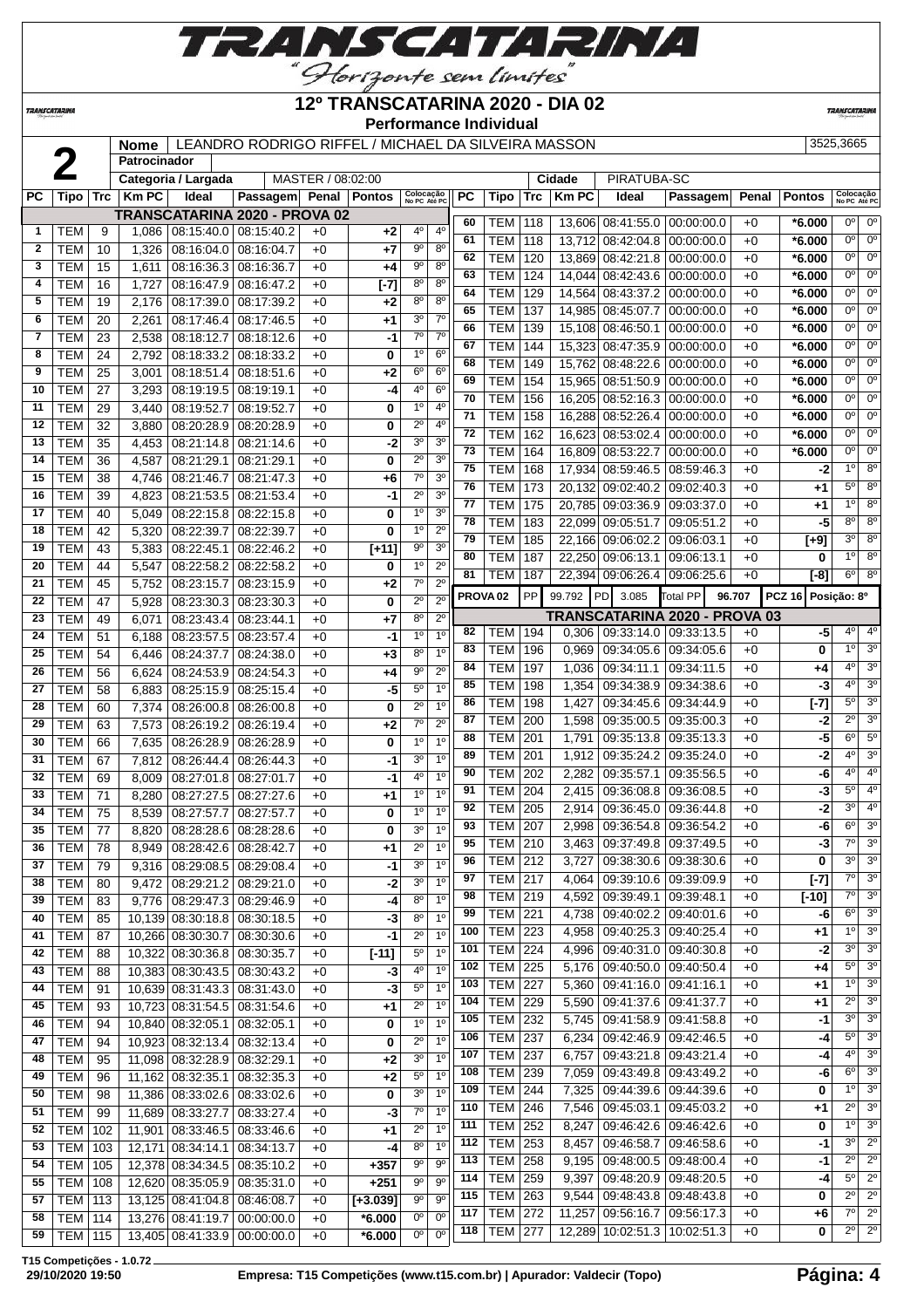

# **12º TRANSCATARINA 2020 - DIA 02**

**TRANSCATARIN** 

**Performance Individual**

**Nome** LEANDRO RODRIGO RIFFEL / MICHAEL DA SILVEIRA MASSON 3525,3665

|            |                           |            | <b>Nome</b><br>Patrocinador |                                                            | LEAINDRO RODRIGO RIFFEL/ MIIGHAEL DA SILVEIRA MASSON |                   |               |                               |                            |                     |                          |            |        |                                    |                               |            |                      | ວວ∠ວ,ວບບວ                  |                            |
|------------|---------------------------|------------|-----------------------------|------------------------------------------------------------|------------------------------------------------------|-------------------|---------------|-------------------------------|----------------------------|---------------------|--------------------------|------------|--------|------------------------------------|-------------------------------|------------|----------------------|----------------------------|----------------------------|
|            |                           |            |                             | Categoria / Largada                                        |                                                      | MASTER / 08:02:00 |               |                               |                            |                     |                          |            | Cidade | PIRATUBA-SC                        |                               |            |                      |                            |                            |
| <b>PC</b>  | Tipo                      | <b>Trc</b> | <b>Km PC</b>                | Ideal                                                      | Passagem                                             | Penal             | <b>Pontos</b> | Colocação<br>No PC Até PC     |                            | PC                  | Tipo                     | <b>Trc</b> | KmPC   | Ideal                              | Passagem                      | Penal      | <b>Pontos</b>        | Colocação<br>No PC Até PC  |                            |
| 119        | <b>TEM</b>                | 277        |                             | 12,433 10:03:02.1                                          | 10:03:02.0                                           | $+0$              | -1            | $2^{\circ}$                   | $2^{\circ}$                |                     |                          |            |        |                                    |                               |            |                      |                            |                            |
| 120        | <b>TEM</b>                | 279        |                             | 12,823 10:03:41.0                                          | 10:03:40.8                                           | $+0$              | -2            | $2^{\circ}$                   | $2^{\circ}$                | 180                 | TEM                      | 437        |        | 8,416 10:59:40.7                   | 10:59:40.9                    | $+0$       | +2                   | $5^{\circ}$                | $1^{\circ}$                |
| 121        | <b>TEM</b>                | 282        |                             | 13,197 10:04:18.2                                          | 10:04:17.2                                           | +0                | $[-10]$       | 40                            | $2^{\circ}$                | 181                 | TEM                      | 439        | 8,565  | 11:00:02.6                         | 11:00:02.0                    | $+0$       | -6                   | 3 <sup>0</sup>             | 1 <sup>0</sup>             |
| 122        | <b>TEM</b>                | 282        |                             | 13,334 10:04:33.1                                          | 10:04:32.4                                           | $+0$              | $[-7]$        | $5^{\circ}$                   | 3 <sup>0</sup>             | 182                 | <b>TEM</b>               | 440        | 8,724  | 11:00:24.4                         | 11:00:24.7                    | $+0$       | $+3$                 | $4^{\circ}$                | $1^{\circ}$                |
| 123        | <b>TEM</b>                | 284        |                             | 13,422 10:04:44.4                                          | 10:04:44.0                                           | $+0$              | -4            | 6 <sup>o</sup>                | 3 <sup>o</sup>             | 197                 | <b>TEM</b>               | 445        | 9,161  | 11:01:16.2                         | 11:01:16.2                    | $+0$       | 0                    | $2^{\circ}$                | 1 <sup>o</sup>             |
| 124        | <b>TEM</b>                | 286        |                             | 13,958 10:05:21.9 10:05:21.6                               |                                                      | $+0$              | -3            | 3 <sup>o</sup>                | 3 <sup>0</sup>             | 198                 | <b>TEM</b>               | 446        |        | 9,256 11:01:26.1                   | 11:01:26.2                    | $+0$       | $+1$                 | $1^{\circ}$                | 1 <sup>o</sup>             |
| 125        | TEM                       | 288        |                             | 14,070 10:05:31.9 10:05:31.7                               |                                                      | $+0$              | $-2$          | 3 <sup>0</sup>                | 3 <sup>0</sup>             | 199                 | <b>TEM</b>               | 446        |        | 9,371   11:01:41.4                 | 11:01:41.2                    | $+0$       | -2                   | $4^{\circ}$                | 1 <sup>0</sup>             |
| 126        | TEM                       | 292        |                             | 14,495 10:06:05.6                                          | 10:06:05.4                                           | $+0$              | -2            | 6 <sup>0</sup>                | 3 <sup>0</sup>             | 200                 | <b>TEM</b>               | 449        |        | 9,716 11:02:27.4                   | 11:02:27.4                    | $+0$       | 0                    | $1^{\circ}$                | 1 <sup>o</sup>             |
| 127        | TEM                       | 294        |                             | 14,930 10:06:39.2                                          | 10:06:39.3                                           | $+0$              | $+1$          | $2^{\circ}$                   | 3 <sup>0</sup>             | 201                 | <b>TEM</b>               | 450        |        | 9,873 11:02:49.8                   | 11:02:49.8                    | $+0$       | 0                    | $1^{\circ}$                | $1^{\circ}$                |
| 128        | TEM                       | 296        |                             | 15,008 10:06:50.0                                          | 10:06:49.8                                           | $+0$              | -2            | 4 <sup>0</sup>                | 3 <sup>0</sup>             | 202                 | <b>TEM</b>               | 451        |        | 10.144 11:03:30.9                  | 11:03:31.5                    | $+0$       | +6                   | $5^{\circ}$                | 1 <sup>°</sup>             |
| 129        | <b>TEM</b>                | 298        |                             | 15,375 10:07:33.1                                          | 10:07:33.1                                           | $+0$              | 0             | $1^{\circ}$                   | 3 <sup>0</sup>             | 203                 | <b>TEM</b>               | 452        |        | 10,244 11:03:42.6                  | 11:03:43.0                    | $+0$       | +4                   | $4^{\circ}$                | 1 <sup>°</sup>             |
| 131        | TEM                       | 306        |                             | 16,474 10:09:29.0                                          | 10:09:29.1                                           | $+0$              | +1            | $2^{\circ}$                   | 3 <sup>0</sup>             | 204                 | TEM                      | 465        |        | 1,634 11:12:24.7                   | 11:12:24.3                    | $+0$       | -4                   | $4^{\circ}$                | $1^{\circ}$                |
| 132        | <b>TEM</b>                | 307        |                             | 16,711 10:09:45.1                                          | 10:09:45.0                                           | $+0$              | $-1$          | 3 <sup>0</sup>                | 3 <sup>o</sup>             | PROVA <sub>03</sub> |                          | <b>PP</b>  | 286    | PD<br>78                           | Total PP<br>208               |            | PCZ 22 Posição: 1º   |                            |                            |
| 133        | <b>TEM</b>                | 308        |                             | 16,892 10:09:59.3 10:09:59.0                               |                                                      | $+0$              | $-3$          | $5^{\circ}$                   | 3 <sup>o</sup>             |                     |                          |            |        |                                    | TRANSCATARINA 2020 - PROVA 04 |            |                      |                            |                            |
| 134        | <b>TEM 310</b>            |            |                             | 17,085 10:10:23.3 10:10:22.9                               |                                                      | $+0$              | -4            | 4 <sup>0</sup>                | 3 <sup>o</sup>             | 210                 | TEM                      | 6          |        | $0,613$   12:07:25.0   12:07:25.0  |                               | $+0$       | 0                    | $1^{\circ}$                | $1^{\circ}$                |
| 135        | TEM                       | 310        |                             | 17,401 10:10:48.5                                          | 10:10:48.5                                           | $+0$              | 0             | $2^{\circ}$                   | 3 <sup>0</sup>             | 211                 | <b>TEM</b>               | 9          |        | $0,983$   12:08:02.6               | 12:08:03.3                    | $+0$       | +7                   | 6 <sup>o</sup>             | 3 <sup>o</sup>             |
| 136        | <b>TEM</b>                | 315        |                             | 17,549 10:11:12.7                                          | 10:11:13.0                                           | +0                | $+3$          | 4 <sup>0</sup>                | $2^{\circ}$                | 212                 | <b>TEM</b>               | 16         |        | 1,761   12:09:22.6                 | 12:09:23.0                    | $+0$       | +4                   | 3 <sup>0</sup>             | $2^{\circ}$                |
| 137        | TEM 319                   |            |                             | 18,536 10:14:03.0                                          | 10:14:03.1                                           | $+0$              | $+1$          | 4°                            | $2^{\circ}$                | 214                 | <b>TEM</b>               | 25         |        | 3,471   12:12:12.4                 | 12:12:11.3                    | +0         | $[-11]$              | $7^\circ$                  | $5^{\circ}$                |
| 138        | TEM                       | 321        |                             | 18,668 10:14:15.2                                          | 10:14:15.4                                           | $+0$              | +2            | 5 <sup>0</sup>                | 3 <sup>0</sup>             | 215                 | <b>TEM</b>               | 41         |        | 4,686 12:16:20.5                   | 12:16:20.5                    | $+0$       | 0                    | 3 <sup>o</sup>             | 3 <sup>o</sup>             |
| 139        | <b>TEM</b>                | 323        |                             | 18,866 10:14:37.7                                          | 10:14:37.6                                           | $+0$              | $-1$          | $2^{\circ}$                   | 3 <sup>0</sup>             | 216                 | <b>TEM</b>               | 44         |        | 4,901 12:16:47.9                   | 12:16:47.1                    | $+0$       | -8                   | $8^{\circ}$                | $5^{\circ}$                |
| 140        | TEM                       | 326        |                             | 19,070 10:14:59.8                                          | 10:14:59.8                                           | $+0$              | 0             | 1 <sup>0</sup>                | $2^{\circ}$                | 217                 | <b>TEM</b>               | 50         |        | 5,372   12:17:55.2                 | 12:17:55.7                    | $+0$       | $+5$                 | 30                         | $6^{\circ}$                |
| 141        | <b>TEM</b>                | 332        |                             | 19,524 10:15:41.2                                          | 10:15:41.3                                           | $+0$              | +1            | 3 <sup>0</sup>                | $2^{\circ}$                | 218                 | <b>TEM</b>               | 52         |        | 5,600   12:18:22.5                 | 12:18:22.1                    | $+0$       | -4                   | $6^{\circ}$                | $6^{\circ}$                |
| 142        | <b>TEM</b>                | 337        |                             | 20,424 10:17:09.7                                          | 10:17:09.7                                           | $+0$              | 0             | 3 <sup>0</sup>                | $2^{\circ}$                | 219                 | <b>TEM</b>               | 56         |        | 5,970   12:19:05.8                 | 12:19:05.6                    | $+0$       | -2                   | 4 <sup>o</sup>             | $6^{\circ}$                |
| 143        | <b>TEM</b>                | 345        |                             | 21,560 10:18:46.2 10:18:45.9                               |                                                      | $+0$              | -3            | 3 <sup>0</sup>                | $2^{\circ}$                | 220                 | <b>TEM</b>               | 60         |        | 6,375 12:19:44.0                   | 12:19:44.2                    | $+0$       | +2                   | 30                         | 5 <sup>o</sup>             |
| 144        | <b>TEM</b>                | 349        |                             | 22,206 10:19:36.6 10:19:36.6                               |                                                      | $+0$              | 0             | $2^{\circ}$                   | $2^{\circ}$                | 221                 | <b>TEM</b>               | 61         | 6,594  | 12:20:02.0                         | 12:20:01.7                    | $+0$       | -3                   | 30                         | 3 <sup>o</sup>             |
| 145        | TEM                       | 350        |                             | 22,311   10:19:45.3   10:19:45.3                           |                                                      | $+0$              | 0             | 1 <sup>0</sup>                | $2^{\circ}$                | 222                 | <b>TEM</b>               | 66         | 7,074  | 12:20:42.1                         | 12:20:41.2                    | $+0$       | $[-9]$               | $8^{\circ}$                | $4^{\circ}$                |
| 146        | <b>TEM</b>                | 353        |                             | 22,669 10:20:47.7                                          | 10:20:47.7                                           | $+0$              | 0             | 1 <sup>0</sup>                | $2^{\circ}$                | 223                 | <b>TEM</b>               | 71         |        | 7,689   12:21:47.7                 | 12:21:46.9                    | +0         | -8                   | 4 <sup>o</sup>             | 4 <sup>0</sup>             |
| 147        | TEM                       | 358        | 1,240                       | 10:41:13.3                                                 | 10:41:13.0                                           | $+0$              | $-3$          | 3 <sup>0</sup>                | $2^{\circ}$                | 224                 | <b>TEM</b>               | 72         |        | 7,950   12:22:13.4                 | 12:22:11.9                    | +0         | $[-15]$              | $7^\circ$                  | 3 <sup>o</sup>             |
| 148        | <b>TEM</b>                | 361        | 1,550                       | 10:41:52.6                                                 | 10:41:52.7                                           | $+0$              | +1            | 4°                            | $2^{\circ}$                | 225                 | <b>TEM</b>               | 73         |        | 8,200   12:22:35.9                 | 12:22:35.6                    | $+0$       | -3                   | $5^{\circ}$<br>$8^{\circ}$ | $4^{\circ}$<br>$6^{\circ}$ |
| 149        | TEM                       | 366        | 2,224                       | 10:43:19.3                                                 | 10:43:19.2                                           | $+0$              | -1            | 3 <sup>0</sup>                | $2^{\circ}$                | 226<br>227          | <b>TEM</b>               | 74         |        | 8,293 12:22:45.3                   | 12:22:47.3                    | $+0$       | $[+20]$              | $2^{\circ}$                | $5^{\circ}$                |
| 150        | TEM                       | 371        | 2,495                       | 10:43:55.3                                                 | 10:43:55.5                                           | $+0$              | +2            | 30                            | $2^{\circ}$                | 228                 | <b>TEM</b>               | 80         | 8,882  | 12:23:59.2<br>$9.540$   12:27:44.4 | 12:23:59.3                    | +0         | +1                   | $8^{\circ}$                | 6 <sup>o</sup>             |
| 151        | <b>TEM</b>                | 373        | 2,682                       | 10:44:15.4                                                 | 10:44:16.0                                           | $+0$              | $+6$          | $6^{\circ}$                   | $2^{\circ}$                | 229                 | <b>TEM</b><br><b>TEM</b> | 89         |        | 10,733 12:29:48.7                  | 12:27:43.8                    | +0         | -6<br>0              | $1^{\circ}$                | 4 <sup>o</sup>             |
| 152        | TEM                       | 375        | 2,863                       | 10:44:34.7                                                 | 10:44:35.3                                           | $+0$              | $+6$          | 40                            | $2^{\circ}$                | 230                 | TEM                      | 97<br>103  |        | 11,365 12:30:43.2 12:30:42.5       | 12:29:48.7                    | +0<br>$+0$ | -7                   | $4^{\circ}$                | $5^\circ$                  |
| 153        | <b>TEM</b>                | 376        | 2,933                       | 10:44:40.6                                                 | 10:44:42.3                                           | $+0$              | $[+17]$       | 4°                            | $2^{\circ}$                | 231                 | TEM                      | 108        |        | 11,926 12:31:45.3                  | 12:31:45.9                    | $+0$       | +6                   | $8^{\circ}$                | $4^{\circ}$                |
| 154        | TEM                       | 378        | 3,171                       | 10:45:01.2                                                 | 10:45:01.2                                           | +0                | 0             | $2^{\circ}$                   | $2^{\circ}$                | 232                 | <b>TEM</b>               | 109        |        | 12,051 12:31:57.6 12:31:57.4       |                               | +0         | -2                   | $2^{\circ}$                | $4^{\circ}$                |
| 155        | <b>TEM 378</b>            |            | 3,265                       | 10:45:09.9 10:45:10.1                                      |                                                      | $+0$              | $+2$          | 3 <sup>o</sup>                | $2^{\circ}$                | 233                 | $TEM$ 115                |            |        | 13,063 12:33:46.5 12:33:46.2       |                               | $+0$       | $\overline{\cdot}$ 3 | $4^{\circ}$                | $5^{\circ}$                |
|            | 156   TEM   380           |            |                             | 3,353   10:45:20.9   10:45:20.9                            |                                                      | $+0$              | 0             | 3 <sup>0</sup>                | $2^{\circ}$                | 234                 | <b>TEM 118</b>           |            |        | 13,353 12:34:21.7 12:34:21.6       |                               | $+0$       | -1                   | $1^{\circ}$                | $4^{\circ}$                |
| 157        | <b>TEM 383</b>            |            |                             | 3,638   10:45:48.6   10:45:48.3                            |                                                      | $+0$              | $-3$          | $5^{\circ}$<br>6 <sup>o</sup> | $2^{\circ}$<br>$2^{\circ}$ | 235                 | <b>TEM 120</b>           |            |        | 13,418 12:34:29.2 12:34:29.7       |                               | +0         | +5                   | 7°                         | $4^{\circ}$                |
| 158        | <b>TEM 388</b>            |            | 3,928                       | 10:46:18.3   10:46:18.9                                    |                                                      | $+0$              | +6            | $6^{\circ}$                   | $2^{\circ}$                | 236                 | <b>TEM</b>               | 125        |        | 13,871 12:35:48.7                  | 12:35:48.1                    | +0         | -6                   | $8^{\circ}$                | 4 <sup>0</sup>             |
| 160        | <b>TEM</b>                | 395        | 4,405                       | 10:49:16.5 10:49:16.9                                      |                                                      | $+0$              | +4            | 3 <sup>o</sup>                | $2^{\circ}$                | 237                 | <b>TEM</b>               | 127        |        | 14,118 12:36:15.4 12:36:15.8       |                               | +0         | +4                   | $3^{\circ}$                | 3 <sup>o</sup>             |
| 161<br>162 | <b>TEM 397</b><br>TEM 398 |            | 4,570                       | 10:49:32.5   10:49:32.3<br>4,703   10:49:47.6   10:49:47.6 |                                                      | $+0$<br>$+0$      | $-2$<br>0     | 1 <sup>0</sup>                | $2^{\circ}$                | 238                 | <b>TEM</b>               | 129        |        | 14,214 12:36:30.6 12:36:30.2       |                               | $+0$       | -4                   | $4^{\circ}$                | 3 <sup>o</sup>             |
| 163        | <b>TEM 401</b>            |            |                             | 10:50:30.4 10:50:30.3                                      |                                                      |                   | $-1$          | 4 <sup>0</sup>                | $2^{\circ}$                | 239                 | TEM   130                |            |        | 14,447 12:37:07.0 12:37:07.2       |                               | $+0$       | +2                   | $4^{\circ}$                | $3^{\circ}$                |
| 164        | TEM   403                 |            | 5,007<br>5,108              | 10:50:46.2 10:50:46.5                                      |                                                      | $+0$<br>$+0$      | $+3$          | 30                            | $2^{\circ}$                | 240                 | <b>TEM</b>               | 138        |        | 15,241 12:38:21.6                  | 12:38:21.9                    | +0         | $+3$                 | $4^{\circ}$                | $3^{\circ}$                |
| 165        | <b>TEM 405</b>            |            |                             | 5,314   10:51:06.9   10:51:06.5                            |                                                      | $+0$              | -4            | $6^{\circ}$                   | $2^{\circ}$                | 241                 | TEM                      | 140        |        | 15,421 12:38:38.8                  | 12:38:39.5                    | +0         | +7                   | $6^{\circ}$                | $3^{\circ}$                |
| 166        | <b>TEM 405</b>            |            |                             | 5,493   10:51:28.3   10:51:28.3                            |                                                      | $+0$              | 0             | 1 <sup>0</sup>                | $2^{\circ}$                | 242                 | <b>TEM 146</b>           |            |        | 15,810 12:39:41.2 12:39:41.1       |                               | +0         | $-1$                 | $2^{\circ}$                | 3 <sup>0</sup>             |
| 167        | <b>TEM 407</b>            |            |                             | 5,713   10:51:54.0   10:51:54.9                            |                                                      | $+0$              | $[+9]$        | $5^{\circ}$                   | $2^{\circ}$                | 244                 | TEM   149                |            |        | 16,057 12:40:10.6 12:40:10.3       |                               | $+0$       | -3                   | $5^{\circ}$                | $3^{\circ}$                |
| 168        | <b>TEM 408</b>            |            | 5,825                       | 10:52:05.6   10:52:05.6                                    |                                                      | $+0$              | 0             | 1 <sup>0</sup>                | $2^{\circ}$                | 245                 | <b>TEM 151</b>           |            |        | 16,341 12:40:47.9 12:40:47.5       |                               | +0         | -4                   | $5^{\circ}$                | 3 <sup>o</sup>             |
| 169        | TEM 409                   |            | 5,894                       | 10:52:15.4   10:52:15.7                                    |                                                      | $+0$              | $+3$          | $5^{\circ}$                   | $2^{\circ}$                | 246                 | TEM                      | 154        |        | 16,672 12:41:40.2 12:41:40.5       |                               | +0         | $+3$                 | $4^{\circ}$                | $3^\circ$                  |
| 170        | <b>TEM 413</b>            |            | 6,046                       | 10:54:04.6   10:54:04.4                                    |                                                      | $+0$              | -2            | $2^{\circ}$                   | $2^{\circ}$                | 247                 | TEM                      | 156        |        | 16,787 12:41:52.0 12:41:52.2       |                               | +0         | $+2$                 | $2^{\circ}$                | $2^{\circ}$                |
| 171        | TEM 416                   |            | 6,402                       | 10:54:41.7   10:54:41.6                                    |                                                      | $+0$              | $-1$          | 3 <sup>0</sup>                | $2^{\circ}$                | 248                 | <b>TEM</b>               | 159        |        | 17,191 12:42:39.7                  | 12:42:39.9                    | $+0$       | $+2$                 | $2^{\circ}$                | $2^{\circ}$                |
| 172        | $TEM$ 419                 |            |                             | 6,546   10:54:58.6   10:54:58.8                            |                                                      | $+0$              | $+2$          | 4°                            | $2^{\circ}$                | 249                 | <b>TEM</b>               | 164        |        | $0,205$ 12:59:08.6 12:59:08.7      |                               | $+0$       | $+1$                 | 7°                         | $2^{\circ}$                |
| 173        | TEM   419                 |            | 6,653                       | 10:55:07.7   10:55:07.7                                    |                                                      | $+0$              | 0             | 1 <sup>0</sup>                | $2^{\circ}$                | 250                 | <b>TEM</b>               | 169        |        | $0,765$   12:59:53.2   12:59:53.7  |                               | +0         | +5                   | $6^{\circ}$                | $3^{\circ}$                |
| 174        | <b>TEM 421</b>            |            | 6,728                       | 10:55:15.2 10:55:16.3                                      |                                                      | $+0$              | $[+11]$       | $7^\circ$                     | $2^{\circ}$                | 349                 | <b>TEM</b>               | 170        |        | $0,846$   13:00:00.8               | 13:00:00.7                    | +0         | -1                   | 1 <sup>0</sup>             | $2^{\circ}$                |
| 175        | <b>TEM 425</b>            |            | 7,097                       | 10:55:55.1   10:55:55.2                                    |                                                      | $+0$              | $+1$          | 3 <sup>o</sup>                | $2^{\circ}$                | 350                 | ROT 175                  |            |        | 1,409   13:00:54.9                 | 13:00:29.3                    | +0         | 0                    | 0 <sup>o</sup>             | $0^{\circ}$                |
| 176        | <b>TEM 428</b>            |            | 7,278                       | 10:56:16.1   10:56:16.3                                    |                                                      | $+0$              | $+2$          | $5^{\circ}$                   | $2^{\circ}$                | 351                 | <b>TEM 178</b>           |            |        | 1,565   13:01:08.8                 | 13:01:08.7                    | +0         | -1                   | 3 <sup>o</sup>             | $2^{\circ}$                |
| 177        | <b>TEM</b>                | 431        | 7,588                       | 10:57:54.6   10:57:54.8                                    |                                                      | $+0$              | $+2$          | 1 <sup>0</sup>                | 1 <sup>0</sup>             | 352                 | <b>TEM 179</b>           |            |        | 2,010   13:01:38.8   13:01:38.7    |                               | +0         | -1                   | $2^{\circ}$                | $2^{\circ}$                |
| 178        | <b>TEM</b>                | 432        | 7,676                       | 10:58:05.3 10:58:05.4                                      |                                                      | +0                | $+1$          | 1 <sup>o</sup>                | $1^{\circ}$                | 353                 | TEM                      | 187        |        | 2,922   13:03:45.2                 | 13:03:45.4                    | +0         | +2                   | 7°                         | $2^{\circ}$                |
| 179        | <b>TEM 435</b>            |            | 8,141                       | 10:59:04.4   10:59:04.3                                    |                                                      | $+0$              | -1            | 5 <sup>o</sup>                | 1 <sup>0</sup>             | 354                 | <b>TEM</b>               | 191        |        | 3,291   13:04:19.7   13:04:19.1    |                               | +0         | -6                   |                            | $5^\circ$   2 $^\circ$     |

**T15 Competições - 1.0.72**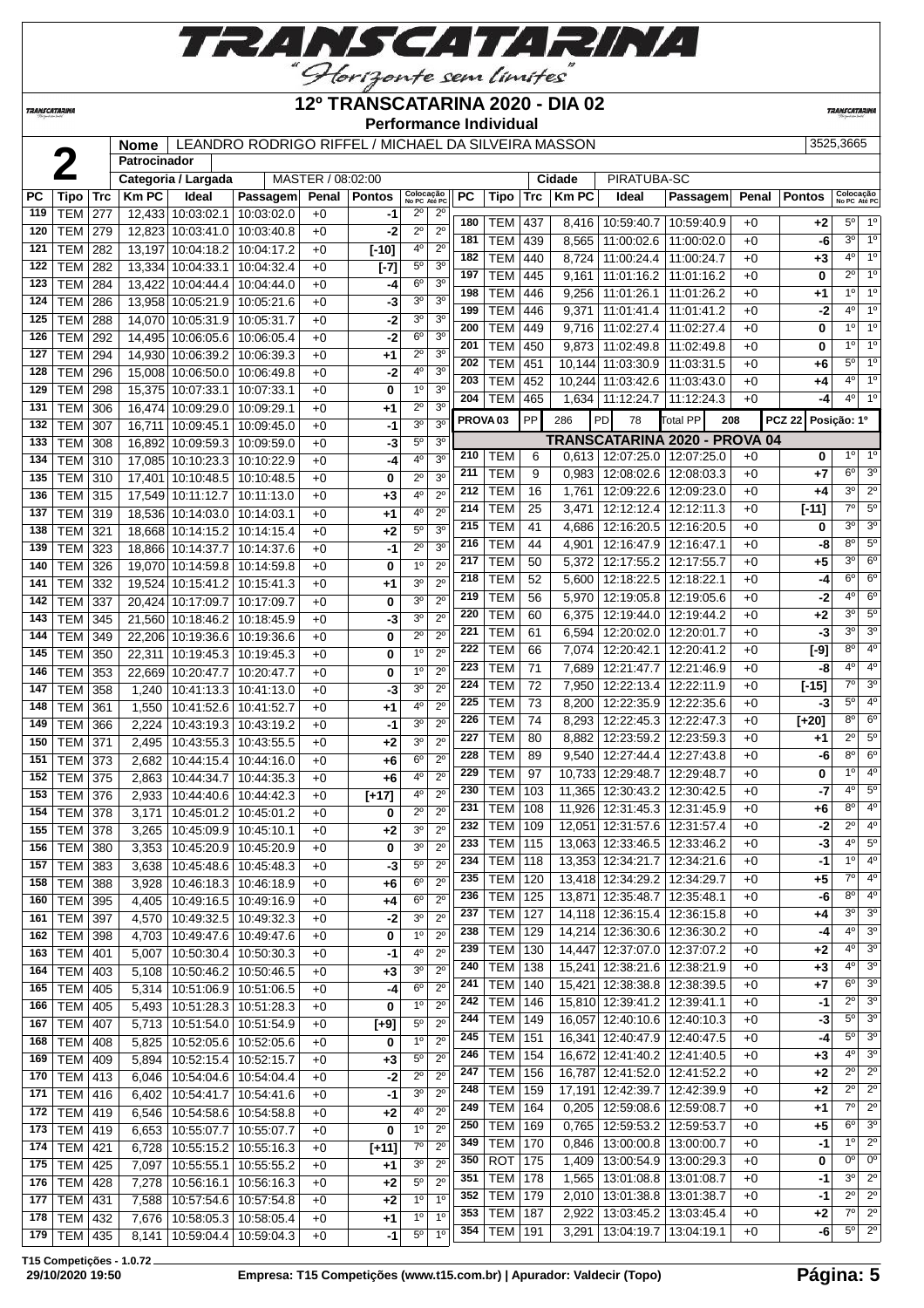

**TRANSCATARINA** 

#### **12º TRANSCATARINA 2020 - DIA 02 Performance Individual**

| <b>Nome</b> | LEANDRO RODRIGO RIFFEL / MICHAEL DA SILVEIRA MASSON | 3525.3665 |
|-------------|-----------------------------------------------------|-----------|

| 3525.3665 |
|-----------|

|                     |            |            | <b>Nome</b>         |                   |            |                 |     |                   |                  |             |                           |             |           |          | LEANDRO RODRIGO RIFFEL/ MICHAEL DA SILVEIRA MASSON |             |          |       |               | <b>JJZJ,JUUJ</b>          |
|---------------------|------------|------------|---------------------|-------------------|------------|-----------------|-----|-------------------|------------------|-------------|---------------------------|-------------|-----------|----------|----------------------------------------------------|-------------|----------|-------|---------------|---------------------------|
|                     |            |            | <b>Patrocinador</b> |                   |            |                 |     |                   |                  |             |                           |             |           |          |                                                    |             |          |       |               |                           |
|                     |            |            | Categoria / Largada |                   |            |                 |     | MASTER / 08:02:00 |                  |             |                           |             |           |          | Cidade                                             | PIRATUBA-SC |          |       |               |                           |
| PC.                 | Tipo       | <b>Trc</b> | $Km$ PC             | Ideal             |            | <b>Passagem</b> |     | Penal   Pontos    |                  |             | Colocação<br>No PC Até PC |             | <b>PC</b> | Tipo Trc | <b>Km PC</b>                                       | Ideal       | Passagem | Penal | <b>Pontos</b> | Colocação<br>No PC Até PC |
| 355                 | <b>TEM</b> | 195        | 4,004               | 13:05:31.6        |            | 13:05:31.2      |     | $+0$              |                  | $-4$        | $7^\circ$                 | $2^{\circ}$ |           |          |                                                    |             |          |       |               |                           |
| 356                 | <b>TEM</b> | 203        | 5,215               | 13:07:16.1        |            | 13:07:16.7      |     | $+0$              |                  | $+6$        | 5 <sup>o</sup>            | $2^{\circ}$ |           |          |                                                    |             |          |       |               |                           |
| 357                 | TEM        | 207        | 5,624               | 13:07:58.1        |            | 13:07:57.9      |     | $+0$              |                  | $-2$        | $2^{\circ}$               | $2^{\circ}$ |           |          |                                                    |             |          |       |               |                           |
| 358                 | TEM        | 218        | 6,969               |                   | 13:10:33.2 | 13:10:32.5      |     | $+0$              |                  | $-7$        | 9º                        | $2^{\circ}$ |           |          |                                                    |             |          |       |               |                           |
| 359                 | TEM        | 227        | 8,059               | 13:12:14.5        |            | 13:12:14.6      |     | $+0$              |                  | $+1$        | $2^{\circ}$               | $2^{\circ}$ |           |          |                                                    |             |          |       |               |                           |
| 360                 | <b>TEM</b> | 237        | 9,431               | 13:14:41.1        |            | 13:14:40.7      |     | $+0$              |                  | $-4$        | $2^{\circ}$               | $2^{\circ}$ |           |          |                                                    |             |          |       |               |                           |
| 361                 | <b>TEM</b> | 238        | 9,955               | 13:15:18.5        |            | 13:15:18.6      |     | $+0$              |                  | $+1$        | 3 <sup>o</sup>            | $2^{\circ}$ |           |          |                                                    |             |          |       |               |                           |
| 362                 | TEM        | 242        |                     | 10,466 13:15:58.6 |            | 13:15:58.6      |     | $+0$              |                  | 0           | 10 <sup>°</sup>           | $2^{\circ}$ |           |          |                                                    |             |          |       |               |                           |
| 363                 | TEM        | 247        | 11,070 13:16:49.8   |                   |            | 13:16:49.5      |     | $+0$              |                  | $-3$        | $5^{\circ}$               | $2^{\circ}$ |           |          |                                                    |             |          |       |               |                           |
| 364                 | <b>TEM</b> | 249        | 11,392              | 13:17:17.4        |            | 13:17:17.4      |     | $+0$              |                  | 0           | 10 <sup>1</sup>           | $2^{\circ}$ |           |          |                                                    |             |          |       |               |                           |
| 365                 | <b>TEM</b> | 250        |                     | 11,584 13:17:31.8 |            | 13:17:31.1      |     | $+0$              |                  | $-7$        | 6 <sup>0</sup>            | $2^{\circ}$ |           |          |                                                    |             |          |       |               |                           |
| 366                 | <b>TEM</b> | 251        | 11.783              | 13:17:50.4        |            | 13:17:49.9      |     | $+0$              |                  | -51         | 4 <sup>0</sup>            | $2^{\circ}$ |           |          |                                                    |             |          |       |               |                           |
| 367                 | TEM        | 252        | 11,918 13:18:01.2   |                   |            | 13:18:00.4      |     | $+0$              |                  | $[-8]$      | $6^{\circ}$               | $2^{\circ}$ |           |          |                                                    |             |          |       |               |                           |
| 368                 | TEM        | 262        |                     | 13,992 13:20:59.9 |            | 13:21:00.0      |     | $+0$              |                  | $+1$        | 3 <sup>o</sup>            | $2^{\circ}$ |           |          |                                                    |             |          |       |               |                           |
| 369                 | <b>ROT</b> | 266        | 14,372              | 13:22:05.9        |            | 13:22:02.5      |     | $+0$              |                  | 0           | 0 <sup>o</sup>            | $\sqrt{0}$  |           |          |                                                    |             |          |       |               |                           |
| 370                 | <b>TEM</b> | 272        | 15,115              | 13:23:11.4        |            | 13:23:11.1      |     | $+0$              |                  | $-3$        | $7^\circ$                 | $2^{\circ}$ |           |          |                                                    |             |          |       |               |                           |
| 371                 | <b>TEM</b> | 278        | 15,912              | 13:24:24.9        |            | 13:24:24.4      |     | $+0$              |                  | -5          | 6 <sup>o</sup>            | $2^{\circ}$ |           |          |                                                    |             |          |       |               |                           |
| PROVA <sub>04</sub> |            | PP         | 247                 | PD                | 63         | Total PP        | 184 |                   | PCZ <sub>7</sub> | Posição: 2º |                           |             |           |          |                                                    |             |          |       |               |                           |
| <b>TOTAL</b>        |            |            | PP 100.325 PD       |                   | 3.226      | Total PP        |     | 97.099            | <b>PCZ 45</b>    |             |                           |             |           |          |                                                    |             |          |       |               |                           |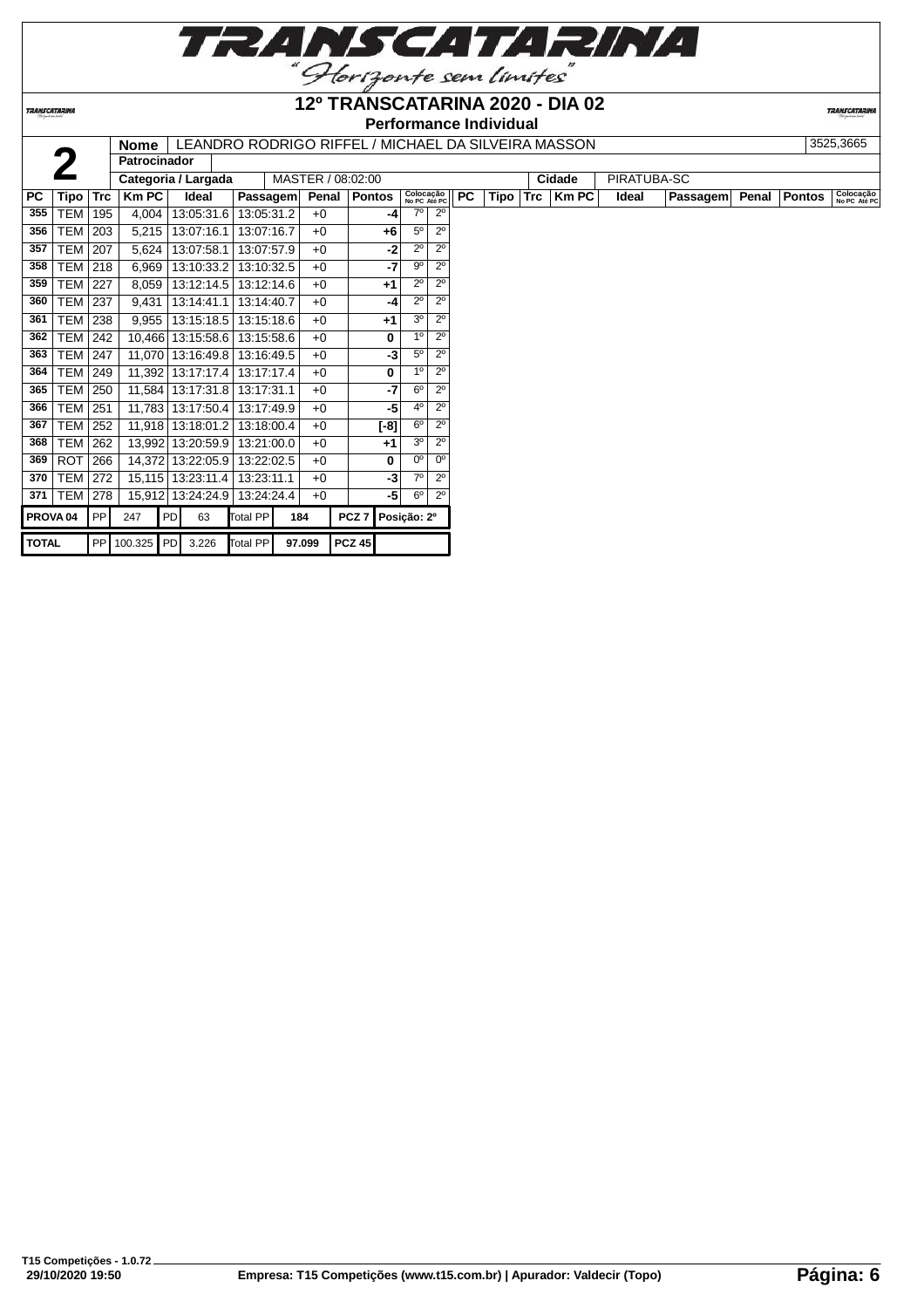**RANSCATARINA** 

"Horizonte sem limites"

### **12º TRANSCATARINA 2020 - DIA 02**

**Performance Individual**

**TRANSCATARIN** 

**TRANSCATARINA** 

|                |              |        | <b>Nome</b>  |                     | FLÁVIO ROBERTO KATH / RAFAIN WALENDOWSKY |                   |      |                           |                 |                 |                     |            |              |                      |                                 |       |                  | 3541.3649              |  |
|----------------|--------------|--------|--------------|---------------------|------------------------------------------|-------------------|------|---------------------------|-----------------|-----------------|---------------------|------------|--------------|----------------------|---------------------------------|-------|------------------|------------------------|--|
|                | 3            |        | Patrocinador |                     |                                          |                   |      |                           |                 |                 |                     |            |              |                      |                                 |       |                  |                        |  |
|                |              |        |              | Categoria / Largada |                                          | MASTER / 08:03:00 |      |                           |                 |                 |                     |            | Cidade       | <b>BLUMENAU-SC</b>   |                                 |       |                  |                        |  |
| <b>PC</b>      | Tipo         |        | $Trc$ Km PC  | Ideal               | Passagem Penal Pontos                    |                   |      | Colocação<br>No PC Até PC |                 | PC              | <b>Tipo</b>         | <b>Trc</b> | <b>Km PC</b> | <b>Ideal</b>         | Passagem                        | Penal | <b>Pontos</b>    | Colocaçã<br>No PC Até  |  |
|                |              |        |              |                     | TRANSCATARINA 2020 - PROVA 02            |                   |      |                           |                 | 60              | <b>TEM</b>          | 118        |              |                      | 13,606 08:42:55.0 08:43:42.0    | $+0$  | $+470$           | $7^\circ$              |  |
| $\mathbf 1$    | <b>TEM</b>   | 9      | 1.086        |                     | $08:16:40.0$ 08:16:39.8                  | $+0$              | -21  | 5 <sup>0</sup>            | $5^{\circ}$     | 61              | <b>TEM</b>          | 118        |              |                      | 13.712 08:43:04.8 08:43:05.9    | $+0$  | $+11$            | 3 <sup>0</sup>         |  |
| $\mathbf{2}$   | <b>TEM</b>   | 10     | 1.326        | 08:17:04.0          | 08:17:03.8                               | $+0$              | $-2$ | 4 <sup>0</sup>            | $4^{\circ}$     | 62              | <b>TEM</b>          | 120        |              |                      | 13,869 08:43:21.8 08:44:02.0    | $+0$  | $+402$           | $\overline{6^0}$       |  |
| 3              | <b>TEM</b>   | 15     | 1.611        | 08:17:36.3          | 08:17:36.6                               | $+0$              | $+3$ | $6^{\circ}$               | 4 <sup>0</sup>  | 63              | <b>TEM</b>          | 124        |              | 14.044 08:43:43.6    | 08:44:33.3                      | $+0$  | $[+497]$         | $\overline{5^0}$       |  |
| 4              | <b>TEM</b>   | 16     | 1.727        |                     | 08:17:47.9 08:17:47.9                    | $+0$              | 0    | $1^{\circ}$               | 1 <sup>0</sup>  | 64              | <b>TEM</b>          | 129        |              |                      | 14.564 08:44:37.2 08:44:41.2    | $+0$  | $+40$            | $\overline{2^0}$       |  |
| 5              | <b>TEM</b>   | 19     | 2.176        |                     | 08:18:39.0 08:18:38.8                    | $+0$              | $-2$ | $6^\circ$                 | 3 <sup>0</sup>  | 65              | <b>TEM</b>          | 137        |              | 14,985 08:46:07.7    | 08:46:22.8                      | $+0$  | $+151$           | $\overline{4^0}$       |  |
| 6              | <b>TEM</b>   | 20     | 2.261        |                     | 08:18:46.4 08:18:45.9                    | $+0$              | $-5$ | $7^\circ$                 | 4 <sup>0</sup>  | 66              | <b>TEM</b>          | 139        |              | 15,108 08:47:50.1    | 08:47:50.4                      | $+0$  | $+3$             | $\overline{3^0}$       |  |
| $\overline{7}$ | <b>TEM</b>   | 23     | 2,538        |                     | 08:19:12.7 08:19:12.2                    | $+0$              | $-5$ | 9 <sup>o</sup>            | 5 <sup>o</sup>  | 67              | <b>TEM</b>          | 144        |              | 15.323 08:48:35.9    | 08:48:35.9                      | $+0$  | 0                | $\overline{1^0}$       |  |
| 8              | <b>TEM</b>   | 24     | 2.792        |                     | 08:19:33.2 08:19:32.3                    | $+0$              | -9   | $8^{\circ}$               | $7^\circ$       | 68              | <b>TEM</b>          | 149        |              | 15.762 08:49:22.6    | 08:49:21.7                      | $+0$  | -9               | $\overline{4^0}$       |  |
| 9              | <b>TEM</b>   | 25     | 3.001        |                     | 08:19:51.4 08:19:50.7                    | $+0$              | $-7$ | $9^\circ$                 | $8^\circ$       | 69              | <b>TEM</b>          | 154        |              | 15,965 08:52:50.9    | 08:52:51.8                      | $+0$  | $+9$             | 3 <sup>0</sup>         |  |
| 10             | <b>TEM</b>   | 27     | 3.293        |                     | 08:20:19.5 08:20:18.7                    | $+0$              | -8   | 9 <sup>o</sup>            | $8^\circ$       | 70              | <b>TEM</b>          | 156        |              | 16.205 08:53:16.3    | 08:53:15.1                      | $+0$  | $[-12]$          | $\overline{7^0}$       |  |
| 11             | <b>TEM</b>   | 29     | 3.440        | 08:20:52.7          | 08:20:52.5                               | $+0$              | $-2$ | $5^{\circ}$               | $8^{\circ}$     | $\overline{71}$ | <b>TEM</b>          | 158        |              |                      | 16,288 08:53:26.4 08:53:27.0    | $+0$  | $+6$             | $\overline{3^0}$       |  |
| 12             | <b>TEM</b>   | 32     | 3.880        |                     | 08:21:28.9 08:21:29.0                    | $+0$              | $+1$ | $5^{\circ}$               | 8 <sup>0</sup>  | 72              | <b>TEM</b>          | 162        |              | 16.623 08:54:02.4    | 08:54:04.1                      | $+0$  | $[+17]$          | $\overline{5^0}$       |  |
| 13             | <b>TEM</b>   | 35     | 4,453        |                     | 08:22:14.8 08:22:14.6                    | $+0$              | -2   | $2^{\circ}$               | $8^{\circ}$     | $\overline{73}$ | <b>TEM</b>          | 164        |              | 16,809 08:54:22.7    | 08:54:23.4                      | $+0$  | $+7$             | $\overline{7^0}$       |  |
| 14             | <b>TEM</b>   | 36     | 4.587        | 08:22:29.1          | 08:22:29.3                               | $+0$              | $+2$ | $7^\circ$                 | $8^\circ$       | 75              | <b>TEM</b>          | 168        |              | 17.934 09:00:46.5    | 09:00:45.9                      | $+0$  | -6               | $\overline{6^{\circ}}$ |  |
| 15             | <b>TEM</b>   | 38     | 4.746        | 08:22:46.7          | 08:22:46.6                               | $+0$              | $-1$ | 3 <sup>o</sup>            | $6^{\circ}$     | 76              | <b>TEM</b>          | 173        |              | 20.132 09:03:40.2    | 09:03:40.1                      | $+0$  | $-1$             | 4 <sup>0</sup>         |  |
| 16             | <b>TEM</b>   | 39     | 4.823        |                     | $08:22:53.5$ 08:22:52.8                  | $+0$              | $-7$ | 9 <sup>o</sup>            | $7^\circ$       | 77              | <b>TEM</b>          | 175        |              | 20,785 09:04:36.9    | 09:04:36.8                      | $+0$  | $-1$             | $\overline{2^{\circ}}$ |  |
| 17             | <b>TEM</b>   | 40     | 5.049        | 08:23:15.8          | 08:23:15.7                               | $+0$              | $-1$ | $7^\circ$                 | 7 <sup>0</sup>  | 78              | <b>TEM</b>          | 183        |              | 22.099 09:06:51.7    | 09:06:51.6                      | $+0$  | -1               | 4 <sup>0</sup>         |  |
| 18             | <b>TEM</b>   | 42     | 5,320        | 08:23:39.7          | 08:23:39.2                               | $+0$              | -5   | 4 <sup>0</sup>            | $6^{\circ}$     | $\overline{79}$ | <b>TEM</b>          | 185        |              |                      | 22,166 09:07:02.2 09:07:02.3    | $+0$  | $+1$             | $\overline{1^{\circ}}$ |  |
| 19             | <b>TEM</b>   | 43     | 5.383        | 08:23:45.1          | 08:23:45.2                               | $+0$              | $+1$ | 1 <sup>0</sup>            | $6^{\circ}$     | 80              | <b>TEM</b>          | 187        |              | 22.250 09:07:13.1    | 09:07:13.5                      | $+0$  | $+4$             | $\overline{2^{\circ}}$ |  |
| 20             | <b>TEM</b>   | 44     | 5.547        | 08:23:58.2          | 08:23:57.4                               | $+0$              | -8   | $6^{\circ}$               | $7^\circ$       | 81              | <b>TEM</b>          | 187        |              |                      | 22,394 09:07:26.4 09:07:26.2    | $+0$  | $-2$             | 3 <sup>0</sup>         |  |
| 21             | <b>TEM</b>   | 45     | 5.752        | 08:24:15.7          | 08:24:15.7                               | $+0$              | 0    | $2^{\circ}$               | 70              |                 |                     |            |              |                      |                                 |       |                  |                        |  |
| 22             | <b>TEM</b>   | 47     | 5.928        | 08:24:30.3          | 08:24:30.2                               | $+0$              | $-1$ | $6^{\circ}$               | $6^{\circ}$     |                 | PROVA <sub>02</sub> | PP         | 2.324        | PD<br>581            | Total PP                        | 1.743 | PCZ <sub>8</sub> | Posição: 4º            |  |
| 23             | <b>TEM</b>   | 49     | 6,071        | 08:24:43.4          | 08:24:43.7                               | $+0$              | $+3$ | $7^\circ$                 | $6^{\circ}$     |                 |                     |            |              |                      | TRANSCATARINA 2020 - PROVA 03   |       |                  |                        |  |
| 24             | <b>TEM</b>   | 51     | 6.188        | 08:24:57.5          | 08:24:58.1                               | $+0$              | $+6$ | 7 <sup>0</sup>            | 70              | 82              | <b>TEM</b>          | 194        |              | $0,306$   09:34:14.0 | 09:34:13.6                      | $+0$  | $-4$             | $2^{\circ}$            |  |
| 25             | <b>TEM</b>   | 54     | 6,446        | 08:25:37.7          | 08:25:37.7                               | $+0$              | 0    | $2^{\circ}$               | $6^{\circ}$     | 83              | <b>TEM</b>          | 196        |              |                      | 0.969   09:35:05.6   09:35:05.6 | $+0$  | 0                | 3 <sup>0</sup>         |  |
|                | $\sim$ $\pm$ | $\sim$ |              |                     |                                          | $\sim$ $\sim$     | - 1  | on I                      | $\overline{20}$ | 84              | <b>TFM 197</b>      |            |              |                      | 1 036 09:35:11 1 09:35:11 2     | $+0$  | $+1$             | 10                     |  |

|              |                |     |        | Categoria / Largada              |                               | MASTER / 08:03:00 |                      |                           |                        |     |                     |            | Cidade       | <b>BLUMENAU-SC</b>                |                               |       |               |                           |                        |
|--------------|----------------|-----|--------|----------------------------------|-------------------------------|-------------------|----------------------|---------------------------|------------------------|-----|---------------------|------------|--------------|-----------------------------------|-------------------------------|-------|---------------|---------------------------|------------------------|
| PС           | Tipo           | Trc | Km PC  | Ideal                            | Passagem Penal Pontos         |                   |                      | Colocação<br>No PC Até PC |                        | PC  | Tipo                | $\sf{Trc}$ | <b>Km PC</b> | Ideal                             | Passagem                      | Penal | <b>Pontos</b> | Colocação<br>No PC Até PC |                        |
|              |                |     |        |                                  | TRANSCATARINA 2020 - PROVA 02 |                   |                      |                           |                        | 60  | <b>TEM 118</b>      |            |              | 13,606 08:42:55.0 08:43:42.0      |                               | $+0$  | +470          | $7^\circ$                 | $7^\circ$              |
| $\mathbf{1}$ | <b>TEM</b>     | 9   | 1,086  | 08:16:40.0 08:16:39.8            |                               | $+0$              | -2                   | $5^{\circ}$               | $5^{\circ}$            | 61  | TEM                 | 118        |              | 13,712 08:43:04.8                 | 08:43:05.9                    | $+0$  | +11           | 3 <sup>0</sup>            | $6^{\circ}$            |
| $\mathbf{2}$ | <b>TEM</b>     | 10  | 1,326  | 08:17:04.0                       | 08:17:03.8                    | $+0$              | $-2$                 | 4º                        | 4°                     | 62  | <b>TEM</b>          | 120        | 13,869       | 08:43:21.8   08:44:02.0           |                               | $+0$  | +402          | $6^{\circ}$               | $6^{\circ}$            |
| 3            | TEM            | 15  | 1,611  | 08:17:36.3                       | 08:17:36.6                    | $+0$              | +3                   | $6^{\circ}$               | 4°                     | 63  | TEM                 | 124        |              |                                   |                               | $+0$  |               | $5^{\circ}$               | $6^{\circ}$            |
| 4            | TEM            | 16  | 1,727  | 08:17:47.9                       | 08:17:47.9                    | $+0$              | 0                    | 1 <sup>0</sup>            | 1 <sup>0</sup>         | 64  |                     |            |              | 14,044 08:43:43.6 08:44:33.3      |                               |       | [+497]        | $2^{\circ}$               | $4^{\circ}$            |
| 5            | <b>TEM</b>     | 19  | 2,176  | 08:18:39.0                       | 08:18:38.8                    | $+0$              | $-2$                 | 6°                        | 30                     | 65  | <b>TEM</b>          | 129        |              | 14,564 08:44:37.2 08:44:41.2      |                               | $+0$  | +40           | $4^{\circ}$               | $4^{\circ}$            |
| 6            | <b>TEM</b>     | 20  | 2,261  | 08:18:46.4                       | 08:18:45.9                    | $+0$              | -5                   | $7^\circ$                 | 4°                     | 66  | <b>TEM</b>          | 137        |              | 14,985 08:46:07.7                 | 08:46:22.8                    | +0    | +151          | 30                        | $4^{\circ}$            |
| 7            | <b>TEM</b>     | 23  | 2,538  | 08:19:12.7                       | 08:19:12.2                    | $+0$              | -5                   | 90                        | $5^{\circ}$            |     | <b>TEM</b>          | 139        |              | 15,108 08:47:50.1                 | 08:47:50.4                    | +0    | $+3$          | 1 <sup>0</sup>            | 4 <sup>0</sup>         |
| 8            | TEM            | 24  | 2,792  | 08:19:33.2                       | 08:19:32.3                    | $+0$              | -9                   | $8^{\circ}$               | 7 <sup>0</sup>         | 67  | <b>TEM</b>          | 144        |              | 15,323 08:48:35.9                 | 08:48:35.9                    | $+0$  | 0             | 4°                        | 4 <sup>0</sup>         |
| 9            | <b>TEM</b>     | 25  | 3,001  | 08:19:51.4 08:19:50.7            |                               | $+0$              | -7                   | 90                        | $8^{\circ}$            | 68  | TEM                 | 149        |              | 15,762 08:49:22.6                 | 08:49:21.7                    | $+0$  | -9            |                           | 4 <sup>0</sup>         |
| 10           | <b>TEM</b>     | 27  | 3,293  | 08:20:19.5                       | 08:20:18.7                    | $+0$              | -8                   | 90                        | 80                     | 69  | <b>TEM</b>          | 154        |              | 15,965 08:52:50.9 08:52:51.8      |                               | $+0$  | +9            | 30                        |                        |
| 11           | <b>TEM</b>     | 29  | 3,440  | 08:20:52.7                       | 08:20:52.5                    | $+0$              | $-2$                 | $5^{\circ}$               | $8^{\circ}$            | 70  | TEM                 | 156        |              | 16,205 08:53:16.3 08:53:15.1      |                               | $+0$  | [-12]         | $7^\circ$                 | 4 <sup>0</sup>         |
| 12           | <b>TEM</b>     | 32  | 3,880  | 08:21:28.9                       | 08:21:29.0                    | $+0$              | +1                   | $5^{\circ}$               | $8^{\circ}$            | 71  | <b>TEM</b>          | 158        |              | 16,288 08:53:26.4 08:53:27.0      |                               | +0    | $+6$          | 3 <sup>o</sup>            | 4 <sup>0</sup>         |
| 13           | TEM            | 35  | 4,453  | 08:22:14.8                       | 08:22:14.6                    | $+0$              | $-2$                 | $2^{\circ}$               | 80                     | 72  | <b>TEM</b>          | 162        |              | 16,623 08:54:02.4                 | 08:54:04.1                    | $+0$  | $[+17]$       | $5^{\circ}$               | 4 <sup>o</sup>         |
| 14           | <b>TEM</b>     | 36  | 4,587  | 08:22:29.1                       | 08:22:29.3                    | $+0$              | $+2$                 | $7^\circ$                 | $8^{\circ}$            | 73  | <b>TEM</b>          | 164        |              | 16,809 08:54:22.7                 | 08:54:23.4                    | $+0$  | +7            | 7°                        | 4 <sup>0</sup>         |
| 15           | <b>TEM</b>     | 38  | 4,746  | 08:22:46.7                       | 08:22:46.6                    | $+0$              | -1                   | 30                        | $6^{\circ}$            | 75  | <b>TEM</b>          | 168        |              | 17,934 09:00:46.5                 | 09:00:45.9                    | +0    | -6            | $6^{\circ}$               | $4^{\circ}$            |
| 16           | <b>TEM</b>     | 39  | 4,823  | 08:22:53.5                       | 08:22:52.8                    | $+0$              | -7                   | 90                        | $7^\circ$              | 76  | <b>TEM</b>          | 173        |              | 20,132 09:03:40.2                 | 09:03:40.1                    | +0    | -1            | 4°                        | $4^{\circ}$            |
| 17           | <b>TEM</b>     | 40  | 5,049  | 08:23:15.8 08:23:15.7            |                               | $+0$              | -1                   | $7^\circ$                 | $7^\circ$              | 77  | <b>TEM</b>          | 175        |              | 20.785 09:04:36.9                 | 09:04:36.8                    | +0    | -1            | $2^{\circ}$               | $4^{\circ}$            |
| 18           | <b>TEM</b>     | 42  | 5,320  | 08:23:39.7                       | 08:23:39.2                    | $+0$              | -5                   | 4º                        | $6^{\circ}$            | 78  | <b>TEM</b>          | 183        |              | 22,099 09:06:51.7                 | 09:06:51.6                    | $+0$  | -1            | 4°                        | 4 <sup>0</sup>         |
| 19           | <b>TEM</b>     | 43  | 5,383  | 08:23:45.1                       | 08:23:45.2                    | $+0$              | +1                   | 1 <sup>0</sup>            | $6^{\circ}$            | 79  | <b>TEM</b>          | 185        |              | 22,166 09:07:02.2                 | 09:07:02.3                    | +0    | +1            | $1^{\circ}$               | $4^{\circ}$            |
| 20           | <b>TEM</b>     | 44  | 5,547  | 08:23:58.2                       | 08:23:57.4                    | $+0$              | -8                   | $6^{\circ}$               | $7^\circ$              | 80  | <b>TEM</b>          | 187        |              | 22,250 09:07:13.1                 | 09:07:13.5                    | $+0$  | +4            | $2^{\circ}$               | $4^{\circ}$            |
| 21           | <b>TEM</b>     |     |        |                                  |                               |                   |                      | $2^{\circ}$               | $\overline{7}^{\circ}$ | 81  | TEM                 | 187        |              | 22,394 09:07:26.4 09:07:26.2      |                               | $+0$  | -2            | $3^{\circ}$               | $4^{\circ}$            |
|              |                | 45  | 5,752  | 08:24:15.7                       | 08:24:15.7                    | $+0$              | 0                    | 6 <sup>o</sup>            | 6 <sup>0</sup>         |     | PROVA <sub>02</sub> | <b>PP</b>  | 2.324        | PD<br>581                         | <b>Total PP</b><br>1.743      |       | PCZ8          | Posição: 4º               |                        |
| 22           | <b>TEM</b>     | 47  | 5,928  | 08:24:30.3                       | 08:24:30.2                    | $+0$              | -1                   |                           |                        |     |                     |            |              |                                   | TRANSCATARINA 2020 - PROVA 03 |       |               |                           |                        |
| 23           | <b>TEM</b>     | 49  | 6,071  | 08:24:43.4                       | 08:24:43.7                    | $+0$              | +3                   | $7^\circ$                 | $6^{\circ}$            | 82  | <b>TEM 194</b>      |            |              | $0,306$   09:34:14.0   09:34:13.6 |                               | $+0$  | -4            | $2^{\circ}$               | $2^{\circ}$            |
| 24           | <b>TEM</b>     | 51  | 6,188  | 08:24:57.5                       | 08:24:58.1                    | $+0$              | +6                   | $7^\circ$                 | $7^\circ$              | 83  | <b>TEM</b>          | 196        | 0,969        | 09:35:05.6                        | 09:35:05.6                    | $+0$  | 0             | 30                        | $2^{\circ}$            |
| 25           | <b>TEM</b>     | 54  | 6,446  | 08:25:37.7                       | 08:25:37.7                    | $+0$              | 0                    | $2^{\circ}$               | 6 <sup>o</sup>         | 84  | <b>TEM</b>          |            |              |                                   |                               | $+0$  |               | 1 <sup>0</sup>            | 1 <sup>0</sup>         |
| 26           | <b>TEM</b>     | 56  | 6,624  | 08:25:53.9                       | 08:25:53.8                    | $+0$              | -1                   | $8^{\circ}$               | 7 <sup>0</sup>         |     |                     | 197        | 1,036        | 09:35:11.1                        | 09:35:11.2                    |       | $+1$          | $2^{\circ}$               | 1 <sup>o</sup>         |
| 27           | <b>TEM</b>     | 58  | 6,883  | 08:26:15.9 08:26:15.2            |                               | $+0$              | -7                   | $6^{\circ}$               | $7^\circ$              | 85  | TEM                 | 198        | 1,354        | 09:35:38.9                        | 09:35:38.8                    | $+0$  | -1            |                           | 1 <sup>0</sup>         |
| 28           | <b>TEM</b>     | 60  | 7,374  | 08:27:00.8                       | 08:27:00.5                    | $+0$              | -3                   | $6^{\circ}$               | $7^\circ$              | 86  | <b>TEM</b>          | 198        | 1,427        |                                   | 09:35:45.6   09:35:45.4       | $+0$  | -2            | 30                        |                        |
| 29           | <b>TEM</b>     | 63  | 7,573  | 08:27:19.2                       | 08:27:18.8                    | $+0$              | -4                   | $9^{\circ}$               | $8^{\circ}$            | 87  | <b>TEM</b>          | 200        | 1,598        | 09:36:00.5                        | 09:36:00.9                    | $+0$  | +4            | 5°                        | 1 <sup>o</sup>         |
| 30           | <b>TEM</b>     | 66  | 7,635  | 08:27:28.9                       | 08:27:26.5                    | $+0$              | $[-24]$              | $8^{\circ}$               | $8^{\circ}$            | 88  | <b>TEM</b>          | 201        | 1,791        | 09:36:13.8                        | 09:36:13.4                    | +0    | -4            | $4^{\circ}$               | 1 <sup>0</sup>         |
| 31           | TEM            | 67  | 7,812  | 08:27:44.4                       | 08:27:44.3                    | $+0$              | -1                   | 40                        | $7^\circ$              | 89  | TEM                 | 201        | 1,912        | 09:36:24.2                        | 09:36:24.2                    | $+0$  | 0             | 1 <sup>0</sup>            | 1 <sup>o</sup>         |
| 32           | <b>TEM</b>     | 69  | 8,009  | 08:28:01.8                       | 08:28:01.2                    | $+0$              | -6                   | $6^{\circ}$               | $6^{\circ}$            | 90  | <b>TEM</b>          | 202        | 2,282        | 09:36:57.1                        | 09:36:56.7                    | $+0$  | -4            | $2^{\circ}$               | $1^{\circ}$            |
| 33           | <b>TEM</b>     | 71  | 8,280  | 08:28:27.5                       | 08:28:26.8                    | $+0$              | -7                   | 80                        | $7^\circ$              | 91  | <b>TEM</b>          | 204        | 2,415        | 09:37:08.8                        | 09:37:08.8                    | $+0$  | 0             | 1 <sup>0</sup>            | 1 <sup>o</sup>         |
| 34           | <b>TEM</b>     | 75  | 8,539  | 08:28:57.7                       | 08:28:57.6                    | $+0$              | -1                   | 5°                        | $7^\circ$              | 92  | <b>TEM</b>          | 205        | 2,914        | 09:37:45.0                        | 09:37:44.8                    | $+0$  | -2            | $2^{\circ}$               | 1 <sup>0</sup>         |
| 35           | <b>TEM</b>     | 77  | 8,820  | 08:29:28.6                       | 08:29:27.6                    | $+0$              | -10                  | $9^{\circ}$               | 7 <sup>0</sup>         | 93  | <b>TEM</b>          | 207        | 2,998        | 09:37:54.8                        | 09:37:58.9                    | +0    | $[+41]$       | $7^\circ$                 | $7^\circ$              |
| 36           | <b>TEM</b>     | 78  | 8,949  | 08:29:42.6 08:29:43.0            |                               | $+0$              | +4                   | $7^\circ$                 | $7^\circ$              | 95  | <b>TEM</b>          | 210        | 3,463        | 09:38:49.8 09:38:49.6             |                               | $+0$  | -2            | $5^{\circ}$               | $6^{\circ}$            |
|              | $37$ TEM       | 79  |        | 9,316 08:30:08.5 08:30:08.2      |                               | $+0$              | $\overline{\cdot 3}$ | $6^{\circ}$               | 7 <sup>0</sup>         | 96  | $TEM$ 212           |            |              | 3,727   09:39:30.6   09:39:30.2   |                               | $+0$  | -4            | $7^{\circ}$               | $\overline{7^{\circ}}$ |
| 38           | TEM            | 80  | 9,472  | 08:30:21.2 08:30:20.5            |                               | +0                | -7                   | $5^{\circ}$               | $7^{\circ}$            | 97  | TEM   217           |            |              | 4,064   09:40:10.6   09:40:10.6   |                               | +0    | 0             | $2^{\circ}$               | $5^{\circ}$            |
| 39           | <b>TEM</b>     | 83  | 9,776  | 08:30:47.3 08:30:47.4            |                               | $+0$              | $+1$                 | $2^{\circ}$               | $7^{\circ}$            | 98  | <b>TEM 219</b>      |            |              | 4,592   09:40:49.1   09:40:48.8   |                               | +0    | -3            | $2^{\circ}$               | $4^{\circ}$            |
| 40           | TEM            | 85  |        | 10,139 08:31:18.8 08:31:18.4     |                               | +0                | -4                   | $9^{\circ}$               | $7^{\circ}$            | 99  | <b>TEM</b> 221      |            |              | 4,738   09:41:02.2   09:41:02.2   |                               | $+0$  | 0             | 1 <sup>°</sup>            | $4^{\circ}$            |
| 41           | <b>TEM</b>     | 87  |        | 10,266 08:31:30.7 08:31:30.7     |                               | $+0$              | 0                    | $1^{\circ}$               | $7^\circ$              | 100 | <b>TEM 223</b>      |            |              | 4,958   09:41:25.3   09:41:24.5   |                               | $+0$  | -8            | $6^{\circ}$               | $4^{\circ}$            |
| 42           | <b>TEM</b>     | 88  | 10,322 | 08:31:36.8 08:31:35.4            |                               | +0                | $[-14]$              | $6^{\circ}$               | $7^\circ$              | 101 | <b>TEM 224</b>      |            |              | 4,996   09:41:31.0   09:41:30.2   |                               | +0    | -8            | $7^\circ$                 | $6^{\circ}$            |
| 43           | <b>TEM</b>     | 88  |        | 10,383 08:31:43.5 08:31:42.7     |                               | +0                | -8                   | $6^{\circ}$               | $7^\circ$              | 102 | <b>TEM 225</b>      |            |              | 5,176   09:41:50.0   09:41:49.5   |                               | +0    | -5            | $6^{\circ}$               | $6^{\circ}$            |
| 44           | <b>TEM</b>     | 91  |        | 10,639 08:32:43.3 08:32:42.9     |                               | +0                | -4                   | $6^{\circ}$               | $7^\circ$              | 103 | <b>TEM 227</b>      |            |              | 5,360   09:42:16.0   09:42:15.1   |                               | +0    | -9            | $7^{\circ}$               | $6^{\circ}$            |
| 45           | TEM            | 93  |        | 10,723 08:32:54.5 08:32:54.5     |                               | $+0$              | 0                    | 1 <sup>o</sup>            | $6^{\circ}$            | 104 | <b>TEM 229</b>      |            | 5,590        |                                   | 09:42:37.6   09:42:37.5       | $+0$  | -1            | $3^{\circ}$               | $6^{\circ}$            |
| 46           | TEM            | 94  |        | 10,840 08:33:05.1 08:33:04.8     |                               | +0                | -3                   | $7^\circ$                 | $6^{\circ}$            | 105 | <b>TEM 232</b>      |            |              | 5,745   09:42:58.9   09:42:58.5   |                               | +0    | -4            | $6^{\circ}$               | $6^{\circ}$            |
|              |                |     |        |                                  |                               |                   |                      | 3 <sup>o</sup>            | 6 <sup>o</sup>         | 106 | <b>TEM 237</b>      |            |              | 6,234   09:43:46.9   09:43:46.4   |                               | +0    | -5            | $7^\circ$                 | $6^{\circ}$            |
| 47           | <b>TEM</b>     | 94  |        | 10,923 08:33:13.4 08:33:13.4     |                               | +0                | 0                    | $7^\circ$                 | $6^{\circ}$            | 107 | <b>TEM 237</b>      |            | 6,757        |                                   | 09:44:21.8 09:44:21.2         | +0    | -6            | $6^{\circ}$               | $6^{\circ}$            |
| 48           | <b>TEM</b>     | 95  |        | 11,098 08:33:28.9 08:33:28.6     |                               | +0                | -3                   | $8^{\circ}$               | 6 <sup>o</sup>         | 108 | <b>TEM 239</b>      |            |              | 7,059   09:44:49.8   09:44:49.0   |                               | +0    | -8            | $7^\circ$                 | $6^{\circ}$            |
| 49           | <b>TEM</b>     | 96  |        | 11,162 08:33:35.1 08:33:34.6     |                               | +0                | $-5$                 |                           |                        | 109 | <b>TEM 244</b>      |            |              | 7,325   09:45:39.6   09:45:39.7   |                               | $+0$  | +1            | $2^{\circ}$               | $6^{\circ}$            |
| 50           | <b>TEM</b>     | 98  |        | 11,386 08:34:02.6 08:34:02.8     |                               | $+0$              | $+2$                 | $8^{\circ}$               | $5^{\circ}$            | 110 | <b>TEM 246</b>      |            |              | 7,546   09:46:03.1   09:46:02.9   |                               | +0    | -2            | $6^{\circ}$               | $6^{\circ}$            |
| 51           | <b>TEM</b>     | 99  |        | 11,689 08:34:27.7                | 08:34:27.5                    | $+0$              | -2                   | $5^{\circ}$               | $5^{\circ}$            | 111 | <b>TEM 252</b>      |            | 8,247        |                                   | 09:47:42.6   09:47:42.7       | +0    | $+1$          | $3^{\circ}$               | $6^{\circ}$            |
| 52           | <b>TEM</b>     | 102 |        | 11,901   08:34:46.5   08:34:46.4 |                               | +0                | -1                   | $4^{\circ}$               | $5^{\circ}$            | 112 | <b>TEM 253</b>      |            | 8,457        |                                   | 09:47:58.7 09:47:58.6         | $+0$  | -1            | $2^{\circ}$               | $6^{\circ}$            |
| 53           | <b>TEM</b>     | 103 |        | 12,171 08:35:14.1                | 08:35:13.9                    | +0                | $-2$                 | $5^{\circ}$               | $5^{\circ}$            | 113 | <b>TEM 258</b>      |            |              |                                   |                               |       | -3            | $7^\circ$                 | 6 <sup>o</sup>         |
| 54           | TEM            | 105 |        | 12,378 08:35:34.5 08:35:46.3     |                               | +0                | +118                 | $7^\circ$                 | $7^\circ$              |     |                     |            |              | 9,195   09:49:00.5   09:49:00.2   |                               | $+0$  |               | $3^{\circ}$               | $6^{\circ}$            |
| 55           | TEM            | 108 |        | 12,620 08:36:05.9 08:36:07.6     |                               | $+0$              | $[+17]$              | $5^{\circ}$               | $7^\circ$              | 114 | <b>TEM 259</b>      |            | 9,397        | 09:49:20.9 09:49:21.1             |                               | $+0$  | $+2$          | $3^{\circ}$               | $6^{\circ}$            |
| 57           | TEM            | 113 |        | 13,125 08:42:04.8 08:42:04.8     |                               | +0                | 0                    | $2^{\circ}$               | $7^\circ$              | 115 | <b>TEM 263</b>      |            |              | $9,544$   09:49:43.8   09:49:43.7 |                               | +0    | -1            | $1^{\circ}$               | $6^{\circ}$            |
| 58           | <b>TEM</b> 114 |     |        | 13,276 08:42:19.7 08:42:19.6     |                               | +0                | $-1$                 | 1 <sup>0</sup>            | $7^\circ$              | 117 | <b>TEM 272</b>      |            |              | 11,257   09:57:16.7   09:57:16.7  |                               | +0    | 0             |                           |                        |
| 59           | <b>TEM 115</b> |     |        | 13,405 08:42:33.9 08:43:06.7     |                               | +0                | $+328$               | 8 <sup>o</sup>            | 8 <sup>o</sup>         | 118 | <b>TEM 277</b>      |            |              | 12,289 10:03:51.3 10:03:51.1      |                               | +0    | -2            | $6^{\circ}$               | $6^{\circ}$            |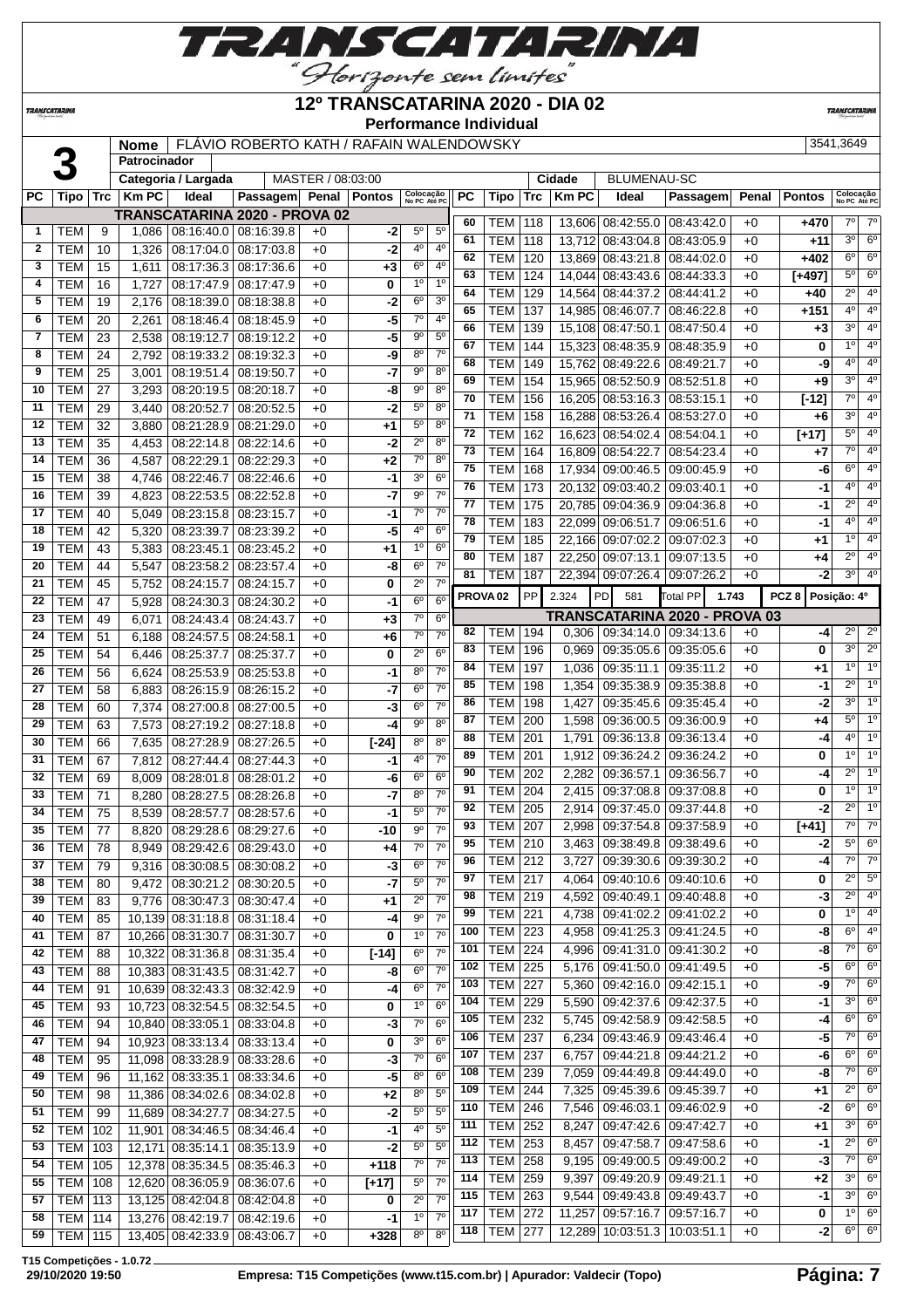

#### **12º TRANSCATARINA 2020 - DIA 02**

**Performance Individual**

**TRANSCATARIN** 

**TRANSCATARINA** 

# **Nome** FLÁVIO ROBERTO KATH / RAFAIN WALENDOWSKY And the state of the state of  $3541,3649$

|     |                 |     | Patrocinador |                         |                                 |                   |               |                           |                 |           |                     |                 |              |                    |                               |       |               |                           |                  |
|-----|-----------------|-----|--------------|-------------------------|---------------------------------|-------------------|---------------|---------------------------|-----------------|-----------|---------------------|-----------------|--------------|--------------------|-------------------------------|-------|---------------|---------------------------|------------------|
|     |                 |     |              | Categoria / Largada     |                                 | MASTER / 08:03:00 |               |                           |                 |           |                     |                 | Cidade       | <b>BLUMENAU-SC</b> |                               |       |               |                           |                  |
| PС  | Tipo            | Trc | <b>Km PC</b> | Ideal                   | Passagem                        | Penal             | <b>Pontos</b> | Colocação<br>No PC Até PC |                 | <b>PC</b> | <b>Tipo</b>         | Trc             | <b>Km PC</b> | Ideal              | Passagem                      | Penal | <b>Pontos</b> | Colocação<br>No PC Até PC |                  |
| 119 | <b>TEM</b>      | 277 |              | 12.433 10:04:02.1       | 10:04:01.8                      | $+0$              | -3            | $6^{\circ}$               | 6 <sup>o</sup>  | 180       | TEM                 | 437             | 8,416        | 11:00:40.7         | 11:00:40.7                    | $+0$  | 0             | $2^{\circ}$               | 5 <sup>o</sup>   |
| 120 | <b>TEM</b>      | 279 |              | 12,823 10:04:41.0       | 10:04:39.8                      | $+0$              | $[-12]$       | $7^\circ$                 | 6 <sup>o</sup>  | 181       | TEM                 | 439             | 8,565        | 11:01:02.6         | 11:01:01.6                    | $+0$  | -10           | $5^{\circ}$               | 4 <sup>0</sup>   |
| 121 | <b>TEM</b>      | 282 |              | 13,197 10:05:18.2       | 10:05:16.8                      | $+0$              | $[-14]$       | $6^{\circ}$               | 6 <sup>o</sup>  | 182       | <b>TEM</b>          | 440             |              | 11:01:24.4         |                               | $+0$  |               | 10                        | 4 <sup>0</sup>   |
| 122 | <b>TEM</b>      | 282 |              | 13,334 10:05:33.1       | 10:05:32.1                      | $+0$              | $-10$         | $6^{\circ}$               | 6 <sup>o</sup>  | 197       |                     |                 | 8,724        |                    | 11:01:24.5                    |       | $+1$          | $\overline{7^0}$          | 4 <sup>0</sup>   |
| 123 | <b>TEM</b>      | 284 |              | 13,422 10:05:44.4       | 10:05:43.8                      | $+0$              | -6            | $7^\circ$                 | 6 <sup>o</sup>  |           | <b>TEM</b>          | 445             | 9,161        | 11:02:16.2         | 11:02:16.5                    | $+0$  | $+3$          |                           |                  |
| 124 | <b>TEM</b>      | 286 |              | 13,958 10:06:21.9       | 10:06:20.7                      | $+0$              | $[-12]$       | $7^\circ$                 | 6 <sup>o</sup>  | 198       | <b>TEM</b>          | 446             | 9,256        | 11:02:26.1         | 11:02:26.6                    | $+0$  | $+5$          | $\overline{7^0}$          | $5^{\circ}$      |
| 125 | <b>TEM</b>      | 288 |              | 14,070 10:06:31.9       | 10:06:31.1                      | $+0$              | -8            | $7^\circ$                 | $6^{\circ}$     | 199       | <b>TEM</b>          | 446             | 9,371        | 11:02:41.4         | 11:02:42.1                    | $+0$  | $+7$          | $\overline{7^0}$          | $\overline{5^0}$ |
| 126 | <b>TEM</b>      | 292 |              | 14,495 10:07:05.6       | 10:07:04.5                      | $+0$              | -11           | $7^\circ$                 | 6 <sup>o</sup>  | 200       | <b>TEM</b>          | 449             | 9,716        | 11:03:27.4         | 11:03:27.9                    | $+0$  | $+5$          | 6 <sup>o</sup>            | $5^{\circ}$      |
| 127 | <b>TEM</b>      | 294 |              | 14,930 10:07:39.2       | 10:07:38.1                      | $+0$              | $[-11]$       | $7^\circ$                 | $7^\circ$       | 201       | <b>TEM</b>          | 450             | 9,873        | 11:03:49.8         | 11:03:50.0                    | $+0$  | +2            | $5^{\circ}$               | $\overline{5^0}$ |
| 128 | <b>TEM</b>      | 296 |              | 15,008 10:07:50.0       | 10:07:49.6                      | $+0$              | -4            | 6 <sup>o</sup>            | 6 <sup>o</sup>  | 202       | <b>TEM</b>          | 451             | 10.144       | 11:04:30.9         | 11:04:32.0                    | $+0$  | +11           | $6^{\circ}$               | $5^{\circ}$      |
| 129 | <b>TEM</b>      | 298 |              | 15,375 10:08:33.1       | 10:08:31.9                      | $+0$              | $[-12]$       | $7^\circ$                 | 7 <sup>o</sup>  | 203       | <b>TEM</b>          | 452             | 10,244       | 11:04:42.6         | 11:04:43.3                    | $+0$  | $+7$          | $6^{\circ}$               | $\overline{5^0}$ |
| 131 | <b>TEM</b>      | 306 |              | 16,474 10:10:29.0       | 10:10:29.1                      | $+0$              | $+1$          | 6 <sup>o</sup>            | $7^\circ$       | 204       | TEM                 | 465             | 1,634        | 11:13:24.7         | 11:13:23.9                    | $+0$  | -8            | $6^{\circ}$               | $5^{\circ}$      |
| 132 | TEM             | 307 | 16,711       | 10:10:45.1              | 10:10:45.0                      | $+0$              | $-1$          | 4°                        | 7 <sup>o</sup>  |           | PROVA <sub>03</sub> | PP              | 458          | <b>PD</b><br>132   | <b>Total PP</b><br>326        |       | <b>PCZ 14</b> | Posição: 5º               |                  |
| 133 | <b>TEM</b>      | 308 |              | 16,892 10:10:59.3       | 10:10:59.2                      | $+0$              | -1            | $2^{\circ}$               | $7^\circ$       |           |                     |                 |              |                    | TRANSCATARINA 2020 - PROVA 04 |       |               |                           |                  |
| 134 | <b>TEM</b>      | 310 |              | 17,085 10:11:23.3       | 10:11:22.3                      | $+0$              | $-10$         | $\overline{7}^{\circ}$    | $7^\circ$       | 210       | TEM                 | 6               | 0,613        | 12:08:25.0         | 12:08:24.3                    | $+0$  | -7            | $9^{\circ}$               | $9^{\circ}$      |
| 135 |                 |     |              | 17,401 10:11:48.5       |                                 | $+0$              | -1            | $5^{\circ}$               | $7^\circ$       | 211       | <b>TEM</b>          | 9               | 0,983        | 12:09:02.6         | 12:09:02.5                    | $+0$  | -1            | 1 <sup>0</sup>            | 4 <sup>0</sup>   |
|     | TEM             | 310 |              |                         | 10:11:48.4                      |                   |               | $3^{\circ}$               | $7^\circ$       | 212       | <b>TEM</b>          | 16              | 1,761        |                    | 12:10:22.6   12:10:22.5       | $+0$  | -1            | $1^{\circ}$               | 1 <sup>0</sup>   |
| 136 | TEM             | 315 |              | 17,549 10:12:12.7       | 10:12:12.6                      | $+0$              | -1            |                           | 7 <sup>0</sup>  | 214       | <b>TEM</b>          | 25              | 3,471        | 12:13:12.4         | 12:13:11.4                    | $+0$  | -10           | $6^{\circ}$               | 3 <sup>o</sup>   |
| 137 | TEM             | 319 |              | 18,536 10:15:03.0       | 10:15:03.0                      | $+0$              | 0             | 1 <sup>0</sup>            |                 | 215       | <b>TEM</b>          | 41              | 4,686        | 12:17:20.5         | 12:17:21.0                    | $+0$  | $+5$          | $7^\circ$                 | 5 <sup>o</sup>   |
| 138 | <b>TEM</b>      | 321 |              | 18,668 10:15:15.2       | 10:15:15.3                      | $+0$              | $+1$          | 4 <sup>0</sup>            | $6^{\circ}$     | 216       | <b>TEM</b>          | 44              | 4,901        | 12:17:47.9         | 12:17:46.8                    | $+0$  | $-11$         | 9 <sup>o</sup>            | 6 <sup>o</sup>   |
| 139 | <b>TEM</b>      | 323 |              | 18,866 10:15:37.7       | 10:15:37.9                      | $+0$              | $+2$          | $\overline{7}^{\circ}$    | $\overline{70}$ | 217       | <b>TEM</b>          | 50              | 5,372        | 12:18:55.2         | 12:18:55.2                    | $+0$  | 0             | 1 <sup>o</sup>            | 5 <sup>o</sup>   |
| 140 | <b>TEM</b>      | 326 |              | 19,070 10:15:59.8       | 10:16:00.6                      | $+0$              | $+8$          | $6^{\circ}$               | 6 <sup>o</sup>  | 218       | <b>TEM</b>          | 52              | 5,600        | 12:19:22.5         | 12:19:22.5                    | $+0$  | 0             | 1 <sup>0</sup>            | 4 <sup>0</sup>   |
| 141 | <b>TEM</b>      | 332 |              | 19,524 10:16:41.2       | 10:16:41.2                      | $+0$              | 0             | 1 <sup>0</sup>            | 6 <sup>o</sup>  | 219       | <b>TEM</b>          | 56              | 5,970        | 12:20:05.8         | 12:20:05.5                    | $+0$  | -3            | $7^\circ$                 | 5 <sup>0</sup>   |
| 142 | <b>TEM</b>      | 337 |              | 20.424 10:18:09.7       | 10:18:08.9                      | $+0$              | -8            | $6^{\circ}$               | 6 <sup>o</sup>  | 220       |                     |                 |              |                    |                               |       |               | 6 <sup>o</sup>            | 6 <sup>o</sup>   |
| 143 | <b>TEM</b>      | 345 |              | 21,560 10:19:46.2       | 10:19:45.9                      | $+0$              | -3            | 1 <sup>0</sup>            | 6 <sup>o</sup>  | 221       | <b>TEM</b>          | 60              | 6,375        | 12:20:44.0         | 12:20:44.5                    | $+0$  | $+5$          | $9^{\circ}$               | 6 <sup>o</sup>   |
| 144 | <b>TEM</b>      | 349 |              | 22,206 10:20:36.6       | 10:20:35.8                      | $+0$              | -8            | $7^{\circ}$               | 6 <sup>o</sup>  |           | <b>TEM</b>          | 61              | 6,594        | 12:21:02.0         | 12:20:59.8                    | $+0$  | $[-22]$       | $5^{\circ}$               | $7^\circ$        |
| 145 | <b>TEM</b>      | 350 |              | 22,311 10:20:45.3       | 10:20:44.9                      | $+0$              | -4            | $6^{\circ}$               | 6 <sup>o</sup>  | 222       | <b>TEM</b>          | 66              | 7,074        | 12:21:42.1         | 12:21:41.6                    | $+0$  | $-5$          |                           |                  |
| 146 | <b>TEM</b>      | 353 | 22,669       | 10:21:47.7              | 10:21:47.3                      | $+0$              | -4            | $7^\circ$                 | 6 <sup>o</sup>  | 223       | <b>TEM</b>          | 71              | 7,689        | 12:22:47.7         | 12:22:49.1                    | $+0$  | $+14$         | $7^\circ$                 | $7^\circ$        |
| 147 | <b>TEM</b>      | 358 | 1,240        | 10:42:13.3              | 10:42:13.0                      | $+0$              | -3            | 4°                        | 6 <sup>o</sup>  | 224       | <b>TEM</b>          | 72              | 7,950        | 12:23:13.4         | 12:23:12.4                    | $+0$  | -10           | 3 <sup>o</sup>            | $7^\circ$        |
| 148 | <b>TEM</b>      | 361 | 1,550        | 10:42:52.6              | 10:42:52.9                      | $+0$              | $+3$          | $5^{\circ}$               | $6^{\circ}$     | 225       | <b>TEM</b>          | $\overline{73}$ | 8,200        | 12:23:35.9         | 12:23:35.7                    | $+0$  | -2            | 3 <sup>0</sup>            | 6 <sup>o</sup>   |
| 149 | <b>TEM</b>      | 366 | 2,224        | 10:44:19.3              | 10:44:19.4                      | $+0$              | $+1$          | $2^{\circ}$               | $6^{\circ}$     | 226       | <b>TEM</b>          | $\overline{74}$ | 8,293        | 12:23:45.3         | 12:23:46.5                    | $+0$  | $+12$         | $6^{\circ}$               | $7^\circ$        |
| 150 | <b>TEM</b>      | 371 | 2,495        | 10:44:55.3              | 10:44:55.5                      | $+0$              | $+2$          | $5^{\circ}$               | 6 <sup>o</sup>  | 227       | <b>TEM</b>          | 80              | 8,882        | 12:24:59.2         | 12:24:59.3                    | $+0$  | $+1$          | 1 <sup>0</sup>            | $7^\circ$        |
| 151 | <b>TEM</b>      | 373 | 2,682        | 10:45:15.4              | 10:45:15.5                      | $+0$              | $+1$          | $3^{\circ}$               | 6 <sup>o</sup>  | 228       | <b>TEM</b>          | 89              | 9,540        | 12:28:44.4         | 12:28:43.6                    | $+0$  | -8            | $9^{\circ}$               | $\overline{70}$  |
| 152 | <b>TEM</b>      | 375 | 2,863        | 10:45:34.7              | 10:45:35.2                      | $+0$              | $+5$          | 3 <sup>o</sup>            | 6 <sup>o</sup>  | 229       | <b>TEM</b>          | 97              | 10,733       | 12:30:48.7         | 12:30:48.3                    | $+0$  | -4            | $7^\circ$                 | $7^\circ$        |
| 153 | TEM             | 376 | 2,933        | 10:45:40.6              | 10:45:42.3                      | $+0$              | [t17]         | 3 <sup>o</sup>            | 6 <sup>o</sup>  | 230       | <b>TEM</b>          | 103             | 11,365       | 12:31:43.2         | 12:31:41.4                    | $+0$  | $[-18]$       | $9^{\circ}$               | $\overline{70}$  |
| 154 | <b>TEM</b>      | 378 | 3,171        | 10:46:01.2              | 10:46:01.8                      | $+0$              | $+6$          | $6^{\circ}$               | $5^{\circ}$     | 231       | TEM                 | 108             | 11,926       |                    | 12:32:45.3   12:32:45.2       | $+0$  | -1            | 3 <sup>0</sup>            | $7^\circ$        |
| 155 | TEM             | 378 | 3,265        | 10:46:09.9              | 10:46:10.6                      | $+0$              | $+7$          | $6^{\circ}$               | $5^{\circ}$     | 232       | <b>TEM</b>          | 109             | 12,051       | 12:32:57.6         | 12:32:57.4                    | $+0$  | $-2$          | 30                        | 6 <sup>o</sup>   |
| 156 | <b>TEM</b>      | 380 | 3.353        | 10:46:20.9              | 10:46:21.5                      | $+0$              | $+6$          | $5^{\circ}$               | 5 <sup>0</sup>  | 233       | <b>TEM</b>          | 115             | 13.063       | 12:34:46.5         | 12:34:45.2                    | $+0$  | $-13$         | $9^{\circ}$               | 6 <sup>o</sup>   |
| 157 | TEM 383         |     | 3,638        | 10:46:48.6   10:46:48.6 |                                 | $+0$              | 0             | $2^{\circ}$               | 5 <sup>0</sup>  | 234       | <b>TEM   118</b>    |                 |              |                    | 13,353 12:35:21.7 12:35:21.3  | +0    | -4            | $5^{\circ}$               | $6^{\circ}$      |
| 158 | <b>TEM 388</b>  |     | 3,928        |                         | 10:47:18.3 10:47:18.4           | $+0$              | +1            | 1 <sup>0</sup>            | 5 <sup>o</sup>  | 235       | <b>TEM</b>          | 120             |              |                    | 13,418 12:35:29.2 12:35:29.3  | $+0$  | +1            | $2^{\circ}$               | 6 <sup>o</sup>   |
| 160 | TEM 395         |     |              |                         | 4,405   10:50:16.5   10:50:16.7 | $+0$              | $+2$          | 3 <sup>o</sup>            | $5^{\circ}$     | 236       | <b>TEM</b>          | 125             | 13,871       |                    | 12:36:48.7   12:36:47.7       | $+0$  | $-10$         | $9^{\circ}$               | $6^{\circ}$      |
| 161 | TEM             | 397 | 4,570        |                         | 10:50:32.5   10:50:33.4         | $+0$              | +9            | $6^{\circ}$               | $5^{\circ}$     | 237       | TEM                 | 127             |              |                    | 14,118 12:37:15.4 12:37:17.3  | $+0$  | $[+19]$       | $7^\circ$                 | $5^{\circ}$      |
| 162 | <b>TEM</b>      | 398 | 4,703        |                         | 10:50:47.6 10:50:47.7           | $+0$              | $+1$          | 3 <sup>o</sup>            | $5^{\circ}$     | 238       | <b>TEM</b>          | 129             |              |                    | 14,214 12:37:30.6 12:37:26.9  | $+0$  | -37           | 80                        | $8^{\circ}$      |
| 163 | <b>TEM</b>      | 401 | 5,007        | 10:51:30.4              | 10:51:30.4                      | $+0$              | 0             | 1 <sup>o</sup>            | $5^{\circ}$     | 239       | TEM                 | 130             | 14,447       |                    | 12:38:07.0   12:38:05.4       | $+0$  | $[-16]$       | $9^{\circ}$               | 8 <sup>o</sup>   |
| 164 | TEM             | 403 | 5,108        | 10:51:46.2              | 10:51:46.7                      | $+0$              | $+5$          | $4^{\circ}$               | 5 <sup>0</sup>  | 240       | TEM                 | 138             | 15,241       |                    | 12:39:21.6   12:39:21.5       | $+0$  | -1            | $2^{\circ}$               | $8^{\circ}$      |
| 165 | <b>TEM</b>      | 405 | 5,314        |                         | 10:52:06.9 10:52:07.1           | $+0$              | $+2$          | 1 <sup>0</sup>            | $5^{\circ}$     | 241       | TEM                 | 140             |              |                    | 15,421 12:39:38.8 12:39:39.2  | $+0$  | +4            | $4^{\circ}$               | $8^{\circ}$      |
| 166 | <b>TEM</b>      | 405 | 5,493        | 10:52:28.3              | 10:52:28.3                      | $+0$              | 0             | $2^{\circ}$               | 5 <sup>0</sup>  | 242       | <b>TEM</b>          | 146             |              |                    | 15,810 12:40:41.2 12:40:40.8  | $+0$  | -4            | $6^{\circ}$               | $8^{\circ}$      |
| 167 | <b>TEM</b>      | 407 | 5,713        |                         | 10:52:54.0   10:52:54.3         | $+0$              | $+3$          | 4 <sup>0</sup>            | 5 <sup>0</sup>  | 244       | TEM                 | 149             |              |                    | 16,057 12:41:10.6 12:41:10.9  | $+0$  | $+3$          | 6 <sup>o</sup>            | $8^{\circ}$      |
| 168 | <b>TEM 408</b>  |     | 5,825        |                         | 10:53:05.6   10:53:05.5         | $+0$              | $-1$          | $2^{\circ}$               | $5^{\circ}$     | 245       | TEM                 | 151             | 16,341       |                    | 12:41:47.9 12:41:46.8         | $+0$  | -11           | $9^{\circ}$               | $8^{\circ}$      |
| 169 | TEM   409       |     | 5,894        |                         | 10:53:15.4 10:53:15.4           | $+0$              | 0             | $2^{\circ}$               | $5^{\circ}$     | 246       | <b>TEM</b>          | 154             |              |                    | 16,672 12:42:40.2 12:42:40.1  | $+0$  | $-1$          | $2^{\circ}$               | 8 <sup>0</sup>   |
|     |                 |     |              |                         |                                 |                   |               | $6^{\circ}$               | 5 <sup>o</sup>  | 247       | TEM                 | 156             |              |                    | 16,787 12:42:52.0 12:42:51.8  | $+0$  | $-2$          | $3^{\circ}$               | $7^\circ$        |
| 170 | TEM   413       |     | 6,046        | 10:55:04.6              | 10:55:04.1                      | $+0$              | -5            | $2^{\circ}$               | $5^{\circ}$     | 248       | TEM                 | 159             | 17,191       |                    | 12:43:39.7   12:43:39.2       | $+0$  | $-5$          | $4^{\circ}$               | $7^\circ$        |
| 171 | <b>TEM 416</b>  |     | 6,402        | 10:55:41.7              | 10:55:41.6                      | $+0$              | $-1$          | 3 <sup>o</sup>            | $5^{\circ}$     | 249       | <b>TEM</b>          | 164             | 0,205        |                    | 13:00:08.6   13:00:08.5       | $+0$  | $-1$          | $6^{\circ}$               | $7^\circ$        |
| 172 | TEM 419         |     | 6,546        | 10:55:58.6   10:55:58.5 |                                 | $+0$              | $-1$          |                           |                 | 250       | <b>TEM</b>          | 169             | 0,765        |                    | 13:00:53.2 13:00:53.6         | $+0$  | $+4$          | 3 <sup>0</sup>            | $7^\circ$        |
| 173 | TEM 419         |     | 6,653        | 10:56:07.7              | 10:56:07.6                      | $+0$              | $-1$          | 4 <sup>0</sup>            | $5^{\circ}$     | 349       | TEM                 | 170             | 0,846        |                    | 13:01:00.8   13:01:00.9       | $+0$  | $+1$          | $2^{\circ}$               | $6^{\circ}$      |
| 174 | <b>TEM</b>      | 421 | 6,728        | 10:56:15.2 10:56:15.1   |                                 | $+0$              | -1            | 1 <sup>0</sup>            | 5 <sup>o</sup>  | 350       | <b>ROT</b>          | 175             | 1,409        |                    | 13:01:54.9   13:01:28.4       | $+0$  | 0             | 0°                        | $0^{\circ}$      |
| 175 | <b>TEM 425</b>  |     | 7,097        | 10:56:55.1              | 10:56:54.8                      | $+0$              | $-3$          | $5^{\circ}$               | 5 <sup>0</sup>  | 351       | <b>TEM</b>          | 178             | 1,565        |                    | 13:02:08.8   13:02:08.5       | $+0$  | $-3$          | $7^\circ$                 | $7^\circ$        |
|     | 176   TEM       | 428 | 7,278        | 10:57:16.1              | 10:57:16.1                      | $+0$              | 0             | 1 <sup>o</sup>            | $5^{\circ}$     | 352       | TEM                 | 179             | 2,010        |                    | 13:02:38.8   13:02:38.1       | $+0$  | $-7$          | $8^{\circ}$               | 6 <sup>o</sup>   |
| 177 | TEM   431       |     | 7,588        |                         | 10:58:54.6   10:58:53.3         | $+0$              | $[-13]$       | $2^{\circ}$               | 5 <sup>0</sup>  | 353       | TEM                 |                 |              |                    |                               |       |               | $9^{\circ}$               | $7^\circ$        |
|     | 178   TEM   432 |     |              |                         | 7,676   10:59:05.3   10:59:05.0 | $+0$              | $-3$          | $2^{\circ}$               | 5 <sup>0</sup>  |           |                     | 187             | 2,922        |                    | 13:04:45.2   13:04:44.2       | $+0$  | -10           | $3^{\circ}$               | 6 <sup>o</sup>   |
|     | 179   TEM   435 |     |              | 8,141   11:00:04.4      | 11:00:04.3                      | $+0$              | $-1$          | 30                        | 5 <sup>0</sup>  | 354       | <b>TEM</b>          | 191             | 3,291        |                    | 13:05:19.7   13:05:19.3       | $+0$  | $-4$          |                           |                  |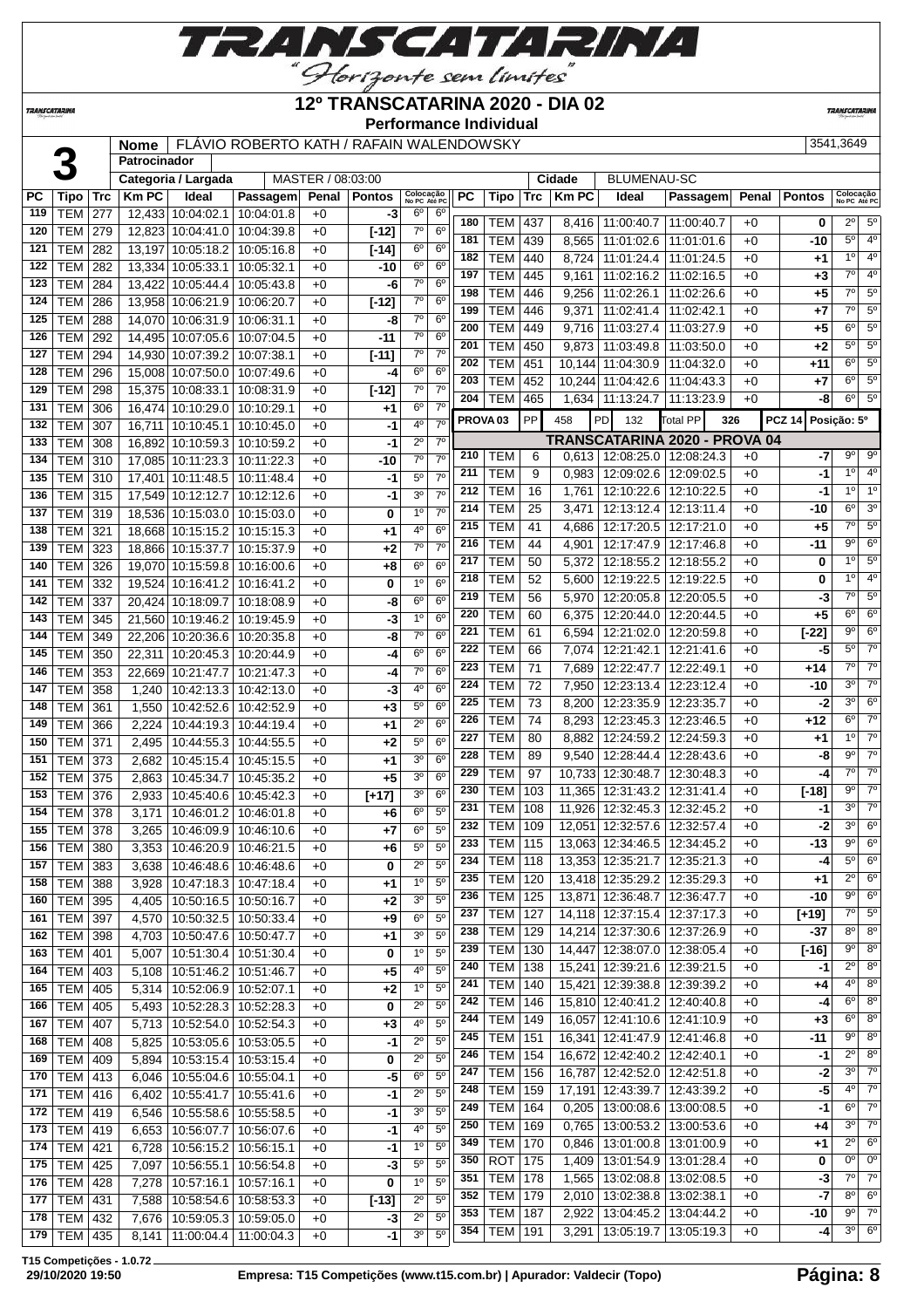

## **12º TRANSCATARINA 2020 - DIA 02**

**Performance Individual**

**TRANSCATARIN** 

|                     |                |            | <b>Nome</b>         |    |                   |                 |       |       | FLAVIO ROBERTO KATH / RAFAIN WALENDOWSKY |             |                |                           |           |      |     |              |                    |          |       |               | 3541,3649                 |
|---------------------|----------------|------------|---------------------|----|-------------------|-----------------|-------|-------|------------------------------------------|-------------|----------------|---------------------------|-----------|------|-----|--------------|--------------------|----------|-------|---------------|---------------------------|
|                     |                |            | <b>Patrocinador</b> |    |                   |                 |       |       |                                          |             |                |                           |           |      |     |              |                    |          |       |               |                           |
|                     |                |            | Categoria / Largada |    |                   |                 |       |       | MASTER / 08:03:00                        |             |                |                           |           |      |     | Cidade       | <b>BLUMENAU-SC</b> |          |       |               |                           |
| <b>PC</b>           | Tipo           | <b>Trc</b> | <b>Km PC</b>        |    | Ideal             | <b>Passagem</b> |       | Penal | <b>Pontos</b>                            |             |                | Colocação<br>No PC Até PC | <b>PC</b> | Tipo | Trc | <b>Km PC</b> | Ideal              | Passagem | Penal | <b>Pontos</b> | Colocação<br>No PC Até PC |
| 355                 | TEM            | 195        | 4,004               |    | 13:06:31.6        | 13:06:31.5      |       | $+0$  |                                          | -1          | 3 <sup>0</sup> | 70                        |           |      |     |              |                    |          |       |               |                           |
| 356                 | TEM            | 203        | 5,215               |    | 13:08:16.1        | 13:08:15.4      |       | $+0$  |                                          | $-7$        | 6 <sup>o</sup> | 6 <sup>o</sup>            |           |      |     |              |                    |          |       |               |                           |
| 357                 | TEM            | 207        | 5,624               |    | 13:08:58.1        | 13:08:58.4      |       | $+0$  |                                          | $+3$        | 4 <sup>0</sup> | 6 <sup>o</sup>            |           |      |     |              |                    |          |       |               |                           |
| 358                 | <b>TEM</b>     | 218        | 6,969               |    | 13:11:33.2        | 13:11:33.8      |       | $+0$  |                                          | $+6$        | 70             | $6^{\circ}$               |           |      |     |              |                    |          |       |               |                           |
| 359                 | TEM            | 227        | 8,059               |    | 13:13:14.5        | 13:13:14.4      |       | $+0$  |                                          | -1          | 3 <sup>o</sup> | 6 <sup>o</sup>            |           |      |     |              |                    |          |       |               |                           |
| 360                 | TEM            | 237        | 9,431               |    | 13:15:41.1        | 13:15:57.1      |       | $+0$  | $[+160]$                                 |             | $8^{\circ}$    | 7 <sup>0</sup>            |           |      |     |              |                    |          |       |               |                           |
| 361                 | <b>TEM 238</b> |            | 9.955               |    | 13:16:18.5        | 13:16:23.5      |       | $+0$  | $+50$                                    |             | 6 <sup>o</sup> | $6^{\circ}$               |           |      |     |              |                    |          |       |               |                           |
| 362                 | <b>TEM</b>     | 242        |                     |    | 10.466 13:16:58.6 | 13:16:58.0      |       | $+0$  |                                          | -6          | 40             | $6^{\circ}$               |           |      |     |              |                    |          |       |               |                           |
| 363                 | <b>TEM</b>     | 247        |                     |    | 11,070 13:17:49.8 | 13:17:50.5      |       | $+0$  |                                          | $+7$        | $9^{\circ}$    | $6^{\circ}$               |           |      |     |              |                    |          |       |               |                           |
| 364                 | TEM            | 249        |                     |    | 11,392 13:18:17.4 | 13:18:17.0      |       | $+0$  |                                          | -4          | 40             | $6^{\circ}$               |           |      |     |              |                    |          |       |               |                           |
| 365                 | TEM            | 250        |                     |    | 11,584 13:18:31.8 | 13:18:31.1      |       | $+0$  |                                          | $-7$        | $5^{\circ}$    | $6^{\circ}$               |           |      |     |              |                    |          |       |               |                           |
| 366                 | TEM            | 251        |                     |    | 11,783 13:18:50.4 | 13:18:50.5      |       | $+0$  |                                          | $+1$        | $2^{\circ}$    | $6^{\circ}$               |           |      |     |              |                    |          |       |               |                           |
| 367                 | TEM            | 252        |                     |    | 11,918 13:19:01.2 | 13:19:01.6      |       | $+0$  |                                          | $+4$        | $2^{\circ}$    | $6^{\circ}$               |           |      |     |              |                    |          |       |               |                           |
| 368                 | TEM            | 262        |                     |    | 13,992 13:21:59.9 | 13:21:59.9      |       | $+0$  |                                          | 0           | 10             | 6 <sup>o</sup>            |           |      |     |              |                    |          |       |               |                           |
| 369                 | <b>ROT</b>     | 266        |                     |    | 14,372 13:23:05.9 | 13:23:02.3      |       | $+0$  |                                          | 0           | $0^{\circ}$    | 0 <sup>o</sup>            |           |      |     |              |                    |          |       |               |                           |
| 370                 | <b>TEM 272</b> |            |                     |    | 15,115 13:24:11.4 | 13:24:11.4      |       | $+0$  |                                          | 0           | $2^{\circ}$    | $6^{\circ}$               |           |      |     |              |                    |          |       |               |                           |
| 371                 | <b>TEM 278</b> |            |                     |    | 15,912 13:25:24.9 | 13:25:25.0      |       | $+0$  |                                          | $+1$        | $2^{\circ}$    | $6^{\circ}$               |           |      |     |              |                    |          |       |               |                           |
| PROVA <sub>04</sub> |                | <b>PP</b>  | 561                 | PD | 235               | Total PP        | 326   |       | PCZ <sub>6</sub>                         | Posição: 6º |                |                           |           |      |     |              |                    |          |       |               |                           |
| <b>TOTAL</b>        |                | PP         | 3.343               | PD | 948               | <b>Total PP</b> | 2.395 |       | <b>PCZ 28</b>                            |             |                |                           |           |      |     |              |                    |          |       |               |                           |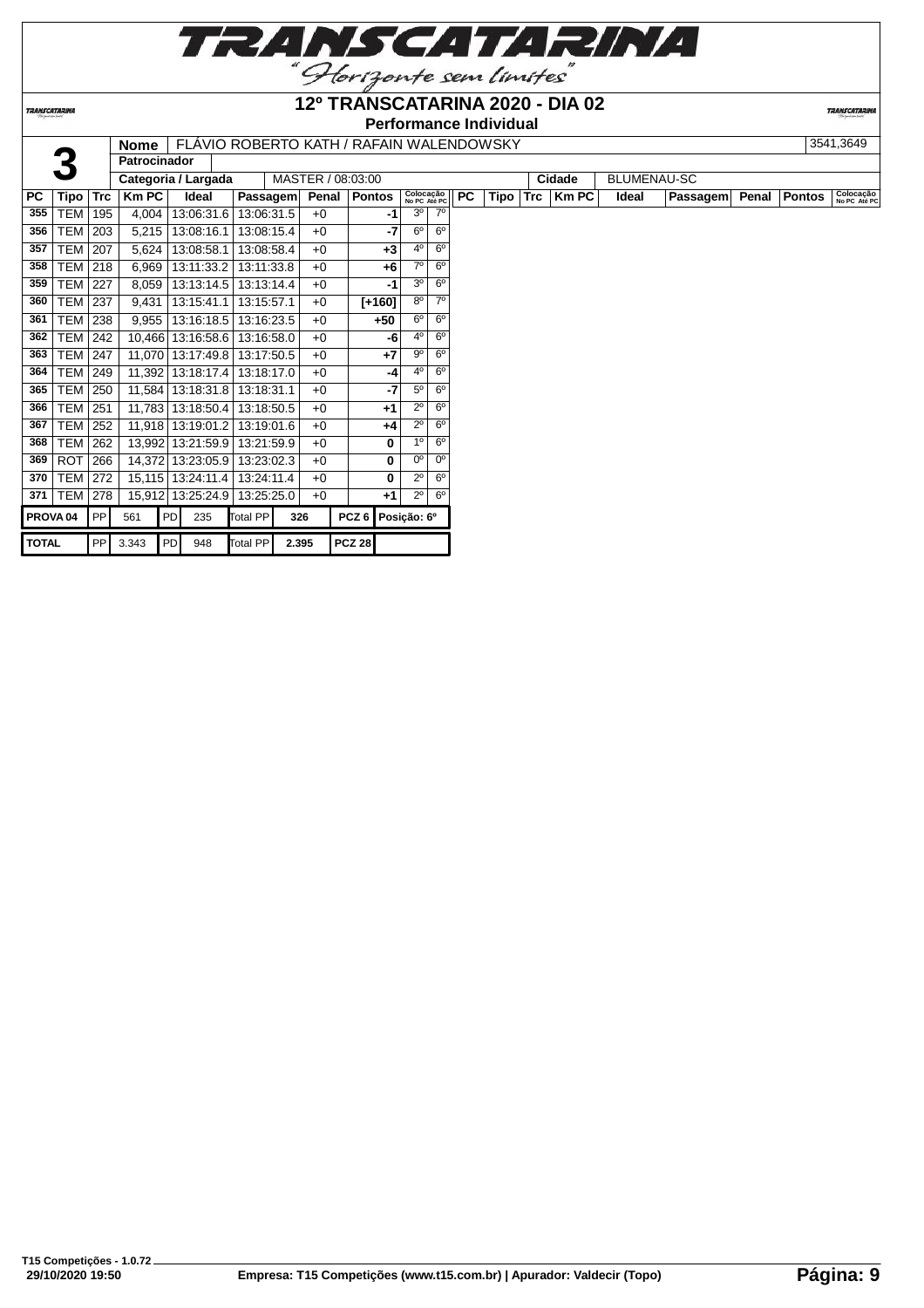

#### **TRANSCATARINA**

#### **12º TRANSCATARINA 2020 - DIA 02 Performance Individual**

**TRANSCATARIN** 

 **Nome** | ACYR HIDEKI RODRIGUES DA SILVA / RENAN P. MEDEIROS | 3567,3629 **Patrocinador Categoria / Largada** MASTER / 08:04:00 **Cidade** CORUPÁ-SC **PC Tipo Trc Km PC Ideal Passagem Penal Pontos Colocação No PC Até PC PC Tipo Trc Km PC Ideal Passagem Penal Pontos Colocação No PC Até PC TRANSCATARINA 2020 - PROVA 02** TEM 9 1,086 08:17:40.0 08:17:39.9 +0 **-1** 2º 2º **FEM 10 1,000 08:18:00 08:18:00 18:00**  TEM 15 1,611 08:18:36.3 08:18:35.9 +0 **-4** 8º 7º TEM 16 1,727 08:18:47.9 08:18:47.2 +0 **-7** 7º 7º TEM 118 13,606 08:43:55.0 08:49:35.1 +0 **+3.401** 8º 8º TEM 118 13,712 08:44:04.8 08:49:54.2 +0 **+3.494** 8º 8º

| ∠  | <b>I EM</b>    | Ίυ  | 0/∠3، ا | 08.18.04.0 08.18.03.4            |                         | +v   | -0                 | o,             | O,                     | 62  | TEM                 | 120       |            | 13,869 08:44:21.8 08:51:48.1          |                               | $+0$    | +4.463            | $8^{\circ}$    | 8 <sup>o</sup>      |
|----|----------------|-----|---------|----------------------------------|-------------------------|------|--------------------|----------------|------------------------|-----|---------------------|-----------|------------|---------------------------------------|-------------------------------|---------|-------------------|----------------|---------------------|
| 3  | <b>TEM</b>     | 15  | 1,611   |                                  | 08:18:36.3 08:18:35.9   | $+0$ | -4                 | $8^{\circ}$    | 7 <sup>0</sup>         | 63  | <b>TEM</b>          | 124       |            | 14,044 08:44:43.6 00:00:00.0          |                               | $+0$    | $*6.000$          | 0 <sup>0</sup> | $0^{\circ}$         |
| 4  | <b>TEM</b>     | 16  | 1,727   | 08:18:47.9 08:18:47.2            |                         | $+0$ | -7                 | $7^\circ$      | $7^\circ$              | 64  | <b>TEM</b>          | 129       |            | 14,564 08:45:37.2 00:00:00.0          |                               | $+0$    | $*6.000$          | $0^{\circ}$    | $0^{\circ}$         |
| 5  | <b>TEM</b>     | 19  | 2.176   | 08:19:39.0                       | 08:19:38.2              | $+0$ | -8                 | $9^{\circ}$    | $9^{\circ}$            | 65  | <b>TEM</b>          | 137       | 14,985     | 08:47:07.7                            | 00:00:00.0                    | $+0$    | $*6.000$          | 0°             | $0^{\circ}$         |
| 6  | <b>TEM</b>     | 20  | 2,261   | 08:19:46.4                       | 08:19:45.8              | $+0$ | -6                 | 8 <sup>o</sup> | $9^{\circ}$            | 66  | <b>TEM</b>          | 139       | 15,108     | 08:48:50.1                            | 00:00:00.0                    |         | $*6.000$          | 0 <sup>0</sup> | $0^{\circ}$         |
| 7  | <b>TEM</b>     | 23  | 2,538   | 08:20:12.7                       | 08:20:12.6              | $+0$ | $-1$               | $5^{\circ}$    | $9^{\circ}$            | 67  |                     |           |            |                                       |                               | $+0$    |                   | $0^{\circ}$    | $0^{\circ}$         |
| 8  | <b>TEM</b>     | 24  | 2,792   | 08:20:33.2 08:20:31.9            |                         | $+0$ | $-13$              | $9^{\circ}$    | $9^{\circ}$            |     | <b>TEM</b>          | 144       | 15,323     | $\vert$ 08:49:35.9 $\vert$ 00:00:00.0 |                               | $+0$    | $*6.000$          |                |                     |
| 9  | <b>TEM</b>     | 25  | 3,001   | 08:20:51.4                       | 08:20:51.0              | $+0$ | -4                 | $8^{\circ}$    | $9^{\circ}$            | 68  | <b>TEM</b>          | 149       | 15.762     | 08:50:22.6 08:59:23.6                 |                               | $+0$    | $[+5.410]$        | $8^{\circ}$    | $8^{\circ}$         |
| 10 | <b>TEM</b>     | 27  | 3,293   | 08:21:19.5                       | 08:21:18.8              | $+0$ | -7                 | $8^{\circ}$    | $9^{\circ}$            | 69  | TEM                 | 154       | 15,965     | 08:53:50.9                            | 00:00:00.0                    | $+0$    | *6.000            | 0 <sup>0</sup> | $0^{\circ}$         |
| 11 | <b>TEM</b>     | 29  | 3,440   | 08:21:52.7                       | 08:21:52.6              | $+0$ | -1                 | 3 <sup>o</sup> | $9^{\circ}$            | 70  | <b>TEM</b>          | 156       | 16,205     | $\vert$ 08:54:16.3 $\vert$ 00:00:00.0 |                               | $+0$    | $*6.000$          | 0 <sup>0</sup> | $0^{\circ}$         |
| 12 | <b>TEM</b>     | 32  | 3,880   |                                  | 08:22:28.9 08:22:28.8   | $+0$ | $-1$               | 6 <sup>o</sup> | $9^{\circ}$            | 71  | TEM                 | 158       |            | 16,288 08:54:26.4 00:00:00.0          |                               | $+0$    | $*6.000$          | 0 <sup>o</sup> | $0^{\circ}$         |
| 13 | <b>TEM</b>     | 35  | 4,453   |                                  | 08:23:14.8 08:23:13.4   | $+0$ | $[-14]$            | 90             | $9^{\circ}$            | 72  | <b>TEM</b>          | 162       |            | 16,623 08:55:02.4 00:00:00.0          |                               | $+0$    | $*6.000$          | $0^{\circ}$    | $0^{\circ}$         |
| 14 | <b>TEM</b>     | 36  |         |                                  | 08:23:29.0              | $+0$ | -1                 | $6^{\circ}$    | $9^{\circ}$            | 73  | <b>TEM</b>          | 164       |            | 16,809 08:55:22.7                     | 00:00:00.0                    | $+0$    | $*6.000$          | $0^{\circ}$    | $0^{\circ}$         |
| 15 | <b>TEM</b>     |     | 4,587   | 08:23:29.1                       |                         |      |                    | 1 <sup>0</sup> | $9^{\circ}$            | 75  | <b>TEM</b>          | 168       | 17,934     | 09:01:46.5                            | $\boxed{00:00:00.0}$          | $+0$    | $*6.000$          | 0°             | $0^{\circ}$         |
|    |                | 38  | 4,746   | 08:23:46.7                       | 08:23:46.6              | $+0$ | $-1$               | 8 <sup>o</sup> | $9^{\circ}$            | 76  | <b>TEM</b>          | 173       | 20,132     | 09:04:40.2                            | 00:00:00.0                    | $+0$    | $*6.000$          | 0 <sup>o</sup> | $0^{\circ}$         |
| 16 | <b>TEM</b>     | 39  | 4,823   | 08:23:53.5                       | 08:23:53.0              | $+0$ | $-5$               |                |                        | 77  | TEM                 | 175       |            | 20,785 09:05:36.9 00:00:00.0          |                               | $+0$    | $*6.000$          | 0 <sup>0</sup> | $0^{\circ}$         |
| 17 | <b>TEM</b>     | 40  | 5,049   | 08:24:15.8 08:24:15.7            |                         | $+0$ | -1                 | 6 <sup>o</sup> | $9^{\circ}$            | 78  | <b>TEM</b>          | 183       |            | 22,099 09:07:51.7                     | 00:00:00.0                    | $+0$    | $*6.000$          | 0 <sup>0</sup> | $0^{\circ}$         |
| 18 | <b>TEM</b>     | 42  | 5,320   | 08:24:39.7                       | 08:24:38.9              | $+0$ | -8                 | $8^{\circ}$    | $9^{\circ}$            | 79  | TEM                 | 185       |            | 22,166 09:08:02.2 00:00:00.0          |                               | $+0$    | $*6.000$          | 0 <sup>0</sup> | 0 <sup>o</sup>      |
| 19 | <b>TEM</b>     | 43  | 5,383   | 08:24:45.1                       | 08:24:45.3              | $+0$ | $+2$               | $5^{\circ}$    | $9^{\circ}$            | 80  | <b>TEM</b>          | 187       |            | 22,250 09:08:13.1                     | 00:00:00.0                    | $+0$    | $*6.000$          | 0 <sup>0</sup> | 0 <sup>o</sup>      |
| 20 | <b>TEM</b>     | 44  | 5,547   |                                  | 08:24:58.2 08:24:57.8   | $+0$ | -4                 | 3 <sup>o</sup> | 9 <sup>o</sup>         | 81  | <b>TEM</b>          | 187       |            | 22,394 09:08:26.4 00:00:00.0          |                               | $+0$    | $*6.000$          |                | $0o$ 0 <sup>o</sup> |
| 21 | <b>TEM</b>     | 45  | 5,752   | 08:25:15.7                       | 08:25:15.7              | $+0$ | 0                  | 3 <sup>o</sup> | $9^{\circ}$            |     |                     |           |            |                                       |                               |         |                   |                |                     |
| 22 | <b>TEM</b>     | 47  | 5,928   | 08:25:30.3 08:25:30.0            |                         | $+0$ | -3                 | $7^\circ$      | $9^{\circ}$            |     | PROVA <sub>02</sub> | <b>PP</b> | 119.107 PD | 5.501                                 | Total PP                      | 113.606 | PCZ 6 Posição: 9º |                |                     |
| 23 | <b>TEM</b>     | 49  | 6,071   | 08:25:43.4                       | 08:25:43.4              | $+0$ | 0                  | $2^{\circ}$    | $9^{\circ}$            |     |                     |           |            |                                       | TRANSCATARINA 2020 - PROVA 03 |         |                   |                |                     |
| 24 | <b>TEM</b>     | 51  | 6,188   | 08:25:57.5                       | 08:25:57.7              | $+0$ | $+2$               | $5^{\circ}$    | $9^{\circ}$            | 82  | TEM                 | 194       | 0,306      | $\vert$ 09:35:14.0 $\vert$ 00:00:00.0 |                               | $+0$    | $*6.000$          | $0^{\circ}$    | 0 <sup>o</sup>      |
| 25 | <b>TEM</b>     | 54  | 6,446   | 08:26:37.7                       | 08:26:37.7              | $+0$ | 0                  | 1 <sup>0</sup> | $9^{\circ}$            | 83  | TEM                 | 196       | 0,969      |                                       | 09:36:05.6 00:00:00.0         | $+0$    | $*6.000$          | 0 <sup>0</sup> | $0^{\circ}$         |
| 26 | <b>TEM</b>     | 56  | 6,624   |                                  | 08:26:53.9   08:26:53.8 | $+0$ | -1                 | $7^\circ$      | $9^{\circ}$            | 84  | TEM                 | 197       | 1,036      | 09:36:11.1                            | 00:00:00.0                    | $+0$    | $*6.000$          | 0 <sup>o</sup> | $0^{\circ}$         |
| 27 | <b>TEM</b>     | 58  | 6,883   |                                  | 08:27:15.9 08:27:15.0   | $+0$ | -9                 | $9^{\circ}$    | $9^{\circ}$            | 85  | <b>TEM</b>          | 198       | 1,354      | 09:36:38.9 00:00:00.0                 |                               | $+0$    | $*6.000$          | $0^{\circ}$    | $0^{\circ}$         |
| 28 | <b>TEM</b>     | 60  | 7,374   | 08:28:00.8                       | 08:28:00.4              | $+0$ | -4                 | $8^{\circ}$    | $9^{\circ}$            | 86  | TEM                 | 198       | 1,427      |                                       | 09:36:45.6 00:00:00.0         | $+0$    | $*6.000$          | 0 <sup>o</sup> | $0^{\circ}$         |
| 29 | <b>TEM</b>     | 63  | 7,573   |                                  | 08:28:19.2 08:28:19.2   | $+0$ | 0                  | 1 <sup>0</sup> | $9^{\circ}$            | 87  | <b>TEM</b>          | 200       | 1,598      | 09:37:00.5                            | 00:00:00.0                    | $+0$    | $*6.000$          | 0 <sup>o</sup> | $0^{\circ}$         |
| 30 | <b>TEM</b>     | 66  | 7,635   |                                  | 08:28:28.9 08:28:26.6   | $+0$ | $[-23]$            | $7^{\circ}$    | $9^{\circ}$            | 88  | TEM                 | 201       | 1,791      |                                       | 09:37:13.8 00:00:00.0         | $+0$    | $*6.000$          | $0^{\circ}$    | $0^{\circ}$         |
| 31 | <b>TEM</b>     | 67  | 7,812   | 08:28:44.4                       | 08:28:44.0              | $+0$ | -4                 | 6 <sup>o</sup> | $9^{\circ}$            | 89  | TEM                 | 201       | 1,912      | 09:37:24.2 00:00:00.0                 |                               | $+0$    | $*6.000$          | $0^{\circ}$    | $0^{\circ}$         |
| 32 | <b>TEM</b>     | 69  | 8,009   | 08:29:01.8                       | 08:29:01.8              | $+0$ | 0                  | 1 <sup>0</sup> | 8 <sup>0</sup>         | 90  | TEM                 | 202       | 2,282      | 09:37:57.1                            | 00:00:00.0                    | $+0$    | $*6.000$          | $0^{\circ}$    | $0^{\circ}$         |
| 33 | <b>TEM</b>     | 71  | 8,280   | 08:29:27.5                       | 08:29:27.0              | $+0$ | -5                 | $6^{\circ}$    | $8^{\circ}$            | 91  | <b>TEM</b>          | 204       | 2,415      | 09:38:08.8                            | 00:00:00.0                    | $+0$    | $*6.000$          | $0^{\circ}$    | $0^{\circ}$         |
| 34 | <b>TEM</b>     | 75  | 8,539   | 08:29:57.7                       | 08:29:57.6              | $+0$ | $-1$               | 4 <sup>0</sup> | 8 <sup>o</sup>         | 92  | <b>TEM</b>          | 205       | 2,914      |                                       | 09:38:45.0 00:00:00.0         | $+0$    | $*6.000$          | 0 <sup>o</sup> | $0^{\circ}$         |
| 35 | <b>TEM</b>     | 77  | 8,820   | 08:30:28.6                       | 08:30:27.6              | $+0$ | -10                | 8 <sup>o</sup> | 8 <sup>o</sup>         | 93  | TEM                 | 207       | 2,998      | 09:38:54.8 00:00:00.0                 |                               | $+0$    | $*6.000$          | $0^{\circ}$    | $0^{\circ}$         |
| 36 | <b>TEM</b>     | 78  | 8,949   | 08:30:42.6                       | 08:30:41.5              | $+0$ | -11                | $9^{\circ}$    | $9^{\circ}$            | 95  | TEM                 | 210       | 3,463      | 09:39:49.8 00:00:00.0                 |                               | $+0$    | $*6.000$          | $0^{\circ}$    | $0^{\circ}$         |
| 37 | <b>TEM</b>     | 79  | 9,316   | 08:31:08.5                       | 08:31:08.4              | $+0$ | -1                 | 1 <sup>0</sup> | $9^{\circ}$            | 96  | TEM                 | 212       | 3,727      |                                       | 09:40:30.6   00:00:00.0       | $+0$    | $*6.000$          | $0^{\circ}$    | $0^{\circ}$         |
| 38 | <b>TEM</b>     | 80  | 9,472   | 08:31:21.2                       | 08:31:20.3              | $+0$ | -9                 | 8 <sup>o</sup> | $\overline{9^{\circ}}$ | 97  | <b>TEM</b>          | 217       | 4,064      | 09:41:10.6                            | 00:00:00.0                    | $+0$    | $*6.000$          | $0^{\circ}$    | $0^{\circ}$         |
| 39 | <b>TEM</b>     | 83  | 9,776   | 08:31:47.3 08:31:47.2            |                         | $+0$ | $-1$               | 3 <sup>o</sup> | $9^{\circ}$            | 98  | TEM                 | 219       | 4,592      | 09:41:49.1                            | 00:00:00.0                    | $+0$    | $*6.000$          | 0 <sup>o</sup> | $0^{\circ}$         |
| 40 | <b>TEM</b>     | 85  | 10.139  | 08:32:18.8 08:32:18.7            |                         | $+0$ | $-1$               | 4°             | $9^{\circ}$            | 99  | TEM                 | 221       | 4,738      | 09:42:02.2                            | 00:00:00.0                    | $+0$    | $*6.000$          | 0°             | $0^{\circ}$         |
| 41 | <b>TEM</b>     | 87  |         | 10,266 08:32:30.7                | 08:32:29.6              | $+0$ | -11                | 90             | 9 <sup>o</sup>         | 100 | <b>TEM</b>          | 223       | 4,958      | 09:42:25.3 00:00:00.0                 |                               | $+0$    | $*6.000$          | 0 <sup>0</sup> | $0^{\circ}$         |
| 42 | TEM            | 88  |         | 10,322 08:32:36.8 08:32:34.9     |                         | $+0$ | $[-19]$            | 90             | $9^{\circ}$            | 101 | TEM   224           |           | 4,996      | 09:42:31.0 00:00:00.0                 |                               | $+0$    | $*6.000$          | $0^{\circ}$    | $0^{\circ}$         |
| 43 | <b>TEM</b>     | 88  |         | 10,383 08:32:43.5                | 08:32:43.3              | $+0$ | $-2$               | 3 <sup>o</sup> | $9^{\circ}$            | 102 | <b>TEM 225</b>      |           | 5,176      |                                       | 09:42:50.0 00:00:00.0         | $+0$    | $*6.000$          | 0 <sup>o</sup> | $0^{\circ}$         |
| 44 | <b>TEM</b>     | 91  |         | 10,639 08:33:43.3                | 08:33:42.2              | $+0$ | $-11$              | $9^{\circ}$    | $9^{\circ}$            | 103 | <b>TEM 227</b>      |           | 5,360      |                                       | 09:43:16.0 00:00:00.0         | $+0$    | $*6.000$          | 0 <sup>0</sup> | $0^{\circ}$         |
| 45 | <b>TEM</b>     | 93  |         | 10,723 08:33:54.5 08:33:53.9     |                         | $+0$ | -6                 | $7^\circ$      | $9^{\circ}$            | 104 | <b>TEM 229</b>      |           | 5,590      |                                       | 09:43:37.6 00:00:00.0         | $+0$    | $*6.000$          | 0 <sup>o</sup> | $0^{\circ}$         |
| 46 | <b>TEM</b>     | 94  |         | 10,840 08:34:05.1                | 08:34:04.9              | $+0$ | -2                 | $5^{\circ}$    | 9 <sup>o</sup>         | 105 | <b>TEM</b>          | 232       | 5,745      |                                       | 09:43:58.9 00:00:00.0         | $+0$    | $*6.000$          | 0 <sup>o</sup> | $0^{\circ}$         |
| 47 | <b>TEM</b>     | 94  |         | 10,923 08:34:13.4                | 08:34:13.1              | $+0$ | $-3$               | $7^{\circ}$    | $9^{\circ}$            | 106 | <b>TEM</b>          | 237       | 6,234      |                                       | 09:44:46.9 00:00:00.0         | $+0$    | $*6.000$          | 0 <sup>o</sup> | $0^{\circ}$         |
|    |                |     |         | 11,098 08:34:28.9 08:34:28.5     |                         |      |                    | $9^{\rm o}$    | 9 <sup>o</sup>         | 107 | <b>TEM 237</b>      |           | 6,757      |                                       | 09:45:21.8 00:00:00.0         | $+0$    | $*6.000$          | 0 <sup>o</sup> | $0^{\circ}$         |
| 48 | <b>TEM</b>     | 95  |         |                                  |                         | $+0$ | -4                 |                |                        | 108 | $TEM$ 239           |           | 7,059      |                                       | 09:45:49.8 00:00:00.0         | $+0$    | $*6.000$          | 0 <sup>o</sup> | $0^{\circ}$         |
| 49 | <b>TEM</b>     | 96  |         | 11,162 08:34:35.1 08:34:34.5     |                         | $+0$ | -6                 | $9^{\circ}$    | $9^{\circ}$            | 109 | TEM                 | 244       | 7,325      |                                       | 09:46:39.6 00:00:00.0         | $+0$    | $*6.000$          | 0 <sup>o</sup> | $0^{\circ}$         |
| 50 | <b>TEM</b>     | 98  |         | 11,386   08:35:02.6   08:35:02.5 |                         | $+0$ | -1                 | $7^\circ$      | $9^{\circ}$            | 110 | <b>TEM</b>          | 246       | 7,546      | 09:47:03.1                            | 00:00:00.0                    | $+0$    | $*6.000$          | 0 <sup>o</sup> | $0^{\circ}$         |
| 51 | <b>TEM</b>     | 99  |         | 11,689 08:35:27.7                | 08:35:27.3              | $+0$ | -4                 | 8 <sup>o</sup> | $9^{\circ}$            | 111 | <b>TEM 252</b>      |           | 8,247      |                                       | 09:48:42.6 00:00:00.0         | $+0$    | $*6.000$          | $0^{\circ}$    | $0^{\circ}$         |
| 52 | TEM            | 102 |         | 11,901 08:35:46.5                | 08:35:44.6              | $+0$ | $[-19]$            | $9^{\circ}$    | $9^{\circ}$            | 112 | <b>TEM 253</b>      |           | 8,457      |                                       | 09:48:58.7 00:00:00.0         | $+0$    | $*6.000$          | 0 <sup>0</sup> | $0^{\circ}$         |
| 53 | TEM            | 103 |         | 12,171 08:36:14.1                | 08:36:13.7              | $+0$ | -4                 | $9^{\circ}$    | $9^{\circ}$            | 113 | <b>TEM 258</b>      |           | 9,195      |                                       | 09:50:00.5 00:00:00.0         | $+0$    | $*6.000$          | 0 <sup>o</sup> | $0^{\circ}$         |
| 54 | TEM            | 105 |         | 12,378 08:36:34.5 08:36:32.9     |                         | $+0$ | $\left[-16\right]$ | 3 <sup>o</sup> | 6 <sup>o</sup>         | 114 | <b>TEM 259</b>      |           |            |                                       | 09:50:20.9 00:00:00.0         |         | $*6.000$          | 0 <sup>o</sup> | $0^{\circ}$         |
| 55 | TEM            | 108 |         | 12,620 08:37:05.9                | 08:37:05.9              | $+0$ | 0                  | 1 <sup>0</sup> | $5^{\circ}$            | 115 | <b>TEM 263</b>      |           | 9,397      |                                       | 09:50:43.8 00:00:00.0         | $+0$    | $*6.000$          | 0 <sup>o</sup> | $0^{\circ}$         |
| 57 | TEM            | 113 |         | 13,125 08:43:04.8 08:43:04.7     |                         | $+0$ | $-1$               | 7 <sup>0</sup> | 5 <sup>0</sup>         |     |                     |           | 9,544      |                                       |                               | $+0$    |                   | 0 <sup>0</sup> | $0^{\circ}$         |
| 58 | TEM            | 114 |         | 13,276 08:43:19.7 08:43:19.9     |                         | $+0$ | $+2$               | 3 <sup>o</sup> | 5 <sup>0</sup>         | 117 | <b>TEM 272</b>      |           | 11,257     |                                       | 09:58:16.7 00:00:00.0         | $+0$    | $*6.000$          | $0^{\circ}$    | $0^{\circ}$         |
| 59 | <b>TEM 115</b> |     |         | 13,405 08:43:33.9 08:43:38.7     |                         | $+0$ | $+48$              | 3 <sup>o</sup> | $4^{\circ}$            | 118 | <b>TEM 277</b>      |           |            | 12,289 10:04:51.3 00:00:00.0          |                               | $+0$    | $*6.000$          |                |                     |
|    |                |     |         |                                  |                         |      |                    |                |                        |     |                     |           |            |                                       |                               |         |                   |                |                     |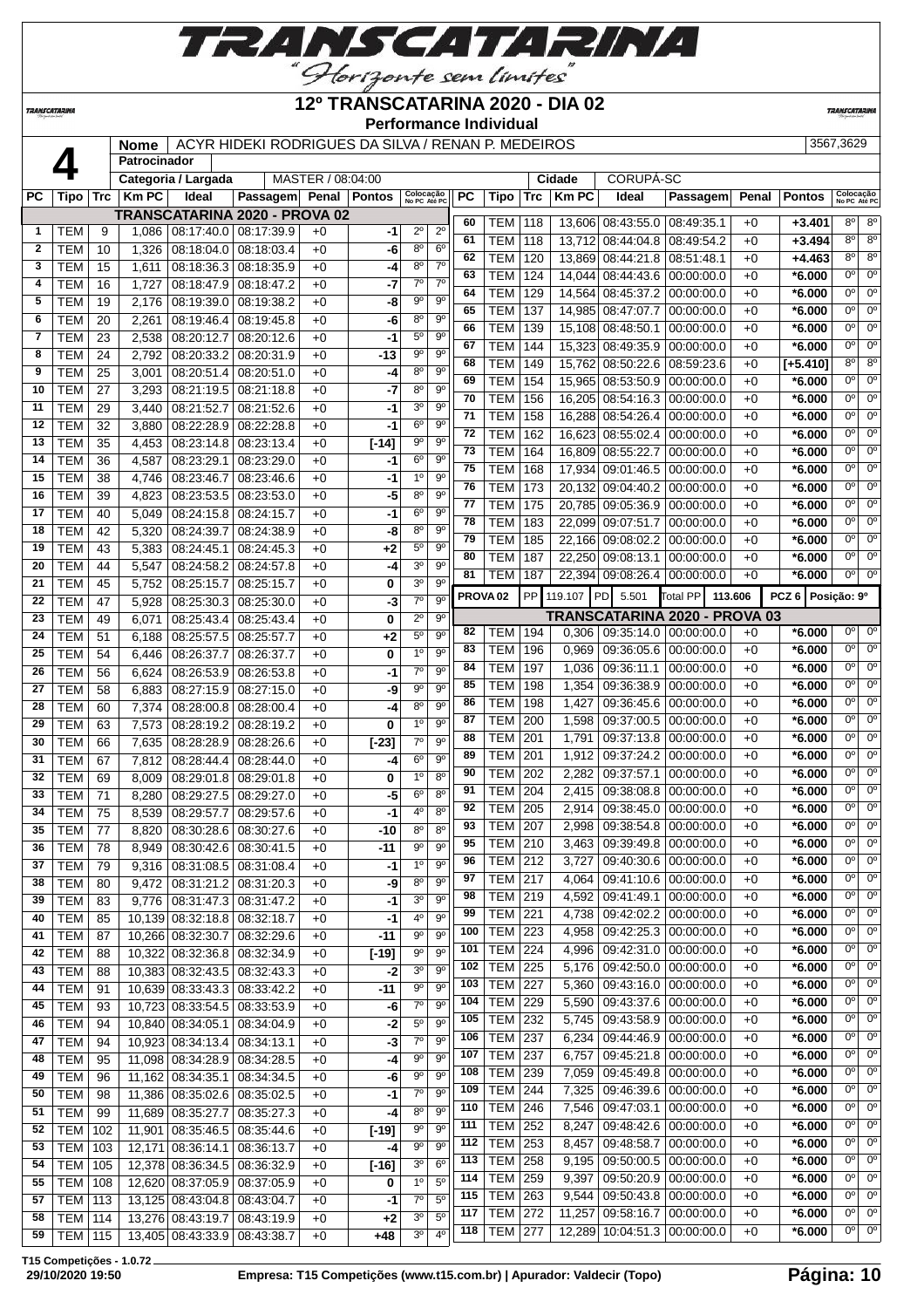

#### *TRANSCATARINA*

#### **12º TRANSCATARINA 2020 - DIA 02 Performance Individual**

**TRANSCATAR** 

 **Nome** ACYR HIDEKI RODRIGUES DA SILVA / RENAN P. MEDEIROS 3567,3629 **Patrocinador Categoria / Largada** MASTER / 08:04:00 **Cidade** CORUPÁ-SC **PC Tipo Trc Km PC Ideal Passagem Penal Pontos Colocação No PC Até PC PC Tipo Trc Km PC Ideal Passagem Penal Pontos Colocação No PC Até PC** TEM 277 12,433 10:05:02.1 00:00:00.0 +0 **\*6.000** 0º 0º TEM 279 12,823 10:05:41.0 00:00:00.0 +0 **\*6.000** 0º 0º TEM 282 13,197 10:06:18.2 00:00:00.0 +0 **\*6.000** 0º 0º TEM 282 13,334 10:06:33.1 00:00:00.0 +0 **\*6.000** 0º 0º | TEM | 284 | 13,422 | 10:06:44.4 | 00:00:00.0 | +0 | **\*6.000** | 0<sup>°</sup> | 0<sup>°</sup> TEM 286 13,958 10:07:21.9 00:00:00.0 +0 **\*6.000** 0º 0º TEM 288 14,070 10:07:31.9 00:00:00.0 +0 **\*6.000** 0º 0º TEM 292 14,495 10:08:05.6 00:00:00.0 +0 **\*6.000** 0º 0º TEM 294 14,930 10:08:39.2 00:00:00.0 +0 **\*6.000** 0º 0º TEM 296 15,008 10:08:50.0 00:00:00.0 +0 **\*6.000** 0º 0º TEM 298 15,375 10:09:33.1 00:00:00.0 +0 **\*6.000** 0<sup>o</sup> 0<sup>o</sup> TEM 306 16,474 10:11:29.0 00:00:00.0 +0 **\*6.000** 0º 0º TEM 307 16.711 10:11:45.1 00:00:00.0 +0 **\*6.000** 0<sup>o</sup> 0<sup>o</sup> TEM 308 16,892 10:11:59.3 00:00:00.0 +0 **\*6.000** 0º 0º TEM 310 17,085 10:12:23.3 00:00:00.0 +0 **\*6.000** 0º 0º TEM 310 17,401 10:12:48.5 00:00:00.0 +0 **\*6.000** 0º 0º TEM 315 17,549 10:13:12.7 00:00:00.0 +0 **\*6.000** 0º 0º TEM 319 18,536 10:16:03.0 00:00:00.0 +0 **\*6.000** 0º 0º TEM 321 18,668 10:16:15.2 00:00:00.0 +0 **\*6.000** 0º 0º TEM 323 18,866 10:16:37.7 00:00:00.0 +0 **\*6.000** 0º 0º TEM 326 19,070 10:16:59.8 00:00:00.0 +0 **\*6.000** 0º 0º TEM 332 19,524 10:17:41.2 00:00:00.0 +0 **\*6.000** 0º 0º TEM 337 20,424 10:19:09.7 00:00:00.0 +0 **\*6.000** 0º 0º TEM 345 21,560 10:20:46.2 00:00:00.0 +0 **\*6.000** 0º 0º TEM 349 22,206 10:21:36.6 00:00:00.0 +0 **\*6.000** 0º 0º TEM 350 22,311 10:21:45.3 00:00:00.0 +0 **\*6.000** 0º 0º TEM 353 22,669 10:22:47.7 00:00:00.0 +0 **\*6.000** 0º 0º TEM 358 1,240 10:43:13.3 00:00:00.0 +0 **\*6.000** 0º 0º TEM 361 1,550 10:43:52.6 00:00:00.0 +0 **\*6.000** 0º 0º TEM 366 2,224 10:45:19.3 00:00:00.0 +0 **\*6.000** 0º 0º TEM 371 2,495 10:45:55.3 00:00:00.0 +0 **\*6.000** 0º 0º TEM 373 2,682 10:46:15.4 00:00:00.0 +0 **\*6.000** 0º 0º TEM 375 2,863 10:46:34.7 00:00:00.0 +0 **\*6.000** 0º 0º TEM 376 2,933 10:46:40.6 00:00:00.0 +0 **\*6.000** 0º 0º TEM 378 3,171 10:47:01.2 00:00:00.0 +0 **\*6.000** 0º 0º | TEM | 378 | 3,265 | 10:47:09.9 | 00:00:00.0 | +0 | \*6.000 | 0<sup>o</sup> | 0<sup>o</sup> | TEM | 380 | 3,353 | 10:47:20.9 | 00:00:00.0 | +0 | **\*6.000** | 0<sup>°</sup> | 0<sup>°</sup> | TEM | 383 | 3,638 | 10:47:48.6 | 00:00:00.0 | +0 | **\*6.000** | 0<sup>°</sup> | 0<sup>°</sup> TEM 388 3,928 10:48:18.3 00:00:00.0 +0 **\*6.000** 0º 0º TEM 395 4,405 10:51:16.5 00:00:00.0 +0 **\*6.000** 0º 0º TEM 397 4,570 10:51:32.5 00:00:00.0 +0 **\*6.000** 0º 0º TEM 398 4,703 10:51:47.6 00:00:00.0 +0 **\*6.000** 0º 0º TEM 401 5,007 10:52:30.4 00:00:00.0 +0 **\*6.000** 0º 0º TEM 403 5,108 10:52:46.2 00:00:00.0 +0 **\*6.000** 0º 0º TEM 405 5,314 10:53:06.9 00:00:00.0 +0 **\*6.000** 0º 0º TEM 405 5,493 10:53:28.3 00:00:00.0 +0 **\*6.000** 0º 0º TEM 407 5,713 10:53:54.0 00:00:00.0 +0 **\*6.000** 0º 0º TEM 408 5,825 10:54:05.6 00:00:00.0 +0 **\*6.000** 0º 0º TEM 409 5,894 10:54:15.4 00:00:00.0 +0 **\*6.000** 0º 0º TEM 413 6,046 10:56:04.6 00:00:00.0 +0 **\*6.000** 0º 0º TEM 416 6,402 10:56:41.7 00:00:00.0 +0 **\*6.000** 0º 0º TEM 419 6,546 10:56:58.6 00:00:00.0 +0 **\*6.000** 0º 0º TEM 419 6,653 10:57:07.7 00:00:00.0 +0 **\*6.000** 0º 0º TEM 421 6,728 10:57:15.2 00:00:00.0 +0 **\*6.000** 0º 0º TEM 425 7,097 10:57:55.1 00:00:00.0 +0 **\*6.000** 0º 0º TEM 428 7,278 10:58:16.1 00:00:00.0 +0 **\*6.000** 0º 0º TEM 431 7,588 10:59:54.6 00:00:00.0 +0 **\*6.000** 0º 0º TEM 432 7,676 11:00:05.3 00:00:00.0 +0 **\*6.000** 0º 0º TEM 435 8,141 11:01:04.4 00:00:00.0 +0 **\*6.000** 0º 0º TEM 437 8,416 11:01:40.7 00:00:00.0 +0 **\*6.000** 0º 0º | TEM | 439 | 8,565 | 11:02:02.6 | 00:00:00.0 | +0 | \*6.000 |  $0^{\circ}$  | 0° | TEM | 440 | 8,724 | 11:02:24.4 | 00:00:00.0 | +0 | **\*6.000** |  $\frac{0^{\circ}}{0^{\circ}}$  |  $\frac{0^{\circ}}{0^{\circ}}$  TEM 445 9,161 11:03:16.2 00:00:00.0 +0 **\*6.000** 0º 0º TEM 446 9,256 11:03:26.1 00:00:00.0 +0 **\*6.000** 0º 0º TEM 446 | 9,371 | 11:03:41.4 | 00:00:00.0 | +0 | **\*6.000** |  $0^{\circ}$  | 0<sup>o</sup> TEM 449 9.716 11:04:27.4 00:00:00.0 +0  $*6.000$  <sup>0</sup> 0 | TEM | 450 | 9,873 | 11:04:49.8 | 00:00:00.0 | +0 | \*6.000 | 0<sup>o</sup> | 0<sup>o</sup> | TEM | 451 | 10,144 | 11:05:30.9 | 00:00:00.0 | +0 | \*6.000 | 0<sup>°</sup> | 0<sup>°</sup> TEM 452 | 10,244 | 11:05:42.6 | 00:00:00.0 | +0 | \*6.000 | 0<sup>o</sup> | 0<sup>o</sup> TEM 465 1,634 11:14:24.7 00:00:00.0 +0  $*6.000$  0<sup>o</sup> 0 **PROVA 03** PP 630.000 PD 0 Total PP **630.000 PCZ 0 Posição: NC TRANSCATARINA 2020 - PROVA 04** TEM 6 0.613 12:09:25.0 12:09:25.2 +0 +2  $\frac{4^0}{4^0}$  4 | TEM | 9 | 0,983 | 12:10:02.6 | 12:10:02.7 | +0 | +1 | 2º | 1<sup>0</sup> TEM 16 1,761 12:11:22.6 12:11:23.5 +0 **+9** 7º 3º TEM 25 3,471 12:14:12.4 12:14:11.3 +0 -11 8° 6 TEM 41 4,686 12:18:20.5 12:18:20.5 +0 **0** 1º 4º TEM 44 4,901 12:18:47.9 12:18:47.8 +0 **-1** 1<sup>o</sup> 3<sup>°</sup> TEM 50 5,372 12:19:55.2 12:19:55.1 +0 **-1** 2º 2º TEM 52 5,600 12:20:22.5 12:20:22.2 +0 **-3** 5º 2º TEM 56 5,970 12:21:05.8 12:21:05.4 +0 **-4** 8º 2º TEM 60 6,375 12:21:44.0 12:21:43.5 +0 **-5** 7º 4º TEM 61 6,594 12:22:02.0 12:22:00.5 +0 **[-15]** 8<sup>°</sup> 5 TEM 66 7,074 12:22:42.1 12:22:42.9 +0 **+8** 7º 5º TEM 71 7,689 12:23:47.7 12:23:48.5 +0 **+8** 5º 5º TEM 72 7,950 12:24:13.4 12:24:12.0 +0 **[-14]** 6º 5º TEM 73 8,200 12:24:35.9 12:24:35.7 +0 **-2** 2º 5º TEM 74 8,293 12:24:45.3 12:24:45.0 +0 **-3** 2º 3º TEM 80 8,882 12:25:59.2 12:26:00.2 +0  $+10$  9<sup>o</sup> 3<sup>o</sup> TEM 89 9,540 12:29:44.4 12:29:44.3 +0 **-1** 3º 2º TEM 97 10,733 12:31:48.7 12:31:48.4 +0 **-3** 4º 2º TEM 103 11,365 12:32:43.2 12:32:42.9 +0 **-3** 2º 2º TEM 108 11,926 12:33:45.3 12:33:45.0 +0 **-3** 6º 2º TEM 109 12,051 12:33:57.6 12:33:57.3 +0 **-3** 4º 2º TEM 115 13,063 12:35:46.5 12:35:46.0 +0 **-5** 8º 2º TEM 118 13,353 12:36:21.7 12:36:21.6 +0 **-1** 2º 2º TEM 120 13,418 12:36:29.2 12:36:29.0 +0 **-2**  $4^{\circ}$  2 TEM 125 13,871 12:37:48.7 12:37:48.5 +0 **-2** 5<sup>°</sup> 1 TEM 127 14,118 12:38:15.4 12:38:15.2 +0 -2 1<sup>o</sup> 1 TEM 129 14,214 12:38:30.6 12:38:29.9 +0 **-7** 6° 1 TEM 130 14,447 12:39:07.0 12:39:07.0 +0 **0** 2<sup>o</sup> 1 TEM 138 15,241 12:40:21.6 12:40:22.2 +0 **+6** 6º 1º TEM 140 15.421 12:40:38.8 12:40:39.2 +0 +4 2<sup>o</sup> 1 TEM 146 15,810 12:41:41.2 12:41:40.7 +0 -5 8<sup>°</sup> 1 TEM 149 16,057 12:42:10.6 12:42:09.7 +0 **-9** 8º 2º TEM 151 16,341 12:42:47.9 12:42:47.0 +0 **-9** 8º 2º TEM 154 16,672 12:43:40.2 12:43:40.7 +0 +5 5° 2 TEM 156 16,787 12:43:52.0 12:43:52.8 +0 +8 8<sup>°</sup> 3<sup>'</sup> TEM 159 17,191 12:44:39.7 12:44:39.8 +0 **+1** 1º 3º TEM 164 0,205 13:01:08.6 13:01:08.7 +0 **+1** 4º 3º TEM 169 0,765 13:01:53.2 13:01:53.4 +0 **+2** 2º 2º TEM 170 0,846 13:02:00.8 13:02:00.4 +0 **-4** 4º 3º ROT 175 1,409 13:02:54.9 13:02:28.6 +0 **0** 0<sup>o</sup> 0 TEM 178 1,565 13:03:08.8 13:03:09.0 +0 **+2** 5º 3º TEM 179 2,010 13:03:38.8 13:03:39.0 +0 **+2** 5º 3º TEM 187 2,922 13:05:45.2 13:05:45.1 +0 **-1** 5º 3º TEM 191 3,291 13:06:19.7 13:06:19.0 +0 **-7** 7º 3º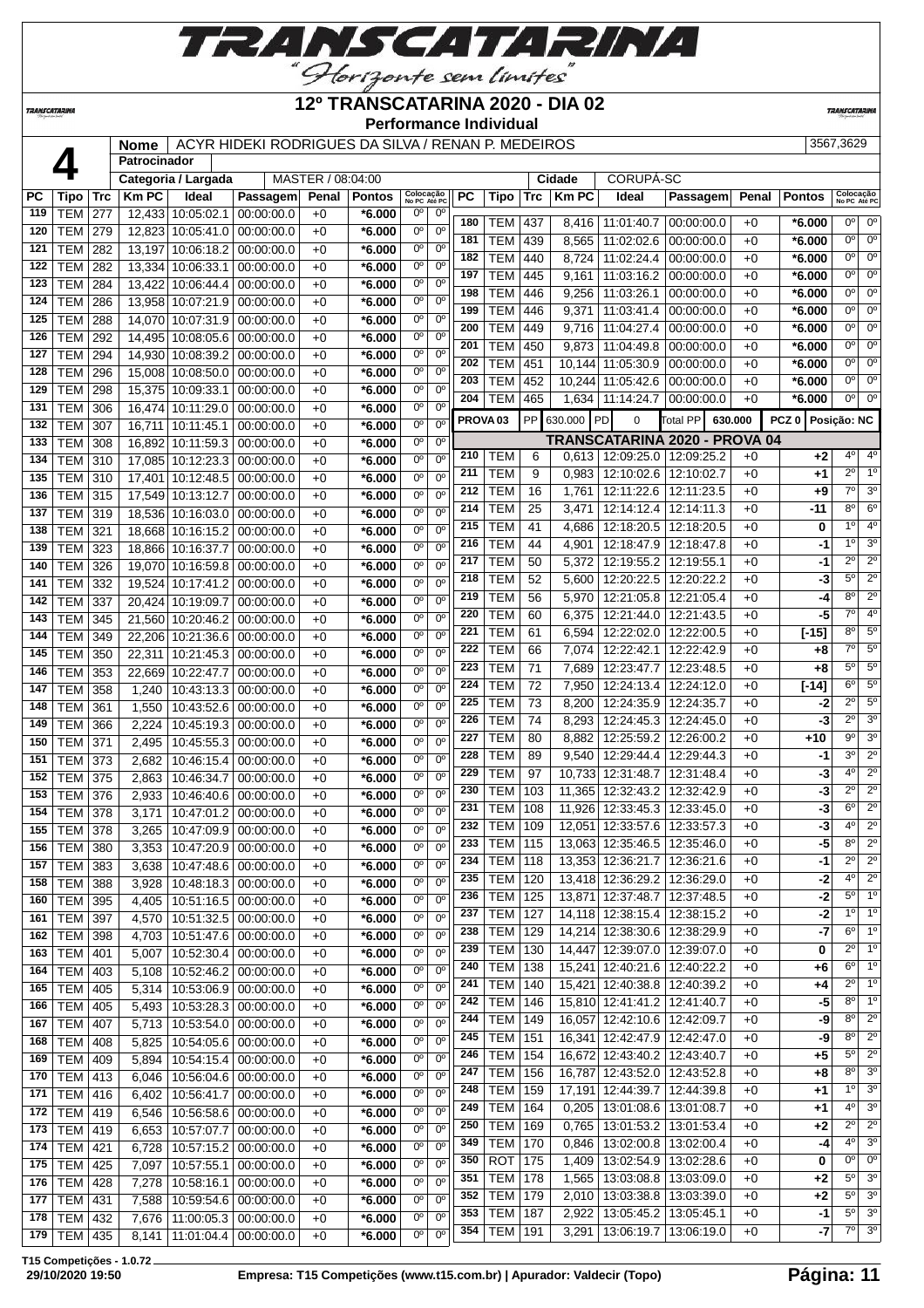

**TRANSCATARINA** 

#### **12º TRANSCATARINA 2020 - DIA 02 Performance Individual**

|              |                     |            | Nome                |    | ACYR HIDEKI RODRIGUES DA SILVA / RENAN P. MEDEIROS |                 |         |                   |               |         |                           |                |           |      |     |              |           |          |       |               | 3567,3629                 |
|--------------|---------------------|------------|---------------------|----|----------------------------------------------------|-----------------|---------|-------------------|---------------|---------|---------------------------|----------------|-----------|------|-----|--------------|-----------|----------|-------|---------------|---------------------------|
|              |                     |            | <b>Patrocinador</b> |    |                                                    |                 |         |                   |               |         |                           |                |           |      |     |              |           |          |       |               |                           |
|              |                     |            |                     |    | Categoria / Largada                                |                 |         | MASTER / 08:04:00 |               |         |                           |                |           |      |     | Cidade       | CORUPÁ-SC |          |       |               |                           |
| <b>PC</b>    | Tipo                | <b>Trc</b> | Km PC               |    | Ideal                                              | <b>Passagem</b> |         | Penal             | Pontos        |         | Colocação<br>No PC Até PC |                | <b>PC</b> | Tipo | Trc | <b>Km PC</b> | Ideal     | Passagem | Penal | <b>Pontos</b> | Colocação<br>No PC Até PC |
| 355          | TEM                 | 195        | 4,004               |    | 13:07:31.6                                         | 13:07:31.2      |         | $+0$              |               | -4      | $8^{\circ}$               | 3 <sup>0</sup> |           |      |     |              |           |          |       |               |                           |
| 356          | <b>TEM</b>          | 203        | 5,215               |    | 13:09:16.1                                         | 13:09:14.6      |         | $+0$              |               | $[-15]$ | 9 <sup>o</sup>            | 3 <sup>o</sup> |           |      |     |              |           |          |       |               |                           |
| 357          | <b>TEM</b>          | 207        | 5,624               |    | 13:09:58.1                                         | 13:09:57.7      |         | $+0$              |               | -4      | 6 <sup>0</sup>            | 3 <sup>0</sup> |           |      |     |              |           |          |       |               |                           |
| 358          | TEM                 | 218        | 6,969               |    | 13:12:33.2                                         | 13:12:32.8      |         | $+0$              |               | -4      | 3 <sup>0</sup>            | 3 <sup>o</sup> |           |      |     |              |           |          |       |               |                           |
| 359          | TEM                 | 227        | 8.059               |    | 13:14:14.5                                         | 13:14:14.5      |         | $+0$              |               | 0       | 10                        | 3 <sup>0</sup> |           |      |     |              |           |          |       |               |                           |
| 360          | TEM                 | 237        | 9,431               |    | 13:16:41.1                                         | 13:16:40.7      |         | $+0$              |               | -4      | 3 <sup>0</sup>            | 3 <sup>o</sup> |           |      |     |              |           |          |       |               |                           |
| 361          | <b>TEM</b>          | 238        | 9,955               |    | 13:17:18.5                                         | 13:17:18.4      |         | $+0$              |               | $-1$    | 40                        | 3 <sup>o</sup> |           |      |     |              |           |          |       |               |                           |
| 362          | <b>TEM</b>          | 242        |                     |    | 10,466 13:17:58.6                                  | 13:17:58.0      |         | $+0$              |               | -6      | $5^{\circ}$               | 3 <sup>o</sup> |           |      |     |              |           |          |       |               |                           |
| 363          | TEM                 | 247        |                     |    | 11,070 13:18:49.8                                  | 13:18:49.7      |         | $+0$              |               | -1      | 4 <sup>0</sup>            | 3 <sup>o</sup> |           |      |     |              |           |          |       |               |                           |
| 364          | <b>TEM</b>          | 249        |                     |    | 11,392 13:19:17.4                                  | 13:19:16.9      |         | $+0$              |               | -5      | 6 <sup>o</sup>            | 3 <sup>o</sup> |           |      |     |              |           |          |       |               |                           |
| 365          | <b>TEM</b>          | 250        |                     |    | 11,584   13:19:31.8                                | 13:19:30.7      |         | $+0$              |               | $-11$   | $8^{\circ}$               | 3 <sup>o</sup> |           |      |     |              |           |          |       |               |                           |
| 366          | <b>TEM</b>          | 251        |                     |    | 11,783   13:19:50.4                                | 13:19:49.2      |         | $+0$              |               | [-12]   | 70                        | 3 <sup>o</sup> |           |      |     |              |           |          |       |               |                           |
| 367          | TEM                 | 252        |                     |    | 11,918 13:20:01.2                                  | 13:20:00.0      |         | $+0$              |               | $[-12]$ | 8 <sup>0</sup>            | 3 <sup>o</sup> |           |      |     |              |           |          |       |               |                           |
| 368          | <b>TEM</b>          | 262        |                     |    | 13,992 13:22:59.9                                  | 13:22:59.7      |         | $+0$              |               | -2      | 40                        | 3 <sup>o</sup> |           |      |     |              |           |          |       |               |                           |
| 369          | <b>ROT</b>          | 266        |                     |    | 14,372 13:24:05.9                                  | 13:24:02.5      |         | $+0$              |               | 0       | 0 <sup>o</sup>            | 0 <sup>o</sup> |           |      |     |              |           |          |       |               |                           |
| 370          | TEM                 | 272        |                     |    | 15,115 13:25:11.4                                  | 13:25:11.6      |         | $+0$              |               | $+2$    | 5 <sup>0</sup>            | 3 <sup>o</sup> |           |      |     |              |           |          |       |               |                           |
| 371          | TEM                 | 278        |                     |    | 15,912 13:26:24.9                                  | 13:26:24.8      |         | $+0$              |               | -1      | 1 <sup>0</sup>            | 3 <sup>0</sup> |           |      |     |              |           |          |       |               |                           |
|              | PROVA <sub>04</sub> | PP         | 279                 | PD | 68                                                 | Total PP        |         | 211               | $PCZ$ 5       |         | Posicão: 3º               |                |           |      |     |              |           |          |       |               |                           |
| <b>TOTAL</b> |                     |            | PP 749.386 PD 5.569 |    |                                                    | Total PP        | 743.817 |                   | <b>PCZ 11</b> |         |                           |                |           |      |     |              |           |          |       |               |                           |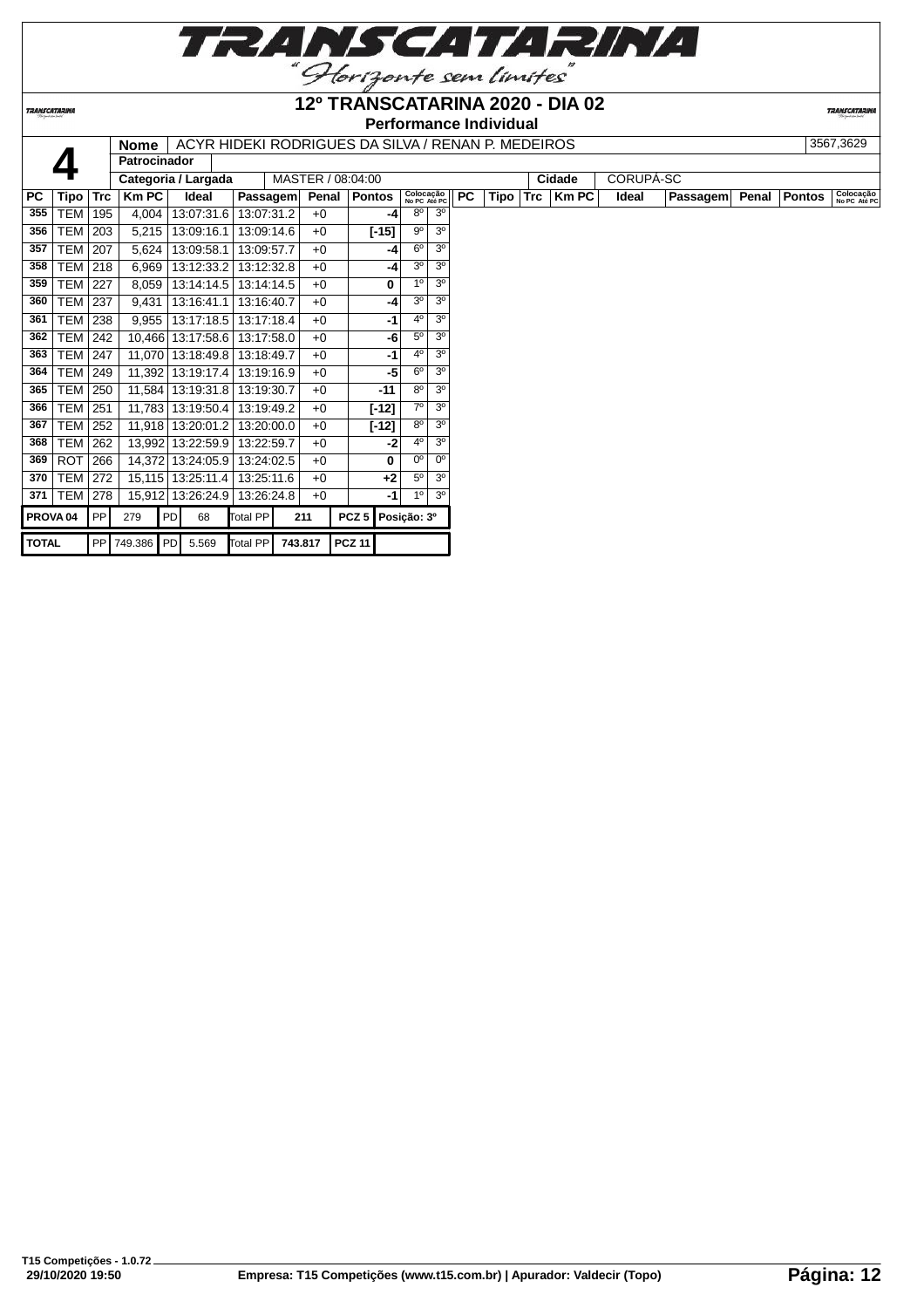

**TRANSCATARINA** 

**Patrocinador**

#### **12º TRANSCATARINA 2020 - DIA 02 Performance Individual**

**TRANSCATARI** 

#### **Nome** | VICTOR PUDELL / RONALDO WILLIAN RODRIGUES DOS SANTOS | 3568,3604

**Categoria / Largada** MASTER / 08:05:00 **Cidade** TOLEDO-PR

| PC           | Tipo             |     | $Trc$   Km PC | Ideal                             | Passagem Penal Pontos                |      |         | Colocação<br>No PC Até PC |                | <b>PC</b>           | Tipo            | Trc       | <b>Km PC</b> | Ideal                           | Passagem   |       | Penal Pontos  | Colocação<br>No PC Até PC             |                                       |
|--------------|------------------|-----|---------------|-----------------------------------|--------------------------------------|------|---------|---------------------------|----------------|---------------------|-----------------|-----------|--------------|---------------------------------|------------|-------|---------------|---------------------------------------|---------------------------------------|
|              |                  |     |               |                                   | TRANSCATARINA 2020 - PROVA 02        |      |         |                           |                |                     |                 |           |              |                                 |            |       |               |                                       |                                       |
| $\mathbf{1}$ | TEM              | 9   | 1,086         |                                   | 08:18:40.0 08:18:40.0                | +0   | 0       | $1^{\circ}$               | 1 <sup>0</sup> | 60                  | <b>TEM</b>      | 118       |              | 13,606 08:44:55.0 08:45:35.8    |            | $+0$  | +408          | $6^{\circ}$<br>$\overline{7^{\circ}}$ | $6^{\circ}$<br>$\overline{7^{\circ}}$ |
| $\mathbf{2}$ | TEM              | 10  | 1,326         | 08:19:04.0                        | 08:19:04.2                           | $+0$ | $+2$    | 3 <sup>o</sup>            | 1 <sup>0</sup> | 61<br>62            | TEM             | 118       |              | 13,712 08:45:04.8 08:45:45.5    |            | $+0$  | +407          | $7^{\circ}$                           | $7^\circ$                             |
| 3            | <b>TEM</b>       | 15  | 1,611         | 08:19:36.3                        | 08:19:36.0                           | $+0$ | -3      | $7^\circ$                 | 3 <sup>0</sup> |                     | TEM             | 120       |              | 13,869 08:45:21.8 08:46:03.2    |            | $+0$  | $+414$        | $6^{\circ}$                           | $7^\circ$                             |
| 4            | TEM              | 16  | 1,727         | 08:19:47.9 08:19:48.1             |                                      | $+0$ | +2      | 3 <sup>o</sup>            | $2^{\circ}$    | 63                  | <b>TEM</b>      | 124       |              | 14,044 08:45:43.6 08:46:34.1    |            | $+0$  | +505          |                                       |                                       |
| 5            | <b>TEM</b>       | 19  | 2,176         |                                   | 08:20:39.0 08:20:38.8                | +0   | -2      | 5 <sup>0</sup>            | $2^{\circ}$    | 64                  | <b>TEM</b>      | 129       |              | 14,564 08:46:37.2 08:46:45.2    |            | $+0$  | $+80$         | $4^{\circ}$                           | $5^{\circ}$                           |
| 6            | <b>TEM</b>       | 20  | 2,261         |                                   | 08:20:46.4 08:20:46.4                | +0   | 0       | 1 <sup>0</sup>            | 1 <sup>0</sup> | 65                  | <b>TEM</b>      | 137       |              | 14,985 08:48:07.7 08:51:12.6    |            | $+0$  | $[+1.849]$    | $7^\circ$                             | $6^{\circ}$                           |
| 7            | <b>TEM</b>       | 23  | 2,538         |                                   | 08:21:12.7 08:21:12.8                | $+0$ | +1      | 6 <sup>o</sup>            | $2^{\circ}$    | 66                  | <b>TEM</b>      | 139       |              | 15,108 08:49:50.1               | 08:52:41.3 | $+0$  | $+1.712$      | $7^{\circ}$                           | $6^{\circ}$                           |
| 8            | <b>TEM</b>       | 24  | 2,792         |                                   | 08:21:33.2 08:21:33.5                | $+0$ | $+3$    | 3 <sup>o</sup>            | 1 <sup>0</sup> | 67                  | <b>TEM</b>      | 144       |              | 15,323 08:50:35.9 08:47:21.6    |            | $+0$  | $-1.943$      | $6^{\circ}$                           | $6^{\circ}$                           |
| 9            | <b>TEM</b>       | 25  | 3,001         |                                   | 08:21:51.4 08:21:51.6                | +0   | +2      | $5^{\circ}$               | $2^{\circ}$    | 68                  | <b>TEM</b>      | 149       |              | 15,762 08:51:22.6 08:53:48.3    |            | $+0$  | $+1.457$      | $6^{\circ}$                           | $6^{\circ}$                           |
| 10           | <b>TEM</b>       | 27  | 3,293         |                                   | 08:22:19.5   08:22:18.9              | +0   | -6      | $6^{\circ}$               | $2^{\circ}$    | 69                  | <b>TEM</b>      | 154       |              | 15.965 08:54:50.9 08:54:52.4    |            | $+0$  | [+15]         | $6^{\circ}$                           | $6^{\circ}$                           |
| 11           | <b>TEM</b>       | 29  | 3,440         | 08:22:52.7                        | 08:22:52.9                           | +0   | +2      | $4^{\circ}$               | $2^{\circ}$    | 70                  | <b>TEM</b>      | 156       |              | 16,205 08:55:16.3 08:55:16.3    |            | $+0$  | 0             | 1 <sup>0</sup>                        | $6^{\circ}$<br>$6^{\circ}$            |
| 12           | TEM              | 32  | 3,880         | $\overline{08}$ :23:28.9          | 08:23:29.0                           | $+0$ | +1      | $4^{\circ}$               | $2^{\circ}$    | 71                  | <b>TEM</b>      | 158       |              | 16,288 08:55:26.4 08:55:28.0    |            | $+0$  | $[+16]$       | $4^{\circ}$                           |                                       |
| 13           | <b>TEM</b>       | 35  | 4,453         | 08:24:14.8                        | 08:24:14.3                           | +0   | -5      | $6^{\circ}$               | $2^{\circ}$    | 72                  | <b>TEM</b>      | 162       |              | 16,623 08:56:02.4 08:56:02.3    |            | $+0$  | -1            | $2^{\circ}$                           | $6^{\circ}$                           |
| 14           | <b>TEM</b>       | 36  | 4,587         | 08:24:29.1                        | 08:24:29.1                           | +0   | 0       | 1 <sup>0</sup>            | $2^{\circ}$    | 73                  | <b>TEM</b>      | 164       |              | 16,809 08:56:22.7 08:56:22.4    |            | $+0$  | -3            | $2^{\circ}$                           | $6^{\circ}$                           |
| 15           | <b>TEM</b>       | 38  | 4,746         | 08:24:46.7                        | 08:24:46.6                           | $+0$ | -1      | $2^{\circ}$               | $2^{\circ}$    | 75                  | <b>TEM</b>      | 168       |              | 17,934 09:02:46.5 09:02:46.1    |            | $+0$  | -4            | $3^{\circ}$                           | $6^{\circ}$                           |
| 16           | <b>TEM</b>       | 39  | 4,823         | 08:24:53.5                        | 08:24:53.4                           | $+0$ | -1      | 1 <sup>0</sup>            | 1 <sup>0</sup> | 76                  | <b>TEM</b>      | 173       |              | 20,132 09:05:40.2 09:05:40.4    |            | $+0$  | $+2$          | $6^{\circ}$                           | $6^{\circ}$                           |
| 17           | <b>TEM</b>       | 40  | 5,049         |                                   | 08:25:15.8 08:25:15.8                | $+0$ | 0       | 30                        | 1 <sup>0</sup> | 77                  | <b>TEM</b>      | 175       |              | 20,785 09:06:36.9 09:06:37.0    |            | $+0$  | +1            | 3 <sup>o</sup>                        | $6^{\circ}$                           |
| 18           | <b>TEM</b>       | 42  | 5,320         | 08:25:39.7                        | 08:25:39.2                           | $+0$ | -5      | $2^{\circ}$               | 1 <sup>0</sup> | 78                  | <b>TEM</b>      | 183       |              | 22,099 09:08:51.7 09:08:51.8    |            | $+0$  | $+1$          | $2^{\circ}$                           | $6^{\circ}$                           |
| 19           | <b>TEM</b>       | 43  | 5,383         | 08:25:45.1                        | 08:25:45.4                           | +0   | $+3$    | $7^\circ$                 | 1 <sup>0</sup> | 79                  | <b>TEM</b>      | 185       |              | 22.166 09:09:02.2 09:09:06.7    |            | $+0$  | $+45$         | $6^{\circ}$                           | $6^{\circ}$                           |
| 20           | <b>TEM</b>       | 44  | 5,547         | 08:25:58.2                        | 08:25:57.5                           | +0   | $-7$    | $5^{\circ}$               | 1 <sup>0</sup> | 80                  | <b>TEM</b>      | 187       |              | 22,250 09:09:13.1 09:09:00.4    |            | $+0$  | $-127$        | $8^{\circ}$                           | $6^{\circ}$                           |
| 21           | TEM              | 45  | 5,752         | 08:26:15.7                        | 08:26:16.1                           | +0   | +4      | $9^{\circ}$               | 1 <sup>0</sup> | 81                  | <b>TEM</b>      | 187       |              | 22,394 09:09:26.4 09:09:27.2    |            | $+0$  | +8            | $5^{\circ}$                           | $6^{\circ}$                           |
| 22           | <b>TEM</b>       | 47  | 5,928         | 08:26:30.3                        | 08:26:30.4                           | $+0$ | +1      | $5^{\circ}$               | 1 <sup>0</sup> | PROVA <sub>02</sub> |                 | <b>PP</b> | 9.344        | PD 1.927                        | Total PP   | 7.417 | <b>PCZ 11</b> | Posição: 6º                           |                                       |
| 23           | <b>TEM</b>       | 49  | 6,071         | 08:26:43.4                        | 08:26:43.1                           | +0   | -3      | $5^{\circ}$               | 1 <sup>0</sup> |                     |                 |           |              | TRANSCATARINA 2020 - PROVA 03   |            |       |               |                                       |                                       |
| 24           | <b>TEM</b>       | 51  | 6,188         | 08:26:57.5                        | 08:26:58.3                           | +0   | $[+8]$  | $8^{\circ}$               | $2^{\circ}$    | 82                  | <b>TEM</b>      | 194       | 0,306        | 09:36:14.0   09:36:13.5         |            | $+0$  | -51           | 3 <sup>o</sup>                        | 3 <sup>o</sup>                        |
| 25           | <b>TEM</b>       | 54  | 6,446         |                                   | 08:27:37.7 08:27:37.4                | $+0$ | -3      | 9 <sup>o</sup>            | $2^{\circ}$    | 83                  | <b>TEM</b>      | 196       | 0,969        | 09:37:05.6   09:37:05.6         |            | $+0$  | 0             | 4 <sup>o</sup>                        | 4 <sup>0</sup>                        |
| 26           | <b>TEM</b>       | 56  | 6,624         |                                   | 08:27:53.9 08:27:53.9                | $+0$ | 0       | 3 <sup>0</sup>            | 1 <sup>0</sup> | 84                  | <b>TEM</b>      | 197       | 1,036        | 09:37:11.1 09:37:11.5           |            | $+0$  | +4            | $2^{\circ}$                           | $2^{\circ}$                           |
| 27           | <b>TEM</b>       | 58  | 6,883         | 08:28:15.9 08:28:15.1             |                                      | $+0$ | -8      | $8^{\circ}$               | 30             | 85                  | <b>TEM</b>      | 198       | 1,354        | 09:37:38.9 09:37:38.4           |            | $+0$  | -5            | $6^{\circ}$                           | 4 <sup>0</sup>                        |
| 28           | <b>TEM</b>       | 60  | 7,374         |                                   | 08:29:00.8   08:29:00.8              | +0   | 0       | 1 <sup>0</sup>            | $2^{\circ}$    | 86                  | <b>TEM</b>      | 198       | 1,427        | 09:37:45.6   09:37:44.9         |            | $+0$  | -7            | $6^{\circ}$                           | $6^{\circ}$                           |
| 29           | <b>TEM</b>       | 63  | 7,573         | 08:29:19.2 08:29:19.1             |                                      | +0   | $-1$    | 6 <sup>o</sup>            | 1 <sup>0</sup> | 87                  | <b>TEM</b>      | 200       | 1,598        | 09:38:00.5 09:38:00.7           |            | $+0$  | +2            | $3^{\circ}$                           | $5^\circ$                             |
| 30           | TEM              | 66  | 7,635         | 08:29:28.9                        | 08:29:24.8                           | $+0$ | -41     | $9^{\circ}$               | 70             | 88                  | <b>TEM</b>      | 201       | 1,791        | 09:38:13.8 09:38:13.8           |            | $+0$  | 0             | 1 <sup>0</sup>                        | 3 <sup>o</sup>                        |
| 31           | <b>TEM</b>       | 67  | 7,812         | 08:29:44.4                        | 08:29:44.2                           | +0   | -2      | $5^{\circ}$               | $5^{\circ}$    | 89                  | <b>TEM</b>      | 201       | 1,912        | $09:38:24.2$ 09:38:24.4         |            | $+0$  | +2            | $3^{\circ}$                           | $2^{\circ}$                           |
| 32           | <b>TEM</b>       | 69  | 8,009         | 08:30:01.8                        | 08:30:01.4                           | +0   | -4      | $5^{\circ}$               | 5 <sup>0</sup> | 90                  | <b>TEM</b>      | 202       | 2,282        | 09:38:57.1 09:38:56.5           |            | $+0$  | -6            | 3 <sup>o</sup>                        | 3 <sup>0</sup>                        |
| 33           | <b>TEM</b>       | 71  | 8,280         | 08:30:27.5                        | 08:30:27.8                           | +0   | +3      | 4°                        | 4 <sup>0</sup> | 91                  | <b>TEM</b>      | 204       | 2,415        | 09:39:08.8 09:39:08.7           |            | $+0$  | $-1$          | 3 <sup>0</sup>                        | 3 <sup>o</sup>                        |
| 34           | <b>TEM</b>       | 75  | 8,539         | 08:30:57.7                        | 08:30:57.6                           | +0   | -1      | $7^\circ$                 | 4 <sup>0</sup> | 92                  | <b>TEM</b>      | 205       | 2,914        | 09:39:45.0 09:39:44.7           |            | $+0$  | -31           | $5^\circ$                             | $\overline{2^0}$                      |
| 35           | <b>TEM</b>       | 77  | 8,820         |                                   | 08:31:28.6   08:31:28.0              | $+0$ | -6      | 6 <sup>o</sup>            | $5^{\circ}$    | 93                  | TEM             | 207       | 2,998        | 09:39:54.8 09:39:54.6           |            | $+0$  | -2            | 4 <sup>o</sup>                        | $2^{\circ}$                           |
| 36           | <b>TEM</b>       | 78  | 8,949         | 08:31:42.6 08:31:42.7             |                                      | $+0$ | +1      | 4 <sup>0</sup>            | $4^{\circ}$    | 95                  | <b>TEM</b>      | 210       | 3,463        | 09:40:49.8 09:40:49.8           |            | $+0$  | 0             | $2^{\circ}$                           | 10                                    |
| 37           | <b>TEM</b>       | 79  | 9,316         |                                   | 08:32:08.5 08:32:08.6                | +0   | +1      | $2^{\circ}$               | $4^{\circ}$    | 96                  | TEM             | 212       | 3,727        | 09:41:30.6   09:41:30.7         |            | $+0$  | +1            | 4 <sup>o</sup>                        | $2^{\circ}$                           |
| 38           | TEM              | 80  |               |                                   | $9,472$ 08:32:21.2 08:32:21.2        | $+0$ | 0       | $\overline{9}$            | 4 <sup>0</sup> | 97                  | TEM             | 217       |              | 4,064   09:42:10.6   09:42:10.6 |            | $+0$  | 0             |                                       | 10 10                                 |
| 39           | TEM              | 83  |               | $9,776$   08:32:47.3   08:32:47.5 |                                      | $+0$ | +2      | $5^{\circ}$               | $4^{\circ}$    | 98                  | <b>TEM 219</b>  |           |              | 4,592   09:42:49.1   09:42:49.0 |            | $+0$  | -1            | 1 <sup>0</sup>                        | 1 <sup>o</sup>                        |
| 40           | <b>TEM</b>       | 85  |               | 10,139 08:33:18.8 08:33:18.7      |                                      | $+0$ | $-1$    | 3 <sup>0</sup>            | 4°             | 99                  | <b>TEM 221</b>  |           |              | 4,738   09:43:02.2   09:43:02.4 |            | $+0$  | $+2$          | $3^{\circ}$                           | $1^{\circ}$                           |
| 41           | <b>TEM</b>       | 87  |               | 10,266 08:33:30.7 08:33:30.3      |                                      | $+0$ | -4      | $5^{\circ}$               | 4°             | 100                 | <b>TEM</b>      | 223       |              | 4,958   09:43:25.3   09:43:25.1 |            | $+0$  | $-2$          | $2^{\circ}$                           | $1^{\circ}$                           |
| 42           | <b>TEM</b>       | 88  |               | 10,322 08:33:36.8 08:33:36.8      |                                      | $+0$ | 0       | $1^{\circ}$               | 3 <sup>o</sup> | 101                 | <b>TEM</b>      | 224       | 4,996        | $09:43:31.0$ 09:43:31.2         |            | $+0$  | +2            | $1^{\circ}$                           | $1^{\circ}$                           |
| 43           | <b>TEM</b>       | 88  |               | 10,383 08:33:43.5 08:33:44.7      |                                      | $+0$ | $[+12]$ | $9^{\rm o}$               | $4^{\circ}$    | 102                 | <b>TEM</b>      | 225       | 5,176        | 09:43:50.0 09:43:49.9           |            | $+0$  | -1            | $3^{\circ}$                           | 1 <sup>o</sup>                        |
| 44           | <b>TEM</b>       | 91  |               | 10,639 08:34:43.3 08:34:43.3      |                                      | $+0$ | 0       | 3 <sup>0</sup>            | $4^{\circ}$    | 103                 | <b>TEM</b>      | 227       | 5,360        | $09:44:16.0$ 09:44:15.9         |            | $+0$  | $-1$          | $2^{\circ}$                           | 1 <sup>o</sup>                        |
| 45           | <b>TEM</b>       | 93  |               | 10,723 08:34:54.5 08:34:54.4      |                                      | $+0$ | -1      | 3 <sup>o</sup>            | 4°             | 104                 | <b>TEM</b>      | 229       | 5,590        | 09:44:37.6 09:44:37.6           |            | $+0$  | 0             | $1^{\circ}$                           | $1^{\circ}$                           |
| 46           | <b>TEM</b>       | 94  |               | 10,840 08:35:05.1 08:35:04.8      |                                      | $+0$ | $-3$    | $6^{\circ}$               | $4^{\circ}$    | 105                 | <b>TEM</b>      | 232       | 5,745        | $09:44:58.9$ 09:44:59.0         |            | $+0$  | +1            | $2^{\circ}$                           | $1^{\circ}$                           |
| 47           | <b>TEM</b>       | 94  |               | 10,923 08:35:13.4 08:35:13.0      |                                      | $+0$ | $-4$    | $8^{\circ}$               | $4^{\circ}$    | 106                 | <b>TEM</b>      | 237       | 6,234        | 09:45:46.9   09:45:46.8         |            | $+0$  | -1            | $1^{\circ}$                           | 1 <sup>o</sup>                        |
| 48           | <b>TEM</b>       | 95  |               | 11,098 08:35:28.9 08:35:29.2      |                                      | $+0$ | $+3$    | $6^{\circ}$               | $4^{\circ}$    | 107                 | <b>TEM 237</b>  |           | 6,757        | 09:46:21.8   09:46:21.5         |            | $+0$  | $-3$          | $2^{\circ}$                           | $1^{\circ}$                           |
| 49           | <b>TEM</b>       | 96  |               | 11,162 08:35:35.1 08:35:35.1      |                                      | $+0$ | 0       | $1^{\circ}$               | 4°             | 108                 | <b>TEM 239</b>  |           | 7,059        | 09:46:49.8 09:46:49.6           |            | $+0$  | -2            | $2^{\circ}$                           | $1^{\circ}$                           |
| 50           | <b>TEM</b>       | 98  |               | 11,386 08:36:02.6 08:36:02.5      |                                      | $+0$ | -1      | 4°                        | $4^{\circ}$    | 109                 | <b>TEM</b>      | 244       | 7,325        | 09:47:39.6   09:47:39.7         |            | $+0$  | +1            | $4^{\circ}$                           | $1^{\circ}$                           |
| 51           | <b>TEM</b>       | 99  |               | 11,689 08:36:27.7 08:36:27.6      |                                      | $+0$ | -1      | $2^{\circ}$               | $4^{\circ}$    | 110                 | <b>TEM</b>      | 246       | 7,546        | 09:48:03.1 09:48:03.1           |            | $+0$  | 0             | $1^{\circ}$                           | $1^{\circ}$                           |
| 52           | <b>TEM</b>       | 102 |               | 11,901 08:36:46.5 08:36:46.4      |                                      | $+0$ | -1      | 3 <sup>0</sup>            | $4^{\circ}$    | 111                 | <b>TEM</b>      | 252       | 8,247        | 09:49:42.6 09:49:42.4           |            | $+0$  | $-2$          | $5^{\circ}$                           | 1 <sup>o</sup>                        |
| 53           | TEM              | 103 |               | 12,171 08:37:14.1 08:37:13.9      |                                      | $+0$ | -21     | 3 <sup>0</sup>            | 3 <sup>0</sup> | 112                 | <b>TEM</b>      | 253       |              | 8,457   09:49:58.7   09:49:58.7 |            | $+0$  | 0             | $1^{\circ}$                           | 1 <sup>o</sup>                        |
|              | 54   TEM   105   |     |               | 12,378 08:37:34.5 08:37:33.7      |                                      | $+0$ | -8      | $1^{\circ}$               | 1 <sup>0</sup> | 113                 | <b>TEM 258</b>  |           |              | 9,195   09:51:00.5   09:51:00.2 |            | $+0$  | $-3$          | $6^{\circ}$                           | 1 <sup>o</sup>                        |
|              | $55$   TFM   108 |     |               |                                   | 12.620 $08.38.05$ 9 $08.38.08$ 6 $1$ | $+0$ | L271    | $6^{\circ}$               | $2^{\circ}$    |                     | 114   TEM   259 |           |              | 9,397   09.51:20.9   09.51:21.1 |            | $+0$  | $+2$          |                                       | $2^{\circ}$ 1 <sup>o</sup>            |

 TEM 105 12,378 08:37:34.5 08:37:33.7 +0 **-8** 1º 1º TEM 108 12,620 08:38:05.9 08:38:08.6 +0 **[+27]** 6º 2º TEM 113 13,125 08:44:04.8 08:44:04.7 +0 **-1** 5º 2º **TEM** 114 13,276 08:44:19.7 08:44:19.2 +0 -5 TEM 115 13,405 08:44:33.9 08:44:47.6 +0 **+137** 7º 5º

 TEM 263 9,544 09:51:43.8 09:51:43.8 +0 **0** 1º 1º TEM 272 11,257 09:59:16.7 09:59:17.2 +0 **+5** 6º 1º TEM 277 12,289 10:05:51.3 10:05:51.4 +0 **+1** 3º 1º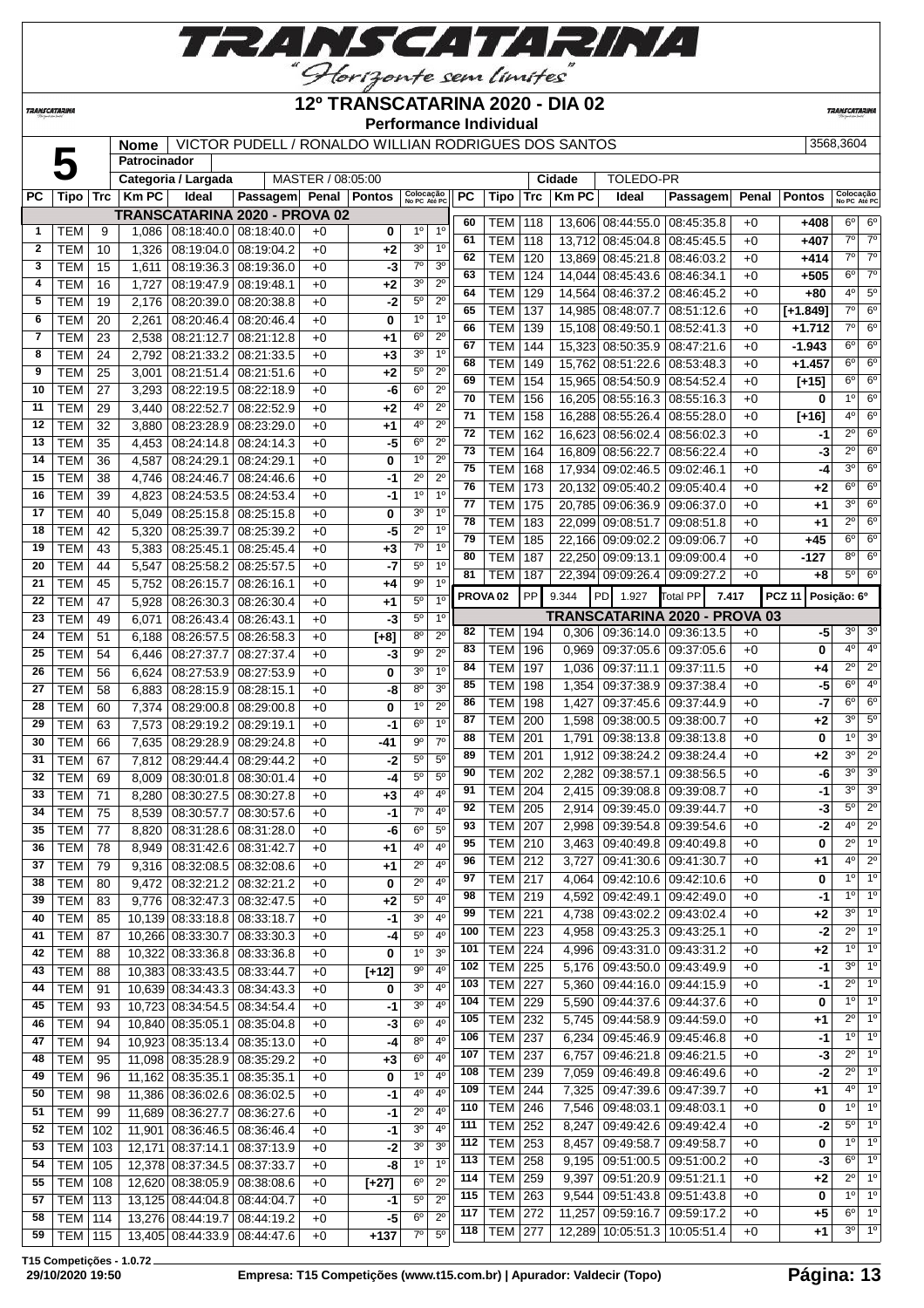

#### **TRANSCATARINA**

#### **12º TRANSCATARINA 2020 - DIA 02 Performance Individual**

**TRANSCATARIN** 

# **Nome** | VICTOR PUDELL / RONALDO WILLIAN RODRIGUES DOS SANTOS | 3568,3604 | 3568,3604

|     |                |            | Patrocinador |                     |                             |                   |               |                           |                      |                  |                     |                 |              |                              |                                 |      |                              |                |                           |
|-----|----------------|------------|--------------|---------------------|-----------------------------|-------------------|---------------|---------------------------|----------------------|------------------|---------------------|-----------------|--------------|------------------------------|---------------------------------|------|------------------------------|----------------|---------------------------|
|     |                |            |              | Categoria / Largada |                             | MASTER / 08:05:00 |               |                           |                      |                  |                     |                 | Cidade       | <b>TOLEDO-PR</b>             |                                 |      |                              |                |                           |
| PC  | Tipo           | <b>Trc</b> | <b>Km PC</b> | Ideal               | Passagem                    | Penal             | <b>Pontos</b> | Colocação<br>No PC Até PC |                      | РC               | Tipo                | Trc             | <b>Km PC</b> | Ideal                        | Passagem                        |      | Penal Pontos                 |                | Colocação<br>No PC Até PC |
| 119 | <b>TEM</b>     | 277        | 12,433       | 10:06:02.1          | 10:06:02.2                  | $+0$              | $+1$          | 30                        | $1^{\circ}$          |                  |                     |                 |              |                              |                                 |      |                              |                |                           |
| 120 | TEM            | 279        |              | 12,823 10:06:41.0   | 10:06:40.5                  | $+0$              | -5            | 6 <sup>o</sup>            | 1 <sup>0</sup>       | 180              | <b>TEM</b>          | 437             | 8,416        | 11:02:40.7                   | 11:02:40.5                      | $+0$ | -2                           | $6^{\circ}$    | $\overline{2^0}$          |
| 121 | <b>TEM</b>     | 282        | 13,197       | 10:07:18.2          | 10:07:17.3                  | $+0$              | $[-9]$        | 3 <sup>o</sup>            | 1 <sup>0</sup>       | 181              | <b>TEM</b>          | 439             | 8,565        | 11:03:02.6                   | 11:02:58.4                      | $+0$ | -42                          | $7^\circ$      | $\overline{2^0}$          |
| 122 | <b>TEM</b>     | 282        | 13,334       | 10:07:33.1          | 10:07:32.8                  | $+0$              | -3            | $2^{\circ}$               | 1 <sup>0</sup>       | 182              | <b>TEM</b>          | 440             | 8,724        |                              | 11:03:24.4   11:03:24.0         | $+0$ | $-4$                         | $5^{\circ}$    | $2^{\circ}$               |
| 123 | <b>TEM</b>     | 284        | 13,422       | 10:07:44.4          | 10:07:44.6                  | $+0$              | $+2$          | 4°                        | 1 <sup>0</sup>       | 197              | <b>TEM</b>          | 445             | 9,161        | 11:04:16.2                   | 11:04:16.4                      | $+0$ | +2                           | $4^{\circ}$    | $2^{\circ}$               |
| 124 | <b>TEM</b>     | 286        |              | 13,958 10:08:21.9   | 10:08:21.4                  | $+0$              | -5            | 5 <sup>0</sup>            | 1 <sup>0</sup>       | 198              | <b>TEM</b>          | 446             | 9,256        | 11:04:26.1                   | 11:04:26.5                      | $+0$ | $+4$                         | $4^{\circ}$    | 3 <sup>o</sup>            |
| 125 | TEM            | 288        | 14,070       | 10:08:31.9          | 10:08:31.8                  | $+0$              | $-1$          | $2^{\circ}$               | 1 <sup>0</sup>       | 199              | <b>TEM</b>          | 446             | 9,371        |                              | 11:04:41.4   11:04:41.9         | $+0$ | +5                           | $5^\circ$      | 3 <sup>o</sup>            |
| 126 | <b>TEM</b>     | 292        |              | 14,495 10:09:05.6   | 10:09:05.8                  | $+0$              | $+2$          | 5°                        | 1 <sup>0</sup>       | 200              | <b>TEM</b>          | 449             | 9,716        | 11:05:27.4   11:05:27.1      |                                 | $+0$ | -3                           | 3 <sup>0</sup> | 3 <sup>o</sup>            |
| 127 | <b>TEM</b>     | 294        |              | 14,930 10:09:39.2   | 10:09:39.4                  | $+0$              | $+2$          | 4°                        | 1 <sup>0</sup>       | 201              | <b>TEM</b>          | 450             | 9,873        | 11:05:49.8                   | 11:05:49.6                      | $+0$ | $-2$                         | 4 <sup>0</sup> | 3 <sup>o</sup>            |
| 128 | <b>TEM</b>     | 296        |              | 15,008 10:09:50.0   | 10:09:49.9                  | $+0$              | -1            | $1^{\circ}$               | 1 <sup>0</sup>       | 202              | <b>TEM</b>          | 451             | 10.144       |                              | 11:06:30.9 11:06:31.2           | $+0$ | $+3$                         | 4 <sup>°</sup> | 3 <sup>0</sup>            |
| 129 | <b>TEM</b>     |            |              |                     |                             |                   |               | $6^{\circ}$               | 1 <sup>0</sup>       | $\overline{203}$ | <b>TEM</b>          | 452             | 10,244       | 11:06:42.6                   | 11:06:43.1                      | $+0$ | $+5$                         | $5^\circ$      | 3 <sup>0</sup>            |
| 131 |                | 298        |              | 15,375 10:10:33.1   | 10:10:32.7                  | $+0$              | -4            | 4°                        | 1 <sup>0</sup>       | 204              | <b>TEM</b>          | 465             | 1,634        | $11:15:24.7$ 11:15:24.5      |                                 | $+0$ | -2                           | 3 <sup>0</sup> | 3 <sup>o</sup>            |
|     | <b>TEM</b>     | 306        |              | 16,474 10:12:29.0   | 10:12:28.9                  | $+0$              | -1            | $7^\circ$                 | 10                   |                  | PROVA <sub>03</sub> | PP              | 369          | <b>PD</b><br>130             | <b>Total PP</b><br>239          |      | <b>PCZ 16</b><br>Posição: 3º |                |                           |
| 132 | <b>TEM</b>     | 307        | 16,711       | 10:12:45.1          | 10:12:45.4                  | $+0$              | $+3$          |                           |                      |                  |                     |                 |              |                              | TRANSCATARINA 2020 - PROVA 04   |      |                              |                |                           |
| 133 | <b>TEM</b>     | 308        | 16,892       | 10:12:59.3          | 10:12:59.0                  | $+0$              | -3            | 3 <sup>o</sup>            | 1 <sup>0</sup><br>10 | 210              | TEM                 | 6               | 0,613        |                              | 12:10:25.0   12:10:24.5         | $+0$ | -5                           | 80             | $8^{\circ}$               |
| 134 | <b>TEM</b>     | 310        |              | 17,085 10:13:23.3   | 10:13:23.1                  | $+0$              | $-2$          | $\overline{2^0}$          |                      | 211              | <b>TEM</b>          | 9               | 0,983        | 12:11:02.6                   | 12:11:03.2                      | $+0$ | +6                           | 4 <sup>0</sup> | 7 <sup>0</sup>            |
| 135 | TEM            | 310        | 17,401       | 10:13:48.5          | 10:13:48.4                  | $+0$              | $-1$          | 3 <sup>o</sup>            | 1 <sup>0</sup>       | 212              | <b>TEM</b>          | 16              | 1,761        |                              | 12:12:22.6   12:12:24.0         | $+0$ | $+14$                        | 80             | 8 <sup>o</sup>            |
| 136 | <b>TEM</b>     | 315        |              | 17,549 10:14:12.7   | 10:14:12.7                  | $+0$              | 0             | $1^{\circ}$               | 1 <sup>0</sup>       | 214              | <b>TEM</b>          | 25              | 3,471        | 12:15:12.4                   | 12:15:11.9                      | $+0$ | -5                           | 3 <sup>0</sup> | $8^{\circ}$               |
| 137 | <b>TEM</b>     | 319        |              | 18,536 10:17:03.0   | 10:17:02.9                  | $+0$              | $-1$          | 30                        | 1 <sup>0</sup>       | 215              | <b>TEM</b>          | 41              | 4,686        | 12:19:20.5                   | 12:19:21.3                      | $+0$ | +8                           | $9^{\circ}$    | 8 <sup>o</sup>            |
| 138 | <b>TEM</b>     | 321        |              | 18,668 10:17:15.2   | 10:17:15.1                  | $+0$              | $-1$          | 30                        | 1 <sup>0</sup>       | 216              | <b>TEM</b>          | 44              |              |                              |                                 |      |                              | $6^{\circ}$    | 9 <sup>o</sup>            |
| 139 | <b>TEM</b>     | 323        |              | 18,866 10:17:37.7   | 10:17:37.8                  | $+0$              | $+1$          | 3 <sup>o</sup>            | 1 <sup>0</sup>       | 217              |                     |                 | 4,901        |                              | 12:19:47.9   12:19:47.3         | $+0$ | -6                           | 4 <sup>0</sup> | 8 <sup>o</sup>            |
| 140 | <b>TEM</b>     | 326        | 19.070       | 10:17:59.8          | 10:17:59.9                  | $+0$              | +1            | $2^{\circ}$               | 1 <sup>0</sup>       | 218              | <b>TEM</b>          | 50              | 5,372        |                              | 12:20:55.2   12:20:55.7         | $+0$ | $+5$                         | 8 <sup>o</sup> | $8^{\circ}$               |
| 141 | TEM            | 332        | 19,524       | 10:18:41.2          | 10:18:41.4                  | $+0$              | $+2$          | $7^\circ$                 | 1 <sup>0</sup>       |                  | <b>TEM</b>          | 52              | 5.600        |                              | 12:21:22.5   12:21:24.2         | $+0$ | $[+17]$                      | $2^{\circ}$    | 8 <sup>o</sup>            |
| 142 | <b>TEM</b>     | 337        | 20,424       | 10:20:09.7          | 10:20:09.4                  | $+0$              | -3            | 4º                        | 1 <sup>0</sup>       | 219              | <b>TEM</b>          | 56              | 5,970        |                              | 12:22:05.8 12:22:05.9           | $+0$ | +1                           | $4^{\circ}$    |                           |
| 143 | <b>TEM</b>     | 345        | 21,560       | 10:21:46.2          | 10:21:45.9                  | $+0$              | -3            | $2^{\circ}$               | 1 <sup>0</sup>       | 220              | <b>TEM</b>          | 60              | 6,375        |                              | 12:22:44.0 12:22:43.7           | $+0$ | $-3$                         |                | 8 <sup>o</sup>            |
| 144 | TEM            | 349        | 22,206       | 10:22:36.6          | 10:22:36.7                  | $+0$              | $+1$          | 3 <sup>o</sup>            | 1 <sup>0</sup>       | 221              | <b>TEM</b>          | 61              | 6,594        |                              | 12:23:02.0   12:23:01.7         | $+0$ | $-3$                         | 4 <sup>0</sup> | $8^{\circ}$               |
| 145 | <b>TEM</b>     | 350        | 22,311       | 10:22:45.3          | 10:22:45.1                  | $+0$              | $-2$          | 30                        | 1 <sup>0</sup>       | 222              | <b>TEM</b>          | 66              | 7,074        | 12:23:42.1                   | 12:23:47.2                      | $+0$ | $[+51]$                      | 90             | $8^{\circ}$               |
| 146 | <b>TEM</b>     | 353        | 22,669       | 10:23:47.7          | 10:23:47.5                  | $+0$              | -2            | $6^{\circ}$               | 1 <sup>0</sup>       | 223              | <b>TEM</b>          | 71              | 7,689        | 12:24:47.7                   | 12:24:47.7                      | $+0$ | 0                            | 1 <sup>0</sup> | 8 <sup>o</sup>            |
| 147 | <b>TEM</b>     | 358        | 1,240        | 10:44:13.3          | 10:44:12.9                  | $+0$              | -4            | 5°                        | 1 <sup>0</sup>       | 224              | <b>TEM</b>          | 72              | 7,950        | 12:25:13.4                   | 12:25:12.4                      | $+0$ | -10                          | 4 <sup>0</sup> | 8 <sup>o</sup>            |
| 148 | <b>TEM</b>     | 361        | 1,550        | 10:44:52.6          | 10:44:52.6                  | $+0$              | 0             | $1^{\circ}$               | 1 <sup>0</sup>       | 225              | <b>TEM</b>          | $\overline{73}$ | 8,200        | 12:25:35.9                   | 12:25:35.2                      | $+0$ | -7                           | $7^{\circ}$    | $8^{\circ}$               |
| 149 | TEM            | 366        | 2,224        | 10:46:19.3          | 10:46:19.4                  | $+0$              | +1            | 5°                        | 1 <sup>0</sup>       | 226              | <b>TEM</b>          | $\overline{74}$ | 8,293        |                              | 12:25:45.3   12:25:46.2         | $+0$ | +9                           | 5 <sup>o</sup> | 8 <sup>o</sup>            |
| 150 | <b>TEM</b>     | 371        | 2,495        | 10:46:55.3          | 10:46:55.1                  | $+0$              | -2            | 4º                        | 1 <sup>0</sup>       | 227              | <b>TEM</b>          | 80              | 8,882        |                              | 12:26:59.2   12:26:58.4         | $+0$ | -8                           | $5^{\circ}$    | $8^{\circ}$               |
| 151 | <b>TEM</b>     | 373        | 2,682        | 10:47:15.4          | 10:47:15.9                  | $+0$              | $+5$          | 5°                        | 1 <sup>0</sup>       | 228              | <b>TEM</b>          | 89              | 9,540        |                              | 12:30:44.4   12:30:44.5         | $+0$ | +1                           | $2^{\circ}$    | 8 <sup>o</sup>            |
| 152 | <b>TEM</b>     | 375        | 2,863        | 10:47:34.7          | 10:47:35.6                  | $+0$              | $[+9]$        | $6^{\circ}$               | 1 <sup>0</sup>       | 229              | <b>TEM</b>          | 97              | 10,733       |                              | 12:32:48.7   12:32:48.4         | $+0$ | $-3$                         | $6^{\circ}$    | 8 <sup>o</sup>            |
| 153 | TEM            | 376        | 2,933        | 10:47:40.6          | 10:47:42.5                  | $+0$              | $[+19]$       | 6 <sup>o</sup>            | 10                   | 230              | <b>TEM</b>          | 103             | 11,365       | 12:33:43.2                   | 12:33:41.6                      | $+0$ | $[-16]$                      | 8 <sup>o</sup> | $8^{\circ}$               |
| 154 | <b>TEM</b>     | 378        | 3,171        | 10:48:01.2          | 10:48:01.3                  | $+0$              | $^{+1}$       | 4°                        | 1 <sup>0</sup>       | 231              | <b>TEM</b>          | 108             | 11,926       | 12:34:45.3 12:34:45.1        |                                 | $+0$ | -2                           | $5^{\circ}$    | 8 <sup>o</sup>            |
| 155 | <b>TEM</b>     | 378        | 3,265        |                     | 10:48:09.9 10:48:10.0       | $+0$              | $+1$          | $2^{\circ}$               | 1 <sup>0</sup>       | 232              | <b>TEM</b>          | 109             | 12,051       |                              | 12:34:57.6   12:34:56.7         | $+0$ | -9                           | $8^{\circ}$    | 8 <sup>o</sup>            |
|     | 156 TEM 380    |            |              |                     | 3,353 10:48:20.9 10:48:20.9 | $+0$              | 0             | 10                        | 1 <sup>0</sup>       | 233              | <b>TEM</b>          | 115             |              | 13,063 12:36:46.5 12:36:46.0 |                                 | $+0$ | -5                           | $7^\circ$      | $8^{\circ}$               |
| 157 | TEM 383        |            | 3,638        |                     | 10:48:48.6 10:48:48.4       | $+0$              | -2            | 4°                        | 1 <sup>0</sup>       | 234              | <b>TEM 118</b>      |                 |              | 13,353 12:37:21.7 12:37:22.7 |                                 | $+0$ | $+10$                        | $7^\circ$      | 8 <sup>o</sup>            |
| 158 | <b>TEM 388</b> |            | 3,928        | 10:49:18.3          | 10:49:18.4                  | $+0$              | $+1$          | $2^{\circ}$               | 1 <sup>o</sup>       | 235              | <b>TEM</b>          | 120             |              |                              | 13,418 12:37:29.2 12:37:28.8    | $+0$ | -4                           | $6^{\circ}$    | $8^{\circ}$               |
| 160 | TEM 395        |            | 4,405        |                     | 10:52:16.5   10:52:16.7     | $+0$              | $+2$          | $4^{\circ}$               | $1^{\circ}$          | 236              | <b>TEM</b>          | 125             |              | 13,871 12:38:48.7 12:38:49.1 |                                 | $+0$ | +4                           | $7^\circ$      | $8^{\circ}$               |
| 161 | <b>TEM</b>     | 397        | 4,570        | 10:52:32.5          | 10:52:33.7                  | $+0$              | $[+12]$       | 7 <sup>o</sup>            | 1 <sup>0</sup>       | 237              | <b>TEM</b>          | 127             |              |                              | 14,118 12:39:15.4 12:39:14.8    | $+0$ | -6                           | $4^{\circ}$    | $8^{\circ}$               |
| 162 | TEM            | 398        | 4,703        |                     | 10:52:47.6   10:52:47.6     | $+0$              | 0             | $2^{\circ}$               | 1 <sup>0</sup>       | 238              | <b>TEM</b>          | 129             |              |                              | 14,214 12:39:30.6 12:39:30.0    | $+0$ | -6                           | $5^{\circ}$    | $7^\circ$                 |
| 163 | TEM            | 401        | 5,007        | 10:53:30.4          | 10:53:30.4                  | $+0$              | 0             | $2^{\circ}$               | 10                   | 239              | <b>TEM</b>          | 130             |              |                              | 14,447 12:40:07.0 12:40:07.0    | $+0$ | 0                            | 1 <sup>0</sup> | 7 <sup>0</sup>            |
| 164 | TEM   403      |            | 5,108        | 10:53:46.2          | 10:53:46.2                  | $+0$              | 0             | 1 <sup>0</sup>            | 1 <sup>0</sup>       | 240              | <b>TEM</b>          | 138             |              |                              | 15,241 12:41:21.6 12:41:21.7    | $+0$ | +1                           | $1^{\circ}$    | $6^{\circ}$               |
| 165 | <b>TEM 405</b> |            | 5,314        |                     | 10:54:06.9   10:54:07.2     | $+0$              | $+3$          | 4°                        | 1 <sup>0</sup>       | 241              | <b>TEM</b>          | 140             |              |                              | 15,421 12:41:38.8 12:41:39.2    | $+0$ | +4                           | $5^{\circ}$    | $6^{\circ}$               |
| 166 | <b>TEM 405</b> |            | 5,493        |                     | 10:54:28.3 10:54:28.0       | $+0$              | $-3$          | $6^{\circ}$               | 1 <sup>0</sup>       | 242              | <b>TEM</b>          | 146             |              | 15,810 12:42:41.2 12:42:41.7 |                                 | $+0$ | +5                           | 7°             | $6^{\circ}$               |
| 167 | <b>TEM 407</b> |            | 5,713        |                     | 10:54:54.0   10:54:53.9     | $+0$              | $-1$          | 3 <sup>o</sup>            | 1 <sup>o</sup>       | 244              | <b>TEM</b>          | 149             |              | 16,057 12:43:10.6 12:43:10.7 |                                 | $+0$ | +1                           | $2^{\circ}$    | $6^{\circ}$               |
| 168 | <b>TEM 408</b> |            | 5,825        |                     | 10:55:05.6   10:55:05.5     | $+0$              | -1            | 3 <sup>o</sup>            | 1 <sup>o</sup>       | 245              | <b>TEM</b>          | 151             |              | 16,341 12:43:47.9 12:43:48.7 |                                 | $+0$ | +8                           | $7^\circ$      | $6^{\circ}$               |
| 169 | TEM            | 409        | 5,894        | 10:55:15.4          | 10:55:15.5                  | $+0$              | +1            | 30                        | 1 <sup>0</sup>       | 246              | <b>TEM</b>          | 154             |              |                              | 16,672 12:44:40.2 12:44:40.9    | $+0$ | $+7$                         | $7^\circ$      | $6^{\circ}$               |
| 170 | <b>TEM 413</b> |            | 6,046        |                     | 10:57:04.6   10:57:03.9     | $+0$              | -7            | $7^\circ$                 | 1 <sup>0</sup>       | 247              | <b>TEM</b>          | 156             |              |                              | 16,787 12:44:52.0 12:44:51.7    | $+0$ | -3                           | $5^{\circ}$    | $5^{\circ}$               |
| 171 | <b>TEM 416</b> |            | 6,402        | 10:57:41.7          | 10:57:41.8                  | $+0$              | +1            | 1 <sup>0</sup>            | 10                   | 248              | <b>TEM</b>          | 159             |              |                              | 17,191 12:45:39.7 12:45:38.2    | $+0$ | $[-15]$                      | $9^{\circ}$    | 6 <sup>o</sup>            |
| 172 | TEM            | 419        | 6,546        |                     | 10:57:58.6   10:57:58.6     | $+0$              | 0             | $2^{\circ}$               | 1 <sup>0</sup>       | 249              | <b>TEM</b>          | 164             | 0,205        |                              | 13:02:08.6   13:02:08.3         | $+0$ | -3                           | $9^{\circ}$    | $6^{\circ}$               |
| 173 | <b>TEM 419</b> |            | 6,653        | 10:58:07.7          | 10:58:08.5                  | $+0$              | $[+8]$        | $7^{\circ}$               | 1 <sup>0</sup>       | 250              | <b>TEM</b>          | 169             | 0,765        |                              | 13:02:53.2   13:02:53.4         | $+0$ | +2                           | 10             | $6^{\circ}$               |
| 174 | <b>TEM 421</b> |            |              |                     |                             | $+0$              |               | $5^{\circ}$               | 1 <sup>0</sup>       | 349              | <b>TEM</b>          | 170             | 0,846        |                              | 13:03:00.8   13:03:00.2         | $+0$ | -6                           | 7°             | $7^\circ$                 |
|     |                |            | 6,728        |                     | 10:58:15.2   10:58:16.1     |                   | $[+9]$        | $1^{\circ}$               | 1 <sup>0</sup>       | 350              | <b>ROT</b>          | 175             | 1,409        |                              | 13:03:54.9   13:03:26.6         | $+0$ | 0                            | 0 <sup>o</sup> | $0^{\circ}$               |
| 175 | <b>TEM 425</b> |            | 7,097        | 10:58:55.1          | 10:58:55.1                  | $+0$              | 0             | $7^\circ$                 | 1 <sup>0</sup>       | 351              | <b>TEM</b>          | 178             | 1,565        |                              | 13:04:08.8   13:04:09.0         | $+0$ | +2                           | $4^{\circ}$    | 6 <sup>o</sup>            |
| 176 | $TEM$ 428      |            | 7,278        | 10:59:16.1          | 10:59:16.5                  | $+0$              | $+4$          |                           |                      | 352              | <b>TEM</b>          | 179             |              |                              | 2,010   13:04:38.8   13:04:37.8 | $+0$ | -10                          | $9^{\circ}$    | $7^\circ$                 |
| 177 | <b>TEM 431</b> |            | 7,588        | 11:00:54.6          | 11:00:58.7                  | $+0$              | $[+41]$       | $6^{\circ}$               | $2^{\circ}$          | 353              | <b>TEM</b>          | 187             | 2,922        |                              | 13:06:45.2   13:06:45.2         | $+0$ | $\mathbf 0$                  | $2^{\circ}$    | 6 <sup>o</sup>            |
| 178 | TEM 432        |            | 7,676        | 11:01:05.3          | 11:01:07.6                  | $+0$              | $[+23]$       | 4°                        | $2^{\circ}$          | 354              | <b>TEM 191</b>      |                 | 3,291        |                              | 13:07:19.7 13:07:18.4           | $+0$ | -13                          | $9^{\circ}$    | $7^\circ$                 |
| 179 | TEM 435        |            | 8,141        | 11:02:04.4          | 11:02:04.0                  | $+0$              | -4            | $6^{\circ}$               | $2^{\circ}$          |                  |                     |                 |              |                              |                                 |      |                              |                |                           |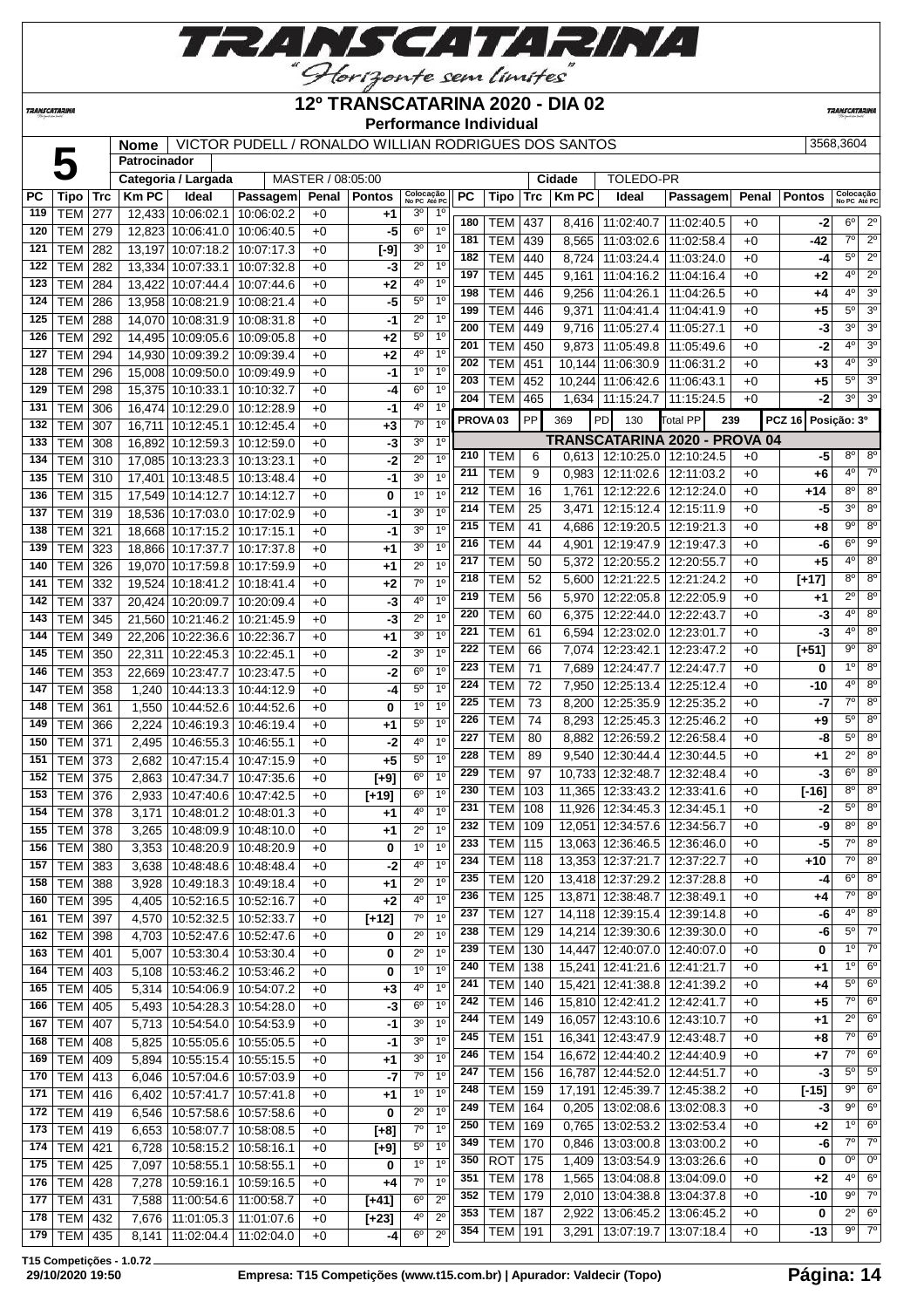

**12º TRANSCATARINA 2020 - DIA 02**

**TRANSCATARINA** 

# **Performance Individual**

**TRANSCATARIN** 

**Nome** | VICTOR PUDELL / RONALDO WILLIAN RODRIGUES DOS SANTOS | 3568,3604

|                     |            |     | <b>Nome</b>              |            |                     |          |            |                   | <u>VIUTUR FUDELL / RUNALDU WILLIAN RUDRIGUES DUS SANTUS</u> |             |                           |                |           |      |            |              |           |                 |       |               | <b>JJUU.JUU4</b>          |
|---------------------|------------|-----|--------------------------|------------|---------------------|----------|------------|-------------------|-------------------------------------------------------------|-------------|---------------------------|----------------|-----------|------|------------|--------------|-----------|-----------------|-------|---------------|---------------------------|
|                     |            |     | <b>Patrocinador</b>      |            |                     |          |            |                   |                                                             |             |                           |                |           |      |            |              |           |                 |       |               |                           |
|                     |            |     | Categoria / Largada      |            |                     |          |            | MASTER / 08:05:00 |                                                             |             |                           |                |           |      |            | Cidade       | TOLEDO-PR |                 |       |               |                           |
| <b>PC</b>           | Tipo       | Trc | Km PC                    |            | Ideal               |          | Passagem   |                   | Penal   Pontos                                              |             | Colocação<br>No PC Até PC |                | <b>PC</b> | Tipo | <b>Trc</b> | <b>Km PC</b> | Ideal     | <b>Passagem</b> | Penal | <b>Pontos</b> | Colocação<br>No PC Até PC |
| 355                 | <b>TEM</b> | 195 | 4,004                    |            | 13:08:31.6          |          | 13:08:31.6 | $+0$              |                                                             | 0           | 1 <sup>0</sup>            | $6^{\circ}$    |           |      |            |              |           |                 |       |               |                           |
| 356                 | <b>TEM</b> | 203 | 5,215                    |            | 13:10:16.1          |          | 13:10:15.1 | $+0$              |                                                             | $-10$       | $7^\circ$                 | 7 <sup>0</sup> |           |      |            |              |           |                 |       |               |                           |
| 357                 | TEM        | 207 | 5,624                    |            | 13:10:58.1          |          | 13:10:57.4 | $+0$              |                                                             | -7          | $9^{\circ}$               | $7^\circ$      |           |      |            |              |           |                 |       |               |                           |
| 358                 | TEM        | 218 | 6,969                    |            | 13:13:33.2          |          | 13:13:33.8 | $+0$              |                                                             | +6          | $8^{\circ}$               | 70             |           |      |            |              |           |                 |       |               |                           |
| 359                 | <b>TEM</b> | 227 | 8,059                    |            | 13:15:14.5          |          | 13:15:14.3 | $+0$              |                                                             | $-2$        | $6^{\circ}$               | 70             |           |      |            |              |           |                 |       |               |                           |
| 360                 | TEM        | 237 | 9,431                    |            | 13:17:41.1          |          | 13:17:40.8 | $+0$              |                                                             | $-3$        | 1 <sup>0</sup>            | $5^{\circ}$    |           |      |            |              |           |                 |       |               |                           |
| 361                 | <b>TEM</b> | 238 | 9,955                    |            | 13:18:18.5          |          | 13:18:17.0 | $+0$              | $[-15]$                                                     |             | $5^{\circ}$               | $5^{\circ}$    |           |      |            |              |           |                 |       |               |                           |
| 362                 | <b>TEM</b> | 242 |                          |            | 10,466 13:18:58.6   |          | 13:18:57.6 | $+0$              |                                                             | $-10$       | 6 <sup>0</sup>            | 5 <sup>0</sup> |           |      |            |              |           |                 |       |               |                           |
| 363                 | <b>TEM</b> | 247 |                          |            | 11,070 13:19:49.8   |          | 13:19:50.3 | $+0$              |                                                             | $+5$        | $8^{\circ}$               | 5 <sup>0</sup> |           |      |            |              |           |                 |       |               |                           |
| 364                 | <b>TEM</b> | 249 |                          |            | 11,392 13:20:17.4   |          | 13:20:15.9 | $+0$              |                                                             | $-15$       | $9^{\circ}$               | 5 <sup>0</sup> |           |      |            |              |           |                 |       |               |                           |
| 365                 | TEM        | 250 |                          |            | 11,584   13:20:31.8 |          | 13:20:30.4 | $+0$              |                                                             | $-14$       | $9^{\circ}$               | 5 <sup>0</sup> |           |      |            |              |           |                 |       |               |                           |
| 366                 | <b>TEM</b> | 251 |                          |            | 11,783 13:20:50.4   |          | 13:20:49.1 | $+0$              |                                                             | $-13$       | $8^{\circ}$               | 5 <sup>0</sup> |           |      |            |              |           |                 |       |               |                           |
| 367                 | <b>TEM</b> | 252 |                          |            | 11,918 13:21:01.2   |          | 13:21:02.4 | $+0$              | $+12$                                                       |             | 7 <sup>0</sup>            | 5 <sup>0</sup> |           |      |            |              |           |                 |       |               |                           |
| 368                 | <b>TEM</b> | 262 |                          |            | 13,992 13:23:59.9   |          | 13:24:00.2 | $+0$              |                                                             | $+3$        | $8^{\circ}$               | 5 <sup>o</sup> |           |      |            |              |           |                 |       |               |                           |
| 369                 | ROT        | 266 |                          |            | 14,372 13:25:05.9   |          | 13:25:01.8 | $+0$              |                                                             | 0           | $0^{\circ}$               | 0 <sup>o</sup> |           |      |            |              |           |                 |       |               |                           |
| 370                 | <b>TEM</b> | 272 |                          |            | 15,115 13:26:11.4   |          | 13:26:11.2 | $+0$              |                                                             | -21         | $6^{\circ}$               | 5 <sup>0</sup> |           |      |            |              |           |                 |       |               |                           |
| 371                 | TEM        | 278 |                          |            | 15,912 13:27:24.9   |          | 13:27:24.4 | $+0$              |                                                             | -5          | $5^{\circ}$               | $5^{\circ}$    |           |      |            |              |           |                 |       |               |                           |
| PROVA <sub>04</sub> |            | PP  | 426                      | <b>PDI</b> | 114                 | Total PP |            | 312               | PCZ <sub>6</sub>                                            | Posição: 5º |                           |                |           |      |            |              |           |                 |       |               |                           |
| <b>TOTAL</b>        |            | PPI | 10.139 PD 2.171 Total PP |            |                     |          |            | 7.968             | <b>PCZ 33</b>                                               |             |                           |                |           |      |            |              |           |                 |       |               |                           |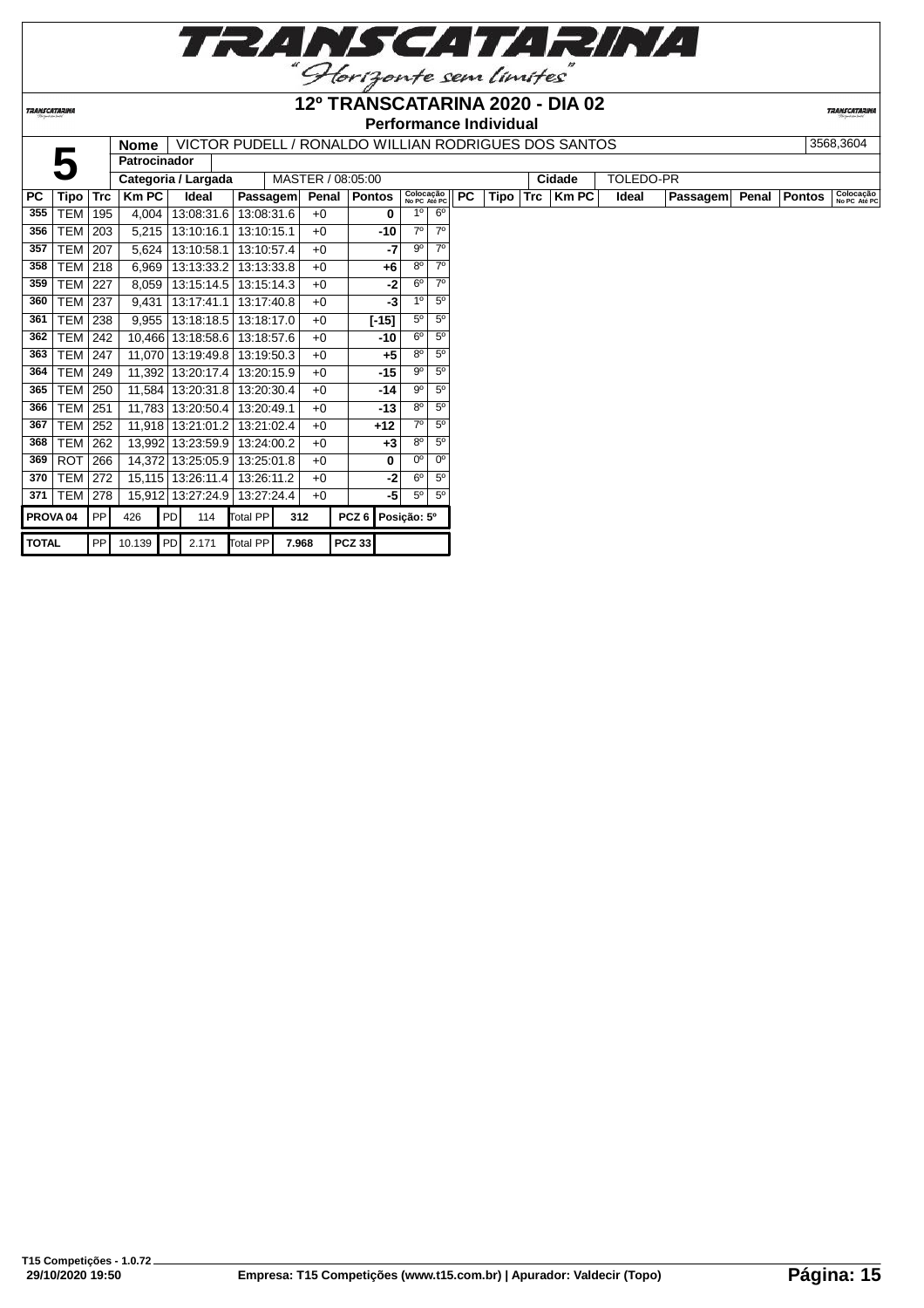

# **12º TRANSCATARINA 2020 - DIA 02**

**TRANSCATARIN** 

| "Ibriquete con lorites       |                          |                       |                |                          |                                                 |                   |                         |                                     |                                  |                 | <b>Performance Individual</b> |         |        |                               |                 |     |       |                  |                           |                        |
|------------------------------|--------------------------|-----------------------|----------------|--------------------------|-------------------------------------------------|-------------------|-------------------------|-------------------------------------|----------------------------------|-----------------|-------------------------------|---------|--------|-------------------------------|-----------------|-----|-------|------------------|---------------------------|------------------------|
|                              |                          |                       | <b>Nome</b>    |                          | ANIBAL MAINI VIEIRA / FERNANDO SANTANA TORQUATO |                   |                         |                                     |                                  |                 |                               |         |        |                               |                 |     |       |                  | 3563,3677                 |                        |
|                              | 6                        |                       | Patrocinador   |                          |                                                 |                   |                         |                                     |                                  |                 |                               |         |        |                               |                 |     |       |                  |                           |                        |
|                              |                          |                       |                | Categoria / Largada      |                                                 | MASTER / 08:07:00 |                         |                                     |                                  |                 |                               |         | Cidade | <b>JUIZ DE FORA-MG</b>        |                 |     |       |                  |                           |                        |
| <b>PC</b>                    | $Tipo$ $Trc$             |                       | <b>KmPC</b>    | Ideal                    | Passagem Penal Pontos                           |                   |                         | Colocação<br>No PC Até PC           |                                  | <b>PC</b>       | Tipo                          | $ $ Trc | Km PC  | Ideal                         | Passagem        |     | Penal | <b>Pontos</b>    | Colocação<br>No PC Até PC |                        |
|                              |                          |                       |                |                          | TRANSCATARINA 2020 - PROVA 02                   |                   |                         |                                     |                                  | 60              | TEM                           | 118     |        | 13,606 08:46:55.0             | 08:47:01.9      |     | $+0$  | $+69$            | $5^{\circ}$               | 5 <sup>0</sup>         |
| 1                            | <b>TEM</b>               | 9                     | 1,086          | 08:20:40.0               | 08:20:40.4                                      | $+0$              | +4                      | $7^\circ$<br>$\overline{7^{\circ}}$ | $7^\circ$<br>$\overline{7^0}$    | 61              | TEM                           | 118     | 13,712 | 08:47:04.8                    | 08:47:10.0      |     | $+0$  | $+52$            | $6^{\circ}$               | $5^{\circ}$            |
| $\overline{2}$               | <b>TEM</b>               | 10                    | 1,326          | 08:21:04.0               | 08:21:03.6                                      | $+0$              | $-4$                    |                                     |                                  | 62              | TEM                           | 120     |        | 13,869 08:47:21.8             | 08:47:22.7      |     | $+0$  | $+9$             | $\overline{2^{\circ}}$    | 4 <sup>0</sup>         |
| 3<br>$\overline{\mathbf{4}}$ | <b>TEM</b>               | 15<br>16              | 1,611          | 08:21:36.3               | 08:21:36.6                                      | $+0$              | $+3$                    | $5^{\circ}$<br>$2^{\circ}$          | 6 <sup>o</sup><br>5 <sup>o</sup> | 63              | TEM                           | 124     | 14,044 | 08:47:43.6                    | 08:47:44.3      |     | $+0$  | $+7$             | 1 <sup>0</sup>            | 3 <sup>0</sup>         |
| 5                            | <b>TEM</b><br><b>TEM</b> | 19                    | 1,727          | 08:21:47.9               | 08:21:47.8                                      | $+0$<br>$+0$      | $-1$                    | 1 <sup>0</sup>                      | 5 <sup>o</sup>                   | 64              | <b>TEM</b>                    | 129     | 14,564 | 08:48:37.2                    | 08:48:50.9      |     | $+0$  | $[+137]$         | $5^{\circ}$               | $\overline{2^{\circ}}$ |
| 6                            |                          | $\overline{20}$       | 2,176          | 08:22:39.0               | 08:22:39.0                                      |                   | $\overline{\mathbf{0}}$ | $9^{\circ}$                         | $6^{\circ}$                      | 65              | <b>TEM</b>                    | 137     |        | 14,985 08:50:07.7             | 08:50:09.7      |     | $+0$  | $[+20]$          | 3 <sup>o</sup>            | $\overline{2^{\circ}}$ |
| $\overline{7}$               | <b>TEM</b>               |                       | 2.261          | 08:22:46.4               | 08:22:47.1                                      | $+0$              | $+7$                    | 3 <sup>o</sup>                      | 4 <sup>0</sup>                   | 66              | <b>TEM</b>                    | 139     | 15,108 | 08:51:50.1                    | 08:51:50.5      |     | $+0$  | $+4$             | 4 <sup>0</sup>            | $\overline{2^{\circ}}$ |
| 8                            | TEM                      | 23                    | 2.538          | 08:23:12.7               | 08:23:12.7                                      | $+0$              | 0                       | $2^{\circ}$                         | 3 <sup>0</sup>                   | 67              | TEM                           | 144     | 15,323 | 08:52:35.9                    | 08:52:35.9      |     | $+0$  | 0                | $2^{\circ}$               | $\overline{2^0}$       |
| 9                            | <b>TEM</b>               | 24<br>$\overline{25}$ | 2.792          | 08:23:33.2               | 08:23:33.3                                      | $+0$<br>$+0$      | +1                      | $7^\circ$                           | 5 <sup>0</sup>                   | 68              | TEM                           | 149     | 15,762 | 08:53:22.6                    | 08:53:22.3      |     | $+0$  | $-3$             | $2^{\circ}$               | $2^{\circ}$            |
| 10                           | <b>TEM</b>               | 27                    | 3,001          | 08:23:51.4               | 08:23:51.7                                      | $+0$              | $+3$                    | $2^{\circ}$                         | 4 <sup>0</sup>                   | 69              | <b>TEM</b>                    | 154     | 15,965 | 08:56:50.9                    | 08:56:51.0      |     | $+0$  | $+1$             | $\overline{1^0}$          | $\overline{2^0}$       |
| 11                           | <b>TEM</b>               | 29                    | 3,293          | 08:24:19.5               | 08:24:19.7                                      |                   | $+2$                    | $8^{\circ}$                         | $5^{\circ}$                      | 70              | <b>TEM</b>                    | 156     |        | 16,205 08:57:16.3             | 08:57:17.0      |     | $+0$  | $+7$             | $\overline{6^0}$          | $\overline{2^{\circ}}$ |
| 12                           | <b>TEM</b><br><b>TEM</b> | 32                    | 3,440<br>3,880 | 08:24:52.7<br>08:25:28.9 | 08:24:52.2<br>08:25:29.1                        | $+0$<br>$+0$      | -5<br>$+2$              | $7^\circ$                           | 5 <sup>0</sup>                   | $\overline{71}$ | <b>TEM</b>                    | 158     | 16,288 | 08:57:26.4                    | 08:57:28.8      |     | $+0$  | $[+24]$          | $\overline{7^{\circ}}$    | $\overline{2^{\circ}}$ |
| 13                           | <b>TEM</b>               | 35                    | 4,453          | 08:26:14.8               | 08:26:14.6                                      | $+0$              | $-2$                    | 4 <sup>0</sup>                      | 4 <sup>0</sup>                   | $\overline{72}$ | <b>TEM</b>                    | 162     |        | 16,623 08:58:02.4             | 08:58:03.2      |     | $+0$  | $+8$             | $\overline{3^0}$          | $\overline{2^0}$       |
| 14                           | <b>TEM</b>               | 36                    |                |                          |                                                 |                   | $-4$                    | $8^{\circ}$                         | 5 <sup>0</sup>                   | 73              | TEM                           | 164     | 16,809 | 08:58:22.7                    | 08:58:22.1      |     | $+0$  | -6               | $5^{\circ}$               | $\overline{2^{\circ}}$ |
| 15                           | <b>TEM</b>               | 38                    | 4,587<br>4,746 | 08:26:29.1<br>08:26:46.7 | 08:26:28.7<br>08:26:48.5                        | $+0$<br>$+0$      | $+18$                   | $9^{\circ}$                         | 8 <sup>o</sup>                   | $\overline{75}$ | <b>TEM</b>                    | 168     | 17,934 | 09:04:46.5                    | 09:04:45.8      |     | $+0$  | $-7$             | $\overline{8^{\circ}}$    | $\overline{2^0}$       |
| 16                           | <b>TEM</b>               | 39                    | 4,823          | 08:26:53.5               | 08:26:53.9                                      | $+0$              | $+4$                    | 4 <sup>0</sup>                      | $8^{\circ}$                      | 76              | TEM                           | 173     | 20.132 | 09:07:40.2                    | 09:07:40.3      |     | $+0$  | $+1$             | 3 <sup>0</sup>            | $\overline{2^0}$       |
| 17                           | TEM                      | 40                    | 5,049          | 08:27:15.8               | 08:27:15.8                                      | $+0$              | 0                       | $2^{\circ}$                         | 8 <sup>o</sup>                   | 77              | <b>TEM</b>                    | 175     |        | 20.785 09:08:36.9             | 09:08:36.5      |     | $+0$  | -4               | $\overline{8^{\circ}}$    | $\overline{2^{\circ}}$ |
| 18                           | <b>TEM</b>               | 42                    | 5,320          | 08:27:39.7               | 08:27:39.2                                      | $+0$              | -5                      | 3 <sup>o</sup>                      | $\overline{7}^{\circ}$           | 78              | <b>TEM</b>                    | 183     |        | 22,099 09:10:51.7             | 09:10:51.2      |     | $+0$  | -5               | $\overline{7^0}$          | $\overline{2^{\circ}}$ |
| 19                           | <b>TEM</b>               | 43                    | 5,383          | 08:27:45.1               | 08:27:45.5                                      | $+0$              | $+4$                    | 8 <sup>o</sup>                      | 8 <sup>o</sup>                   | 79              | <b>TEM</b>                    | 185     |        | 22,166 09:11:02.2             | 09:11:04.5      |     | $+0$  | $[+23]$          | $5^{\circ}$               | $2^{\circ}$            |
| 20                           | <b>TEM</b>               | 44                    | 5.547          | 08:27:58.2               | 08:27:57.4                                      | $+0$              | -8                      | $\overline{7}^{\circ}$              | 8 <sup>o</sup>                   | 80              | TEM                           | 187     |        | 22,250 09:11:13.1             | 09:11:15.9      |     | $+0$  | $[+28]$          | $\overline{5^0}$          | $\overline{2^{\circ}}$ |
| 21                           | <b>TEM</b>               | 45                    | 5.752          | 08:28:15.7               | 08:28:15.5                                      | $+0$              | $-2$                    | 6 <sup>o</sup>                      | 8 <sup>o</sup>                   | 81              | TEM                           | 187     |        | 22,394 09:11:26.4             | 09:11:26.3      |     | $+0$  | $-1$             | $2^{\circ}$               | $\overline{2^{\circ}}$ |
| 22                           | <b>TEM</b>               | 47                    | 5.928          | 08:28:30.3               | 08:28:30.3                                      | $+0$              | 0                       | $\overline{1^0}$                    | $8^{\circ}$                      |                 | PROVA <sub>02</sub>           | PP      | 769    | PD<br>253                     | <b>Total PP</b> | 516 |       | PCZ <sub>9</sub> | Posição: 1º               |                        |
| 23                           | <b>TEM</b>               | 49                    | 6.071          | 08:28:43.4               | 08:28:43.7                                      | $+0$              | $+3$                    | 6 <sup>o</sup>                      | $8^{\circ}$                      |                 |                               |         |        | TRANSCATARINA 2020 - PROVA 03 |                 |     |       |                  |                           |                        |
| 24                           | <b>TEM</b>               | 51                    | 6.188          | 08:28:57.5               | 08:28:57.4                                      | $+0$              | $-1$                    | 4 <sup>0</sup>                      | 6 <sup>0</sup>                   | 82              | TEM                           | 194     | 0,306  | 09:38:14.0                    | 09:38:13.3      |     | $+0$  | -7               | $7^\circ$                 | $\overline{7}^{\circ}$ |
| 25                           | <b>TEM</b>               | 54                    | 6.446          | 08:29:37.7               | 08:29:37.8                                      | $+0$              | $^{+1}$                 | 6 <sup>o</sup>                      | $\overline{7}^{\circ}$           | 83              | <b>TEM</b>                    | 196     | 0,969  | 09:39:05.6                    | 09:39:05.4      |     | $+0$  | $-2$             | $7^\circ$                 | $\overline{7}^{\circ}$ |
| 26                           | <b>TEM</b>               | 56                    | 6.624          | 08:29:53.9               | 08:29:53.9                                      | $+0$              | 0                       | 40                                  | 6 <sup>0</sup>                   | 84              | <b>TEM</b>                    | 197     | 1,036  | 09:39:11.1                    | 09:39:11.8      |     | $+0$  | $+7$             | 6 <sup>o</sup>            | 70                     |
| 27                           | TEM                      | 58                    | 6,883          | 08:30:15.9               | 08:30:15.5                                      | $+0$              | -4                      | 4 <sup>0</sup>                      | 6 <sup>o</sup>                   | 85              | <b>TEM</b>                    | 198     | 1,354  | 09:39:38.9                    | 09:39:38.5      |     | $+0$  | -4               | $5^{\circ}$               | $7^\circ$              |
| 28                           | <b>TEM</b>               | 60                    | 7,374          | 08:31:00.8               | 08:31:00.6                                      | $+0$              | -2                      | 4 <sup>0</sup>                      | 5 <sup>0</sup>                   | 86              | <b>TEM</b>                    | 198     | 1,427  | 09:39:45.6                    | 09:39:45.5      |     | $+0$  | $-1$             | $\overline{2^{\circ}}$    | 4 <sup>o</sup>         |
| 29                           | <b>TEM</b>               | 63                    | 7,573          | 08:31:19.2               | 08:31:19.1                                      | $+0$              | $-1$                    | $5^{\circ}$                         | 5 <sup>0</sup>                   | 87              | <b>TEM</b>                    | 200     | 1,598  | 09:40:00.5                    | 09:40:02.3      |     | $+0$  | $[+18]$          | $\overline{7^0}$          | $6^{\circ}$            |
| 30                           | <b>TEM</b>               | 66                    | 7,635          | 08:31:28.9               | 08:31:27.2                                      | $+0$              | $-17$                   | 4 <sup>0</sup>                      | 5 <sup>o</sup>                   | 88              | TEM                           | 201     | 1,791  | 09:40:13.8                    | 09:40:13.5      |     | $+0$  | -3               | 3 <sup>0</sup>            | $6^{\circ}$            |
| 31                           | <b>TEM</b>               | 67                    | 7,812          | 08:31:44.4               | 08:31:46.5                                      | $+0$              |                         | 90                                  | $8^{\circ}$                      | 89              | <b>TEM</b>                    | 201     | 1,912  | 09:40:24.2                    | 09:40:24.3      |     | $+0$  | $+1$             | $\overline{2^0}$          | $5^{\circ}$            |
| 32                           | <b>TEM</b>               | 69                    | 8,009          | 08:32:01.8               | 08:32:03.6                                      | $+0$              | $[+21]$<br>$+18$        | $9^{\circ}$                         | $\overline{9^0}$                 | 90              | TEM                           | 202     | 2,282  | 09:40:57.1                    | 09:40:56.3      |     | $+0$  | -8               | $7^\circ$                 | 5 <sup>o</sup>         |
| 33                           | <b>TEM</b>               | 71                    | 8,280          | 08:32:27.5               | 08:32:26.6                                      | $+0$              | -9                      | $9^{\circ}$                         | 9 <sup>o</sup>                   | 91              | <b>TEM</b>                    | 204     | 2,415  | 09:41:08.8                    | 09:41:09.4      |     | $+0$  | $+6$             | $\overline{7^\circ}$      | 6 <sup>o</sup>         |
| 34                           | <b>TEM</b>               | 75                    | 8,539          | 08:32:57.7               | 08:32:57.8                                      | $+0$              | +1                      | $6^{\circ}$                         | 9 <sup>o</sup>                   | 92              | <b>TEM</b>                    | 205     | 2,914  | 09:41:45.0   09:41:44.9       |                 |     | $+0$  | $-1$             | 10                        | 5 <sup>0</sup>         |
| 35                           | <b>TEM</b>               | 77                    | 8,820          | 08:33:28.6               | 08:33:28.4                                      | $+0$              | $-2$                    | $5^{\circ}$                         | $9^{\circ}$                      | 93              | <b>TEM</b>                    | 207     | 2,998  | 09:41:54.8                    | 09:41:55.2      |     | $+0$  | $+4$             | 5 <sup>0</sup>            | $5^{\circ}$            |
| 36                           | <b>TEM</b>               | 78                    | 8.949          | 08:33:42.6               | 08:33:42.5                                      | $+0$              | $-1$                    | 6 <sup>o</sup>                      | 8 <sup>o</sup>                   | 95              | TEM                           | 210     | 3,463  | 09:42:49.8                    | 09:42:50.1      |     | $+0$  | $+3$             | 6 <sup>o</sup>            | $\overline{7^{\circ}}$ |
| 37                           | <b>TEM</b>               | 79                    | 9,316          | 08:34:08.5               | 08:34:08.1                                      | $+0$              | -4                      | 8 <sup>o</sup>                      | 8 <sup>0</sup>                   | 96              | TEM                           | 212     | 3,727  | 09:43:30.6                    | 09:43:30.6      |     | $+0$  | 0                | 1 <sup>0</sup>            | $\overline{5^0}$       |
| 38                           | <b>TEM</b>               |                       |                |                          |                                                 |                   | 0                       | 10                                  | $8^{\circ}$                      | 97              | TEM                           | 217     | 4.064  | 09:44:10.6                    | 09:44:09.9      |     | $+0$  | $-7$             | 6 <sup>o</sup>            | 7 <sup>o</sup>         |
|                              |                          | 80                    | 9.472          | 08:34:21.2               | 08:34:21.2                                      | $+0$              |                         |                                     |                                  |                 |                               |         |        |                               |                 |     |       |                  |                           |                        |

| z  | I EM           | 10                | 1,326 | 08:21:04.0   08:21:03.6          |                              | +0   | -4      |                            | $\prime^{\circ}$ | 62                  | TEM            | 120 |       | 13,869 08:47:21.8 08:47:22.7      |                 | $+0$ | +9               | $2^{\circ}$    | 4 <sup>0</sup>   |
|----|----------------|-------------------|-------|----------------------------------|------------------------------|------|---------|----------------------------|------------------|---------------------|----------------|-----|-------|-----------------------------------|-----------------|------|------------------|----------------|------------------|
| 3  | TEM            | 15                | 1,611 |                                  | 08:21:36.3   08:21:36.6      | $+0$ | +3      | $5^{\circ}$                | 6 <sup>o</sup>   | 63                  | TEM            | 124 |       | 14,044 08:47:43.6 08:47:44.3      |                 | $+0$ | +7               | 1 <sup>0</sup> | 3 <sup>0</sup>   |
| 4  | TEM            | 16                | 1,727 |                                  | 08:21:47.9   08:21:47.8      | $+0$ | -1      | $2^{\circ}$                | 5 <sup>0</sup>   | 64                  |                |     |       |                                   |                 |      |                  | $5^{\circ}$    | $2^{\circ}$      |
| 5  | TEM            | 19                | 2,176 | 08:22:39.0   08:22:39.0          |                              | $+0$ | 0       | $1^{\circ}$                | $5^{\circ}$      |                     | TEM            | 129 |       | 14,564 08:48:37.2 08:48:50.9      |                 | $+0$ | $[+137]$         | 3 <sup>o</sup> | $2^{\circ}$      |
| 6  | <b>TEM</b>     | 20                | 2,261 | 08:22:46.4   08:22:47.1          |                              | $+0$ | +7      | $9^{\circ}$                | 6 <sup>o</sup>   | 65                  | TEM            | 137 |       | 14,985 08:50:07.7 08:50:09.7      |                 | $+0$ | $[+20]$          |                |                  |
| 7  | TEM            | 23                | 2,538 | 08:23:12.7                       | 08:23:12.7                   | $+0$ | 0       | 3 <sup>o</sup>             | $4^{\circ}$      | 66                  | TEM            | 139 |       | 15,108 08:51:50.1                 | 08:51:50.5      | $+0$ | +4               | $4^{\circ}$    | $2^{\circ}$      |
| 8  | TEM            | 24                | 2,792 |                                  | $08:23:33.2 \mid 08:23:33.3$ | $+0$ | +1      | $2^{\circ}$                | 3 <sup>0</sup>   | 67                  | TEM            | 144 |       | 15.323 08:52:35.9                 | 08:52:35.9      | $+0$ | 0                | $2^{\circ}$    | $2^{\circ}$      |
| 9  | TEM            | 25                | 3,001 | 08:23:51.4   08:23:51.7          |                              | $+0$ | $+3$    | $7^\circ$                  | $5^{\circ}$      | 68                  | TEM            | 149 |       | 15,762 08:53:22.6                 | 08:53:22.3      | $+0$ | -3               | $2^{\circ}$    | $2^{\circ}$      |
| 10 | <b>TEM</b>     | 27                | 3,293 | 08:24:19.5   08:24:19.7          |                              | $+0$ | +2      | $2^{\circ}$                | $4^{\circ}$      | 69                  | TEM            | 154 |       | 15,965 08:56:50.9 08:56:51.0      |                 | $+0$ | +1               | $1^{\circ}$    | $2^{\circ}$      |
| 11 | <b>TEM</b>     | 29                | 3,440 | 08:24:52.7                       | 08:24:52.2                   | $+0$ | -5      | $8^{\circ}$                | $5^{\circ}$      | 70                  | TEM            | 156 |       | 16,205 08:57:16.3                 | 08:57:17.0      | $+0$ | +7               | 6 <sup>o</sup> | $2^{\circ}$      |
| 12 | <b>TEM</b>     | 32                | 3,880 | 08:25:28.9 08:25:29.1            |                              | $+0$ | +2      | $7^\circ$                  | 5 <sup>o</sup>   | 71                  | TEM            | 158 |       | 16,288 08:57:26.4 08:57:28.8      |                 | $+0$ | $[+24]$          | $7^\circ$      | $2^{\circ}$      |
| 13 | <b>TEM</b>     | 35                | 4,453 |                                  | 08:26:14.8   08:26:14.6      | $+0$ | -2      | 4°                         | $4^{\circ}$      | 72                  | TEM            | 162 |       | 16,623 08:58:02.4 08:58:03.2      |                 | $+0$ | +8               | 3 <sup>o</sup> | $\overline{2^0}$ |
| 14 |                |                   |       |                                  |                              |      |         | 80                         | $5^{\circ}$      | 73                  | TEM            | 164 |       | 16,809 08:58:22.7                 | 08:58:22.1      | $+0$ | -6               | $5^{\circ}$    | $2^{\circ}$      |
|    | TEM            | 36                | 4,587 | 08:26:29.1                       | 08:26:28.7                   | $+0$ | -4      | 90                         |                  | 75                  | TEM            | 168 |       | 17.934 09:04:46.5 09:04:45.8      |                 | $+0$ | -7               | $8^{\circ}$    | $2^{\circ}$      |
| 15 | TEM            | 38                | 4,746 | 08:26:46.7                       | 08:26:48.5                   | $+0$ | +18     |                            | $8^{\circ}$      | 76                  | TEM            | 173 |       | 20,132 09:07:40.2 09:07:40.3      |                 | $+0$ | +1               | 3 <sup>0</sup> | $2^{\circ}$      |
| 16 | TEM            | 39                | 4,823 |                                  | 08:26:53.5   08:26:53.9      | $+0$ | +4      | 4°                         | $8^{\circ}$      | 77                  | TEM            | 175 |       | 20,785 09:08:36.9 09:08:36.5      |                 | $+0$ | $-4$             | $8^{\circ}$    | $\overline{2^0}$ |
| 17 | TEM            | 40                | 5,049 |                                  | 08:27:15.8 08:27:15.8        | $+0$ | 0       | $2^{\circ}$                | 8 <sup>o</sup>   | 78                  | TEM            | 183 |       | 22,099 09:10:51.7                 | 09:10:51.2      | $+0$ | -5               | $7^\circ$      | $2^{\circ}$      |
| 18 | TEM            | 42                | 5,320 | 08:27:39.7                       | 08:27:39.2                   | $+0$ | -5      | 3 <sup>o</sup>             | $7^\circ$        | 79                  | TEM            | 185 |       | 22,166 09:11:02.2 09:11:04.5      |                 | $+0$ | $[+23]$          | $5^{\circ}$    | $2^{\circ}$      |
| 19 | TEM            | 43                | 5,383 | 08:27:45.1                       | 08:27:45.5                   | $+0$ | +4      | $8^{\circ}$                | $8^{\circ}$      | 80                  | TEM            | 187 |       | 22,250 09:11:13.1 09:11:15.9      |                 | $+0$ | [+28]            | $5^{\circ}$    | $2^{\circ}$      |
| 20 | <b>TEM</b>     | 44                | 5,547 | 08:27:58.2                       | 08:27:57.4                   | $+0$ | -8      | $7^\circ$                  | $8^{\circ}$      | 81                  | TEM            | 187 |       | 22,394 09:11:26.4 09:11:26.3      |                 | $+0$ | -1               | $2^{\circ}$    | $2^{\circ}$      |
| 21 | TEM            | 45                | 5,752 | 08:28:15.7                       | 08:28:15.5                   | $+0$ | -2      | $6^{\circ}$                | $8^{\circ}$      |                     |                |     |       |                                   |                 |      | Posição: 1º      |                |                  |
| 22 | TEM            | 47                | 5,928 |                                  | $08:28:30.3 \mid 08:28:30.3$ | $+0$ | 0       | 1 <sup>0</sup>             | 8 <sup>o</sup>   | PROVA <sub>02</sub> |                | PP  | 769   | <b>PD</b><br>253                  | <b>Total PP</b> | 516  | PCZ <sub>9</sub> |                |                  |
| 23 | <b>TEM</b>     | 49                | 6,071 | 08:28:43.4   08:28:43.7          |                              | $+0$ | +3      | $6^{\circ}$                | $8^{\circ}$      |                     |                |     |       | TRANSCATARINA 2020 - PROVA 03     |                 |      |                  |                |                  |
| 24 | <b>TEM</b>     | 51                | 6,188 | 08:28:57.5 08:28:57.4            |                              | $+0$ | -1      | 4º                         | 6 <sup>o</sup>   | 82                  | TEM   194      |     |       | $0,306$   09:38:14.0   09:38:13.3 |                 | $+0$ | -7               | $7^\circ$      | $7^\circ$        |
| 25 | <b>TEM</b>     | 54                | 6,446 | 08:29:37.7                       | 08:29:37.8                   | $+0$ | +1      | $6^{\circ}$                | $7^{\circ}$      | 83                  | TEM            | 196 | 0,969 | 09:39:05.6   09:39:05.4           |                 | $+0$ | -2               | 7°             | $7^\circ$        |
| 26 | TEM            | 56                | 6,624 |                                  | 08:29:53.9 08:29:53.9        | $+0$ | 0       | 4°                         | 6 <sup>o</sup>   | 84                  | TEM            | 197 | 1,036 | 09:39:11.1 09:39:11.8             |                 | $+0$ | +7               | $6^{\circ}$    | $7^\circ$        |
| 27 | TEM            | 58                | 6,883 |                                  | 08:30:15.9   08:30:15.5      | $+0$ | -4      | 4°                         | $6^{\circ}$      | 85                  | TEM            | 198 | 1,354 | 09:39:38.9 09:39:38.5             |                 | $+0$ | -4               | $5^{\circ}$    | $7^\circ$        |
| 28 | TEM            | 60                | 7,374 |                                  | 08:31:00.8   08:31:00.6      | $+0$ | -2      | 4°                         | $5^{\circ}$      | 86                  | TEM            | 198 | 1,427 | 09:39:45.6 09:39:45.5             |                 | $+0$ | -1               | $2^{\circ}$    | $4^{\circ}$      |
| 29 | <b>TEM</b>     | 63                | 7,573 | 08:31:19.2   08:31:19.1          |                              | $+0$ | -1      | $5^{\circ}$                | $5^{\circ}$      | 87                  | TEM            | 200 | 1,598 | 09:40:00.5   09:40:02.3           |                 | $+0$ | $[+18]$          | 7°             | $6^{\circ}$      |
| 30 | <b>TEM</b>     | 66                | 7,635 | 08:31:28.9 08:31:27.2            |                              | $+0$ | -17     | 4°                         | $5^{\circ}$      | 88                  | TEM            | 201 | 1,791 | 09:40:13.8 09:40:13.5             |                 | $+0$ | -3               | $3^{\circ}$    | 6 <sup>o</sup>   |
| 31 | TEM            | 67                | 7,812 |                                  | 08:31:44.4   08:31:46.5      | $+0$ | $[+21]$ | 90                         | 8 <sup>0</sup>   | 89                  | TEM            | 201 | 1,912 | 09:40:24.2 09:40:24.3             |                 | $+0$ | +1               | $2^{\circ}$    | 5 <sup>o</sup>   |
| 32 | <b>TEM</b>     | 69                | 8,009 | 08:32:01.8 08:32:03.6            |                              | $+0$ | +18     | 90                         | $9^{\circ}$      | 90                  | TEM 202        |     | 2,282 | 09:40:57.1                        | 09:40:56.3      | $+0$ | -8               | 7°             | $5^{\circ}$      |
| 33 | TEM            | 71                | 8,280 | 08:32:27.5 08:32:26.6            |                              | $+0$ | -9      | $9^{\circ}$                | $9^{\circ}$      | 91                  | TEM            | 204 | 2,415 | 09:41:08.8                        | 09:41:09.4      | $+0$ | +6               | 7°             | $6^{\circ}$      |
| 34 | <b>TEM</b>     | 75                | 8,539 | 08:32:57.7                       | 08:32:57.8                   | $+0$ | +1      | $6^{\circ}$                | $9^{\circ}$      | 92                  | TEM            | 205 | 2,914 | 09:41:45.0                        | 09:41:44.9      | $+0$ | -1               | $1^{\circ}$    | 5 <sup>0</sup>   |
| 35 | TEM            | 77                | 8,820 |                                  | 08:33:28.6   08:33:28.4      | $+0$ | -2      | $5^{\circ}$                | $9^{\circ}$      | 93                  | TEM            | 207 | 2,998 | 09:41:54.8 09:41:55.2             |                 | $+0$ | +4               | $5^\circ$      | 5 <sup>0</sup>   |
| 36 | TEM            | 78                | 8,949 |                                  | 08:33:42.6   08:33:42.5      | $+0$ | -1      | $6^{\circ}$                | $8^{\circ}$      | 95                  | TEM 210        |     | 3,463 | 09:42:49.8   09:42:50.1           |                 | $+0$ | +3               | 6 <sup>o</sup> | $7^\circ$        |
| 37 | TEM            | 79                | 9,316 | 08:34:08.5   08:34:08.1          |                              | $+0$ | -4      | $8^{\circ}$                | $8^{\circ}$      | 96                  | <b>TEM 212</b> |     | 3,727 | 09:43:30.6 09:43:30.6             |                 | $+0$ | 0                | $1^{\circ}$    | $5^\circ$        |
| 38 | TEM            | 80                | 9,472 | 08:34:21.2                       | 08:34:21.2                   | $+0$ | 0       | 1 <sup>0</sup>             | $8^{\circ}$      | 97                  | TEM            | 217 | 4,064 | 09:44:10.6   09:44:09.9           |                 | $+0$ | -7               | $6^{\circ}$    | $7^\circ$        |
| 39 | <b>TEM</b>     | 83                | 9,776 |                                  | 08:34:47.3   08:34:47.9      | $+0$ | +6      | 90                         | $8^{\circ}$      | 98                  | TEM            | 219 | 4,592 | 09:44:49.1                        | 09:44:48.2      | $+0$ | -9               | $5^{\circ}$    | $7^\circ$        |
| 40 | TEM            | 85                |       | 10,139 08:35:18.8 08:35:18.7     |                              | $+0$ | -1      | $2^{\circ}$                | 8 <sup>0</sup>   | 99                  | TEM            | 221 | 4.738 | 09:45:02.2                        | 09:45:02.1      | $+0$ | -1               | $2^{\circ}$    | $7^\circ$        |
| 41 | TEM            | 87                |       | 10,266 08:35:30.7 08:35:30.3     |                              | $+0$ | -4      | $7^\circ$                  | $8^{\circ}$      | 100                 | <b>TEM 223</b> |     |       | 4,958   09:45:25.3   09:45:26.5   |                 | $+0$ | $[+12]$          | 7°             | $7^\circ$        |
| 42 | TEM            | 88                |       | 10,322 08:35:36.8 08:35:35.3     |                              | +0   | -15     | $7^{\circ}$                | 8 <sup>o</sup>   | 101                 | TEM   224      |     |       | 4,996   09:45:31.0   09:45:31.6   |                 | $+0$ | +6               | $6^{\circ}$    | 7°               |
| 43 | <b>TEM</b>     | 88                |       | 10,383 08:35:43.5 08:35:43.4     |                              | $+0$ | -1      | $2^{\circ}$                | $8^{\circ}$      | 102                 | <b>TEM 225</b> |     |       | 5,176   09:45:50.0   09:45:49.4   |                 | $+0$ | $-6$             | 7°             | $7^\circ$        |
| 44 | <b>TEM</b>     | 91                |       | 10,639 08:36:43.3 08:36:42.7     |                              | +0   | -6      | $7^\circ$                  | $8^{\circ}$      | 103                 | <b>TEM 227</b> |     |       | 5,360   09:46:16.0   09:46:15.3   |                 | $+0$ | $-7$             | $6^{\circ}$    | $7^\circ$        |
| 45 | <b>TEM</b>     |                   |       |                                  |                              |      |         | 8 <sup>o</sup>             | 8 <sup>o</sup>   | 104                 | <b>TEM 229</b> |     |       | 5,590   09:46:37.6   09:46:36.7   |                 | $+0$ | -9               | $7^\circ$      | $7^\circ$        |
|    |                | 93                |       | 10,723 08:36:54.5 08:36:53.6     |                              | $+0$ | -9      | 3 <sup>0</sup>             | 8 <sup>o</sup>   | 105                 | <b>TEM 232</b> |     |       | 5,745   09:46:58.9   09:46:58.4   |                 | $+0$ | $-5$             | $7^{\circ}$    | $7^\circ$        |
| 46 | <b>TEM</b>     | 94                |       | 10,840 08:37:05.1 08:37:05.0     |                              | $+0$ | -1      | $6^{\circ}$                | $8^{\circ}$      | 106                 | <b>TEM 237</b> |     |       | $6,234$   09:47:46.9   09:47:46.7 |                 | $+0$ | -2               | $2^{\circ}$    | $7^\circ$        |
| 47 | <b>TEM</b>     | 94                |       | 10,923 08:37:13.4 08:37:13.2     |                              | +0   | -2      |                            | $7^\circ$        | 107                 | <b>TEM 237</b> |     | 6,757 | 09:48:21.8 09:48:20.8             |                 | $+0$ | -10              | $7^{\circ}$    | $7^\circ$        |
| 48 | <b>TEM</b>     | 95                |       | 11,098 08:37:28.9 08:37:29.0     |                              | $+0$ | +1      | $2^{\circ}$<br>$2^{\circ}$ | 7 <sup>o</sup>   | 108                 | TEM 239        |     | 7.059 | 09:48:49.8 09:48:49.8             |                 | $+0$ | 0                | $1^{\circ}$    | $7^\circ$        |
| 49 | <b>TEM</b>     | 96                |       | 11,162 08:37:35.1 08:37:35.1     |                              | +0   | 0       |                            |                  | 109                 | <b>TEM 244</b> |     |       | 7,325   09:49:39.6   09:49:39.8   |                 | $+0$ | +2               | $5^{\circ}$    | $7^\circ$        |
| 50 | <b>TEM</b>     | 98                |       | 11,386 08:38:02.6 08:38:02.6     |                              | $+0$ | 0       | 1 <sup>0</sup>             | $7^\circ$        | 110                 | <b>TEM 246</b> |     |       | 7,546 09:50:03.1 09:50:02.9       |                 |      | $-2$             | $5^{\circ}$    | $7^\circ$        |
| 51 | <b>TEM</b>     | 99                |       | 11,689 08:38:27.7                | 08:38:26.9                   | +0   | -8      | $9^{\circ}$                | $8^{\circ}$      | 111                 | <b>TEM 252</b> |     |       |                                   |                 | $+0$ |                  | $4^{\circ}$    | $7^\circ$        |
| 52 | <b>TEM</b>     | 102               |       | 11,901   08:38:46.5   08:38:45.6 |                              | +0   | -9      | $8^{\circ}$                | $8^{\circ}$      |                     |                |     | 8,247 | 09:51:42.6 09:51:42.5             |                 | $+0$ | -1               | $7^\circ$      | $7^\circ$        |
| 53 | <b>TEM</b>     | 103               |       | 12,171 08:39:14.1                | 08:39:13.8                   | +0   | -3      | 6 <sup>o</sup>             | 8 <sup>o</sup>   | 112                 | <b>TEM 253</b> |     |       | 8,457   09:51:58.7   09:51:57.9   |                 | $+0$ | -8               |                |                  |
| 54 | <b>TEM</b>     | 105               |       | 12,378 08:39:34.5 08:39:36.0     |                              | +0   | $+15$   | $2^{\circ}$                | $4^{\circ}$      | 113                 | <b>TEM 258</b> |     |       | 9,195   09:53:00.5   09:53:00.3   |                 | $+0$ | $-2$             | $5^{\circ}$    | $7^\circ$        |
| 55 | <b>TEM</b>     | 108               |       | 12,620 08:40:05.9 08:40:07.3     |                              | $+0$ | $+14$   | 40                         | $4^{\circ}$      | 114                 | TEM 259        |     |       | 9,397   09:53:20.9   09:53:19.9   |                 | $+0$ | -10              | $7^\circ$      | $7^\circ$        |
| 57 | <b>TEM</b>     | 113               |       | 13,125 08:46:04.8 08:46:04.7     |                              | +0   | -1      | $6^{\circ}$                | $4^{\circ}$      | 115                 | <b>TEM 263</b> |     |       | $9,544$   09:53:43.8   09:53:43.4 |                 | $+0$ | -4               | $6^{\circ}$    | $7^\circ$        |
| 58 | <b>TEM</b>     | $\frac{114}{114}$ |       | 13,276 08:46:19.7 08:46:19.0     |                              | +0   | $-7$    | $8^{\circ}$                | 4 <sup>0</sup>   | 117                 | <b>TEM 272</b> |     |       | $11,257$ 10:01:16.7               | 10:01:16.4      | $+0$ | $-3$             | $4^{\circ}$    | $7^\circ$        |
| 59 | <b>TEM 115</b> |                   |       | 13,405 08:46:33.9 08:46:42.5     |                              | +0   | +86     | $5^{\circ}$                | 6 <sup>o</sup>   | 118                 | <b>TEM 277</b> |     |       | 12,289 10:07:51.3 10:07:51.2      |                 | $+0$ | $-1$             | $5^{\circ}$    | $7^\circ$        |
|    |                |                   |       |                                  |                              |      |         |                            |                  |                     |                |     |       |                                   |                 |      |                  |                |                  |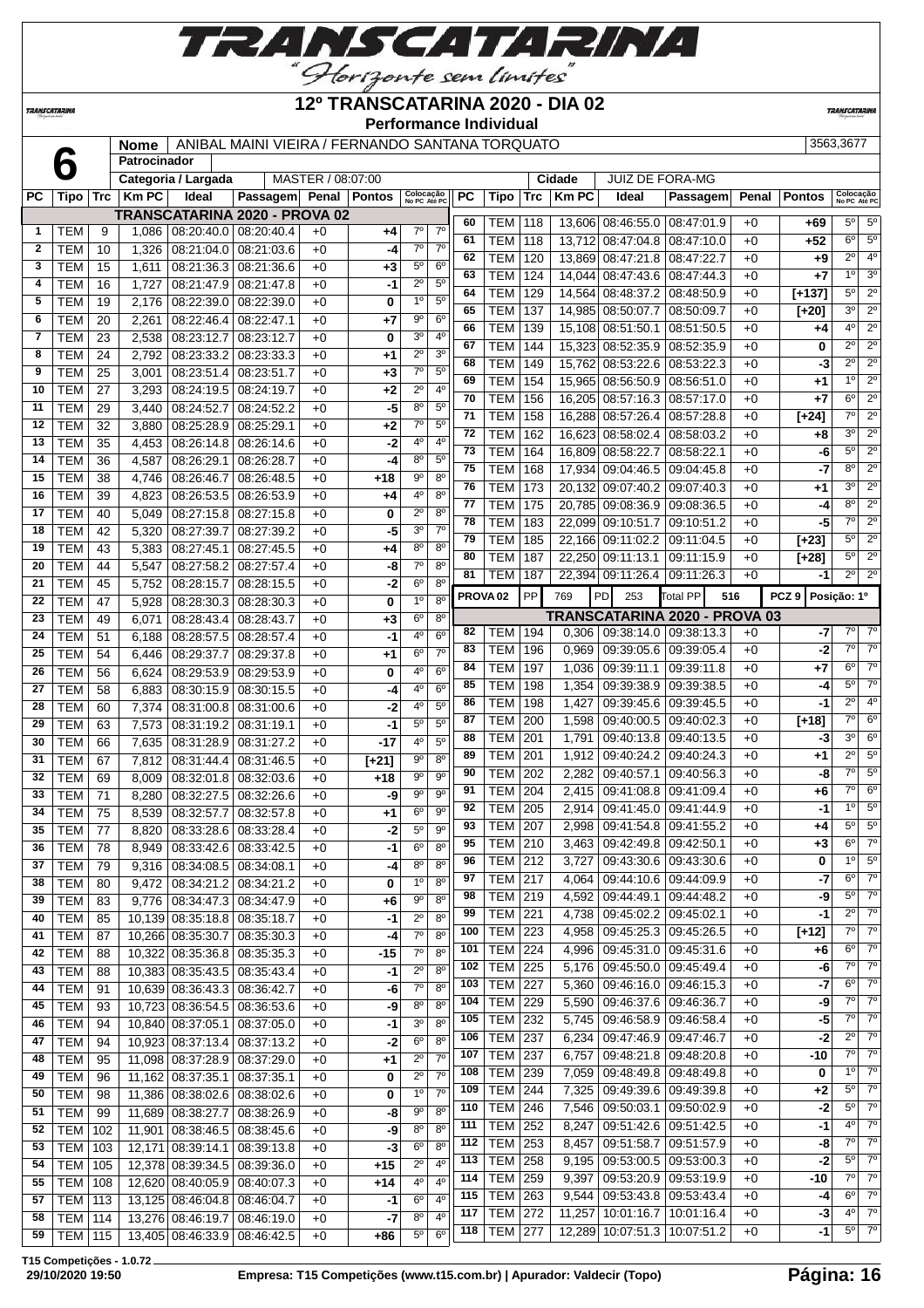

#### **TRANSCATARINA**

#### **12º TRANSCATARINA 2020 - DIA 02 Performance Individual**

**TRANSCATARIN** 

**Nome** ANIBAL MAINI VIEIRA / FERNANDO SANTANA TORQUATO 3563,3677

|           |                 |            | <b>Nome</b>  |                                 | AINIDAL MAINI VIEIRA / FERNANDO SANTANA TORQUATO |                   |               |                           |                |                     |                |             |                                   |                               |       |               | <u> ววบว,วบ77</u>         |                |
|-----------|-----------------|------------|--------------|---------------------------------|--------------------------------------------------|-------------------|---------------|---------------------------|----------------|---------------------|----------------|-------------|-----------------------------------|-------------------------------|-------|---------------|---------------------------|----------------|
|           |                 |            | Patrocinador |                                 |                                                  |                   |               |                           |                |                     |                |             |                                   |                               |       |               |                           |                |
|           |                 |            |              | Categoria / Largada             |                                                  | MASTER / 08:07:00 |               |                           |                |                     |                | Cidade      | <b>JUIZ DE FORA-MG</b>            |                               |       |               |                           |                |
| <b>PC</b> | Tipo            | <b>Trc</b> | <b>Km PC</b> | Ideal                           | Passagem                                         | Penal             | <b>Pontos</b> | Colocação<br>No PC Até PC | <b>PC</b>      | <b>Tipo</b>         |                | $Trc$ Km PC | Ideal                             | Passagem                      | Penal | <b>Pontos</b> | Colocação<br>No PC Até PC |                |
| 119       | <b>TEM</b>      | 277        |              | 12,433 10:08:02.1               | 10:08:02.4                                       | $+0$              | $+3$          | $5^{\circ}$               | $7^\circ$      | 180<br><b>TEM</b>   | 437            |             | 8,416   11:04:40.7   11:04:40.6   |                               | $+0$  | -1            | $4^{\circ}$               | $6^{\circ}$    |
| 120       | <b>TEM</b>      | 279        |              | 12,823 10:08:41.0               | 10:08:40.6                                       | $+0$              | -4            | $5^{\circ}$               | 7 <sup>0</sup> | 181<br><b>TEM</b>   | 439            | 8,565       | 11:05:02.6   11:05:01.8           |                               | $+0$  | -8            | $4^{\circ}$               | $6^{\circ}$    |
| 121       | TEM             | 282        |              | 13,197 10:09:18.2               | 10:09:16.4                                       | $+0$              | $[-18]$       | 7 <sup>o</sup>            | $7^{\circ}$    | 182<br><b>TEM</b>   | 440            | 8,724       |                                   |                               | $+0$  | -6            | $6^{\circ}$               | $6^{\circ}$    |
| 122       | <b>TEM</b>      | 282        |              | 13,334 10:09:33.1               | 10:09:31.5                                       | $+0$              | $[ -16]$      | $7^\circ$                 | 7 <sup>0</sup> |                     |                |             | 11:05:24.4   11:05:23.8           |                               |       |               | $6^{\circ}$               | $6^{\circ}$    |
| 123       | <b>TEM</b>      | 284        |              | 13,422 10:09:44.4 10:09:44.3    |                                                  | $+0$              | -1            | 3 <sup>0</sup>            | 7 <sup>0</sup> | 197<br><b>TEM</b>   | 445            | 9,161       | 11:06:16.2   11:06:16.0           |                               | $+0$  | -2            |                           |                |
| 124       | <b>TEM</b>      | 286        |              | 13,958 10:10:21.9               | 10:10:21.5                                       | $+0$              | -4            | 40                        | 7 <sup>0</sup> | 198<br><b>TEM</b>   | 446            | 9,256       | 11:06:26.1                        | 11:06:26.0                    | $+0$  | -1            | 3 <sup>0</sup>            | $6^{\circ}$    |
| 125       | <b>TEM</b>      | 288        |              | 14,070 10:10:31.9               | 10:10:31.3                                       | $+0$              | -6            | $6^{\circ}$               | $7^\circ$      | 199<br><b>TEM</b>   | 446            | 9,371       | 11:06:41.4   11:06:41.2           |                               | $+0$  | $-2$          | $3^{\circ}$               | $6^{\circ}$    |
| 126       | <b>TEM</b>      | 292        |              | 14,495 10:11:05.6               | 10:11:05.6                                       | $+0$              | 0             | 1 <sup>0</sup>            | $7^{\circ}$    | 200<br><b>TEM</b>   | 449            | 9,716       | 11:07:27.4 11:07:27.3             |                               | $+0$  | -1            | $2^{\circ}$               | $6^{\circ}$    |
| 127       | <b>TEM</b>      | 294        |              | 14,930 10:11:39.2               | 10:11:39.2                                       | $+0$              | 0             | 1 <sup>0</sup>            | 6 <sup>0</sup> | 201<br><b>TEM</b>   | 450            | 9,873       |                                   | 11:07:49.8   11:07:49.6       | $+0$  | $-2$          | $6^{\circ}$               | $6^{\circ}$    |
| 128       | TEM             | 296        |              | 15,008 10:11:50.0               | 10:11:49.1                                       | $+0$              | -9            | $7^\circ$                 | 7 <sup>o</sup> | 202<br><b>TEM</b>   | 451            |             | 10,144 11:08:30.9 11:08:30.9      |                               | $+0$  | 0             | 1 <sup>°</sup>            | $6^{\circ}$    |
| 129       | <b>TEM</b>      | 298        |              | 15,375 10:12:33.1               | 10:12:33.0                                       | $+0$              | -1            | 3 <sup>o</sup>            | 6 <sup>o</sup> | 203<br><b>TEM</b>   | 452            |             | 10,244 11:08:42.6 11:08:42.5      |                               | $+0$  | -1            | $2^{\circ}$               | $6^{\circ}$    |
| 131       |                 |            |              |                                 |                                                  | $+0$              |               | 3 <sup>0</sup>            | 6 <sup>o</sup> | 204<br><b>TEM</b>   | 465            | 1,634       | 11:17:24.7   11:17:23.4           |                               | $+0$  | [-13]         | $7^{\circ}$               | $6^{\circ}$    |
|           | TEM             | 306        |              | 16,474 10:14:29.0               | 10:14:28.9                                       |                   | -1            | 6 <sup>o</sup>            | 6 <sup>o</sup> | PROVA <sub>03</sub> | PP             | 521         | <b>PD</b><br>142                  | Total PP<br>379               |       | PCZ 8         | Posição: 6º               |                |
| 132       | <b>TEM</b>      | 307        |              | 16,711 10:14:45.1               | 10:14:44.9                                       | $+0$              | $-2$          |                           |                |                     |                |             |                                   | TRANSCATARINA 2020 - PROVA 04 |       |               |                           |                |
| 133       | <b>TEM</b>      | 308        |              | 16,892 10:14:59.3 10:14:58.9    |                                                  | $+0$              | $-4$          | 6 <sup>o</sup>            | 6 <sup>o</sup> | <b>TEM</b><br>210   | 6              |             | $0,613$   12:12:25.0   12:12:25.3 |                               | $+0$  | $+3$          | $6^{\circ}$               | $6^{\circ}$    |
| 134       | <b>TEM</b>      | 310        |              | 17,085 10:15:23.3 10:15:22.7    |                                                  | $+0$              | -6            | $5^{\circ}$               | 6 <sup>o</sup> | 211                 |                |             |                                   |                               |       |               | $5^{\circ}$               | 5 <sup>o</sup> |
| 135       | <b>TEM</b>      | 310        |              | 17,401 10:15:48.5 10:15:48.4    |                                                  | $+0$              | $-1$          | 4 <sup>0</sup>            | 6 <sup>o</sup> | <b>TEM</b>          | 9              | 0,983       | 12:13:02.6   12:13:03.2           |                               | $+0$  | +6            |                           |                |
| 136       | TEM             | 315        |              | 17,549 10:16:12.7               | 10:16:12.7                                       | $+0$              | 0             | $2^{\circ}$               | 6 <sup>o</sup> | 212<br><b>TEM</b>   | 16             | 1,761       | 12:14:22.6   12:14:23.1           |                               | $+0$  | +5            | $4^{\circ}$               | $4^{\circ}$    |
| 137       | <b>TEM</b>      | 319        |              | 18,536 10:19:03.0 10:19:02.7    |                                                  | $+0$              | $-3$          | $7^\circ$                 | 6 <sup>o</sup> | 214<br><b>TEM</b>   | 25             | 3,471       |                                   | 12:17:12.4   12:17:12.4       | $+0$  | 0             | 10                        | 1 <sup>0</sup> |
| 138       | TEM             | 321        |              | 18,668 10:19:15.2               | 10:19:14.4                                       | $+0$              | -8            | $7^\circ$                 | $7^\circ$      | 215<br><b>TEM</b>   | 41             | 4,686       |                                   | 12:21:20.5   12:21:20.5       | $+0$  | 0             | $2^{\circ}$               | 1 <sup>0</sup> |
| 139       | <b>TEM</b>      | 323        |              | 18,866 10:19:37.7               | 10:19:37.6                                       | $+0$              | $-1$          | $6^{\circ}$               | 6 <sup>o</sup> | 216<br><b>TEM</b>   | 44             | 4,901       |                                   | 12:21:47.9   12:21:47.8       | $+0$  | -1            | 3 <sup>0</sup>            | 1 <sup>°</sup> |
| 140       | TEM             | 326        |              | 19,070 10:19:59.8               | 10:19:58.7                                       | $+0$              | -11           | $7^\circ$                 | 7 <sup>o</sup> | <b>TEM</b><br>217   | 50             | 5,372       | 12:22:55.2 12:22:54.7             |                               | $+0$  | $-5$          | $5^\circ$                 | 1 <sup>°</sup> |
| 141       | <b>TEM</b>      | 332        |              | 19,524 10:20:41.2               | 10:20:41.1                                       | $+0$              | -1            | 5 <sup>0</sup>            | 7 <sup>0</sup> | <b>TEM</b><br>218   | 52             | 5,600       | 12:23:22.5   12:23:21.8           |                               | $+0$  | $-7$          | $7^\circ$                 | 1 <sup>°</sup> |
| 142       | <b>TEM</b>      | 337        |              | 20,424 10:22:09.7               | 10:22:08.7                                       | $+0$              | -10           | 7 <sup>o</sup>            | 7 <sup>o</sup> | <b>TEM</b><br>219   | 56             | 5,970       |                                   | 12:24:05.8   12:24:06.0       | $+0$  | +2            | 5 <sup>o</sup>            | 1 <sup>0</sup> |
| 143       | <b>TEM</b>      | 345        |              | 21,560 10:23:46.2               | 10:23:45.7                                       | $+0$              | $-5$          | 6 <sup>o</sup>            | $7^\circ$      | 220<br><b>TEM</b>   | 60             | 6,375       |                                   | 12:24:44.0   12:24:43.6       | $+0$  | -4            | 5 <sup>0</sup>            | $2^{\circ}$    |
| 144       | <b>TEM</b>      | 349        |              | 22,206 10:24:36.6 10:24:36.0    |                                                  | $+0$              | -6            | $6^{\circ}$               | $7^\circ$      | 221<br><b>TEM</b>   | 61             | 6,594       |                                   | 12:25:02.0   12:25:01.6       | +0    | -4            | $5^{\circ}$               | $2^{\circ}$    |
| 145       | TEM             | 350        |              | 22,311 10:24:45.3 10:24:45.1    |                                                  | $+0$              | $-2$          | 4°                        | $7^{\circ}$    | 222<br><b>TEM</b>   | 66             | 7,074       |                                   | 12:25:42.1   12:25:42.3       | $+0$  | +2            | $4^{\circ}$               | $2^{\circ}$    |
|           |                 |            |              |                                 |                                                  |                   |               | 4 <sup>0</sup>            | 7 <sup>o</sup> | 223<br><b>TEM</b>   | 71             | 7,689       |                                   | 12:26:47.7   12:26:49.2       | $+0$  | $+15$         | 8 <sup>o</sup>            | 3 <sup>o</sup> |
| 146       | <b>TEM</b>      | 353        |              | 22,669 10:25:47.7               | 10:25:47.6                                       | $+0$              | $-1$          |                           |                | 224<br><b>TEM</b>   | 72             | 7,950       |                                   | 12:27:13.4   12:27:10.9       | $+0$  | $[-25]$       | $9^{\circ}$               | 4 <sup>0</sup> |
| 147       | TEM             | 358        | 1,240        | 10:46:13.3 10:46:12.7           |                                                  | $+0$              | -6            | 6 <sup>o</sup>            | 7 <sup>o</sup> | 225<br><b>TEM</b>   | 73             | 8,200       |                                   | 12:27:35.9   12:27:35.8       | $+0$  | -1            | 10                        | 3 <sup>o</sup> |
| 148       | <b>TEM</b>      | 361        | 1,550        | 10:46:52.6                      | 10:46:53.3                                       | $+0$              | $+7$          | $6^{\circ}$               | $7^{\circ}$    | 226<br><b>TEM</b>   | 74             | 8,293       |                                   | 12:27:45.3   12:27:46.6       | $+0$  | $+13$         | $7^\circ$                 | 4 <sup>o</sup> |
| 149       | TEM             | 366        | 2,224        | 10:48:19.3                      | 10:48:19.2                                       | $+0$              | -1            | 4 <sup>0</sup>            | 7 <sup>o</sup> | 227<br><b>TEM</b>   |                |             |                                   |                               |       |               | 4 <sup>o</sup>            | 4 <sup>o</sup> |
| 150       | <b>TEM</b>      | 371        | 2,495        | 10:48:55.3                      | 10:48:54.9                                       | $+0$              | -4            | 6 <sup>o</sup>            | 7 <sup>o</sup> |                     | 80             | 8,882       |                                   | 12:28:59.2   12:28:59.8       | $+0$  | +6            | 7°                        | 4 <sup>0</sup> |
| 151       | <b>TEM</b>      | 373        | 2,682        |                                 | 10:49:15.4   10:49:15.5                          | $+0$              | +1            | $2^{\circ}$               | 7 <sup>0</sup> | 228<br><b>TEM</b>   | 89             | 9.540       |                                   | 12:32:44.4 12:32:43.8         | $+0$  | -6            |                           |                |
| 152       | TEM             | 375        | 2,863        | 10:49:34.7                      | 10:49:35.1                                       | $+0$              | $+4$          | $1^{\circ}$               | 7 <sup>0</sup> | 229<br><b>TEM</b>   | 97             |             | 10,733 12:34:48.7 12:34:49.0      |                               | $+0$  | +3            | $5^\circ$                 | $6^{\circ}$    |
| 153       | <b>TEM</b>      | 376        | 2,933        | 10:49:40.6                      | 10:49:42.4                                       | $+0$              | $[+18]$       | $5^{\circ}$               | $7^\circ$      | 230<br><b>TEM</b>   | 103            |             | 11,365   12:35:43.2   12:35:42.6  |                               | $+0$  | -6            | $3^\circ$                 | 4 <sup>o</sup> |
| 154       | TEM             | 378        | 3,171        | 10:50:01.2                      | 10:50:01.2                                       | $+0$              | 0             | 1 <sup>0</sup>            | 6 <sup>o</sup> | <b>TEM</b><br>231   | 108            | 11,926      |                                   | 12:36:45.3 12:36:47.8         | $+0$  | $[+25]$       | $9^{\circ}$               | 6 <sup>o</sup> |
| 155       | <b>TEM</b>      | 378        | 3,265        |                                 | 10:50:09.9 10:50:09.5                            | $+0$              | -4            | 4 <sup>0</sup>            | 6 <sup>o</sup> | 232<br><b>TEM</b>   | 109            |             | 12,051 12:36:57.6 12:36:59.2      |                               | $+0$  | $+16$         | $9^{\circ}$               | $7^\circ$      |
|           | 156   TEM   380 |            |              | 3,353   10:50:20.9   10:50:20.0 |                                                  | +0                | -9            | $7^\circ$                 | 6 <sup>o</sup> | 233                 | <b>TEM 115</b> |             | 13,063 12:38:46.5 12:38:46.4      |                               | $+0$  | -1            | $\overline{2^{\circ}}$    | $7^\circ$      |
| 157       | TEM 383         |            | 3,638        | 10:50:48.6   10:50:48.0         |                                                  | $+0$              | -6            | 6 <sup>o</sup>            | 6 <sup>o</sup> | 234<br><b>TEM</b>   | 118            |             | 13,353 12:39:21.7   12:39:22.2    |                               | $+0$  | $+5$          | $6^{\circ}$               | $7^\circ$      |
| 158       | <b>TEM</b>      | 388        | 3,928        | 10:51:18.3 10:51:18.6           |                                                  | $+0$              | +3            | 4º                        | 6 <sup>o</sup> | 235<br><b>TEM</b>   | 120            |             | 13,418 12:39:29.2 12:39:31.2      |                               | $+0$  | $+20$         | $9^{\circ}$               | $7^\circ$      |
| 160       | <b>TEM</b>      | 395        | 4,405        |                                 | 10:54:16.5   10:54:16.6                          | +0                | +1            | $2^{\circ}$               | 6 <sup>o</sup> | 236<br><b>TEM</b>   | 125            |             | 13,871   12:40:48.7   12:40:48.8  |                               | $+0$  | $+1$          | $3^{\circ}$               | $7^\circ$      |
| 161       | <b>TEM</b>      | 397        | 4,570        | 10:54:32.5   10:54:32.4         |                                                  | $+0$              | -1            | 1 <sup>0</sup>            | 6 <sup>o</sup> | 237<br><b>TEM</b>   | 127            |             | 14,118 12:41:15.4 12:41:16.8      |                               | $+0$  | $+14$         | $6^{\circ}$               | $6^{\circ}$    |
| 162       | TEM 398         |            | 4,703        |                                 | 10:54:47.6 10:54:47.3                            | $+0$              | -3            | $5^{\circ}$               | 6 <sup>o</sup> | 238<br><b>TEM</b>   | 129            |             | 14,214 12:41:30.6 12:41:29.6      |                               | $+0$  | -10           | $7^\circ$                 | $5^\circ$      |
| 163       | <b>TEM 401</b>  |            | 5,007        | 10:55:30.4   10:55:29.8         |                                                  | $+0$              | -6            | $6^{\circ}$               | $6^{\circ}$    | <b>TEM</b><br>239   | 130            |             | 14,447 12:42:07.0 12:42:07.0      |                               | $+0$  | 0             | $3^{\circ}$               | $5^{\circ}$    |
|           |                 |            |              | 10:55:46.2 10:55:46.1           |                                                  |                   |               | $2^{\circ}$               | 6 <sup>o</sup> | <b>TEM</b><br>240   | 138            |             | 15,241 12:43:21.6 12:43:23.6      |                               | $+0$  | +20           | $9^{\circ}$               | $7^\circ$      |
| 164       | TEM   403       |            | 5,108        |                                 |                                                  | $+0$              | -1            |                           |                | <b>TEM</b><br>241   | 140            |             | 15,421 12:43:38.8 12:43:39.7      |                               | $+0$  | +9            | 8°                        | $7^\circ$      |
| 165       | <b>TEM 405</b>  |            | 5,314        | 10:56:06.9 10:56:06.7           |                                                  | $+0$              | $-2$          | 3 <sup>o</sup>            | 6 <sup>o</sup> | 242<br><b>TEM</b>   | 146            |             | 15,810 12:44:41.2 12:44:40.9      |                               | $+0$  | $-3$          | $4^{\circ}$               | $7^\circ$      |
| 166       | TEM 405         |            | 5,493        |                                 | 10:56:28.3   10:56:27.5                          | $+0$              | -8            | $7^\circ$                 | 6 <sup>o</sup> | 244<br><b>TEM</b>   | 149            |             |                                   |                               | $+0$  | -15           | $9^{\circ}$               | $7^\circ$      |
| 167       | <b>TEM 407</b>  |            |              | 5,713   10:56:54.0   10:56:55.2 |                                                  | $+0$              | $+12$         | $6^{\circ}$               | $6^{\circ}$    |                     |                |             | 16,057   12:45:10.6   12:45:09.1  |                               |       |               | 1 <sup>0</sup>            | $7^\circ$      |
| 168       | <b>TEM</b>      | 408        | 5,825        |                                 | 10:57:05.6   10:57:04.7                          | +0                | -9            | $6^{\circ}$               | 6 <sup>o</sup> | 245<br>TEM          | 151            |             | 16,341   12:45:47.9   12:45:48.0  |                               | $+0$  | +1            |                           |                |
| 169       | <b>TEM</b>      | 409        | 5,894        |                                 | 10:57:15.4   10:57:14.3                          | $+0$              | $-11$         | $6^{\circ}$               | 6 <sup>o</sup> | 246<br><b>TEM</b>   | 154            |             | 16,672 12:46:40.2 12:46:41.0      |                               | $+0$  | +8            | $8^{\circ}$               | $7^\circ$      |
| 170       | TEM 413         |            | 6,046        |                                 | 10:59:04.6   10:59:04.2                          | $+0$              | -4            | 4 <sup>0</sup>            | 6 <sup>o</sup> | 247<br><b>TEM</b>   | 156            |             | 16,787 12:46:52.0 12:46:54.5      |                               | $+0$  | $[+25]$       | $9^{\circ}$               | $8^{\circ}$    |
| 171       | TEM 416         |            | 6,402        |                                 | 10:59:41.7   10:59:41.9                          | $+0$              | $+2$          | $4^{\circ}$               | 6 <sup>o</sup> | 248<br><b>TEM</b>   | 159            |             | 17,191 12:47:39.7 12:47:38.4      |                               | $+0$  | -13           | $8^{\circ}$               | $8^{\circ}$    |
| 172       | $TEM$ 419       |            | 6,546        | 10:59:58.6   10:59:58.6         |                                                  | $+0$              | 0             | 1 <sup>0</sup>            | $6^{\circ}$    | 249<br><b>TEM</b>   | 164            |             | $0,205$   13:04:08.6   13:04:08.8 |                               | $+0$  | $+2$          | $8^{\circ}$               | $8^{\circ}$    |
| 173       | TEM   419       |            | 6,653        | 11:00:07.7   11:00:07.8         |                                                  | +0                | +1            | $2^{\circ}$               | 6 <sup>o</sup> | 250<br><b>TEM</b>   | 169            | 0,765       |                                   | 13:04:53.2   13:04:53.9       | $+0$  | +7            | $8^{\circ}$               | $8^{\circ}$    |
| 174       | <b>TEM 421</b>  |            | 6,728        | 11:00:15.2   11:00:16.2         |                                                  | $+0$              | $+10$         | 6 <sup>o</sup>            | 6 <sup>o</sup> | <b>TEM</b><br>349   | 170            | 0,846       |                                   | 13:05:00.8   13:05:03.2       | $+0$  | $[+24]$       | 9º                        | $8^{\circ}$    |
| 175       | $TEM$ 425       |            | 7,097        |                                 | 11:00:55.1   11:00:55.6                          | $+0$              | $+5$          | $7^\circ$                 | 6 <sup>o</sup> | <b>ROT</b><br>350   | 175            | 1,409       |                                   | 13:05:54.9   13:05:27.4       | $+0$  | 0             | $0^{\circ}$               | $0^{\circ}$    |
| 176       | TEM 428         |            | 7,278        | 11:01:16.1   11:01:16.0         |                                                  | $+0$              | $-1$          | $2^{\circ}$               | $6^{\circ}$    | 351<br><b>TEM</b>   | 178            | 1,565       |                                   | 13:06:08.8   13:06:08.4       | $+0$  | -4            | $9^{\circ}$               | $8^{\circ}$    |
| 177       | TEM   431       |            | 7,588        | 11:02:54.6   11:02:57.4         |                                                  | $+0$              | $[+28]$       | 3 <sup>o</sup>            | $6^{\circ}$    | 352<br>TEM          | 179            |             | 2,010   13:06:38.8   13:06:38.7   |                               | $+0$  | -1            | $3^{\circ}$               | $8^{\circ}$    |
| 178       | <b>TEM 432</b>  |            | 7,676        | 11:03:05.3   11:03:07.2         |                                                  | $+0$              | $[+19]$       | 3 <sup>o</sup>            | 6 <sup>o</sup> | 353<br><b>TEM</b>   | 187            | 2,922       |                                   | 13:08:45.2   13:08:46.0       | $+0$  | +8            | $8^{\circ}$               | $8^{\circ}$    |
|           |                 |            |              |                                 |                                                  |                   |               | 4 <sup>0</sup>            | 6 <sup>o</sup> | 354<br><b>TEM</b>   | 191            | 3,291       | 13:09:19.7   13:09:19.1           |                               | $+0$  | -6            | $6^{\circ}$               | $8^{\circ}$    |
| 179       | TEM 435         |            |              | 8,141   11:04:04.4   11:04:04.3 |                                                  | $+0$              | -1            |                           |                |                     |                |             |                                   |                               |       |               |                           |                |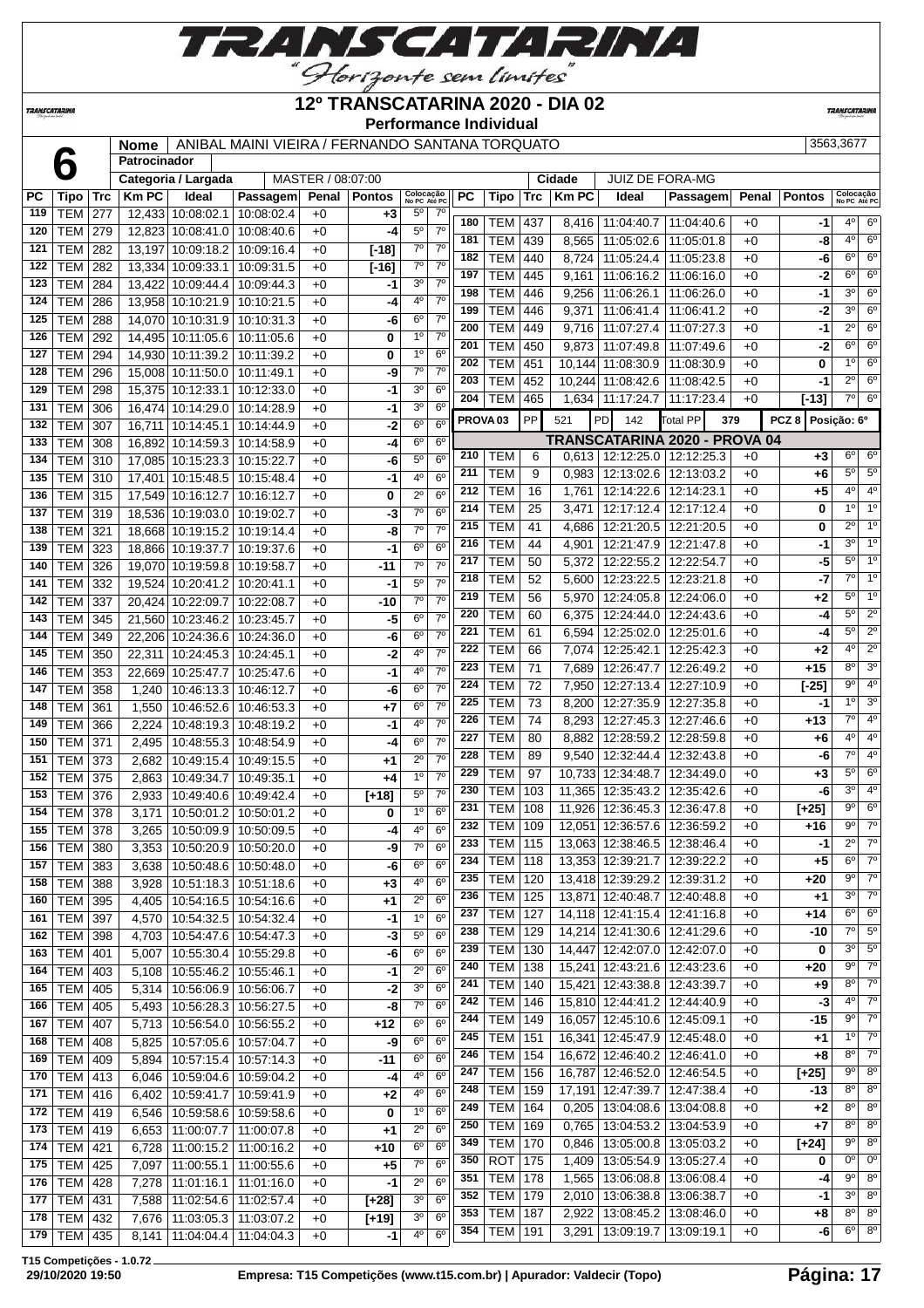

TRANSCATARINA

#### **12º TRANSCATARINA 2020 - DIA 02 Performance Individual**

|              |                                                                                                            | Perionnance individual<br>ANIBAL MAINI VIEIRA / FERNANDO SANTANA TORQUATO<br><b>Nome</b> |                     |    |                   |            |       |                   |               |          |                           |                |           |      |            |              |       |                        |       |               |                           |
|--------------|------------------------------------------------------------------------------------------------------------|------------------------------------------------------------------------------------------|---------------------|----|-------------------|------------|-------|-------------------|---------------|----------|---------------------------|----------------|-----------|------|------------|--------------|-------|------------------------|-------|---------------|---------------------------|
|              |                                                                                                            |                                                                                          |                     |    |                   |            |       |                   |               |          |                           |                |           |      |            |              |       |                        |       |               | 3563.3677                 |
|              | b                                                                                                          |                                                                                          | Patrocinador        |    |                   |            |       |                   |               |          |                           |                |           |      |            |              |       |                        |       |               |                           |
|              |                                                                                                            |                                                                                          | Categoria / Largada |    |                   |            |       | MASTER / 08:07:00 |               |          |                           |                |           |      |            | Cidade       |       | <b>JUIZ DE FORA-MG</b> |       |               |                           |
| PC.          | Tipo                                                                                                       | <b>Trc</b>                                                                               | <b>KmPC</b>         |    | Ideal             | Passagem   |       | Penal             | <b>Pontos</b> |          | Colocação<br>No PC Até PC |                | <b>PC</b> | Tipo | <b>Trc</b> | <b>Km PC</b> | Ideal | <b>Passagem</b>        | Penal | <b>Pontos</b> | Colocação<br>No PC Até PC |
| 355          | <b>TEM</b>                                                                                                 | 195                                                                                      | 4.004               |    | 13:10:31.6        | 13:10:31.4 |       | $+0$              |               | -2       | 6 <sup>o</sup>            | $8^{\circ}$    |           |      |            |              |       |                        |       |               |                           |
| 356          | <b>TEM</b>                                                                                                 | 203                                                                                      | 5,215               |    | 13:12:16.1        | 13:12:16.0 |       | $+0$              |               | $-1$     | 1 <sup>0</sup>            | $8^{\circ}$    |           |      |            |              |       |                        |       |               |                           |
| 357          | <b>TEM</b>                                                                                                 | 207                                                                                      | 5,624               |    | 13:12:58.1        | 13:12:57.7 |       | $+0$              |               | $-4$     | $8^{\circ}$               | $8^{\circ}$    |           |      |            |              |       |                        |       |               |                           |
| 358          | <b>TEM</b>                                                                                                 | 218                                                                                      | 6,969               |    | 13:15:33.2        | 13:15:32.7 |       | $+0$              |               | -5       | 6 <sup>o</sup>            | $8^{\circ}$    |           |      |            |              |       |                        |       |               |                           |
| 359          | <b>TEM</b>                                                                                                 | 227                                                                                      | 8.059               |    | 13:17:14.5        | 13:17:15.1 |       | $+0$              |               | +6       | $8^{\circ}$               | $8^{\circ}$    |           |      |            |              |       |                        |       |               |                           |
| 360          | <b>TEM</b>                                                                                                 | 237                                                                                      | 9.431               |    | 13:19:41.1        | 13:19:55.8 |       | $+0$              |               | $[+147]$ | 6 <sup>o</sup>            | 8 <sup>o</sup> |           |      |            |              |       |                        |       |               |                           |
| 361          | <b>TEM</b>                                                                                                 | 238                                                                                      | 9.955               |    | 13:20:18.5        | 13:20:27.9 |       | $+0$              |               | $+94$    | $7^\circ$                 | $8^{\circ}$    |           |      |            |              |       |                        |       |               |                           |
| 362          | <b>TEM</b>                                                                                                 | 242                                                                                      |                     |    | 10,466 13:20:58.6 | 13:21:00.4 |       | $+0$              |               | $+18$    | 70                        | $8^{\circ}$    |           |      |            |              |       |                        |       |               |                           |
| 363          | <b>TEM</b>                                                                                                 | 247                                                                                      | 11.070              |    | 13:21:49.8        | 13:21:49.9 |       | $+0$              |               | $+1$     | 3 <sup>o</sup>            | $8^{\circ}$    |           |      |            |              |       |                        |       |               |                           |
| 364          | <b>TEM 249</b>                                                                                             |                                                                                          |                     |    | 11,392 13:22:17.4 | 13:22:17.4 |       | $+0$              |               | 0        | $2^{\circ}$               | $8^{\circ}$    |           |      |            |              |       |                        |       |               |                           |
| 365          | <b>TEM</b>                                                                                                 | 250                                                                                      | 11.584              |    | 13:22:31.8        | 13:22:31.3 |       | $+0$              |               | -5       | $4^{\circ}$               | $8^{\circ}$    |           |      |            |              |       |                        |       |               |                           |
| 366          | <b>TEM</b>                                                                                                 | 251                                                                                      |                     |    | 11.783 13:22:50.4 | 13:22:51.1 |       | $+0$              |               | $+7$     | $5^{\circ}$               | $8^{\circ}$    |           |      |            |              |       |                        |       |               |                           |
| 367          | <b>TEM</b>                                                                                                 | 252                                                                                      | 11.918              |    | 13:23:01.2        | 13:23:00.5 |       | $+0$              |               | -7       | $4^{\circ}$               | $8^{\circ}$    |           |      |            |              |       |                        |       |               |                           |
| 368          | <b>TEM</b>                                                                                                 | 262                                                                                      |                     |    | 13,992 13:25:59.9 | 13:25:59.9 |       | $+0$              |               | 0        | $2^{\circ}$               | 70             |           |      |            |              |       |                        |       |               |                           |
| 369          | <b>ROT</b>                                                                                                 | 266                                                                                      |                     |    | 14,372 13:27:05.9 | 13:27:02.8 |       | $+0$              |               | 0        | 0 <sup>o</sup>            | 0 <sup>o</sup> |           |      |            |              |       |                        |       |               |                           |
| 370          | <b>TEM</b>                                                                                                 | 272                                                                                      |                     |    | 15,115 13:28:11.4 | 13:28:13.3 |       | $+0$              |               | $+19$    | $8^{\circ}$               | $7^\circ$      |           |      |            |              |       |                        |       |               |                           |
| 371          | <b>TEM</b>                                                                                                 | 278                                                                                      |                     |    | 15,912 13:29:24.9 | 13:29:24.1 |       | $+0$              |               | -8       | 70                        | $7^\circ$      |           |      |            |              |       |                        |       |               |                           |
|              | <b>PP</b><br>PCZ <sub>7</sub><br>676<br>PD<br>Total PP<br>430<br>PROVA <sub>04</sub><br>246<br>Posição: 7º |                                                                                          |                     |    |                   |            |       |                   |               |          |                           |                |           |      |            |              |       |                        |       |               |                           |
| <b>TOTAL</b> |                                                                                                            | PPI                                                                                      | 1.966               | PD | 641               | Total PP   | 1.325 |                   | <b>PCZ 24</b> |          |                           |                |           |      |            |              |       |                        |       |               |                           |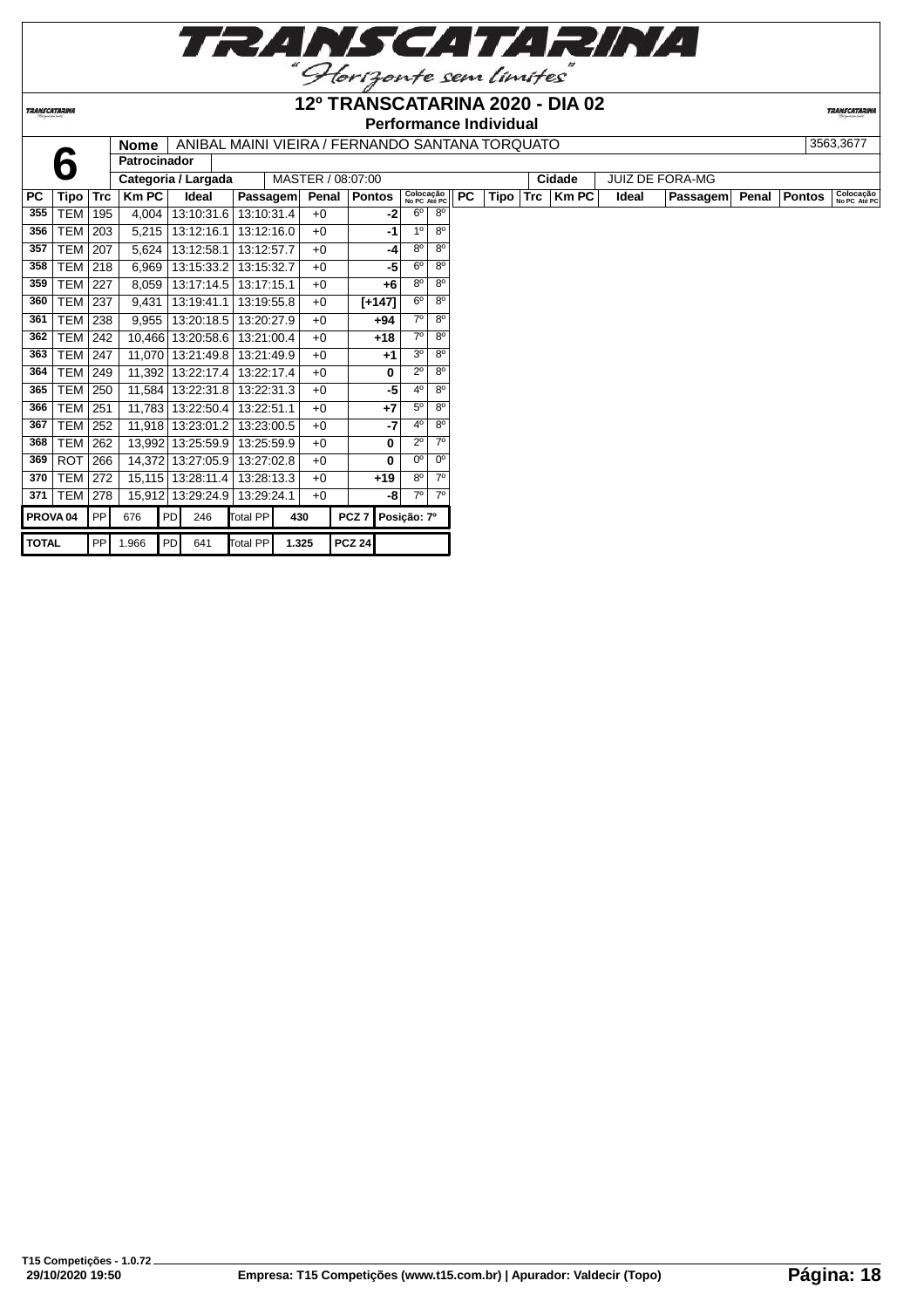

**12º TRANSCATARINA 2020 - DIA 02**

**Performance Individual**

**TRANSCATARIN** 

**TRANSCATARINA** 

# **Nome** EDUARDO MOSER / ROBERTO LUIZ SPESSATTO 3545,3646

|              |                  |     | nome                |                                 | EDUARDO MOSER / ROBERTO LUIZ SPESSATTO |                   |                |                           |                  |                     |                |     |             |                                   |                         |       |               | <b>JJ4J,JU4U</b>          |                         |
|--------------|------------------|-----|---------------------|---------------------------------|----------------------------------------|-------------------|----------------|---------------------------|------------------|---------------------|----------------|-----|-------------|-----------------------------------|-------------------------|-------|---------------|---------------------------|-------------------------|
|              |                  |     | <b>Patrocinador</b> |                                 |                                        |                   |                |                           |                  |                     |                |     |             |                                   |                         |       |               |                           |                         |
|              |                  |     |                     | Categoria / Largada             |                                        | MASTER / 08:09:00 |                |                           |                  |                     |                |     | Cidade      | GASPAR-SC                         |                         |       |               |                           |                         |
| <b>PC</b>    | Tipo             | Trc | <b>Km PC</b>        | Ideal                           | Passagem                               |                   | Penal   Pontos | Colocação<br>No PC Até PC |                  | PC                  | Tipo           | Trc | <b>KmPC</b> | Ideal                             | Passagem                | Penal | <b>Pontos</b> | Colocação<br>No PC Até PC |                         |
|              |                  |     |                     |                                 | TRANSCATARINA 2020 - PROVA 02          |                   |                |                           |                  | 60                  | TEM            |     |             | 13,606 08:48:55.0 08:48:55.8      |                         |       |               | $1^{\circ}$               | $1^{\circ}$             |
| 1            | <b>TEM</b>       | 9   | 1,086               | 08:22:40.0                      | 08:22:39.6                             | $+0$              | -4             | $8^{\circ}$               | 8 <sup>o</sup>   | 61                  | <b>TEM</b>     | 118 |             |                                   | 08:49:05.4              | $+0$  | $+8$          | 1 <sup>0</sup>            | 1 <sup>0</sup>          |
| $\mathbf{2}$ | <b>TEM</b>       | 10  | 1,326               | 08:23:04.0                      | 08:23:04.3                             | $+0$              | $+3$           | $5^{\circ}$               | $\overline{5^0}$ |                     |                | 118 | 13,712      | 08:49:04.8                        |                         | $+0$  | $+6$          | 1 <sup>0</sup>            | 1 <sup>0</sup>          |
| 3            | <b>TEM</b>       | 15  | 1,611               | 08:23:36.3                      | 08:23:36.6                             | $+0$              | $+3$           | 4 <sup>0</sup>            | $5^{\circ}$      | 62                  | <b>TEM</b>     | 120 | 13,869      | 08:49:21.8                        | 08:49:22.2              | $+0$  | +4            | $4^{\circ}$               | 1 <sup>0</sup>          |
| 4            | <b>TEM</b>       | 16  | 1,727               | 08:23:47.9                      | 08:23:47.6                             | $+0$              | $-3$           | 4 <sup>0</sup>            | 6 <sup>o</sup>   | 63                  | <b>TEM</b>     | 124 |             | 14,044 08:49:43.6 08:49:54.1      |                         | $+0$  | $[+105]$      |                           |                         |
| 5            | <b>TEM</b>       | 19  | 2,176               | 08:24:39.0                      | 08:24:38.9                             | $+0$              | $-1$           | 3 <sup>0</sup>            | 6 <sup>o</sup>   | 64                  | <b>TEM</b>     | 129 |             | 14,564 08:50:37.2 08:50:38.1      |                         | $+0$  | $+9$          | 10                        | 1 <sup>0</sup>          |
| 6            | <b>TEM</b>       | 20  | 2,261               | 08:24:46.4                      | 08:24:46.6                             | $+0$              | $+2$           | 4°                        | $5^{\circ}$      | 65                  | <b>TEM</b>     | 137 |             | 14,985 08:52:07.7 08:52:07.4      |                         | $+0$  | -3            | $2^{\circ}$               | 1 <sup>0</sup>          |
| 7            | <b>TEM</b>       | 23  | 2,538               | 08:25:12.7                      | 08:25:13.1                             | $+0$              | $+4$           | $8^{\circ}$               | 6 <sup>o</sup>   | 66                  | <b>TEM</b>     | 139 |             | 15,108 08:53:50.1                 | 08:53:50.3              | $+0$  | $+2$          | 1 <sup>0</sup>            | 1 <sup>0</sup>          |
| 8            | <b>TEM</b>       | 24  | 2,792               | 08:25:33.2                      | 08:25:33.5                             | $+0$              | $+3$           | $4^{\circ}$               | 5 <sup>0</sup>   | 67                  | <b>TEM</b>     | 144 |             | 15,323 08:54:35.9                 | 08:54:36.7              | $+0$  | $+8$          | $4^{\circ}$               | $\overline{1^0}$        |
| 9            | <b>TEM</b>       | 25  | 3,001               | 08:25:51.4                      | 08:25:51.4                             | $+0$              | 0              | $2^{\circ}$               | 4 <sup>0</sup>   | 68                  | <b>TEM</b>     | 149 |             | 15,762 08:55:22.6                 | 08:55:23.0              | $+0$  | $+4$          | 3 <sup>0</sup>            | 1 <sup>0</sup>          |
| 10           | <b>TEM</b>       | 27  | 3,293               | 08:26:19.5                      | 08:26:19.4                             | $+0$              | $-1$           | 1 <sup>0</sup>            | 3 <sup>o</sup>   | 69                  | <b>TEM</b>     | 154 |             | 15,965 08:58:50.9 08:58:52.9      |                         | $+0$  | $[+20]$       | $7^\circ$                 | 1 <sup>0</sup>          |
| 11           | <b>TEM</b>       |     |                     |                                 |                                        | $+0$              |                | $2^{\circ}$               | 3 <sup>0</sup>   | 70                  | <b>TEM</b>     | 156 | 16,205      | 08:59:16.3                        | 08:59:16.2              | $+0$  | $-1$          | $2^{\circ}$               | 1 <sup>0</sup>          |
|              |                  | 29  | 3,440               | 08:26:52.7                      | 08:26:52.7                             |                   | 0              | 9 <sup>o</sup>            | 3 <sup>0</sup>   | 71                  | <b>TEM</b>     | 158 |             | 16,288 08:59:26.4                 | 08:59:28.7              | $+0$  | $[+23]$       | 6°                        | 1 <sup>0</sup>          |
| 12           | <b>TEM</b>       | 32  | 3,880               | 08:27:28.9                      | 08:27:29.3                             | $+0$              | +4             |                           |                  | 72                  | <b>TEM</b>     | 162 |             | 16,623 09:00:02.4                 | 09:00:04.6              | $+0$  | $[+22]$       | $7^\circ$                 | $\overline{1^0}$        |
| 13           | <b>TEM</b>       | 35  | 4,453               | 08:28:14.8                      | 08:28:14.0                             | $+0$              | $-8$           | 8 <sup>o</sup>            | 5 <sup>0</sup>   | 73                  | <b>TEM</b>     | 164 |             | 16,809 09:00:22.7                 | 09:00:23.1              | $+0$  | +4            | 4 <sup>0</sup>            | 1 <sup>0</sup>          |
| 14           | <b>TEM</b>       | 36  | 4,587               | 08:28:29.1                      | 08:28:29.0                             | $+0$              | $-1$           | 4 <sup>0</sup>            | 4 <sup>0</sup>   | 75                  | <b>TEM</b>     | 168 |             | 17,934 09:06:46.5 09:06:46.1      |                         | $+0$  | -4            | $5^{\circ}$               | $\overline{1^0}$        |
| 15           | <b>TEM</b>       | 38  | 4,746               | 08:28:46.7                      | 08:28:47.3                             | $+0$              | +6             | $6^{\circ}$               | $4^{\circ}$      | 76                  | <b>TEM</b>     | 173 |             | 20,132 09:09:40.2 09:09:40.6      |                         | $+0$  | $+4$          | $8^{\circ}$               | 1 <sup>0</sup>          |
| 16           | <b>TEM</b>       | 39  | 4,823               | 08:28:53.5                      | 08:28:53.4                             | $+0$              | $-1$           | 3 <sup>0</sup>            | $4^{\circ}$      | 77                  | <b>TEM</b>     | 175 |             | 20,785 09:10:36.9 09:10:37.2      |                         | $+0$  | $+3$          | 5°                        | 1 <sup>0</sup>          |
| 17           | <b>TEM</b>       | 40  | 5,049               | 08:29:15.8                      | 08:29:15.9                             | $+0$              | +1             | 8 <sup>o</sup>            | 4 <sup>0</sup>   | 78                  | <b>TEM</b>     | 183 | 22.099      | 09:12:51.7                        | 09:12:51.7              | $+0$  | 0             | 10                        | $\overline{1^0}$        |
| 18           | <b>TEM</b>       | 42  | 5,320               | 08:29:39.7                      | 08:29:39.0                             | $+0$              | $-7$           | 6 <sup>o</sup>            | 4 <sup>0</sup>   | 79                  | <b>TEM</b>     | 185 |             | 22,166 09:13:02.2 09:13:10.2      |                         | $+0$  | $+80$         | $8^{\circ}$               | 1 <sup>0</sup>          |
| 19           | <b>TEM</b>       | 43  | 5,383               | 08:29:45.1                      | 08:29:44.9                             | $+0$              | $-2$           | $4^{\circ}$               | $4^{\circ}$      | 80                  | <b>TEM</b>     | 187 |             | 22,250 09:13:13.1                 | 09:13:19.4              | $+0$  | $+63$         | $6^{\circ}$               | 1 <sup>0</sup>          |
| 20           | <b>TEM</b>       | 44  | 5,547               | 08:29:58.2                      | 08:29:57.3                             | $+0$              | -9             | 8 <sup>o</sup>            | 4 <sup>0</sup>   |                     |                |     |             |                                   |                         |       |               | 8 <sup>o</sup>            | 1 <sup>0</sup>          |
| 21           | <b>TEM</b>       | 45  | 5,752               | 08:30:15.7                      | 08:30:15.7                             | $+0$              | 0              | 1 <sup>0</sup>            | 4 <sup>0</sup>   | 81                  | <b>TEM</b>     | 187 |             | 22,394 09:13:26.4                 | 09:13:30.5              | $+0$  | $+41$         |                           |                         |
| 22           | <b>TEM</b>       | 47  | 5,928               | 08:30:30.3                      | 08:30:30.4                             | $+0$              | $+1$           | 4 <sup>0</sup>            | 3 <sup>o</sup>   | PROVA <sub>02</sub> |                | PP  | 751         | <b>PD</b><br>201                  | <b>Total PP</b><br>550  |       | <b>PCZ 11</b> | Posição: 2º               |                         |
| 23           | <b>TEM</b>       | 49  | 6,071               | 08:30:43.4                      | 08:30:44.7                             | $+0$              | $+13$          | $9^{\circ}$               | 7 <sup>0</sup>   |                     |                |     |             | TRANSCATARINA 2020 - PROVA 03     |                         |       |               |                           |                         |
| 24           | <b>TEM</b>       | 51  | 6,188               | 08:30:57.5                      | 08:30:59.1                             | $+0$              | $[+16]$        | $9^{\circ}$               | $8^{\circ}$      | 82                  | TEM            | 194 |             | $0,306$   09:40:14.0   09:40:13.4 |                         | $+0$  | -6            | $6^{\circ}$               | 6 <sup>o</sup>          |
| 25           | <b>TEM</b>       | 54  | 6,446               | 08:31:37.7                      | 08:31:37.7                             | $+0$              | 0              | 4°                        | 8 <sup>o</sup>   | 83                  | <b>TEM</b>     | 196 | 0,969       | 09:41:05.6 09:41:05.6             |                         | $+0$  | 0             | $\overline{2^0}$          | $5^\circ$               |
| 26           | <b>TEM</b>       | 56  | 6,624               | 08:31:53.9                      | 08:31:53.8                             | $+0$              | $-1$           | $6^{\circ}$               | 8 <sup>0</sup>   | 84                  | <b>TEM</b>     | 197 | 1,036       | 09:41:11.1                        | 09:41:12.0              | $+0$  | $+9$          | $7^\circ$                 | 6 <sup>o</sup>          |
| 27           | <b>TEM</b>       | 58  | 6,883               | 08:32:15.9                      | 08:32:15.9                             | $+0$              | 0              | 1 <sup>0</sup>            | 8 <sup>o</sup>   | 85                  | <b>TEM</b>     | 198 | 1,354       | 09:41:38.9 09:41:38.8             |                         | $+0$  | -1            | 10                        | 5 <sup>0</sup>          |
| 28           | <b>TEM</b>       | 60  | 7,374               | 08:33:00.8                      | 08:33:01.2                             | $+0$              | +4             | $7^\circ$                 | 8 <sup>0</sup>   | 86                  | <b>TEM</b>     | 198 | 1,427       | 09:41:45.6 09:41:44.8             |                         | $+0$  | -8            | $7^\circ$                 | $\overline{7^0}$        |
| 29           |                  | 63  |                     |                                 |                                        | $+0$              |                | $2^{\circ}$               | 7 <sup>0</sup>   | 87                  | <b>TEM</b>     | 200 | 1,598       | 09:42:00.5 09:42:02.1             |                         | $+0$  | $+16$         | $6^{\circ}$               | $\overline{7^0}$        |
|              | <b>TEM</b>       |     | 7,573               | 08:33:19.2                      | 08:33:19.2                             |                   | 0              | $\overline{2^0}$          | 4 <sup>0</sup>   | 88                  | <b>TEM</b>     | 201 | 1,791       | 09:42:13.8                        | 09:42:13.3              | $+0$  | $-5$          | 5 <sup>0</sup>            | $7^\circ$               |
| 30           | <b>TEM</b>       | 66  | 7,635               | 08:33:28.9                      | 08:33:28.0                             | $+0$              | -9             |                           |                  | 89                  | <b>TEM</b>     | 201 | 1,912       | 09:42:24.2                        | 09:42:24.7              | $+0$  | $+5$          | $6^{\circ}$               | $\overline{7^0}$        |
| 31           | <b>TEM</b>       | 67  | 7,812               | 08:33:44.4                      | 08:33:44.8                             | $+0$              | +4             | 7 <sup>o</sup>            | 4 <sup>0</sup>   | 90                  | TEM            | 202 | 2,282       | 09:42:57.1                        | 09:42:56.4              | $+0$  | $-7$          | $5^{\circ}$               | $\overline{7^0}$        |
| 32           | <b>TEM</b>       | 69  | 8,009               | 08:34:01.8                      | 08:34:02.6                             | $+0$              | $+8$           | $8^{\circ}$               | 4 <sup>0</sup>   | 91                  | <b>TEM</b>     | 204 | 2,415       | 09:43:08.8 09:43:08.7             |                         | $+0$  | -1            | 4 <sup>0</sup>            | $\overline{7^0}$        |
| 33           | <b>TEM</b>       | 71  | 8,280               | 08:34:27.5                      | 08:34:28.0                             | $+0$              | $+5$           | $5^{\circ}$               | 5 <sup>0</sup>   | 92                  | <b>TEM</b>     | 205 | 2,914       | 09:43:45.0                        | 09:43:44.7              | $+0$  | -3            | 4 <sup>0</sup>            | 6 <sup>o</sup>          |
| 34           | <b>TEM</b>       | 75  | 8,539               | 08:34:57.7                      | 08:34:58.0                             | $+0$              | $+3$           | $8^{\circ}$               | $5^{\circ}$      |                     |                |     |             |                                   |                         |       |               | $2^{\circ}$               | 4 <sup>0</sup>          |
| 35           | <b>TEM</b>       | 77  | 8,820               | 08:35:28.6                      | 08:35:28.5                             | $+0$              | $-1$           | 4 <sup>0</sup>            | 4 <sup>0</sup>   | 93                  | <b>TEM</b>     | 207 | 2,998       | 09:43:54.8 09:43:54.7             |                         | $+0$  | $-1$          |                           | $10^{9}$ 4 <sup>0</sup> |
| 36           | TEM              | 78  |                     | 8,949   08:35:42.6   08:35:43.5 |                                        | $+0$              | +9             | $8^{\circ}$               | $5^{\circ}$      | 95                  | <b>TEM</b> 210 |     |             | 3,463 09:44:49.8 09:44:49.8       |                         | $+0$  | 0             |                           |                         |
| 37           | <b>TEM</b>       | 79  | 9,316               | 08:36:08.5                      | 08:36:08.9                             | $+0$              | $+4$           | $7^\circ$                 | $5^{\circ}$      | 96                  | <b>TEM 212</b> |     |             | 3,727   09:45:30.6   09:45:30.7   |                         | $+0$  | $+1$          | 5°                        | $4^{\circ}$             |
| 38           | <b>TEM</b>       | 80  | 9,472               |                                 | 08:36:21.2 08:36:22.3                  | $+0$              | +11            | 90                        | 5 <sup>0</sup>   | 97                  | <b>TEM 217</b> |     | 4,064       | 09:46:10.6 09:46:10.8             |                         | $+0$  | $+2$          | 40                        | $4^{\circ}$             |
| 39           | <b>TEM</b>       | 83  | 9,776               |                                 | 08:36:47.3 08:36:47.6                  | $+0$              | $+3$           | $7^{\circ}$               | $5^{\circ}$      | 98                  | <b>TEM 219</b> |     | 4,592       |                                   | 09:46:49.1 09:46:48.3   | $+0$  | -8            | 40                        | $5^{\circ}$             |
| 40           | <b>TEM</b>       | 85  |                     | 10,139 08:37:18.8 08:37:18.8    |                                        | $+0$              | 0              | 1 <sup>0</sup>            | 5 <sup>0</sup>   | 99                  | <b>TEM 221</b> |     | 4,738       | 09:47:02.2 09:47:01.7             |                         | $+0$  | -5            | $5^{\circ}$               | 6 <sup>o</sup>          |
| 41           | <b>TEM</b>       | 87  |                     | 10,266 08:37:30.7 08:37:31.1    |                                        | $+0$              | +4             | 6 <sup>o</sup>            | 5 <sup>0</sup>   | 100                 | <b>TEM</b>     | 223 | 4,958       |                                   | 09:47:25.3 09:47:24.9   | $+0$  | -4            | 40                        | 5 <sup>0</sup>          |
| 42           | <b>TEM</b>       | 88  |                     | 10,322 08:37:36.8 08:37:37.1    |                                        | $+0$              | $+3$           | $2^{\circ}$               | $5^{\circ}$      | 101                 | <b>TEM 224</b> |     | 4,996       | 09:47:31.0 09:47:31.3             |                         | $+0$  | $+3$          | 5°                        | $4^{\circ}$             |
| 43           | <b>TEM</b>       | 88  |                     | 10,383 08:37:43.5 08:37:44.6    |                                        | $+0$              | $+11$          | $8^{\circ}$               | $5^{\circ}$      | 102                 | TEM            | 225 | 5,176       | 09:47:50.0 09:47:50.1             |                         | $+0$  | +1            | $2^{\circ}$               | $4^{\circ}$             |
| 44           | TEM              | 91  |                     | 10,639 08:38:43.3               | 08:38:43.3                             | +0                | 0              | $2^{\circ}$               | $5^{\circ}$      | 103                 | <b>TEM</b>     | 227 | 5,360       | 09:48:16.0 09:48:16.6             |                         | $+0$  | +6            | $5^{\circ}$               | $5^{\circ}$             |
| 45           | TEM              | 93  |                     | 10,723 08:38:54.5 08:38:53.0    |                                        | $+0$              | $[-15]$        | 9 <sup>o</sup>            | 5 <sup>0</sup>   | 104                 | <b>TEM 229</b> |     | 5,590       | 09:48:37.6 09:48:37.1             |                         | $+0$  | -5            | $5^{\circ}$               | $5^{\circ}$             |
| 46           | <b>TEM</b>       | 94  |                     | 10,840 08:39:05.1               | 08:39:05.1                             | $+0$              | 0              | $2^{\circ}$               | $5^{\circ}$      | 105                 | <b>TEM 232</b> |     | 5,745       | 09:48:58.9   09:48:59.1           |                         | $+0$  | $+2$          | 40                        | $5^{\circ}$             |
| 47           | <b>TEM</b>       | 94  |                     | 10,923 08:39:13.4               | 08:39:13.3                             | +0                | -1             | 40                        | $5^{\circ}$      | 106                 | <b>TEM 237</b> |     | 6,234       | 09:49:46.9 09:49:46.7             |                         | $+0$  | $-2$          | $4^{\circ}$               | $4^{\circ}$             |
| 48           | <b>TEM</b>       | 95  |                     | 11,098 08:39:28.9 08:39:29.2    |                                        | +0                |                | 8 <sup>o</sup>            | $5^{\circ}$      | 107                 | TEM            | 237 | 6,757       | 09:50:21.8 09:50:21.6             |                         | $+0$  | $-2$          | $1^{\circ}$               | $4^{\circ}$             |
| 49           |                  |     |                     |                                 |                                        |                   | $+3$<br>$+2$   | 6 <sup>o</sup>            | 5 <sup>0</sup>   | 108                 | <b>TEM</b>     | 239 | 7,059       | 09:50:49.8 09:50:49.6             |                         | $+0$  | $-2$          | $3^{\circ}$               | 4 <sup>0</sup>          |
|              | <b>TEM</b>       | 96  |                     | 11,162 08:39:35.1               | 08:39:35.3                             | $+0$              |                |                           |                  | 109                 | <b>TEM</b>     | 244 | 7,325       |                                   | 09:51:39.6 09:51:39.7   | $+0$  | +1            | 30                        | 4 <sup>0</sup>          |
| 50           | <b>TEM</b>       | 98  |                     | 11,386 08:40:02.6 08:40:03.7    |                                        | $+0$              | $+11$          | $9^{\circ}$               | 6 <sup>o</sup>   | 110                 | <b>TEM 246</b> |     | 7,546       | 09:52:03.1 09:52:03.3             |                         | $+0$  | $+2$          | 7°                        | $4^{\circ}$             |
| 51           | <b>TEM</b>       | 99  |                     | 11,689 08:40:27.7 08:40:27.4    |                                        | $+0$              | $-3$           | $6^{\circ}$               | 6 <sup>o</sup>   | 111                 | TEM            | 252 | 8,247       |                                   | 09:53:42.6 09:53:42.5   | $+0$  | -1            | $2^{\circ}$               | $4^{\circ}$             |
| 52           | <b>TEM   102</b> |     |                     | 11,901 08:40:46.5 08:40:46.2    |                                        | $+0$              | -3             | $6^{\circ}$               | 6 <sup>o</sup>   | 112                 | <b>TEM</b>     | 253 |             |                                   |                         |       |               | $4^{\circ}$               | $4^{\circ}$             |
| 53           | <b>TEM</b>       | 103 |                     | 12,171 08:41:14.1               | 08:41:14.1                             | $+0$              | 0              | 1 <sup>0</sup>            | 6 <sup>o</sup>   |                     |                |     | 8,457       |                                   | 09:53:58.7 09:53:58.5   | $+0$  | -2            | 1 <sup>0</sup>            | 4 <sup>0</sup>          |
| 54           | <b>TEM   105</b> |     |                     | 12,378 08:41:34.5 08:41:40.9    |                                        | $+0$              | +64            | 6 <sup>o</sup>            | 5 <sup>0</sup>   | 113                 | <b>TEM 258</b> |     | 9,195       | 09:55:00.5 09:55:00.5             |                         | $+0$  | 0             | 10                        |                         |
| 55           | <b>TEM   108</b> |     |                     | 12,620 08:42:05.9 08:42:09.9    |                                        | $+0$              | +40            | $7^\circ$                 | 6 <sup>o</sup>   | 114                 | TEM            | 259 | 9,397       |                                   | 09:55:20.9   09:55:20.8 | $+0$  | -1            |                           | $4^{\circ}$             |
| 57           | <b>TEM 113</b>   |     |                     | 13,125 08:48:04.8 08:48:04.7    |                                        | $+0$              | -1             | 40                        | 6 <sup>o</sup>   | 115                 | <b>TEM 263</b> |     | 9,544       | $09:55:43.8$ 09:55:43.6           |                         | $+0$  | -2            | $5^{\circ}$               | $4^{\circ}$             |
| 58           | <b>TEM 114</b>   |     |                     | 13,276 08:48:19.7               | 08:48:19.1                             | $+0$              | -6             | $7^\circ$                 | $6^{\circ}$      | 117                 | <b>TEM 272</b> |     | 11,257      | 10:03:16.7                        | 10:03:16.7              | $+0$  | 0             | $2^{\circ}$               | $4^{\circ}$             |
| 59           | <b>TEM 115</b>   |     |                     | 13,405 08:48:33.9 08:48:35.4    |                                        | $+0$              | $+15$          | $2^{\circ}$               | 3 <sup>0</sup>   | 118                 | <b>TEM 277</b> |     |             | 12,289 10:09:51.3                 | 10:09:51.9              | $+0$  | +6            | 7°                        | $4^{\circ}$             |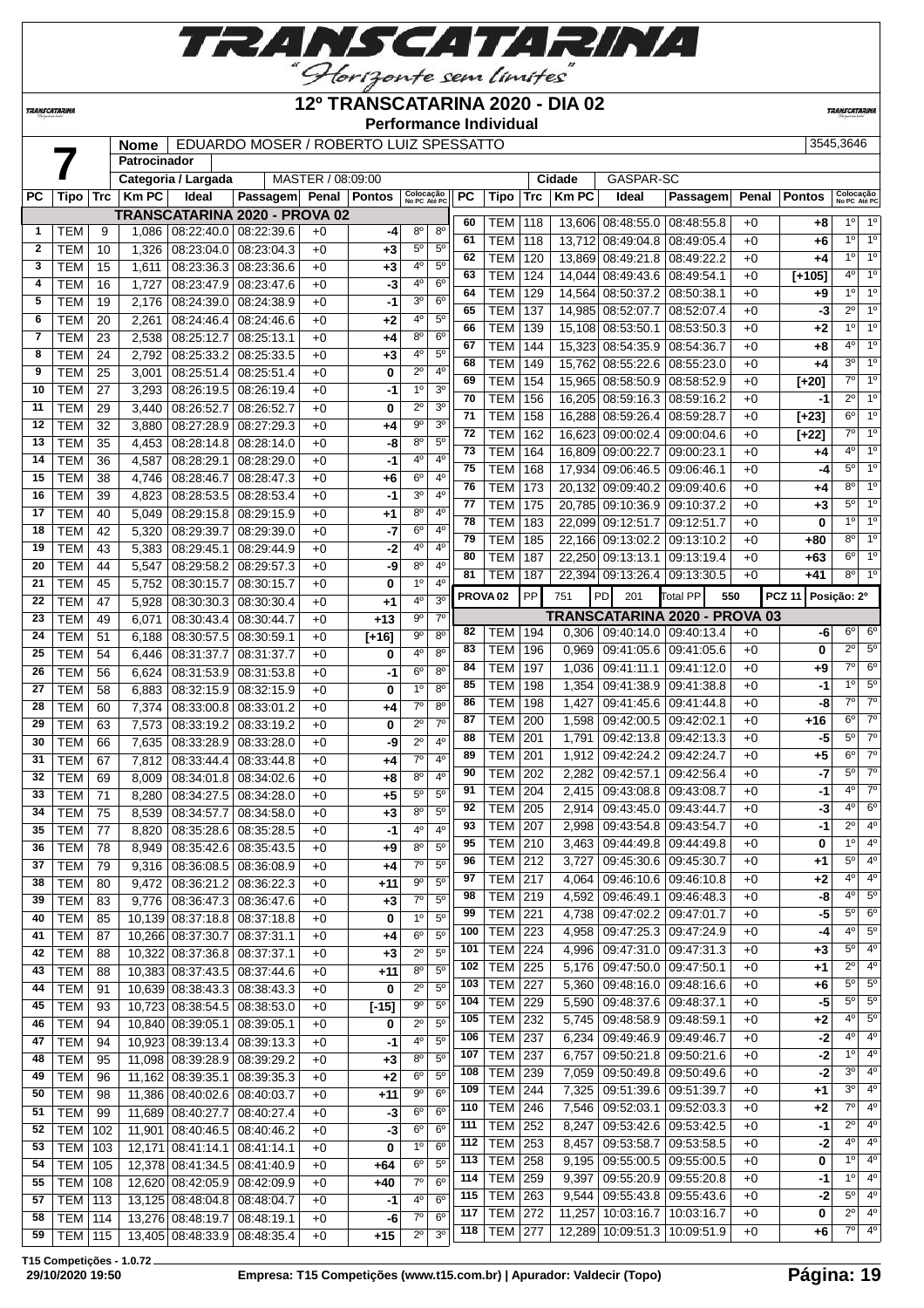

### **12º TRANSCATARINA 2020 - DIA 02**

**Performance Individual**

**TRANSCATARIN** 

 **Patrocinador**

**TRANSCATARINA** 

# **Nome** EDUARDO MOSER / ROBERTO LUIZ SPESSATTO 3545,3646

|           |                 |            |              | Categoria / Largada             |            | MASTER / 08:09:00 |               |                           |                |                     |                |                  | Cidade    | GASPAR-SC                       |                                  |       |                    |                           |                        |
|-----------|-----------------|------------|--------------|---------------------------------|------------|-------------------|---------------|---------------------------|----------------|---------------------|----------------|------------------|-----------|---------------------------------|----------------------------------|-------|--------------------|---------------------------|------------------------|
| <b>PC</b> | Tipo            | <b>Trc</b> | <b>Km PC</b> | Ideal                           | Passagem   | Penal             | <b>Pontos</b> | Colocação                 |                | PC                  | Tipo           | Trc              | $ $ Km PC | Ideal                           | Passagem                         | Penal | <b>Pontos</b>      | Colocação<br>No PC Até PC |                        |
| 119       | TEM             | 277        |              | 12,433 10:10:02.1               | 10:10:02.6 | $+0$              | +5            | No PC Até PC<br>$7^\circ$ | $4^{\circ}$    |                     |                |                  |           |                                 |                                  |       |                    |                           |                        |
| 120       | TEM             | 279        |              | 12,823 10:10:41.0               | 10:10:40.6 | $+0$              | -4            | 3 <sup>0</sup>            | $4^{\circ}$    | 180                 | TEM            | 437              | 8,416     | 11:06:40.7                      | 11:06:42.8                       | $+0$  | [+21]              | 7º                        | $7^\circ$              |
| 121       | TEM             | 282        |              | 13,197 10:11:18.2               | 10:11:17.6 | $+0$              | -6            | $1^{\circ}$               | 4º             | 181                 | TEM            | 439              | 8,565     |                                 | 11:07:02.6   11:07:02.6          | $+0$  | 0                  | 1 <sup>0</sup>            | $7^\circ$              |
|           |                 |            |              |                                 |            |                   |               |                           |                | 182                 | <b>TEM</b>     | 440              | 8,724     | 11:07:24.4                      | 11:07:25.1                       | $+0$  | $+7$               | $7^\circ$                 | $7^\circ$              |
| 122       | <b>TEM</b>      | 282        |              | 13,334 10:11:33.1               | 10:11:33.2 | $+0$              | +1            | 1 <sup>0</sup>            | 4°             | 197                 | <b>TEM</b>     | 445              | 9,161     | 11:08:16.2                      | 11:08:16.4                       | $+0$  | $+2$               | $5^{\circ}$               | $\overline{7^{\circ}}$ |
| 123       | TEM             | 284        |              | 13,422 10:11:44.4               | 10:11:44.8 | $+0$              | +4            | $5^{\rm o}$               | 4 <sup>0</sup> | 198                 | <b>TEM</b>     | 446              | 9,256     | 11:08:26.1                      | 11:08:26.6                       | $+0$  | $+5$               | $6^{\circ}$               | $7^\circ$              |
| 124       | <b>TEM</b>      | 286        |              | 13,958 10:12:21.9               | 10:12:21.9 | $+0$              | 0             | 1 <sup>0</sup>            | 4°             | 199                 | <b>TEM</b>     | 446              | 9,371     | 11:08:41.4                      | 11:08:42.1                       | $+0$  | $+7$               | $6^{\circ}$               | $\overline{7^{\circ}}$ |
| 125       | <b>TEM</b>      | 288        |              | 14,070 10:12:31.9               | 10:12:31.9 | $+0$              | 0             | 1 <sup>0</sup>            | 4°             | 200                 | <b>TEM</b>     | 449              | 9,716     | 11:09:27.4                      | 11:09:28.2                       | $+0$  | +8                 | $7^{\circ}$               | $7^\circ$              |
| 126       | TEM             | 292        |              | 14,495 10:13:05.6               | 10:13:05.5 | $+0$              | -1            | 30                        | 4°             | 201                 | <b>TEM</b>     | 450              |           |                                 |                                  | $+0$  |                    | 7°                        | $7^\circ$              |
| 127       | TEM             | 294        |              | 14,930 10:13:39.2               | 10:13:38.9 | $+0$              | -3            | $6^{\circ}$               | 4 <sup>0</sup> |                     |                |                  | 9,873     | 11:09:49.8                      | 11:09:50.2                       |       | +4                 | $7^\circ$                 | $\overline{7^{\circ}}$ |
| 128       | <b>TEM</b>      | 296        |              | 15,008 10:13:50.0               | 10:13:49.8 | $+0$              | -2            | 3 <sup>o</sup>            | 4 <sup>0</sup> | 202                 | <b>TEM</b>     | 451              |           | 10,144 11:10:30.9               | 11:10:32.3                       | $+0$  | +14                |                           |                        |
| 129       | TEM             | 298        |              | 15,375 10:14:33.1               | 10:14:33.4 | $+0$              | $+3$          | $5^{\circ}$               | $4^{\circ}$    | 203                 | <b>TEM</b>     | 452              |           | 10,244 11:10:42.6               | 11:10:44.6                       | $+0$  | $[+20]$            | 7°                        | $7^\circ$              |
| 131       | TEM             | 306        |              | 16,474 10:16:29.0               | 10:16:29.6 | $+0$              | +6            | $7^\circ$                 | 4°             | 204                 | TEM            | 465              | 1,634     |                                 | 11:19:24.7   11:19:24.6          | $+0$  | $-1$               | $2^{\circ}$               | $7^\circ$              |
| 132       | TEM             | 307        | 16,711       | 10:16:45.1                      | 10:16:45.2 | $+0$              | +1            | $2^{\circ}$               | 4°             | PROVA <sub>03</sub> |                | PP               | 722       | PD<br>211                       | Total PP                         | 511   | PCZ 10 Posicão: 7º |                           |                        |
| 133       | <b>TEM</b>      | 308        |              | 16,892 10:16:59.3               | 10:16:59.0 | $+0$              | -3            | $4^{\circ}$               | $4^{\circ}$    |                     |                |                  |           |                                 | TRANSCATARINA 2020 - PROVA 04    |       |                    |                           |                        |
| 134       |                 |            |              |                                 |            |                   |               | 1 <sup>0</sup>            | $4^{\circ}$    | 210                 | TEM            | 6                |           | 0,613   12:14:25.0   12:14:25.1 |                                  | $+0$  | +1                 | 3 <sup>o</sup>            | 3 <sup>o</sup>         |
|           | TEM             | 310        |              | 17,085 10:17:23.3               | 10:17:23.3 | $+0$              | 0             |                           |                | 211                 | <b>TEM</b>     | 9                | 0.983     |                                 | 12:15:02.6   12:15:04.1          | $+0$  | $[+15]$            | $9^{\circ}$               | $9^{\circ}$            |
| 135       | TEM             | 310        |              | 17,401 10:17:48.5               | 10:17:49.0 | $+0$              | +5            | $7^{\circ}$               | $4^{\circ}$    | 212                 | <b>TEM</b>     | 16               | 1,761     |                                 | 12:16:22.6   12:16:22.8          | $+0$  | $+2$               | $2^{\circ}$               | $7^\circ$              |
| 136       | TEM             | 315        |              | 17,549 10:18:12.7               | 10:18:14.3 | $+0$              | +16           | $7^\circ$                 | 4 <sup>0</sup> | 214                 | <b>TEM</b>     |                  |           |                                 |                                  |       |                    | $9^{\circ}$               | $\overline{7^{\circ}}$ |
| 137       | TEM 319         |            |              | 18,536 10:21:03.0               | 10:21:03.1 | $+0$              | +1            | $2^{\circ}$               | 4 <sup>0</sup> |                     |                | 25               | 3,471     | 12:19:12.4                      | 12:19:11.3                       | $+0$  | -11                | $8^{\circ}$               | $\overline{7^0}$       |
| 138       | <b>TEM</b>      | 321        |              | 18,668 10:21:15.2               | 10:21:15.3 | $+0$              | +1            | $2^{\circ}$               | 4 <sup>0</sup> | 215                 | <b>TEM</b>     | 41               | 4,686     |                                 | 12:23:20.5 12:23:19.9            | $+0$  | -6                 |                           |                        |
| 139       | <b>TEM</b>      | 323        |              | 18,866 10:21:37.7               | 10:21:37.8 | $+0$              | +1            | $4^{\circ}$               | 4 <sup>0</sup> | 216                 | <b>TEM</b>     | 44               | 4,901     | 12:23:47.9                      | 12:23:48.5                       | $+0$  | +6                 | $7^\circ$                 | $\overline{7^{\circ}}$ |
| 140       | TEM             | 326        |              | 19,070 10:21:59.8               | 10:22:00.2 | $+0$              | +4            | 4°                        | 4 <sup>0</sup> | 217                 | <b>TEM</b>     | 50               | 5,372     |                                 | 12:24:55.2 12:24:54.6            | $+0$  | -6                 | $7^\circ$                 | $\overline{7^0}$       |
| 141       | TEM             | 332        |              | 19,524 10:22:41.2               | 10:22:41.2 | $+0$              | 0             | $2^{\circ}$               | $4^{\circ}$    | 218                 | <b>TEM</b>     | 52               | 5,600     | 12:25:22.5                      | 12:25:22.2                       | $+0$  | -3                 | $4^{\circ}$               | $7^\circ$              |
| 142       | <b>TEM</b>      | 337        |              | 20,424 10:24:09.7               | 10:24:10.4 | $+0$              | +7            | $5^{\circ}$               | $5^{\circ}$    | 219                 | <b>TEM</b>     | 56               | 5,970     | 12:26:05.8                      | 12:26:06.0                       | $+0$  | $+2$               | $3^{\circ}$               | $7^\circ$              |
| 143       | TEM             | 345        |              | 21,560 10:25:46.2               | 10:25:47.0 | $+0$              | +8            | $7^\circ$                 | $5^{\circ}$    | 220                 | <b>TEM</b>     | 60               | 6,375     |                                 | 12:26:44.0 12:26:43.5            | $+0$  | -5                 | $8^{\circ}$               | $\overline{7^0}$       |
| 144       | TEM             | 349        |              | 22,206 10:26:36.6               | 10:26:36.6 | $+0$              | 0             | 1 <sup>0</sup>            | $5^{\circ}$    | 221                 | <b>TEM</b>     | 61               | 6,594     |                                 | 12:27:02.0   12:27:01.0          | $+0$  | -10                | $6^{\circ}$               | $7^\circ$              |
| 145       | <b>TEM</b>      | 350        | 22,311       | 10:26:45.3                      | 10:26:45.2 | $+0$              | -1            | $2^{\circ}$               | 5 <sup>o</sup> | 222                 | <b>TEM</b>     | 66               | 7,074     |                                 | 12:27:42.1   12:27:42.0          | $+0$  | -1                 | $\overline{3^0}$          | $6^{\circ}$            |
|           |                 |            |              |                                 |            |                   |               | 3 <sup>o</sup>            | $5^{\circ}$    | 223                 | <b>TEM</b>     | 71               | 7,689     | 12:28:47.7                      | 12:28:48.2                       | $+0$  | $+5$               | 3 <sup>0</sup>            | 6 <sup>o</sup>         |
| 146       | <b>TEM</b>      | 353        |              | 22,669 10:27:47.7               | 10:27:47.6 | $+0$              | -1            | $2^{\circ}$               | 5 <sup>0</sup> | 224                 | <b>TEM</b>     | 72               | 7,950     | 12:29:13.4                      | 12:29:11.8                       | $+0$  | $[-16]$            | $8^{\circ}$               | 6 <sup>o</sup>         |
| 147       | <b>TEM</b>      | 358        | 1,240        | 10:48:13.3                      | 10:48:13.1 | $+0$              | -2            |                           |                | 225                 | TEM            | 73               | 8,200     | 12:29:35.9                      | 12:29:35.0                       | $+0$  | -9                 | $9^{\circ}$               | $7^\circ$              |
| 148       | TEM             | 361        | 1,550        | 10:48:52.6                      | 10:48:53.8 | $+0$              | $+12$         | $7^\circ$                 | 5 <sup>o</sup> | 226                 | <b>TEM</b>     | 74               | 8,293     |                                 | 12:29:45.3   12:29:45.1          | $+0$  | -2                 | 1°                        | $\overline{5^0}$       |
| 149       | TEM             | 366        | 2,224        | 10:50:19.3 10:50:20.4           |            | $+0$              | $+11$         | $7^\circ$                 | $5^{\circ}$    | 227                 | <b>TEM</b>     |                  |           |                                 |                                  |       |                    | $6^{\circ}$               | 6 <sup>o</sup>         |
| 150       | TEM             | 371        | 2,495        | 10:50:55.3                      | 10:50:55.8 | $+0$              | $+5$          | $7^\circ$                 | $5^{\circ}$    |                     |                | 80               | 8,882     | 12:30:59.2                      | 12:31:00.0                       | $+0$  | +8                 |                           |                        |
| 151       | TEM             | 373        | 2,682        | 10:51:15.4                      | 10:51:17.4 | $+0$              | $[+20]$       | $7^\circ$                 | $5^{\circ}$    | 228                 | <b>TEM</b>     | 89               | 9,540     | 12:34:44.4                      | 12:34:44.4                       | $+0$  | 0                  | 10                        | $5^{\circ}$            |
| 152       | TEM             | 375        | 2,863        | 10:51:34.7                      | 10:51:37.2 | +0                | $[+25]$       | $7^{\circ}$               | $5^{\circ}$    | 229                 | <b>TEM</b>     | 97               | 10,733    |                                 | 12:36:48.7   12:36:48.7          | $+0$  | 0                  | $\overline{2^{\circ}}$    | $5^{\circ}$            |
| 153       | TEM             | 376        | 2,933        | 10:51:40.6                      | 10:51:44.7 | $+0$              | $+41$         | $7^\circ$                 | $5^{\circ}$    | 230                 | TEM            | 103              | 11,365    |                                 | 12:37:43.2 12:37:41.9            | $+0$  | $-13$              | $6^{\circ}$               | 6 <sup>o</sup>         |
| 154       | TEM             | 378        | 3,171        | 10:52:01.2                      | 10:52:04.3 | +0                | +31           | $7^\circ$                 | $7^\circ$      | 231                 | TEM            | 108              | 11,926    |                                 | 12:38:45.3   12:38:45.4          | $+0$  | +1                 | $2^{\circ}$               | 5 <sup>o</sup>         |
| 155       | <b>TEM</b>      | 378        | 3,265        | 10:52:09.9                      | 10:52:11.9 | $+0$              | $[+20]$       | $7^\circ$                 | $7^\circ$      | 232                 | <b>TEM</b>     | 109              | 12,051    | 12:38:57.6                      | 12:38:57.3                       | $+0$  | -3                 | $5^{\circ}$               | 5 <sup>o</sup>         |
|           | 156   TEM   380 |            |              | 3,353   10:52:20.9   10:52:21.7 |            | $+0$              | +8            | 6 <sup>o</sup>            | 7 <sup>o</sup> | 233                 | <b>TEM</b>     | 115              |           |                                 | 13,063 12:40:46.5 12:40:46.4     | $+0$  | $-1$               | 10                        | 4 <sup>0</sup>         |
|           | 157 TEM 383     |            |              | 3,638 10:52:48.6 10:52:49.2     |            | $+0$              | $+6$          | $7^\circ$                 | $7^\circ$      | 234                 | <b>TEM</b>     | $\overline{118}$ |           |                                 | 13,353 12:41:21.7 12:41:22.7     | $+0$  | $+10$              | $8^{\circ}$               | $5^{\circ}$            |
| 158       | <b>TEM 388</b>  |            |              | 3,928   10:53:18.3   10:53:21.0 |            | $+0$              | $[+27]$       | $7^\circ$                 | $7^{\circ}$    | 235                 | TEM   120      |                  |           |                                 | 13,418 12:41:29.2 12:41:29.4     | $+0$  | $+2$               | 30                        | $5^{\circ}$            |
| 160       | TEM 395         |            |              | 10:56:16.5   10:56:16.9         |            |                   |               | $5^{\circ}$               | $7^{\circ}$    | 236                 | <b>TEM</b>     | 125              |           |                                 | 13,871   12:42:48.7   12:42:48.9 | $+0$  | +2                 | $4^{\circ}$               | $5^{\circ}$            |
|           |                 |            | 4,405        |                                 |            | +0                | +4            |                           | 7 <sup>o</sup> | 237                 | <b>TEM</b>     | 127              |           |                                 | 14,118   12:43:15.4   12:43:22.4 | $+0$  | +70                | $9^{\circ}$               | $7^\circ$              |
| 161       | <b>TEM 397</b>  |            |              | 4,570   10:56:32.5   10:56:32.8 |            | +0                | $+3$          | 4°                        |                | 238                 | <b>TEM</b>     | 129              |           |                                 | 14,214 12:43:30.6 12:43:30.9     | $+0$  | $+3$               | $2^{\circ}$               | $6^{\circ}$            |
| 162       | TEM   398       |            |              | 4,703   10:56:47.6   10:56:48.6 |            | $+0$              | $+10$         | $7^\circ$                 | $7^\circ$      | 239                 | <b>TEM 130</b> |                  |           |                                 | 14,447 12:44:07.0 12:44:07.5     | $+0$  | $+5$               | $7^\circ$                 | 6 <sup>o</sup>         |
| 163       | TEM   401       |            | 5,007        | 10:57:30.4   10:57:31.8         |            | $+0$              | $+14$         | $7^\circ$                 | $7^{\circ}$    |                     |                |                  |           |                                 |                                  |       |                    | $5^{\circ}$               | $5^{\circ}$            |
| 164       | <b>TEM 403</b>  |            | 5,108        | 10:57:46.2 10:57:49.1           |            | $+0$              | $[+29]$       | $7^\circ$                 | $7^{\circ}$    | 240                 | <b>TEM 138</b> |                  |           |                                 | 15,241 12:45:21.6 12:45:22.1     | $+0$  | +5                 |                           |                        |
| 165       | <b>TEM 405</b>  |            | 5,314        | 10:58:06.9 10:58:08.6           |            | +0                | $+17$         | $7^{\circ}$               | $7^{\circ}$    | 241                 | <b>TEM</b>     | 140              |           |                                 | 15,421   12:45:38.8   12:45:38.4 | $+0$  | -4                 | $3^{\circ}$               | $5^{\circ}$            |
|           | 166   TEM   405 |            | 5,493        | 10:58:28.3 10:58:28.5           |            | $+0$              | $+2$          | 3 <sup>o</sup>            | $7^\circ$      | 242                 | <b>TEM</b>     | 146              |           |                                 | 15,810 12:46:41.2 12:46:41.2     | $+0$  | 0                  | $1^{\circ}$               | 5 <sup>o</sup>         |
| 167       | $TEM$ 407       |            |              | 5,713   10:58:54.0   10:58:54.1 |            | $+0$              | $+1$          | 1 <sup>o</sup>            | $7^\circ$      | 244                 | <b>TEM</b>     | 149              |           |                                 | 16,057 12:47:10.6 12:47:10.5     | $+0$  | -1                 | $3^{\circ}$               | $5^{\circ}$            |
| 168       | <b>TEM 408</b>  |            |              | 5,825   10:59:05.6   10:59:04.6 |            | $+0$              | $-10$         | $7^\circ$                 | $7^\circ$      | 245                 | TEM            | 151              |           |                                 | 16,341 12:47:47.9 12:47:47.4     | $+0$  | $-5$               | $6^{\circ}$               | $5^{\circ}$            |
| 169       | TEM   409       |            |              | 5,894   10:59:15.4   10:59:16.6 |            | +0                | +12           | $7^\circ$                 | $7^{\circ}$    | 246                 | <b>TEM</b>     | 154              |           |                                 | 16,672 12:48:40.2 12:48:41.5     | $+0$  | $[+13]$            | $9^{\circ}$               | $5^{\circ}$            |
| 170       | <b>TEM 413</b>  |            |              | 6,046   11:01:04.6   11:01:04.2 |            | $+0$              | -4            | $5^{\circ}$               | $7^{\circ}$    | 247                 | <b>TEM</b>     | 156              |           |                                 | 16,787 12:48:52.0 12:48:52.7     | $+0$  | +7                 | $7^{\circ}$               | $6^{\circ}$            |
| 171       | TEM   416       |            | 6,402        | 11:01:41.7   11:01:42.2         |            | $+0$              | +5            | $7^\circ$                 | $7^\circ$      | 248                 | TEM            | 159              |           | 17,191 12:49:39.7 12:49:39.1    |                                  | $+0$  | -6                 | $7^\circ$                 | $5^\circ$              |
| 172       | TEM   419       |            |              | 6,546   11:01:58.6   11:01:59.3 |            | $+0$              | +7            | $6^{\circ}$               | $7^\circ$      | 249                 | <b>TEM</b>     | 164              | 0,205     |                                 | 13:06:08.6   13:06:08.6          | $+0$  | 0                  | 1 <sup>°</sup>            | $5^{\circ}$            |
| 173       |                 |            |              |                                 |            |                   |               | 30                        | $7^\circ$      | 250                 | <b>TEM 169</b> |                  | 0,765     |                                 | 13:06:53.2   13:06:53.6          | $+0$  | +4                 | $4^{\circ}$               | $5^{\circ}$            |
|           | <b>TEM 419</b>  |            | 6,653        | 11:02:07.7                      | 11:02:07.8 | $+0$              | +1            |                           |                | 349                 | TEM            | 170              | 0,846     |                                 | 13:07:00.8   13:07:00.2          | $+0$  | -6                 | $6^{\circ}$               | $5^{\circ}$            |
| 174       | <b>TEM 421</b>  |            | 6,728        | 11:02:15.2                      | 11:02:15.8 | +0                | +6            | 3 <sup>o</sup>            | $7^{\circ}$    | 350                 | ROT            | 175              | 1,409     |                                 | 13:07:54.9   13:07:28.7          | $+0$  | 0                  | 0 <sup>o</sup>            | $0^{\circ}$            |
| 175       | TEM 425         |            | 7,097        | 11:02:55.1                      | 11:02:55.2 | $+0$              | +1            | 4 <sup>0</sup>            | 7 <sup>o</sup> | 351                 | <b>TEM</b>     |                  |           |                                 | 13:08:08.8   13:08:08.4          | $+0$  | $-4$               | $8^{\circ}$               | $5^{\circ}$            |
| 176       | TEM   428       |            |              | 7,278   11:03:16.1   11:03:16.4 |            | $+0$              | $+3$          | $6^{\circ}$               | $7^\circ$      |                     |                | 178              | 1,565     |                                 |                                  |       |                    | $1^{\circ}$               | $5^{\circ}$            |
| 177       | TEM   431       |            |              | 7,588   11:04:54.6   11:04:59.5 |            | $+0$              | $[+49]$       | $7^\circ$                 | $7^\circ$      | 352                 | <b>TEM</b>     | 179              | 2,010     |                                 | 13:08:38.8   13:08:38.8          | $+0$  | 0                  |                           |                        |
| 178       | TEM 432         |            |              | 7,676   11:05:05.3   11:05:08.4 |            | +0                | +31           | $7^\circ$                 | $7^\circ$      | 353                 | TEM            | 187              | 2,922     |                                 | 13:10:45.2   13:10:45.1          | $+0$  | -1                 | $6^{\circ}$               | $5^{\circ}$            |
| 179       | $TEM$ 435       |            |              | 8,141   11:06:04.4   11:06:05.6 |            | $+0$              | $+12$         | $7^\circ$                 | $7^\circ$      | 354                 | <b>TEM 191</b> |                  | 3,291     |                                 | 13:11:19.7   13:11:19.2          | $+0$  | $-5$               | $4^{\circ}$               | $5^{\circ}$            |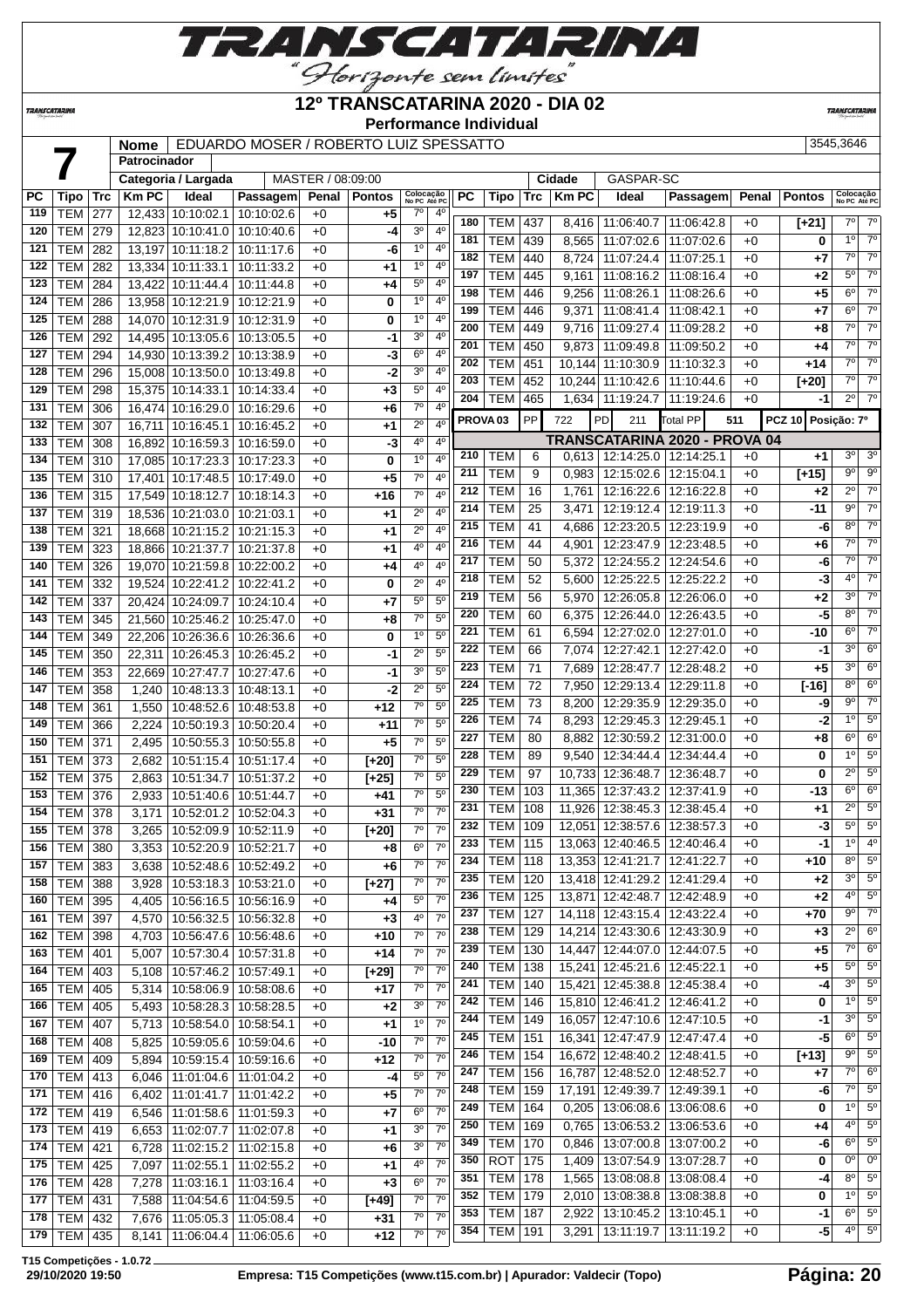

# **12º TRANSCATARINA 2020 - DIA 02**

**Performance Individual**

**TRANSCATARIN**  $\boxed{\textbf{Name}} \begin{tabular}{|c|c|c|c|c|} \hline \textbf{None} & \textbf{EDUARDO MOSER} \end{tabular} \hline \textbf{ROBERTO}} \hline \textbf{13545,3646} \hline \end{tabular}$ 

|                     |            |            | <b>Nome</b>         |                          |            |       |                   | EDUARDO MOSER / ROBERTO LUIZ SPESSALTO |                           |                |           |          |              |           |          |       |        | <b>JJ4J,JU4U</b>          |
|---------------------|------------|------------|---------------------|--------------------------|------------|-------|-------------------|----------------------------------------|---------------------------|----------------|-----------|----------|--------------|-----------|----------|-------|--------|---------------------------|
|                     |            |            | <b>Patrocinador</b> |                          |            |       |                   |                                        |                           |                |           |          |              |           |          |       |        |                           |
|                     |            |            |                     | Categoria / Largada      |            |       | MASTER / 08:09:00 |                                        |                           |                |           |          | Cidade       | GASPAR-SC |          |       |        |                           |
| PC.                 | Tipo       | <b>Trc</b> | <b>Km PC</b>        | Ideal                    | Passagem   |       | Penal             | Pontos                                 | Colocação<br>No PC Até PC |                | <b>PC</b> | Tipo Trc | <b>Km PC</b> | Ideal     | Passagem | Penal | Pontos | Colocação<br>No PC Até PC |
| 355                 | TEM        | 195        | 4,004               | 13:12:31.6               | 13:12:31.7 |       | $+0$              | $+1$                                   | $2^{\circ}$               | 5 <sup>0</sup> |           |          |              |           |          |       |        |                           |
| 356                 | TEM        | 203        | 5,215               | 13:14:16.1               | 13:14:15.8 |       | $+0$              | -3                                     | 3 <sup>o</sup>            | $5^{\circ}$    |           |          |              |           |          |       |        |                           |
| 357                 | TEM        | 207        | 5,624               | 13:14:58.1               | 13:14:58.4 |       | $+0$              | $+3$                                   | $5^{\circ}$               | $5^{\circ}$    |           |          |              |           |          |       |        |                           |
| 358                 | <b>TEM</b> | 218        | 6,969               | 13:17:33.2               | 13:17:33.2 |       | $+0$              | $\bf{0}$                               | 1 <sup>0</sup>            | $5^{\circ}$    |           |          |              |           |          |       |        |                           |
| 359                 | <b>TEM</b> | 227        | 8,059               | 13:19:14.5               | 13:19:14.7 |       | $+0$              | $+2$                                   | $5^{\circ}$               | 5 <sup>0</sup> |           |          |              |           |          |       |        |                           |
| 360                 | <b>TEM</b> | 237        | 9,431               | 13:21:41.1               | 13:21:56.2 |       | $+0$              | +151                                   | $7^\circ$                 | 6 <sup>o</sup> |           |          |              |           |          |       |        |                           |
| 361                 | TEM        | 238        | 9.955               | 13:22:18.5               | 13:22:28.3 |       | $+0$              | +98                                    | $8^{\circ}$               | $7^\circ$      |           |          |              |           |          |       |        |                           |
| 362                 | TEM        | 242        | 10.466              | 13:22:58.6               | 13:23:01.8 |       | $+0$              | $+32$                                  | $8^{\circ}$               | $7^\circ$      |           |          |              |           |          |       |        |                           |
| 363                 | TEM        | 247        | 11,070              | 13:23:49.8               | 13:23:49.7 |       | $+0$              | -1                                     | $2^{\circ}$               | $7^\circ$      |           |          |              |           |          |       |        |                           |
| 364                 | <b>TEM</b> | 249        | 11,392              | 13:24:17.4               | 13:24:16.3 |       | $+0$              | $-11$                                  | $7^\circ$                 | $7^\circ$      |           |          |              |           |          |       |        |                           |
| 365                 | TEM        | 250        | 11,584              | 13:24:31.8               | 13:24:32.1 |       | $+0$              | $+3$                                   | 1 <sup>0</sup>            | $7^\circ$      |           |          |              |           |          |       |        |                           |
| 366                 | <b>TEM</b> | 251        | 11,783              | 13:24:50.4               | 13:24:52.0 |       | $+0$              | $[+16]$                                | $9^{\circ}$               | $7^\circ$      |           |          |              |           |          |       |        |                           |
| 367                 | TEM        | 252        | 11,918              | 13:25:01.2               | 13:25:04.5 |       | $+0$              | $+33$                                  | $9^{\circ}$               | $7^\circ$      |           |          |              |           |          |       |        |                           |
| 368                 | TEM        | 262        |                     | 13,992 13:27:59.9        | 13:35:35.6 |       | $+0$              | $[+4.557]$                             | $9^{\circ}$               | 90             |           |          |              |           |          |       |        |                           |
| 369                 | <b>ROT</b> | 266        | 14,372              | 13:29:05.9               | 13:36:04.8 |       | $+0$              | 0                                      | $0^{\circ}$               | $0^{\circ}$    |           |          |              |           |          |       |        |                           |
| 370                 | TEM        | 272        |                     | 15,115 13:30:11.4        | 13:37:13.7 |       | $+0$              | $+4.223$                               | $9^{\circ}$               | 9 <sup>0</sup> |           |          |              |           |          |       |        |                           |
| 371                 | <b>TEM</b> | 278        | 15,912              | 13:31:24.9               | 13:38:20.8 |       | $+0$              | $+4.159$                               | $9^{\circ}$               | 90             |           |          |              |           |          |       |        |                           |
| PROVA <sub>04</sub> |            | PP         |                     | 13.572 PD 4.617          | Total PP   | 8.955 |                   | PCZ 8 Posição: 9º                      |                           |                |           |          |              |           |          |       |        |                           |
| <b>TOTAL</b>        |            | PP         |                     | 15.045 PD 5.029 Total PP |            |       | 10.016            | $PCZ$ 29                               |                           |                |           |          |              |           |          |       |        |                           |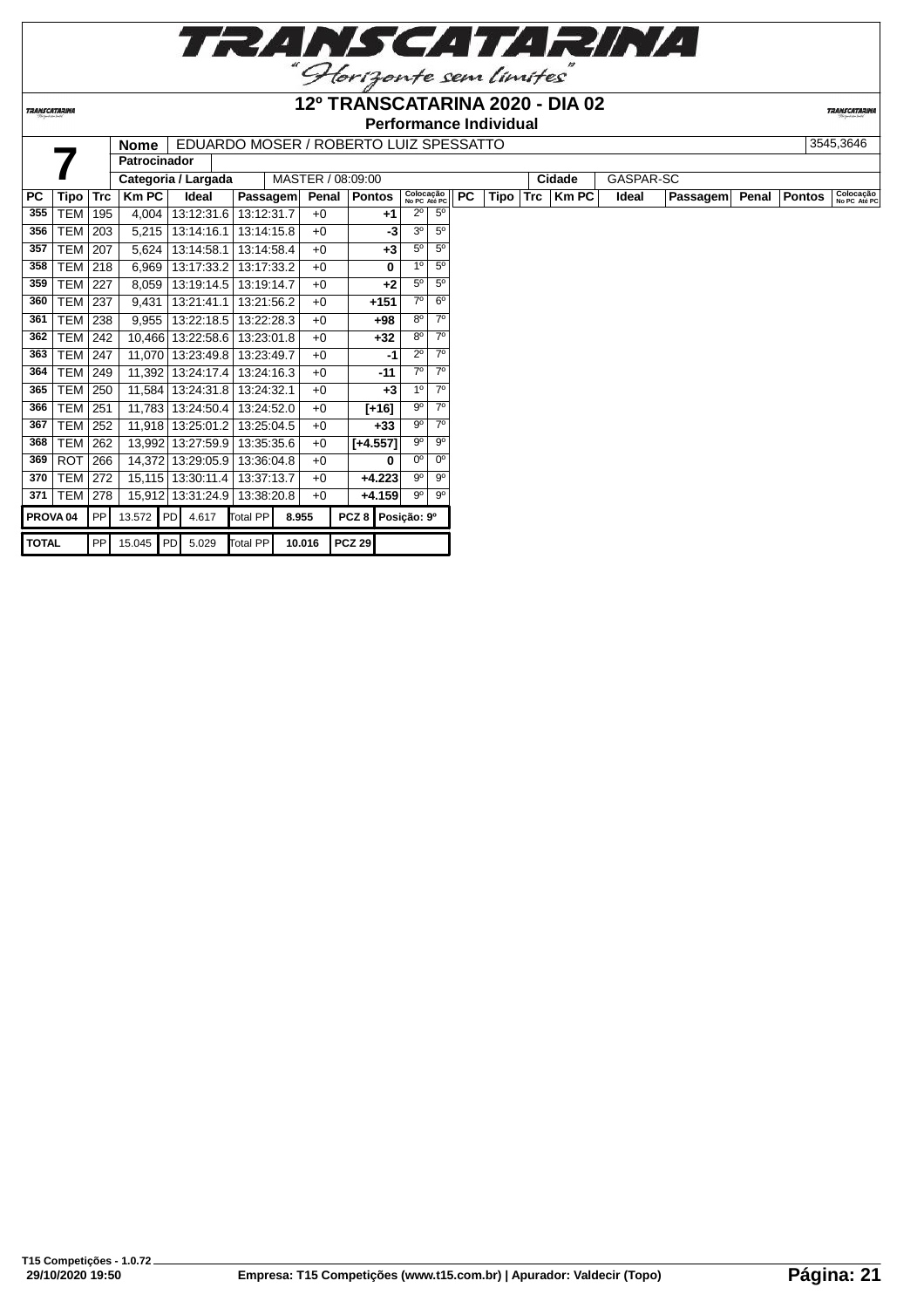*TRANSCATARINA* 

**12º TRANSCATARINA 2020 - DIA 02**

**Performance Individual**

**TRANSCATARIN** 

|              | O              |                 | <b>Nome</b>  |                                  | EVERTON GRATT / WESLEY SARI   |                   |          |                           |                        |                     |                |            |              |                                 |                               |       |                   |                                          |
|--------------|----------------|-----------------|--------------|----------------------------------|-------------------------------|-------------------|----------|---------------------------|------------------------|---------------------|----------------|------------|--------------|---------------------------------|-------------------------------|-------|-------------------|------------------------------------------|
|              |                |                 | Patrocinador |                                  |                               |                   |          |                           |                        |                     |                |            |              |                                 |                               |       |                   |                                          |
|              |                |                 |              | Categoria / Largada              |                               | MASTER / 08:10:00 |          |                           |                        |                     |                |            | Cidade       | CAPINZAL-SC                     |                               |       |                   |                                          |
| PC           | Tipo           | Trc             | <b>Km PC</b> | Ideal                            | Passagem Penal Pontos         |                   |          | Colocação<br>No PC Até PC |                        | PC                  | Tipo           | <b>Trc</b> | <b>Km PC</b> | Ideal                           | Passagem                      | Penal | <b>Pontos</b>     | Colocação<br>No PC Até PC                |
|              |                |                 |              |                                  | TRANSCATARINA 2020 - PROVA 02 |                   |          |                           |                        | 60                  | TEM            | 118        |              | 13,606 08:49:55.0               | 00:00:00.0                    | $+0$  | $*6.000$          | $0^{\circ}$<br>$0^{\circ}$               |
| 1            | TEM            | 9               | 1,086        | 08:23:40.0 00:00:00.0            |                               | $+0$              | $*6.000$ | $0^{\circ}$               | $0^{\circ}$            | 61                  | <b>TEM</b>     | 118        |              | 13,712 08:50:04.8               | 00:00:00.0                    | $+0$  | $*6.000$          | $0^{\circ}$<br>$0^{\circ}$               |
| $\mathbf{2}$ | TEM            | 10              | 1,326        | 08:24:04.0                       | 00:00:00.0                    | $+0$              | *6.000   | $0^{\circ}$               | $0^{\circ}$            | 62                  | <b>TEM</b>     | 120        |              | 13,869 08:50:21.8               | 00:00:00.0                    | $+0$  | $*6.000$          | $0^{\circ}$<br>0°                        |
| 3            | <b>TEM</b>     | 15              | 1,611        | 08:24:36.3 00:00:00.0            |                               | $+0$              | *6.000   | $0^{\circ}$               | $0^{\circ}$            | 63                  | <b>TEM</b>     | 124        |              | 14,044 08:50:43.6               | 00:00:00.0                    | $+0$  | $*6.000$          | $0^{\circ}$<br>0°                        |
| 4            | <b>TEM</b>     | 16              | 1,727        | 08:24:47.9 00:00:00.0            |                               | $+0$              | *6.000   | $0^{\circ}$               | $0^{\circ}$            | 64                  | <b>TEM</b>     |            |              | 14,564 08:51:37.2               | 00:00:00.0                    |       |                   | $0^{\circ}$<br>$\overline{0^{\circ}}$    |
| 5            | <b>TEM</b>     | 19              | 2,176        | 08:25:39.0                       | 00:00:00.0                    | $+0$              | $*6.000$ | $0^{\circ}$               | $0^{\circ}$            | 65                  |                | 129        |              | 14.985 08:53:07.7               |                               | $+0$  | $*6.000$          | $\overline{0^{\circ}}$<br>$0^{\circ}$    |
| 6            | <b>TEM</b>     | 20              | 2,261        | 08:25:46.4                       | 00:00:00.0                    | $+0$              | $*6.000$ | $0^{\circ}$               | $0^{\circ}$            |                     | <b>TEM</b>     | 137        |              |                                 | 00:00:00.0                    | $+0$  | $*6.000$          | 0 <sup>o</sup><br>$0^{\circ}$            |
| 7            | <b>TEM</b>     | 23              | 2,538        | 08:26:12.7                       | 00:00:00.0                    | $+0$              | *6.000   | $0^{\circ}$               | $0^{\circ}$            | 66                  | <b>TEM</b>     | 139        |              | 15,108 08:54:50.1               | 00:00:00.0                    | $+0$  | $*6.000$          |                                          |
| 8            | <b>TEM</b>     | 24              | 2,792        | 08:26:33.2                       | 00:00:00.0                    | $+0$              | *6.000   | 0°                        | $0^{\circ}$            | 67                  | <b>TEM</b>     | 144        |              | 15,323 08:55:35.9               | 00:00:00.0                    | $+0$  | $*6.000$          | $0^{\circ}$<br>0°                        |
| 9            | <b>TEM</b>     | 25              | 3,001        | 08:26:51.4                       | 00:00:00.0                    | $+0$              | $*6.000$ | $0^{\circ}$               | $0^{\circ}$            | 68                  | <b>TEM</b>     | 149        |              | 15,762 08:56:22.6               | 00:00:00.0                    | $+0$  | $*6.000$          | $\overline{0^{\circ}}$<br>0°             |
| 10           | <b>TEM</b>     | 27              | 3,293        | 08:27:19.5                       | 00:00:00.0                    | $+0$              | *6.000   | $0^{\rm o}$               | $0^{\circ}$            | 69                  | <b>TEM</b>     | 154        |              | 15,965 08:59:50.9               | 00:00:00.0                    | $+0$  | $*6.000$          | $\overline{0^{\circ}}$<br>$0^{\circ}$    |
| 11           | <b>TEM</b>     | 29              | 3,440        | 08:27:52.7                       | 00:00:00.0                    | $+0$              | *6.000   | $0^{\circ}$               | $0^{\circ}$            | 70                  | <b>TEM</b>     | 156        |              | 16,205 09:00:16.3               | 00:00:00.0                    | $+0$  | $*6.000$          | $0^{\circ}$<br>$0^{\circ}$               |
| 12           | <b>TEM</b>     | $\overline{32}$ | 3,880        | 08:28:28.9                       | 00:00:00.0                    | $+0$              | *6.000   | $0^{\circ}$               | $0^{\circ}$            | 71                  | <b>TEM</b>     | 158        |              | 16,288 09:00:26.4               | 00:00:00.0                    | $+0$  | $*6.000$          | 0°<br>$0^{\circ}$                        |
| 13           | <b>TEM</b>     | 35              | 4,453        | 08:29:14.8                       | 00:00:00.0                    | $+0$              | *6.000   | $0^{\circ}$               | $0^{\circ}$            | 72                  | <b>TEM</b>     | 162        |              | 16,623 09:01:02.4               | 00:00:00.0                    | $+0$  | $*6.000$          | $\overline{0^{\circ}}$<br>0°             |
| 14           | <b>TEM</b>     | 36              | 4,587        | 08:29:29.1                       | 00:00:00.0                    | $+0$              | $*6.000$ | $0^{\circ}$               | $0^{\circ}$            | 73                  | <b>TEM</b>     | 164        |              | 16,809 09:01:22.7               | 00:00:00.0                    | $+0$  | $*6.000$          | $\overline{0^{\circ}}$<br>$0^{\circ}$    |
| 15           | <b>TEM</b>     | 38              |              |                                  |                               | $+0$              | $*6.000$ | 0 <sup>o</sup>            | $0^{\circ}$            | 75                  | <b>TEM</b>     | 168        |              | 17,934 09:07:46.5               | 00:00:00.0                    | $+0$  | $*6.000$          | $\overline{0^{\circ}}$<br>0 <sup>o</sup> |
|              |                |                 | 4,746        | 08:29:46.7                       | 00:00:00.0                    |                   |          | $0^{\circ}$               | $0^{\circ}$            | 76                  | <b>TEM</b>     | 173        |              | 20,132 09:10:40.2               | 00:00:00.0                    | $+0$  | $*6.000$          | $0^{\circ}$<br>$0^{\circ}$               |
| 16           | <b>TEM</b>     | 39              | 4,823        | 08:29:53.5                       | 00:00:00.0                    | $+0$              | *6.000   |                           |                        | 77                  | <b>TEM</b>     | 175        |              | 20.785 09:11:36.9               | 00:00:00.0                    | $+0$  | $*6.000$          | $0^{\circ}$<br>0°                        |
| 17           | <b>TEM</b>     | 40              | 5,049        | 08:30:15.8                       | 00:00:00.0                    | $+0$              | *6.000   | $0^{\circ}$               | $0^{\circ}$            | 78                  | <b>TEM</b>     | 183        |              | 22,099 09:13:51.7               | 00:00:00.0                    | $+0$  | $*6.000$          | $0^{\circ}$<br>0°                        |
| 18           | <b>TEM</b>     | 42              | 5,320        | 08:30:39.7                       | 00:00:00.0                    | $+0$              | *6.000   | $0^{\circ}$               | $0^{\circ}$            | 79                  | <b>TEM</b>     | 185        |              | 22,166 09:14:02.2               | 00:00:00.0                    | $+0$  | $*6.000$          | $0^{\circ}$<br>$0^{\circ}$               |
| 19           | <b>TEM</b>     | 43              | 5,383        | 08:30:45.1                       | 00:00:00.0                    | $+0$              | *6.000   | $0^{\circ}$               | $0^{\circ}$            | 80                  | <b>TEM</b>     | 187        |              | 22,250 09:14:13.1               | 00:00:00.0                    | $+0$  | $*6.000$          | $0^{\circ}$<br>0 <sup>o</sup>            |
| 20           | <b>TEM</b>     | 44              | 5,547        | 08:30:58.2                       | 00:00:00.0                    | $+0$              | *6.000   | $0^{\rm o}$               | $0^{\circ}$            | 81                  | TEM            | 187        |              | 22,394 09:14:26.4 00:00:00.0    |                               | $+0$  | $*6.000$          | $0^{\circ}$<br>0°                        |
| 21           | <b>TEM</b>     | 45              | 5,752        | 08:31:15.7                       | 00:00:00.0                    | $+0$              | *6.000   | $0^{\circ}$               | 0 <sup>o</sup>         |                     |                | PP         |              |                                 |                               |       |                   |                                          |
| 22           | <b>TEM</b>     | 47              | 5,928        | 08:31:30.3 00:00:00.0            |                               | $+0$              | *6.000   | $0^{\circ}$               | $0^{\circ}$            | PROVA <sub>02</sub> |                |            | 474.000 PD   | $\Omega$                        | <b>Total PP</b><br>474.000    |       | PCZ 0 Posição: NC |                                          |
| 23           | <b>TEM</b>     | 49              | 6,071        | 08:31:43.4                       | 00:00:00.0                    | $+0$              | $*6.000$ | $0^{\circ}$               | $0^{\circ}$            |                     |                |            |              |                                 | TRANSCATARINA 2020 - PROVA 03 |       |                   |                                          |
| 24           | <b>TEM</b>     | 51              | 6,188        | 08:31:57.5                       | 00:00:00.0                    | $+0$              | $*6.000$ | $0^{\circ}$               | $0^{\circ}$            | 82                  | TEM            | 194        | 0,306        |                                 | 09:41:14.0 00:00:00.0         | $+0$  | $*6.000$          | 0 <sup>o</sup><br>$0^{\circ}$            |
| 25           | <b>TEM</b>     | 54              | 6,446        | 08:32:37.7                       | 00:00:00.0                    | $+0$              | *6.000   | $0^{\circ}$               | $0^{\circ}$            | 83                  | <b>TEM</b>     | 196        | 0,969        | 09:42:05.6 00:00:00.0           |                               | $+0$  | $*6.000$          | $\overline{0^{\circ}}$<br>$0^{\circ}$    |
| 26           | <b>TEM</b>     | 56              | 6,624        | 08:32:53.9 00:00:00.0            |                               | $+0$              | *6.000   | 0°                        | $0^{\circ}$            | 84                  | <b>TEM</b>     | 197        | 1,036        | 09:42:11.1                      | 00:00:00.0                    | $+0$  | $*6.000$          | $0^{\circ}$<br>$0^{\circ}$               |
| 27           | <b>TEM</b>     | 58              | 6,883        | 08:33:15.9                       | 00:00:00.0                    | $+0$              | *6.000   | $0^{\circ}$               | $0^{\circ}$            | 85                  | <b>TEM</b>     | 198        | 1,354        | 09:42:38.9                      | 00:00:00.0                    | $+0$  | $*6.000$          | $0^{\circ}$<br>0°                        |
| 28           | <b>TEM</b>     | 60              | 7,374        | 08:34:00.8                       | 00:00:00.0                    | $+0$              | *6.000   | 0 <sup>o</sup>            | $0^{\circ}$            | 86                  | <b>TEM</b>     | 198        | 1,427        | 09:42:45.6                      | 00:00:00.0                    | $+0$  | $*6.000$          | $0^{\circ}$<br>$0^{\circ}$               |
| 29           | <b>TEM</b>     | 63              | 7,573        | 08:34:19.2                       | 00:00:00.0                    | $+0$              | *6.000   | $0^{\circ}$               | 0 <sup>o</sup>         | 87                  | <b>TEM</b>     | 200        | 1,598        | 09:43:00.5                      | 00:00:00.0                    | $+0$  | $*6.000$          | $\overline{0^{\circ}}$<br>$0^{\circ}$    |
| 30           | <b>TEM</b>     | 66              | 7,635        | 08:34:28.9                       | 00:00:00.0                    | $+0$              | *6.000   | $0^{\circ}$               | $0^{\circ}$            | 88                  | <b>TEM</b>     | 201        | 1,791        | 09:43:13.8                      | 00:00:00.0                    | $+0$  | $*6.000$          | $0^{\circ}$<br>$0^{\circ}$               |
| 31           | <b>TEM</b>     | 67              | 7,812        | 08:34:44.4                       | 00:00:00.0                    | $+0$              | *6.000   | $0^{\circ}$               | 0 <sup>o</sup>         | 89                  | <b>TEM</b>     | 201        | 1,912        | 09:43:24.2                      | 00:00:00.0                    | $+0$  | $*6.000$          | $0^{\circ}$<br>0°                        |
| 32           | <b>TEM</b>     | 69              | 8,009        | 08:35:01.8                       | 00:00:00.0                    | $+0$              | $*6.000$ | $0^{\circ}$               | 0 <sup>o</sup>         | 90                  | <b>TEM</b>     | 202        | 2,282        | 09:43:57.1                      | 00:00:00.0                    | $+0$  | $*6.000$          | $0^{\circ}$<br>0°                        |
| 33           | <b>TEM</b>     | 71              | 8,280        | 08:35:27.5                       | 00:00:00.0                    | $+0$              | *6.000   | 0 <sup>o</sup>            | 0 <sup>o</sup>         | 91                  | <b>TEM</b>     | 204        | 2,415        | 09:44:08.8                      | 00:00:00.0                    | $+0$  | $*6.000$          | $\overline{0^{\circ}}$<br>$0^{\circ}$    |
| 34           | <b>TEM</b>     | 75              | 8,539        | 08:35:57.7                       | 00:00:00.0                    | $+0$              | *6.000   | $0^{\circ}$               | $0^{\circ}$            | 92                  | TEM            | 205        | 2,914        | 09:44:45.0                      | 00:00:00.0                    | $+0$  | $*6.000$          | $0^{\circ}$<br>$0^{\circ}$               |
| 35           | <b>TEM</b>     | 77              | 8,820        | 08:36:28.6 00:00:00.0            |                               | $+0$              | $*6.000$ | $0^{\circ}$               | 0 <sup>o</sup>         | 93                  | <b>TEM</b>     | 207        | 2.998        | 09.44.54.8 00.00.00.0           |                               | $+0$  | $*6.000$          | 0°<br>$0^{\circ}$                        |
| 36           |                |                 |              |                                  |                               |                   | $*6.000$ | $0^{\circ}$               | $0^{\circ}$            | 95                  | <b>TEM 210</b> |            |              | 3,463   09:45:49.8   00:00:00.0 |                               | $+0$  | $*6.000$          | 0°<br>$0^{\circ}$                        |
|              | TEM            | 78              | 8,949        | 08:36:42.6   00:00:00.0          |                               | $+0$              |          | $0^{\circ}$               | $0^{\circ}$            | 96                  | <b>TEM</b>     | 212        | 3,727        | 09:46:30.6                      | 00:00:00.0                    | $+0$  | $*6.000$          | 0°<br>0°                                 |
| 37           | <b>TEM</b>     | 79              | 9,316        | $08:37:08.5 \mid 00:00:00.0$     |                               | $+0$              | $*6.000$ |                           |                        | 97                  | $TEM$ 217      |            | 4,064        | 09:47:10.6                      | 00:00:00.0                    | $+0$  | $*6.000$          | $0^{\circ}$<br>$0^{\circ}$               |
| 38           | <b>TEM</b>     | 80              | 9,472        | 08:37:21.2 00:00:00.0            |                               | $+0$              | $*6.000$ | $0^{\circ}$               | $\overline{0^{\circ}}$ | 98                  | <b>TEM</b>     | 219        | 4,592        | 09:47:49.1                      | 00:00:00.0                    | $+0$  | $*6.000$          | $0^{\circ}$<br>$0^{\circ}$               |
| 39           | <b>TEM</b>     | 83              |              | $9,776$ $08:37:47.3$ 00:00:00.0  |                               | $+0$              | $*6.000$ | $0^{\circ}$               | $0^{\circ}$            | 99                  | <b>TEM</b>     | 221        | 4,738        | 09:48:02.2                      | 00:00:00.0                    | $+0$  | $*6.000$          | $0^{\circ}$<br>$0^{\circ}$               |
| 40           | <b>TEM</b>     | 85              |              | 10,139 08:38:18.8 00:00:00.0     |                               | $+0$              | $*6.000$ | $0^{\circ}$               | $0^{\circ}$            | 100                 | <b>TEM</b>     | 223        | 4,958        |                                 | 00:00:00.0                    |       | *6.000            | 0°<br>$0^{\circ}$                        |
| 41           | <b>TEM</b>     | 87              |              | 10,266 08:38:30.7 00:00:00.0     |                               | $+0$              | $*6.000$ | $0^{\circ}$               | $0^{\circ}$            |                     |                |            |              | 09:48:25.3                      |                               | $+0$  |                   | 0°<br>$0^{\circ}$                        |
| 42           | <b>TEM</b>     | 88              | 10,322       | 08:38:36.8 00:00:00.0            |                               | $+0$              | $*6.000$ | $0^{\circ}$               | $\overline{0^{\circ}}$ | 101                 | <b>TEM</b>     | 224        | 4,996        | 09:48:31.0                      | 00:00:00.0                    | $+0$  | $*6.000$          | $0^{\circ}$<br>$0^{\circ}$               |
| 43           | <b>TEM</b>     | 88              |              | 10,383 08:38:43.5 00:00:00.0     |                               | $+0$              | $*6.000$ | $0^{\circ}$               | $0^{\circ}$            | 102                 | <b>TEM</b>     | 225        | 5,176        | 09:48:50.0 00:00:00.0           |                               | $+0$  | $*6.000$          |                                          |
| 44           | <b>TEM</b>     | 91              |              | 10,639 08:39:43.3 00:00:00.0     |                               | $+0$              | $*6.000$ | $0^{\circ}$               | $0^{\circ}$            | 103                 | <b>TEM</b>     | 227        | 5,360        | 09:49:16.0 00:00:00.0           |                               | $+0$  | $*6.000$          | $0^{\circ}$<br>$0^{\circ}$               |
| 45           | <b>TEM</b>     | 93              |              | 10,723 08:39:54.5 00:00:00.0     |                               | $+0$              | $*6.000$ | 0 <sup>o</sup>            | $0^{\circ}$            | 104                 | <b>TEM</b>     | 229        | 5,590        | 09:49:37.6                      | 00:00:00.0                    | $+0$  | $*6.000$          | $0^{\circ}$<br>$0^{\circ}$               |
| 46           | <b>TEM</b>     | 94              |              | 10,840 08:40:05.1 00:00:00.0     |                               | $+0$              | $*6.000$ | $0^{\circ}$               | $0^{\circ}$            | 105                 | <b>TEM</b>     | 232        | 5,745        | 09:49:58.9                      | 00:00:00.0                    | $+0$  | $*6.000$          | $0^{\circ}$<br>$0^{\circ}$               |
| 47           | <b>TEM</b>     | 94              |              | 10,923 08:40:13.4 00:00:00.0     |                               | $+0$              | $*6.000$ | $0^{\circ}$               | $0^{\circ}$            | 106                 | <b>TEM</b>     | 237        | 6,234        | 09:50:46.9                      | 00:00:00.0                    | $+0$  | $*6.000$          | $0^{\circ}$<br>$0^{\circ}$               |
| 48           | <b>TEM</b>     | 95              |              | 11,098   08:40:28.9   00:00:00.0 |                               | $+0$              | $*6.000$ | $0^{\circ}$               | $0^{\circ}$            | 107                 | <b>TEM</b>     | 237        | 6,757        | 09:51:21.8                      | 00:00:00.0                    | $+0$  | $*6.000$          | $0^{\circ}$<br>$0^{\circ}$               |
| 49           | <b>TEM</b>     | 96              |              | 11,162 08:40:35.1 00:00:00.0     |                               | $+0$              | $*6.000$ | $0^{\circ}$               | $0^{\circ}$            | 108                 | <b>TEM</b>     | 239        | 7,059        | 09:51:49.8 00:00:00.0           |                               | $+0$  | $*6.000$          | $0^{\circ}$<br>$0^{\circ}$               |
| 50           | <b>TEM</b>     | 98              |              | 11,386   08:41:02.6   00:00:00.0 |                               | $+0$              | $*6.000$ | $0^{\circ}$               | $0^{\circ}$            | 109                 | <b>TEM</b>     | 244        | 7,325        | 09:52:39.6                      | 00:00:00.0                    | $+0$  | $*6.000$          | 0°<br>$0^{\circ}$                        |
| 51           | <b>TEM</b>     | 99              |              | 11,689 08:41:27.7                | 00:00:00.0                    | $+0$              | $*6.000$ | $0^{\circ}$               | $0^{\circ}$            | 110                 | <b>TEM</b>     | 246        | 7,546        | 09:53:03.1                      | 00:00:00.0                    | $+0$  | $*6.000$          | 0°<br>$0^{\circ}$                        |
| 52           | TEM            | 102             |              | 11,901   08:41:46.5   00:00:00.0 |                               | $+0$              | $*6.000$ | $0^{\circ}$               | $0^{\circ}$            | 111                 | <b>TEM</b>     | 252        | 8,247        |                                 | 09:54:42.6 00:00:00.0         | $+0$  | $*6.000$          | $0^{\circ}$<br>$0^{\circ}$               |
| 53           | TEM            | 103             |              | 12,171 08:42:14.1                | 00:00:00.0                    | $+0$              | $*6.000$ | 0°                        | $0^{\circ}$            | 112                 | <b>TEM</b>     | 253        | 8,457        | 09:54:58.7 00:00:00.0           |                               | $+0$  | $*6.000$          | 0°<br>$0^{\circ}$                        |
| 54           | <b>TEM</b>     | 105             |              | 12,378 08:42:34.5                | 00:00:00.0                    | $+0$              | $*6.000$ | 0°                        | $0^{\circ}$            | 113                 | <b>TEM</b>     | 258        | 9,195        | 09:56:00.5 00:00:00.0           |                               | $+0$  | $*6.000$          | $0^{\circ}$<br>$0^{\circ}$               |
| 55           | <b>TEM</b>     | 108             |              | 12,620 08:43:05.9                | 00:00:00.0                    | $+0$              | $*6.000$ | 0°                        | $0^{\circ}$            | 114                 | <b>TEM</b>     | 259        | 9,397        | 09:56:20.9                      | 00:00:00.0                    | $+0$  | $*6.000$          | 0°<br>$0^{\circ}$                        |
| 57           | TEM            | 113             |              | 13,125 08:49:04.8 00:00:00.0     |                               | $+0$              | $*6.000$ | 0 <sup>o</sup>            | $0^{\circ}$            | 115                 | <b>TEM</b>     | 263        | 9,544        | 09:56:43.8                      | 00:00:00.0                    | $+0$  | $*6.000$          | $0^{\circ}$<br>$0^{\circ}$               |
| 58           | <b>TEM 114</b> |                 |              |                                  |                               |                   |          | $0^{\circ}$               | $0^{\circ}$            | 117                 | <b>TEM</b>     | 272        | 11,257       | 10:04:16.7                      | 00:00:00.0                    | $+0$  | $*6.000$          | 0°<br>$0^{\circ}$                        |
|              |                |                 |              | 13,276 08:49:19.7 00:00:00.0     |                               | $+0$              | $*6.000$ |                           | $0^{\circ}$            | 118                 | <b>TEM</b>     | 277        |              | 12,289 10:10:51.3 00:00:00.0    |                               | $+0$  | $*6.000$          | $0^{\circ}$<br>$0^{\circ}$               |
| 59           | <b>TEM 115</b> |                 |              | 13,405 08:49:33.9 00:00:00.0     |                               | $+0$              | $*6.000$ | 0°                        |                        |                     |                |            |              |                                 |                               |       |                   |                                          |

**T15 Competições - 1.0.72**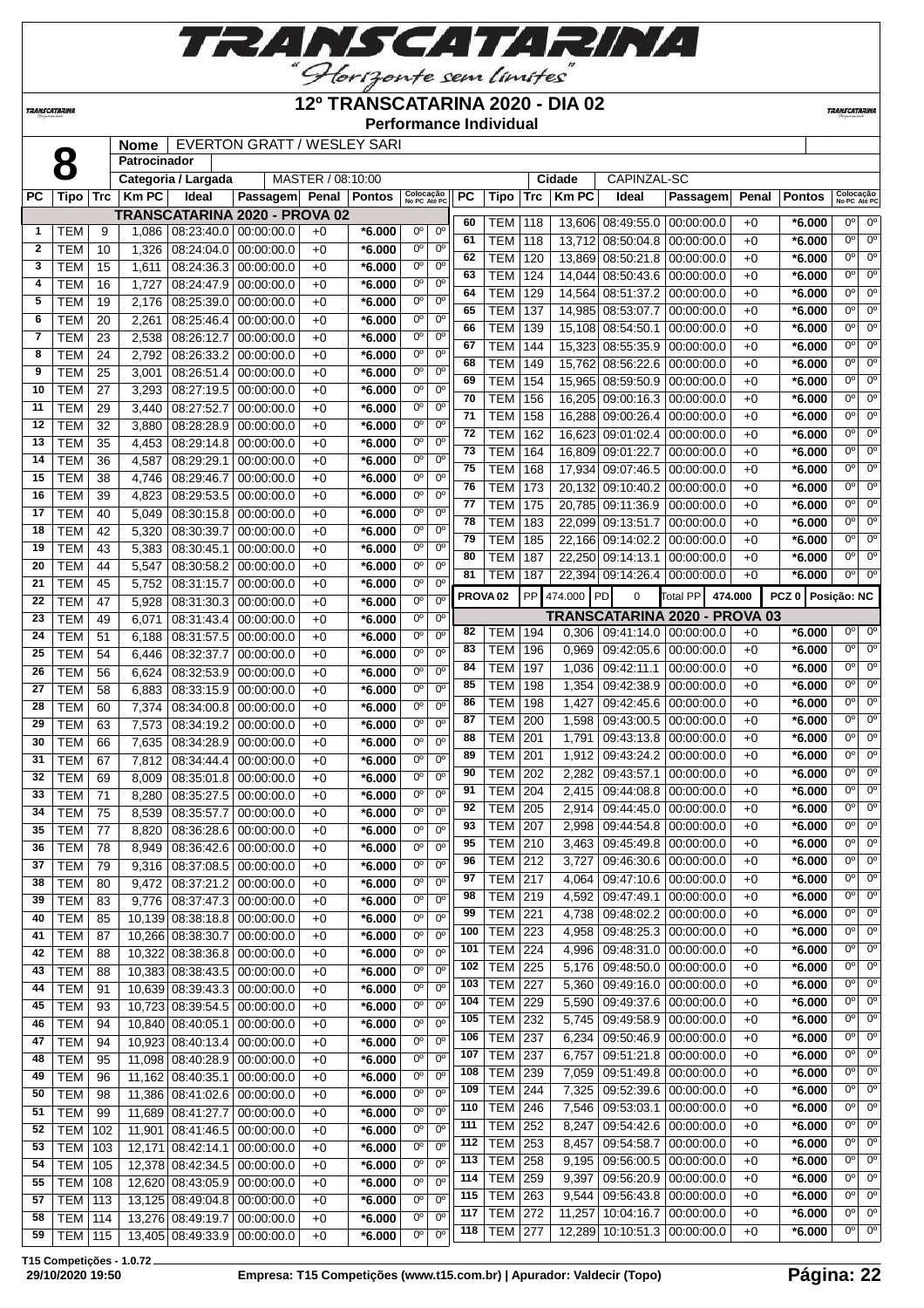**RANSCATARINA** 

"Horizonte sem limites"

# **12º TRANSCATARINA 2020 - DIA 02**

**Performance Individual**

**TRANSCATARIN** 

|            |                              |     | <b>Nome</b>  |                         | EVERTON GRATT / WESLEY SARI     |                   |                      |                           |                            |                     |             |            |              |                              |                               |       |                     |                           |                        |
|------------|------------------------------|-----|--------------|-------------------------|---------------------------------|-------------------|----------------------|---------------------------|----------------------------|---------------------|-------------|------------|--------------|------------------------------|-------------------------------|-------|---------------------|---------------------------|------------------------|
|            | 8                            |     | Patrocinador |                         |                                 |                   |                      |                           |                            |                     |             |            |              |                              |                               |       |                     |                           |                        |
|            |                              |     |              | Categoria / Largada     |                                 | MASTER / 08:10:00 |                      |                           |                            |                     |             |            | Cidade       | CAPINZAL-SC                  |                               |       |                     |                           |                        |
| PC         | Tipo                         | Trc | <b>KmPC</b>  | Ideal                   | Passagem                        | Penal             | <b>Pontos</b>        | Colocação<br>No PC Até PC |                            | PC                  | <b>Tipo</b> | <b>Trc</b> | <b>Km PC</b> | Ideal                        | Passagem                      | Penal | <b>Pontos</b>       | Colocação<br>No PC Até PC |                        |
| 119        | TEM                          | 277 |              | 12,433 10:11:02.1       | 00:00:00.0                      | $+0$              | *6.000               | $0^{\circ}$               | $0^{\circ}$                | 180                 | <b>TEM</b>  | 437        | 8,416        | 11:07:40.7                   | 00:00:00.0                    | $+0$  | *6.000              | $0^{\circ}$               | $0^{\circ}$            |
| 120        | <b>TEM</b>                   | 279 |              | 12,823 10:11:41.0       | 00:00:00.0                      | $+0$              | $*6.000$             | $0^{\circ}$               | $0^{\circ}$                | 181                 | <b>TEM</b>  | 439        | 8,565        | 11:08:02.6                   | 00:00:00.0                    | $+0$  | *6.000              | $0^{\circ}$               | $0^{\circ}$            |
| 121        | <b>TEM</b>                   | 282 |              | 13,197 10:12:18.2       | 00:00:00.0                      | $+0$              | $*6.000$             | $0^{\circ}$               | $0^{\circ}$                | 182                 | <b>TEM</b>  | 440        | 8,724        | 11:08:24.4                   | 00:00:00.0                    | $+0$  | *6.000              | 0°                        | $0^{\circ}$            |
| 122        | <b>TEM</b>                   | 282 |              | 13,334 10:12:33.1       | 00:00:00.0                      | $+0$              | *6.000               | $0^{\circ}$               | $0^{\circ}$                | 197                 | <b>TEM</b>  | 445        |              |                              |                               | $+0$  |                     | 0 <sup>o</sup>            | $0^{\circ}$            |
| 123        | <b>TEM</b>                   | 284 |              | 13,422 10:12:44.4       | 00:00:00.0                      | $+0$              | *6.000               | 0°                        | $0^{\circ}$                |                     |             |            | 9,161        | 11:09:16.2                   | 00:00:00.0                    |       | *6.000              | $0^{\circ}$               | $0^{\circ}$            |
| 124        | <b>TEM</b>                   | 286 |              | 13,958 10:13:21.9       | 00:00:00.0                      | $+0$              | $*6.000$             | $0^{\circ}$               | 0 <sup>o</sup>             | 198<br>199          | <b>TEM</b>  | 446        | 9,256        | 11:09:26.1                   | 00:00:00.0<br>00:00:00.0      | $+0$  | $*6.000$            | 0 <sup>o</sup>            | $\overline{0^{\circ}}$ |
| 125        | <b>TEM</b>                   | 288 |              | 14,070 10:13:31.9       | 00:00:00.0                      | $+0$              | $*6.000$             | 0°                        | 0°                         |                     | <b>TEM</b>  | 446        | 9,371        | 11:09:41.4                   |                               | $+0$  | $*6.000$            | 0°                        | 0 <sup>o</sup>         |
| 126        | <b>TEM</b>                   | 292 |              | 14,495 10:14:05.6       | 00:00:00.0                      | $+0$              | *6.000               | $0^{\circ}$               | $0^{\circ}$                | 200                 | <b>TEM</b>  | 449        | 9,716        | 11:10:27.4                   | 00:00:00.0                    | $+0$  | *6.000              | 0 <sup>o</sup>            | 0 <sup>o</sup>         |
| 127        | <b>TEM</b>                   | 294 |              | 14,930 10:14:39.2       | 00:00:00.0                      | $+0$              | *6.000               | $0^{\circ}$               | $0^{\circ}$                | 201                 | <b>TEM</b>  | 450        | 9,873        | 11:10:49.8                   | 00:00:00.0                    | $+0$  | *6.000              | $0^{\circ}$               | $0^{\circ}$            |
| 128        | TEM                          | 296 |              | 15,008 10:14:50.0       | 00:00:00.0                      | $+0$              | *6.000               | $0^{\circ}$               | $0^{\circ}$                | 202<br>203          | <b>TEM</b>  | 451        | 10,144       | 11:11:30.9                   | 00:00:00.0                    | $+0$  | *6.000              | 0°                        | $0^{\circ}$            |
| 129        | <b>TEM</b>                   | 298 |              | 15,375 10:15:33.1       | 00:00:00.0                      | $+0$              | *6.000               | $0^{\circ}$               | $0^{\circ}$                |                     | <b>TEM</b>  | 452        |              | 10,244 11:11:42.6            | 00:00:00.0                    | $+0$  | *6.000              | 0 <sup>o</sup>            | 0 <sup>o</sup>         |
| 131        | <b>TEM</b>                   | 306 |              | 16,474 10:17:29.0       | 00:00:00.0                      | $+0$              | $*6.000$             | $0^{\circ}$               | 0 <sup>o</sup>             | 204                 | <b>TEM</b>  | 465        |              | 1,634 11:20:24.7             | 00:00:00.0                    | $+0$  | *6.000              |                           |                        |
| 132        | <b>TEM</b>                   | 307 |              | 16,711 10:17:45.1       | 00:00:00.0                      | $+0$              | *6.000               | 0 <sup>o</sup>            | 0°                         | PROVA <sub>03</sub> |             |            | PP 630.000   | <b>PD</b><br>0               | Total PP<br>630.000           |       | PCZ 0   Posição: NC |                           |                        |
| 133        | <b>TEM</b>                   | 308 |              | 16,892 10:17:59.3       | 00:00:00.0                      | $+0$              | *6.000               | 0 <sup>o</sup>            | 0 <sup>o</sup>             |                     |             |            |              |                              | TRANSCATARINA 2020 - PROVA 04 |       |                     |                           |                        |
| 134        | <b>TEM</b>                   | 310 |              | 17,085 10:18:23.3       | 00:00:00.0                      | $+0$              | $*6.000$             | 0 <sup>o</sup>            | $0^{\circ}$                | 210                 | <b>TEM</b>  | 6          |              | $0,613$   12:15:25.0         | 00:00:00.0                    | $+0$  | *6.000              | $0^{\circ}$               | $0^{\circ}$            |
| 135        | TEM                          | 310 | 17,401       | 10:18:48.5              | 00:00:00.0                      | $+0$              | $*6.000$             | $0^{\circ}$               | 0 <sup>o</sup>             | 211                 | <b>TEM</b>  | 9          | 0,983        | 12:16:02.6                   | 00:00:00.0                    | $+0$  | *6.000              | $0^{\circ}$               | $0^{\circ}$            |
| 136        | <b>TEM</b>                   | 315 |              | 17,549 10:19:12.7       | 00:00:00.0                      | $+0$              | *6.000               | 0°                        | $0^{\circ}$                | 212                 | <b>TEM</b>  | 16         | 1,761        | 12:17:22.6                   | 00:00:00.0                    | $+0$  | *6.000              | $\overline{0^{\circ}}$    | $0^{\circ}$            |
| 137        | <b>TEM</b>                   | 319 |              | 18,536 10:22:03.0       | 00:00:00.0                      | $+0$              | *6.000               | $0^{\circ}$               | 0 <sup>o</sup>             | 214                 | <b>TEM</b>  | 25         | 3,471        | 12:20:12.4                   | 00:00:00.0                    | $+0$  | *6.000              | 0°                        | $0^{\circ}$            |
| 138        | TEM                          | 321 | 18,668       | 10:22:15.2              | 00:00:00.0                      | $+0$              | *6.000               | $0^{\circ}$               | $0^{\circ}$                | 215                 | <b>TEM</b>  | 41         | 4,686        | 12:24:20.5                   | 00:00:00.0                    | $+0$  | $*6.000$            | $0^{\circ}$               | $0^{\circ}$            |
| 139        | <b>TEM</b>                   | 323 |              | 18,866 10:22:37.7       | 00:00:00.0                      | $+0$              | $*6.000$             | 0 <sup>o</sup>            | $0^{\circ}$                | 216                 | <b>TEM</b>  | 44         | 4,901        | 12:24:47.9                   | 00:00:00.0                    | $+0$  | $*6.000$            | 0°                        | $0^{\circ}$            |
| 140        | TEM                          | 326 |              | 19,070 10:22:59.8       | 00:00:00.0                      | $+0$              | *6.000               | 0 <sup>o</sup>            | 0 <sup>o</sup>             | 217                 | <b>TEM</b>  | 50         | 5,372        | 12:25:55.2                   | 00:00:00.0                    | $+0$  | $*6.000$            | $0^{\circ}$               | $0^{\circ}$            |
| 141        | <b>TEM</b>                   | 332 |              | 19,524 10:23:41.2       | 00:00:00.0                      | $+0$              | *6.000               | 0 <sup>o</sup>            | 0 <sup>o</sup>             | 218                 | <b>TEM</b>  | 52         | 5,600        | 12:26:22.5                   | 00:00:00.0                    | $+0$  | *6.000              | 0°                        | $0^{\circ}$            |
| 142        | <b>TEM</b>                   | 337 |              | 20,424 10:25:09.7       | 00:00:00.0                      | $+0$              | *6.000               | $0^{\circ}$               | 0°                         | 219                 | <b>TEM</b>  | 56         | 5,970        | 12:27:05.8                   | 00:00:00.0                    | $+0$  | *6.000              | 0°                        | $0^{\circ}$            |
| 143        | <b>TEM</b>                   | 345 |              | 21,560 10:26:46.2       | 00:00:00.0                      | $+0$              | $*6.000$             | 0 <sup>o</sup>            | 0°                         | 220                 | <b>TEM</b>  | 60         | 6,375        | 12:27:44.0                   | 00:00:00.0                    | $+0$  | *6.000              | 0°                        | $0^{\circ}$            |
| 144        | <b>TEM</b>                   | 349 |              | 22,206 10:27:36.6       | 00:00:00.0                      | $+0$              | $*6.000$             | 0 <sup>o</sup>            | 0 <sup>o</sup>             | 221                 | <b>TEM</b>  | 61         | 6,594        | 12:28:02.0                   | 00:00:00.0                    | $+0$  | *6.000              | $0^{\circ}$               | $0^{\circ}$            |
| 145        | TEM                          | 350 | 22,311       | 10:27:45.3              | 00:00:00.0                      | $+0$              | *6.000               | $0^{\circ}$               | 0 <sup>o</sup>             | 222                 | <b>TEM</b>  | 66         | 7,074        | 12:28:42.1                   | 00:00:00.0                    | $+0$  | *6.000              | $0^{\circ}$               | $0^{\circ}$            |
| 146        | <b>TEM</b>                   | 353 |              | 22,669 10:28:47.7       | 00:00:00.0                      | $+0$              | $*6.000$             | $0^{\circ}$               | $0^{\circ}$                | 223                 | <b>TEM</b>  | 71         | 7,689        | 12:29:47.7                   | 00:00:00.0                    | $+0$  | *6.000              | 0°                        | $0^{\circ}$            |
| 147        | <b>TEM</b>                   | 358 | 1,240        | 10:49:13.3              | 00:00:00.0                      | $+0$              | *6.000               | $0^{\circ}$               | 0 <sup>o</sup>             | 224                 | <b>TEM</b>  | 72         | 7,950        | 12:30:13.4                   | 00:00:00.0                    | $+0$  | *6.000              | $0^{\circ}$               | $0^{\circ}$            |
| 148        | <b>TEM</b>                   | 361 | 1,550        | 10:49:52.6              | 00:00:00.0                      | $+0$              | *6.000               | 0 <sup>o</sup>            | $0^{\circ}$                | 225                 | <b>TEM</b>  | 73         | 8,200        | 12:30:35.9                   | 00:00:00.0                    | $+0$  | $*6.000$            | $0^{\circ}$               | $0^{\circ}$            |
| 149        | TEM                          | 366 | 2,224        | 10:51:19.3              | 00:00:00.0                      | $+0$              | *6.000               | $0^{\circ}$               | 0 <sup>o</sup>             | 226                 | <b>TEM</b>  | 74         | 8,293        | 12:30:45.3                   | 00:00:00.0                    | $+0$  | *6.000              | $0^{\circ}$               | $0^{\circ}$            |
| 150        | <b>TEM</b>                   | 371 | 2,495        | 10:51:55.3              | 00:00:00.0                      | $+0$              | $*6.000$             | $0^{\circ}$               | 0°                         | 227                 | <b>TEM</b>  | 80         | 8,882        | 12:31:59.2                   | 00:00:00.0                    | $+0$  | *6.000              | $0^{\circ}$               | $0^{\circ}$            |
| 151        | <b>TEM</b>                   | 373 | 2,682        | 10:52:15.4              | 00:00:00.0                      | $+0$              | *6.000               | $0^{\circ}$               | 0°                         | 228                 | <b>TEM</b>  | 89         | 9,540        | 12:35:44.4                   | 00:00:00.0                    | $+0$  | *6.000              | $0^{\circ}$               | $0^{\circ}$            |
| 152        | <b>TEM</b>                   | 375 | 2,863        | 10:52:34.7              | 00:00:00.0                      | $+0$              | $*6.000$             | 0 <sup>o</sup>            | 0 <sup>o</sup>             | 229                 | <b>TEM</b>  | 97         | 10,733       | 12:37:48.7                   | 00:00:00.0                    | $+0$  | *6.000              | 0°                        | $0^{\circ}$            |
| 153        | <b>TEM</b>                   | 376 | 2,933        | 10:52:40.6              | 00:00:00.0                      | $+0$              | $*6.000$             | $0^{\circ}$               | 0 <sup>o</sup>             | 230                 | <b>TEM</b>  | 103        | 11,365       | 12:38:43.2                   | 00:00:00.0                    | $+0$  | *6.000              | $0^{\circ}$               | $0^{\circ}$            |
| 154        | TEM                          | 378 | 3,171        | 10:53:01.2              | 00:00:00.0                      | $+0$              | $*6.000$             | 0 <sup>o</sup>            | $0^{\circ}$                | 231                 | <b>TEM</b>  | 108        | 11,926       | 12:39:45.3                   | 00:00:00.0                    | $+0$  | *6.000              | $0^{\circ}$               | $0^{\circ}$            |
| 155        | TEM 378                      |     |              |                         | 3,265   10:53:09.9   00:00:00.0 | $+0$              | $*6.000$             | $0^{\circ}$               | 0 <sup>o</sup>             | 232                 | <b>TEM</b>  | 109        |              | 12,051 12:39:57.6            | 00:00:00.0                    | $+0$  | $*6.000$            | $0^{\circ}$               | 0 <sup>o</sup>         |
| 156        | TEM   380                    |     | 3,353        | 10:53:20.9   00:00:00.0 |                                 | $+0$              | $*6.000$             | $0^{\circ}$               | $0^{\circ}$                |                     | 233 TEM     | 115        |              | 13,063 12:41:46.5 00:00:00.0 |                               | $+0$  | $*6.000$            | $0^{\circ}$               | $0^{\circ}$            |
| 157        | <b>TEM 383</b>               |     | 3,638        | 10:53:48.6              | 00:00:00.0                      | $+0$              | $*6.000$             | $0^{\circ}$               | 0 <sup>o</sup>             | 234                 | <b>TEM</b>  | 118        |              | 13,353 12:42:21.7            | 00:00:00.0                    | $+0$  | $*6.000$            | 0°                        | $0^{\circ}$            |
| 158        | <b>TEM 388</b>               |     | 3,928        | 10:54:18.3 00:00:00.0   |                                 | $+0$              | $*6.000$             | 0 <sup>o</sup>            | $0^{\circ}$                | 235                 | <b>TEM</b>  | 120        |              | 13,418 12:42:29.2            | 00:00:00.0                    | $+0$  | $*6.000$            | 0°                        | $0^{\circ}$            |
| 160        | <b>TEM 395</b>               |     | 4,405        | 10:57:16.5 00:00:00.0   |                                 | $+0$              | $*6.000$             | $0^{\circ}$               | 0°                         | 236                 | <b>TEM</b>  | 125        | 13,871       | 12:43:48.7                   | 00:00:00.0                    | $+0$  | $*6.000$            | 0°                        | $0^{\circ}$            |
| 161        | <b>TEM 397</b>               |     | 4,570        | 10:57:32.5 00:00:00.0   |                                 | $+0$              | $*6.000$             | $0^{\circ}$               | $0^{\circ}$                | 237                 | <b>TEM</b>  | 127        |              | 14,118 12:44:15.4            | 00:00:00.0                    | $+0$  | $*6.000$            | $0^{\circ}$               | $0^{\circ}$            |
| 162        | <b>TEM 398</b>               |     | 4,703        | 10:57:47.6 00:00:00.0   |                                 | $+0$              | $*6.000$             | $0^{\circ}$               | $0^{\circ}$                | 238                 | <b>TEM</b>  | 129        |              | 14,214 12:44:30.6            | 00:00:00.0                    | $+0$  | $*6.000$            | $0^{\circ}$               | $0^{\circ}$            |
| 163        | <b>TEM 401</b>               |     | 5,007        | 10:58:30.4              | 00:00:00.0                      | $+0$              | $*6.000$             | $0^{\circ}$               | $0^{\circ}$                | 239                 | <b>TEM</b>  | 130        | 14,447       | 12:45:07.0                   | 00:00:00.0                    | $+0$  | $*6.000$            | $0^{\circ}$               | $0^{\circ}$            |
| 164        | <b>TEM 403</b>               |     | 5,108        | 10:58:46.2              | 00:00:00.0                      | $+0$              | $*6.000$             | $0^{\circ}$               | $0^{\circ}$                | 240                 | <b>TEM</b>  | 138        | 15,241       | 12:46:21.6                   | 00:00:00.0                    | $+0$  | $*6.000$            | $0^{\circ}$               | $0^{\circ}$            |
| 165        | <b>TEM 405</b>               |     | 5,314        | 10:59:06.9 00:00:00.0   |                                 | $+0$              | $*6.000$             | $0^{\circ}$               | $0^{\circ}$                | 241                 | TEM         | 140        | 15,421       | 12:46:38.8                   | 00:00:00.0                    | $+0$  | $*6.000$            | $0^{\circ}$               | $0^{\circ}$            |
| 166        | <b>TEM</b>                   | 405 | 5,493        | 10:59:28.3              | 00:00:00.0                      | $+0$              | $*6.000$             | $0^{\circ}$               | $0^{\circ}$                | 242                 | <b>TEM</b>  | 146        |              | 15,810 12:47:41.2            | 00:00:00.0                    | $+0$  | $*6.000$            | $0^{\circ}$               | $0^{\circ}$            |
| 167        | <b>TEM</b>                   | 407 | 5,713        |                         | 10:59:54.0 00:00:00.0           | $+0$              | $*6.000$             | 0 <sup>o</sup>            | $0^{\circ}$                | 244                 | <b>TEM</b>  | 149        |              | 16,057 12:48:10.6            | 00:00:00.0                    | $+0$  | $*6.000$            | 0°                        | $0^{\circ}$            |
|            |                              |     |              |                         |                                 |                   |                      | $0^{\circ}$               | $0^{\circ}$                | 245                 | <b>TEM</b>  | 151        | 16,341       | 12:48:47.9                   | 00:00:00.0                    | $+0$  | $*6.000$            | 0°                        | $0^{\circ}$            |
| 168<br>169 | <b>TEM</b><br><b>TEM 409</b> | 408 | 5,825        | 11:00:05.6              | 00:00:00.0                      | $+0$<br>$+0$      | $*6.000$<br>$*6.000$ | $0^{\circ}$               | 0°                         | 246                 | <b>TEM</b>  | 154        |              | 16,672 12:49:40.2            | 00:00:00.0                    | $+0$  | $*6.000$            | $0^{\circ}$               | $0^{\circ}$            |
| 170        |                              |     | 5,894        | 11:00:15.4              | 00:00:00.0                      |                   |                      | $0^{\circ}$               | $0^{\circ}$                | 247                 | <b>TEM</b>  | 156        | 16,787       | 12:49:52.0                   | 00:00:00.0                    | $+0$  | $*6.000$            | $0^{\circ}$               | 0 <sup>o</sup>         |
| 171        | <b>TEM 413</b>               |     | 6,046        | 11:02:04.6              | 00:00:00.0                      | $+0$              | $*6.000$<br>$*6.000$ | $0^{\circ}$               | $0^{\circ}$                | 248                 | <b>TEM</b>  | 159        |              | 17,191 12:50:39.7            | 00:00:00.0                    | $+0$  | $*6.000$            | $0^{\circ}$               | $0^{\circ}$            |
|            | TEM   416                    |     | 6,402        | 11:02:41.7              | 00:00:00.0                      | $+0$              |                      | $0^{\circ}$               | $0^{\circ}$                | 249                 | <b>TEM</b>  | 164        | 0,205        | 13:07:08.6                   | 00:00:00.0                    | $+0$  | $*6.000$            | $0^{\circ}$               | $0^{\circ}$            |
| 172        | <b>TEM 419</b>               |     | 6,546        | 11:02:58.6              | 00:00:00.0                      | $+0$              | $*6.000$             |                           | $0^{\circ}$                | 250                 | <b>TEM</b>  | 169        | 0,765        | 13:07:53.2                   | 00:00:00.0                    | $+0$  | $*6.000$            | $0^{\circ}$               | $0^{\circ}$            |
| 173        | <b>TEM 419</b>               |     | 6,653        | 11:03:07.7              | 00:00:00.0                      | $+0$              | $*6.000$             | $0^{\circ}$               |                            | 349                 | TEM         | 170        | 0,846        | 13:08:00.8                   | 00:00:00.0                    | $+0$  | $*6.000$            | $0^{\circ}$               | $0^{\circ}$            |
| 174        | <b>TEM 421</b>               |     | 6,728        | 11:03:15.2              | 00:00:00.0                      | $+0$              | $*6.000$             | $0^{\circ}$               | $0^{\circ}$<br>$0^{\circ}$ | 350                 | <b>ROT</b>  | 175        |              | 1,409   13:08:54.9           | 00:00:00.0                    | $+0$  | $*6.000$            | $0^{\circ}$               | $0^{\circ}$            |
| 175        | <b>TEM</b>                   | 425 | 7,097        | 11:03:55.1              | 00:00:00.0                      | $+0$              | $*6.000$             | $0^{\circ}$               |                            | 351                 | <b>TEM</b>  | 178        | 1,565        | 13:09:08.8                   | 00:00:00.0                    | $+0$  | $*6.000$            | $0^{\circ}$               | $0^{\circ}$            |
| 176        | <b>TEM</b>                   | 428 | 7,278        | 11:04:16.1              | 00:00:00.0                      | $+0$              | $*6.000$             | $0^{\circ}$               | $0^{\circ}$                | 352                 | <b>TEM</b>  | 179        | 2,010        | 13:09:38.8                   | 00:00:00.0                    | $+0$  | $*6.000$            | $0^{\circ}$               | $0^{\circ}$            |
| 177        | <b>TEM</b>                   | 431 | 7,588        | 11:05:54.6              | 00:00:00.0                      | $+0$              | $*6.000$             | $0^{\circ}$               | $0^{\circ}$                | 353                 | <b>TEM</b>  | 187        | 2,922        | 13:11:45.2                   | 00:00:00.0                    | $+0$  | $*6.000$            | 0°                        | $0^{\circ}$            |
| 178        | <b>TEM 432</b>               |     | 7,676        | 11:06:05.3              | 00:00:00.0                      | $+0$              | $*6.000$             | $0^{\circ}$               | 0°                         |                     | 354 TEM     | 191        | 3,291        | 13:12:19.7                   | 00:00:00.0                    | $+0$  | $*6.000$            | $0^{\circ}$               | $0^{\circ}$            |
| 179        | TEM 435                      |     | 8,141        | $11:07:04.4$ 00:00:00.0 |                                 | $+0$              | $*6.000$             | $0^{\circ}$               | 0°                         |                     |             |            |              |                              |                               |       |                     |                           |                        |

**T15 Competições - 1.0.72**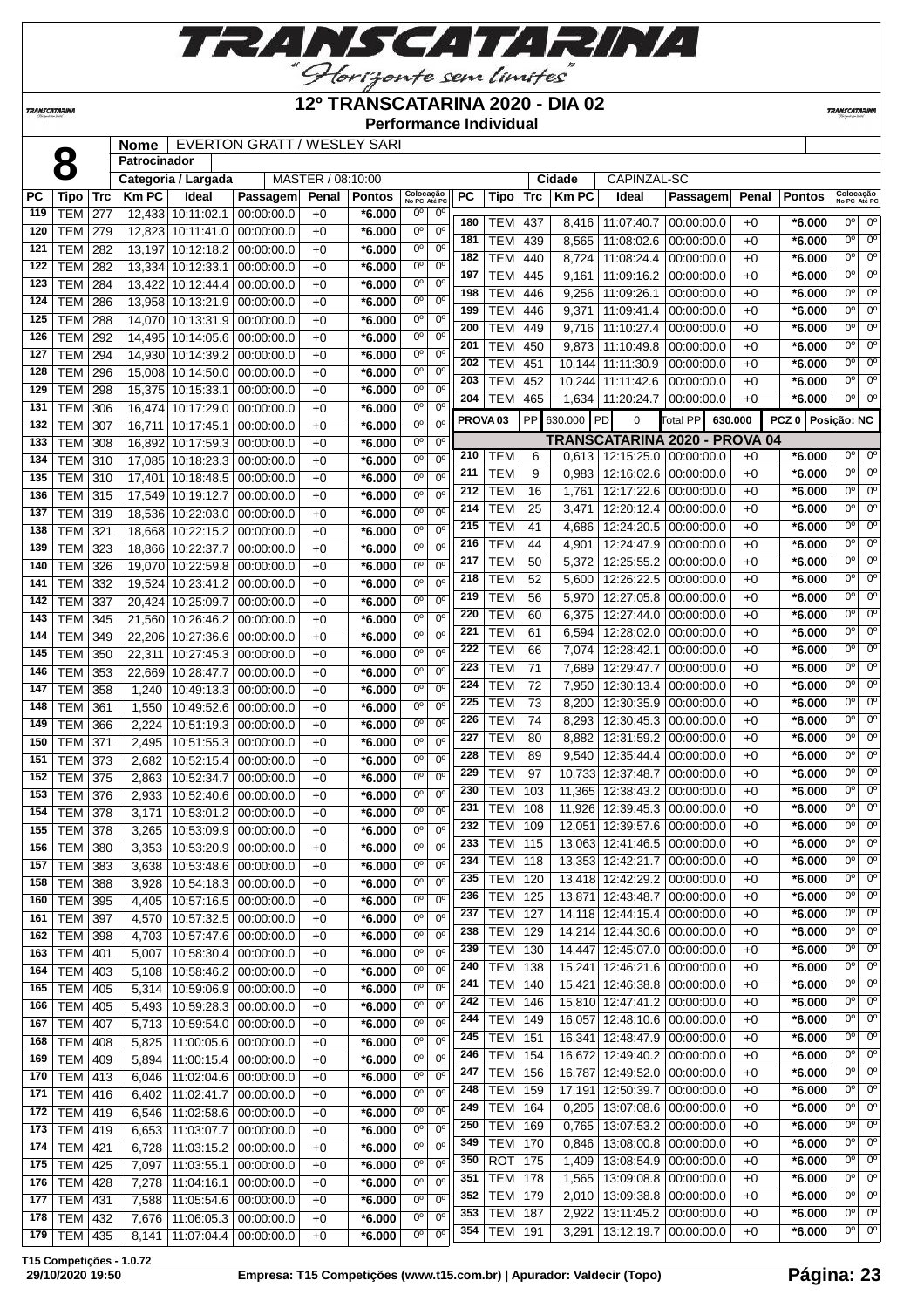

**TRANSCATARIN** 

|           | <i><b>TRANSCATARINA</b></i> |            |                     | Performance Individual |                             |                   |               |                           |             |           |      |            |        |             |          |       |               |                           |
|-----------|-----------------------------|------------|---------------------|------------------------|-----------------------------|-------------------|---------------|---------------------------|-------------|-----------|------|------------|--------|-------------|----------|-------|---------------|---------------------------|
|           |                             |            | <b>Nome</b>         |                        | EVERTON GRATT / WESLEY SARI |                   |               |                           |             |           |      |            |        |             |          |       |               |                           |
|           | 8                           |            | <b>Patrocinador</b> |                        |                             |                   |               |                           |             |           |      |            |        |             |          |       |               |                           |
|           |                             |            |                     | Categoria / Largada    |                             | MASTER / 08:10:00 |               |                           |             |           |      |            | Cidade | CAPINZAL-SC |          |       |               |                           |
| <b>PC</b> | Tipo                        | <b>Trc</b> | Km PC               | Ideal                  | Passagem                    | Penal             | <b>Pontos</b> | Colocação<br>No PC Até PC |             | <b>PC</b> | Tipo | <b>Trc</b> | Km PC  | Ideal       | Passagem | Penal | <b>Pontos</b> | Colocação<br>No PC Até PC |
| 355       | TEM                         | 195        | 4.004               | 13:13:31.6             | 00:00:00.0                  | $+0$              | $*6.000$      | 0 <sup>o</sup>            | $0^{\circ}$ |           |      |            |        |             |          |       |               |                           |
| 356       | TEM                         | 203        | 5,215               | 13:15:16.1             | 00:00:00.0                  | $+0$              | $*6.000$      | 0°                        | $0^{\circ}$ |           |      |            |        |             |          |       |               |                           |
| 357       | TEM l                       | 207        | 5,624               | 13:15:58.1             | 00:00:00.0                  | $+0$              | $*6.000$      | 0 <sup>o</sup>            | $0^{\circ}$ |           |      |            |        |             |          |       |               |                           |
| 358       | TEM l                       | 218        | 6,969               | 13:18:33.2             | 00:00:00.0                  | $+0$              | $*6.000$      | $0^{\circ}$               | $0^{\circ}$ |           |      |            |        |             |          |       |               |                           |
| 359       | TEM                         | 227        | 8,059               | 13:20:14.5             | 00:00:00.0                  | $+0$              | $*6.000$      | $0^{\circ}$               | $0^{\circ}$ |           |      |            |        |             |          |       |               |                           |
| 360       | TEM                         | 237        | 9.431               | 13:22:41.1             | 00:00:00.0                  | $+0$              | *6.000        | $0^{\circ}$               | $0^{\circ}$ |           |      |            |        |             |          |       |               |                           |
| 361       | TEM                         | 238        | 9.955               | 13:23:18.5             | 00:00:00.0                  | $+0$              | $*6.000$      | $0^{\circ}$               | $0^{\circ}$ |           |      |            |        |             |          |       |               |                           |
| 362       | TEM                         | 242        |                     | 10.466 13:23:58.6      | 00:00:00.0                  | $+0$              | $*6.000$      | 0°                        | $0^{\circ}$ |           |      |            |        |             |          |       |               |                           |
| 363       | TEM                         | 247        | 11.070              | 13:24:49.8             | 00:00:00.0                  | $+0$              | *6.000        | $0^{\circ}$               | $0^{\circ}$ |           |      |            |        |             |          |       |               |                           |
| 364       | TEM                         | 249        |                     | 11.392 13:25:17.4      | 00:00:00.0                  | $+0$              | $*6.000$      | 0°                        | $0^{\circ}$ |           |      |            |        |             |          |       |               |                           |
| 365       | TEM                         | 250        |                     | 11.584 13:25:31.8      | 00:00:00.0                  | $+0$              | *6.000        | 0°                        | $0^{\circ}$ |           |      |            |        |             |          |       |               |                           |
| 366       | TEM l                       | 251        |                     | 11,783 13:25:50.4      | 00:00:00.0                  | $+0$              | $*6.000$      | $0^{\circ}$               | $0^{\circ}$ |           |      |            |        |             |          |       |               |                           |

 TEM 252 11,918 13:26:01.2 00:00:00.0 +0 **\*6.000** 0º 0º TEM 262 13,992 13:28:59.9 00:00:00.0 +0 **\*6.000** 0º 0º ROT 266 14,372 13:30:05.9 00:00:00.0 +0 **\*6.000** 0º 0º TEM 272 15,115 13:31:11.4 00:00:00.0 +0 **\*6.000** 0º 0º TEM 278 15,912 13:32:24.9 00:00:00.0 +0 **\*6.000** 0º 0º **PROVA 04** PP 372.000 PD 0 Total PP **372.000 PCZ 0 Posição: NC**

**TOTAL** PP 1.476.000 PD 0 Total PP **1.476.000 PCZ 0**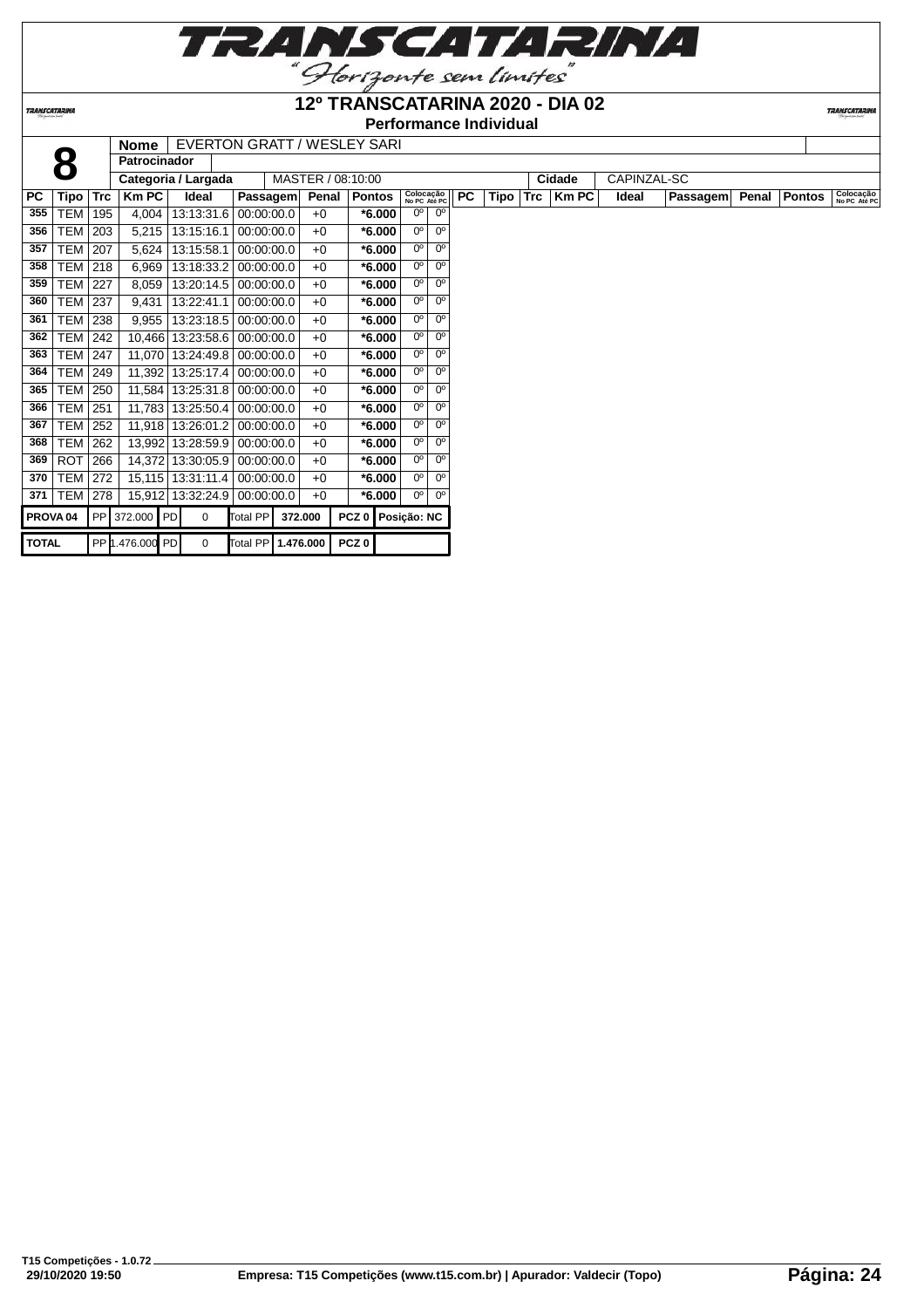

TRANSCATARINA

#### **12º TRANSCATARINA 2020 - DIA 02 Performance Individual**

**TRANSCATARIN** 

# **Nome** EDNILSO LEONEL BORGUEZANI / MARCOS FERNANDO EVANGELISTA 3573,3687

|           | $\mathbf{O}$     |     | <b>Nome</b><br>Patrocinador |                         | EDIVILSO LEONEL DONGUEZANI / MANCOS FENNANDO EVANGELISTA |                   |              |                           |                |           |                     |     |             |                                   |                               |        |               | აა <i>i</i> ა,ასთ                          |
|-----------|------------------|-----|-----------------------------|-------------------------|----------------------------------------------------------|-------------------|--------------|---------------------------|----------------|-----------|---------------------|-----|-------------|-----------------------------------|-------------------------------|--------|---------------|--------------------------------------------|
|           |                  |     |                             |                         |                                                          |                   |              |                           |                |           |                     |     |             |                                   |                               |        |               |                                            |
|           |                  |     |                             | Categoria / Largada     |                                                          | MASTER / 08:06:00 |              |                           |                |           |                     |     | Cidade      | <b>CURITIBA-PR</b>                |                               |        |               |                                            |
| <b>PC</b> |                  |     | Tipo Trc   Km PC            | Ideal                   | Passagem                                                 |                   | Penal Pontos | Colocação<br>No PC Até PC |                | <b>PC</b> | Tipo                | Trc | <b>KmPC</b> | Ideal                             | Passagem                      | Penal  | <b>Pontos</b> | Colocação<br>No PC Até PC                  |
|           |                  |     |                             |                         | TRANSCATARINA 2020 - PROVA 02                            |                   |              |                           |                | 60        | TEM                 | 118 |             | 13,606 08:45:55.0 08:46:00.6      |                               | $+0$   | +56           | 30<br>3 <sup>o</sup>                       |
| 1         | <b>TEM</b>       | 9   | 1,086                       | 08:19:40.0              | 08:19:40.2                                               | $+0$              | +2           | 3 <sup>o</sup>            | 3 <sup>o</sup> | 61        | <b>TEM</b>          | 118 |             | 13,712 08:46:04.8                 | 08:46:08.2                    | $+0$   | $+34$         | $4^{\circ}$<br>4 <sup>o</sup>              |
| 2         | <b>TEM</b>       | 10  | 1,326                       | 08:20:04.0              | 08:20:04.1                                               | $+0$              | +1           | $2^{\circ}$               | $2^{\circ}$    | 62        | <b>TEM</b>          | 120 | 13,869      | 08:46:21.8                        | 08:46:22.7                    | $+0$   | +9            | 3 <sup>0</sup><br>3 <sup>o</sup>           |
| 3         | <b>TEM</b>       | 15  | 1,611                       | 08:20:36.3              | 08:20:36.3                                               | $+0$              | 0            | 1 <sup>0</sup>            | 1 <sup>0</sup> | 63        | <b>TEM</b>          | 124 |             | 14,044 08:46:43.6                 | 08:46:48.8                    | $+0$   | $+52$         | $\overline{2^{\circ}}$<br>$\overline{2^0}$ |
| 4         | <b>TEM</b>       | 16  | 1,727                       | 08:20:47.9              | 08:20:47.4                                               | $+0$              | $-5$         | 6 <sup>o</sup>            | 4 <sup>0</sup> | 64        | TEM                 | 129 | 14,564      | 08:47:37.2 00:00:00.0             |                               | $+0$   | $*6.000$      | $0^{\circ}$<br>$0^{\circ}$                 |
| 5         | <b>TEM</b>       | 19  | 2,176                       | 08:21:39.0              | 08:21:38.8                                               | $+0$              | $-2$         | $7^\circ$                 | $4^{\circ}$    | 65        | <b>TEM</b>          | 137 |             | 14.985 08:49:07.7 08:52:02.8      |                               | $+0$   | $[+1.751]$    | $6^{\circ}$<br>$7^\circ$                   |
| 6         | <b>TEM</b>       | 20  | 2,261                       | 08:21:46.4              | 08:21:46.1                                               | $+0$              | $-3$         | $5^{\circ}$               | 3 <sup>o</sup> | 66        | <b>TEM</b>          |     |             | 15,108 08:50:50.1                 |                               | $+0$   |               | $6^{\circ}$<br>$7^\circ$                   |
| 7         | <b>TEM</b>       | 23  | 2,538                       | 08:22:12.7              | 08:22:12.7                                               | $+0$              | 0            | 1 <sup>0</sup>            | 3 <sup>o</sup> | 67        |                     | 139 |             |                                   | 08:52:37.6                    |        | $+1.075$      | 7°1<br>$\overline{7^0}$                    |
| 8         | <b>TEM</b>       | 24  | 2,792                       | 08:22:33.2              | 08:22:32.5                                               | $+0$              | -7           | $7^\circ$                 | 4 <sup>0</sup> |           | <b>TEM</b>          | 144 |             | 15,323 08:51:35.9                 | 08:47:31.9                    | $+0$   | $-2.440$      |                                            |
| 9         | <b>TEM</b>       | 25  | 3,001                       | 08:22:51.4              | 08:22:51.3                                               | $+0$              | -1           | 3 <sup>o</sup>            | 3 <sup>o</sup> | 68        | <b>TEM</b>          | 149 |             | 15,762 08:52:22.6                 | 08:55:00.5                    | $+0$   | $+1.579$      | $7^\circ$<br>$7^\circ$                     |
| 10        | <b>TEM</b>       | 27  | 3,293                       | 08:23:19.5              | 08:23:18.9                                               | $+0$              | -6           | $5^{\circ}$               | $5^{\circ}$    | 69        | <b>TEM</b>          | 154 |             | 15,965 08:55:50.9 08:55:51.9      |                               | $+0$   | +10           | 4 <sup>0</sup><br>$7^\circ$                |
| 11        | <b>TEM</b>       | 29  | 3,440                       | 08:23:52.7              | 08:23:51.6                                               | $+0$              | -11          | $9^{\circ}$               | 6 <sup>o</sup> | 70        | <b>TEM</b>          | 156 |             | 16,205 08:56:16.3                 | 08:56:16.1                    | $+0$   | $-2$          | 3 <sup>0</sup><br>$7^\circ$                |
| 12        | <b>TEM</b>       | 32  | 3,880                       | 08:24:28.9              | 08:24:28.7                                               | $+0$              | $-2$         | $8^{\circ}$               | 6 <sup>o</sup> | 71        | <b>TEM</b>          | 158 |             | 16,288 08:56:26.4                 | 08:56:28.6                    | $+0$   | $[+22]$       | $7^\circ$<br>$5^{\circ}$                   |
| 13        | <b>TEM</b>       | 35  | 4,453                       | 08:25:14.8              | 08:25:14.4                                               | $+0$              | $-4$         | $5^{\circ}$               | 6 <sup>o</sup> | 72        | <b>TEM</b>          | 162 |             | 16,623 08:57:02.4                 | 08:57:04.3                    | $+0$   | $[+19]$       | $7^\circ$<br>$6^{\circ}$                   |
| 14        | <b>TEM</b>       | 36  | 4,587                       | 08:25:29.1              | 08:25:29.2                                               | $+0$              | $+1$         | $5^{\circ}$               | $6^{\circ}$    | 73        | <b>TEM</b>          | 164 |             | 16,809 08:57:22.7                 | 08:57:23.1                    | $+0$   | +4            | 3 <sup>o</sup><br>$7^\circ$                |
| 15        | <b>TEM</b>       | 38  | 4,746                       | 08:25:46.7              | 08:25:47.5                                               | $+0$              | +8           | $8^{\circ}$               | $7^{\circ}$    | 75        | <b>TEM</b>          | 168 |             | 17,934 09:03:46.5 09:03:46.2      |                               | $+0$   | $-3$          | $\overline{2^{\circ}}$<br>$7^\circ$        |
| 16        | <b>TEM</b>       | 39  |                             |                         |                                                          |                   | $-5$         | $7^{\circ}$               | 6 <sup>o</sup> | 76        | <b>TEM</b>          | 173 |             | 20,132 09:06:40.2 09:06:40.2      |                               | $+0$   | 0             | $\overline{7^0}$<br>1 <sup>0</sup>         |
|           |                  |     | 4,823                       | 08:25:53.5              | 08:25:53.0                                               | $+0$              |              | $5^{\circ}$               | 6 <sup>o</sup> | 77        | <b>TEM</b>          | 175 | 20,785      | 09:07:36.9                        | 09:07:36.5                    | $+0$   | -4            | $7^\circ$<br>$7^\circ$                     |
| 17        | <b>TEM</b>       | 40  | 5,049                       | 08:26:15.8              | 08:26:15.7                                               | $+0$              | $-1$         |                           |                | 78        | <b>TEM</b>          | 183 |             | 22,099 09:09:51.7                 | 09:09:51.3                    | $+0$   | $-4$          | $7^\circ$<br>$6^{\circ}$                   |
| 18        | <b>TEM</b>       | 42  | 5,320                       | 08:26:39.7              | 08:26:39.0                                               | $+0$              | -7           | $7^\circ$                 | 8 <sup>o</sup> | 79        | <b>TEM</b>          | 185 |             | 22,166 09:10:02.2 09:10:04.2      |                               | $+0$   | $[+20]$       | 4 <sup>°</sup><br>$7^\circ$                |
| 19        | <b>TEM</b>       | 43  | 5,383                       | 08:26:45.1              | 08:26:45.2                                               | $+0$              | +1           | 3 <sup>o</sup>            | 7 <sup>0</sup> | 80        | <b>TEM</b>          | 187 |             | 22,250 09:10:13.1                 | 09:10:13.8                    | $+0$   | $+7$          | 4 <sup>0</sup><br>$7^\circ$                |
| 20        | <b>TEM</b>       | 44  | 5,547                       | 08:26:58.2              | 08:26:57.9                                               | $+0$              | -3           | $2^{\circ}$               | 5 <sup>0</sup> | 81        | TEM                 | 187 |             | 22,394 09:10:26.4                 | 09:10:26.4                    | $+0$   | 0             | 10<br>$7^\circ$                            |
| 21        | <b>TEM</b>       | 45  | 5,752                       | 08:27:15.7              | 08:27:15.6                                               | $+0$              | -1           | 40                        | 5 <sup>0</sup> |           | PROVA <sub>02</sub> | PP  | 13.427      | PD<br>1.858                       | <b>Total PP</b>               | 11.569 | PCZ8          | Posição: 7º                                |
| 22        | <b>TEM</b>       | 47  | 5,928                       | 08:27:30.3              | 08:27:30.0                                               | $+0$              | -3           | 8 <sup>o</sup>            | 7 <sup>0</sup> |           |                     |     |             |                                   |                               |        |               |                                            |
| 23        | <b>TEM</b>       | 49  | 6,071                       | 08:27:43.4              | 08:27:43.4                                               | $+0$              | 0            | 1 <sup>0</sup>            | $4^{\circ}$    |           |                     |     |             |                                   | TRANSCATARINA 2020 - PROVA 03 |        |               |                                            |
| 24        | <b>TEM</b>       | 51  | 6,188                       | 08:27:57.5              | 08:27:57.6                                               | $+0$              | +1           | 3 <sup>0</sup>            | $5^{\circ}$    | 82        | TEM                 | 194 |             | $0,306$   09:37:14.0   09:37:13.4 |                               | $+0$   | -6            | 5 <sup>0</sup><br>$5^{\circ}$              |
| 25        | <b>TEM</b>       | 54  | 6,446                       | 08:28:37.7              | 08:28:37.8                                               | $+0$              | $+1$         | $5^{\circ}$               | 4 <sup>0</sup> | 83        | <b>TEM</b>          | 196 | 0,969       | 09:38:05.6                        | 09:38:05.7                    | $+0$   | +1            | $6^{\circ}$<br>$6^{\circ}$                 |
| 26        | <b>TEM</b>       | 56  | 6,624                       | 08:28:53.9              | 08:28:53.9                                               | $+0$              | 0            | 1 <sup>0</sup>            | 4 <sup>0</sup> | 84        | <b>TEM</b>          | 197 | 1,036       | 09:38:11.1                        | 09:38:11.5                    | $+0$   | +4            | $3^{\circ}$<br>$5^{\circ}$                 |
| 27        | <b>TEM</b>       | 58  | 6,883                       | 08:29:15.9              | 08:29:15.1                                               | $+0$              | -8           | $7^\circ$                 | $5^{\circ}$    | 85        | <b>TEM</b>          | 198 | 1,354       |                                   | 09:38:38.9 09:38:38.3         | $+0$   | -6            | $7^{\circ}$<br>$6^{\circ}$                 |
| 28        | <b>TEM</b>       | 60  | 7,374                       | 08:30:00.8              | 08:30:00.0                                               | $+0$              | -8           | $9^{\circ}$               | $6^{\circ}$    | 86        | <b>TEM</b>          | 198 | 1,427       |                                   | 09:38:45.6 09:38:45.2         | $+0$   | -4            | 4 <sup>0</sup><br>$5^{\circ}$              |
| 29        | <b>TEM</b>       | 63  | 7,573                       | 08:30:19.2              | 08:30:19.1                                               | $+0$              | -1           | 3 <sup>0</sup>            | 6 <sup>o</sup> | 87        | <b>TEM</b>          | 200 | 1,598       | 09:39:00.5 09:39:00.7             |                               | $+0$   | +2            | 1 <sup>0</sup><br>4 <sup>0</sup>           |
| 30        | <b>TEM</b>       | 66  | 7,635                       | 08:30:28.9              | 08:30:26.8                                               | $+0$              | $[-21]$      | $6^{\circ}$               | $6^{\circ}$    | 88        | <b>TEM</b>          | 201 | 1,791       | 09:39:13.8                        | 09:39:13.7                    | $+0$   | $-1$          | $2^{\circ}$<br>4 <sup>o</sup>              |
| 31        | <b>TEM</b>       | 67  | 7,812                       | 08:30:44.4              | 08:30:43.7                                               | $+0$              | -7           | 8 <sup>0</sup>            | 6 <sup>o</sup> | 89        | <b>TEM</b>          | 201 | 1,912       | 09:39:24.2                        | 09:39:23.7                    | $+0$   | $-5$          | $5^{\circ}$<br>4 <sup>o</sup>              |
| 32        | <b>TEM</b>       | 69  | 8,009                       | 08:31:01.8              | 08:31:01.0                                               | $+0$              | -8           | $7^\circ$                 | $7^{\circ}$    | 90        | TEM                 | 202 | 2,282       | 09:39:57.1                        | 09:39:57.0                    | $+0$   | -1            | 1 <sup>0</sup><br>$\overline{2^{\circ}}$   |
| 33        | <b>TEM</b>       | 71  | 8,280                       | 08:31:27.5              | 08:31:27.0                                               | $+0$              | $-5$         | $7^\circ$                 | 6 <sup>o</sup> | 91        | <b>TEM</b>          | 204 | 2,415       | 09:40:08.8                        | 09:40:08.7                    | $+0$   | $-1$          | $2^{\circ}$<br>$\overline{2^0}$            |
| 34        | <b>TEM</b>       | 75  | 8,539                       | 08:31:57.7              | 08:31:57.6                                               | $+0$              | -1           | 3 <sup>o</sup>            | 6 <sup>o</sup> | 92        | <b>TEM</b>          | 205 | 2,914       | 09:40:45.0                        | 09:40:44.5                    | $+0$   | -5            | $6^{\circ}$<br>3 <sup>0</sup>              |
| 35        | <b>TEM</b>       | 77  | 8,820                       | 08:32:28.6              | 08:32:27.9                                               | $+0$              | $-7$         | $7^\circ$                 | 6 <sup>o</sup> | 93        | <b>TEM 207</b>      |     | 2,998       | 09:40:54.8 09:40:54.7             |                               | $+0$   | -1            | $3^{\circ}$<br>1 <sup>o</sup>              |
| 36        |                  |     |                             |                         |                                                          |                   |              | $5^{\circ}$               | 6 <sup>o</sup> | 95        | <b>TEM</b> 210      |     |             | 3,463 09:41:49.8 09:41:49.9       |                               | $+0$   | $+1$          | $3^0$ $2^0$                                |
| 37        | TEM              | 78  | 8,949                       | 08:32:42.6   08:32:42.7 |                                                          | +0                | +1           | $9^{\circ}$               | $6^{\circ}$    | 96        | <b>TEM 212</b>      |     | 3,727       |                                   | 09:42:30.6   09:42:30.6       | $+0$   | 0             | $2^{\circ}$<br>$1^{\circ}$                 |
|           | <b>TEM</b>       | 79  | 9,316                       | 08:33:08.5              | 08:33:08.0                                               | $+0$              | $-5$         |                           |                | 97        | <b>TEM 217</b>      |     | 4,064       |                                   | 09:43:10.6 09:43:10.6         | $+0$   | 0             | 3 <sup>0</sup><br>$2^{\circ}$              |
| 38        | <b>TEM</b>       | 80  | 9,472                       | 08:33:21.2              | 08:33:20.5                                               | $+0$              | $-7$         | 6 <sup>o</sup>            | $6^{\circ}$    | 98        | <b>TEM 219</b>      |     | 4,592       | 09:43:49.1                        | 09:43:48.2                    | $+0$   | $[-9]$        | $6^{\circ}$<br>$2^{\circ}$                 |
| 39        | <b>TEM</b>       | 83  | 9,776                       | 08:33:47.3              | 08:33:47.1                                               | $+0$              | -2           | 40                        | $6^{\circ}$    | 99        | <b>TEM 221</b>      |     | 4,738       | 09:44:02.2                        | 09:44:01.1                    | $+0$   | $[-11]$       | $7^\circ$<br>$\overline{2^0}$              |
| 40        | <b>TEM</b>       | 85  |                             | 10,139 08:34:18.8       | 08:34:18.6                                               | +0                | $-2$         | $6^{\circ}$               | 6 <sup>o</sup> | 100       | <b>TEM</b>          | 223 | 4,958       | 09:44:25.3                        | 09:44:25.0                    | $+0$   | -3            | 3 <sup>o</sup><br>$2^{\circ}$              |
| 41        | <b>TEM</b>       | 87  |                             | 10,266 08:34:30.7       | 08:34:30.4                                               | $+0$              | $-3$         | 4°                        | 6 <sup>o</sup> |           | <b>TEM 224</b>      |     |             |                                   |                               |        | $-3$          | $4^{\circ}$<br>$2^{\circ}$                 |
| 42        | <b>TEM</b>       | 88  | 10,322                      | 08:34:36.8              | 08:34:35.7                                               | $+0$              | $-11$        | 40                        | 6 <sup>o</sup> | 101       |                     |     | 4,996       |                                   | 09:44:31.0   09:44:30.7       | $+0$   |               | 1 <sup>°</sup><br>$2^{\circ}$              |
| 43        | <b>TEM</b>       | 88  |                             | 10,383 08:34:43.5       | 08:34:42.7                                               | $+0$              | -8           | $7^{\circ}$               | 6 <sup>o</sup> | 102       | <b>TEM</b>          | 225 | 5,176       |                                   | 09:44:50.0 09:44:50.0         | $+0$   | 0             |                                            |
| 44        | <b>TEM</b>       | 91  |                             | 10,639 08:35:43.3       | 08:35:42.6                                               | $+0$              | $-7$         | 8 <sup>o</sup>            | 6 <sup>o</sup> | 103       | <b>TEM 227</b>      |     | 5,360       |                                   | 09:45:16.0 09:45:15.6         | $+0$   | -4            | $2^{\circ}$<br>$4^{\circ}$                 |
| 45        | <b>TEM</b>       | 93  |                             | 10,723 08:35:54.5       | 08:35:54.0                                               | $+0$              | -5           | 6 <sup>o</sup>            | 7 <sup>0</sup> | 104       | <b>TEM 229</b>      |     | 5,590       |                                   | 09:45:37.6 09:45:36.9         | $+0$   | $-7$          | $6^{\circ}$<br>$2^{\circ}$                 |
| 46        | <b>TEM</b>       | 94  |                             | 10,840 08:36:05.1       | 08:36:04.2                                               | $+0$              | -9           | $9^{\circ}$               | $7^\circ$      | 105       | <b>TEM 232</b>      |     | 5,745       |                                   | 09:45:58.9 09:45:59.0         | $+0$   | $+1$          | $1^{\circ}$<br>$2^{\circ}$                 |
| 47        | <b>TEM</b>       | 94  |                             | 10,923 08:36:13.4       | 08:36:12.8                                               | $+0$              | -6           | 9 <sup>o</sup>            | $7^{\circ}$    | 106       | <b>TEM 237</b>      |     | 6,234       |                                   | 09:46:46.9 09:46:46.7         | $+0$   | $-2$          | 3 <sup>0</sup><br>$2^{\circ}$              |
| 48        | <b>TEM</b>       | 95  | 11,098                      | 08:36:28.9              | 08:36:28.6                                               | $+0$              | -3           | $5^{\circ}$               | $8^{\circ}$    | 107       | <b>TEM 237</b>      |     | 6,757       |                                   | 09:47:21.8 09:47:21.4         | $+0$   | -4            | 3 <sup>0</sup><br>$2^{\circ}$              |
| 49        | <b>TEM</b>       | 96  |                             | 11,162 08:36:35.1       | 08:36:34.8                                               | +0                | -3           | $7^\circ$                 | $8^{\circ}$    | 108       | <b>TEM 239</b>      |     | 7,059       | 09:47:49.8                        | 09:47:49.4                    | $+0$   | $-4$          | $\overline{2^0}$<br>$5^{\circ}$            |
| 50        | <b>TEM</b>       | 98  |                             | 11,386 08:37:02.6       | 08:37:02.5                                               | $+0$              | $-1$         | $6^{\circ}$               | 8 <sup>o</sup> | 109       | <b>TEM</b>          | 244 | 7,325       |                                   | 09:48:39.6 09:48:39.3         | $+0$   | $-3$          | $6^{\circ}$<br>$2^{\circ}$                 |
| 51        | <b>TEM</b>       | 99  |                             | 11,689 08:37:27.7       | 08:37:27.7                                               | $+0$              | 0            | 1 <sup>0</sup>            | $7^\circ$      | 110       | <b>TEM 246</b>      |     | 7,546       |                                   | 09:49:03.1 09:49:03.0         | $+0$   | $-1$          | $3^{\circ}$<br>$2^{\circ}$                 |
| 52        | TEM              | 102 | 11,901                      | 08:37:46.5              | 08:37:46.3                                               | $+0$              | $-2$         | $5^{\circ}$               | 7 <sup>0</sup> | 111       | <b>TEM</b>          | 252 | 8,247       |                                   | 09:50:42.6 09:50:43.0         | $+0$   | +4            | $7^\circ$<br>$2^{\circ}$                   |
| 53        | <b>TEM</b>       | 103 |                             | 12,171 08:38:14.1       | 08:38:13.9                                               | $+0$              | $-2$         | 40                        | $7^\circ$      | 112       | <b>TEM 253</b>      |     | 8,457       |                                   | 09:50:58.7 09:50:58.2         | $+0$   | -5            | $6^{\circ}$<br>3 <sup>o</sup>              |
| 54        | <b>TEM</b>       | 105 |                             | 12,378 08:38:34.5       | 08:38:32.0                                               | $+0$              | $[-25]$      | 4 <sup>0</sup>            | 3 <sup>o</sup> | 113       | <b>TEM 258</b>      |     | 9,195       |                                   | 09:52:00.5 09:52:00.6         | $+0$   | +1            | $3^{\circ}$<br>3 <sup>o</sup>              |
| 55        | TEM              | 108 |                             | 12,620 08:39:05.9       | 08:39:05.1                                               | $+0$              | -8           | 3 <sup>0</sup>            | 3 <sup>o</sup> | 114       | <b>TEM 259</b>      |     | 9,397       |                                   | 09:52:20.9 09:52:20.4         | $+0$   | $-5$          | $6^{\circ}$<br>3 <sup>o</sup>              |
| 57        | <b>TEM 113</b>   |     | 13,125                      | 08:45:04.8              | 08:45:04.8                                               | $+0$              | 0            | 1 <sup>0</sup>            | 3 <sup>o</sup> | 115       | <b>TEM 263</b>      |     | 9,544       |                                   | 09:52:43.8 09:52:44.2         | $+0$   | +4            | $7^\circ$<br>3 <sup>o</sup>                |
|           |                  |     |                             |                         |                                                          |                   |              | $5^{\circ}$               | 3 <sup>o</sup> | 117       | <b>TEM 272</b>      |     | 11,257      | 10:00:16.7                        | 10:00:16.6                    | $+0$   | $-1$          | $3^{\circ}$<br>3 <sup>o</sup>              |
| 58        | <b>TEM   114</b> |     | 13,276                      | 08:45:19.7              | 08:45:19.2                                               | $+0$              | -5           |                           |                | 118       | <b>TEM 277</b>      |     |             | 12,289 10:06:51.3                 | 10:06:51.2                    | $+0$   | -1            | $4^{\circ}$<br>3 <sup>o</sup>              |
| 59        | <b>TEM 115</b>   |     |                             | 13,405 08:45:33.9       | 08:45:41.8                                               | $+0$              | $+79$        | 4 <sup>0</sup>            | $2^{\circ}$    |           |                     |     |             |                                   |                               |        |               |                                            |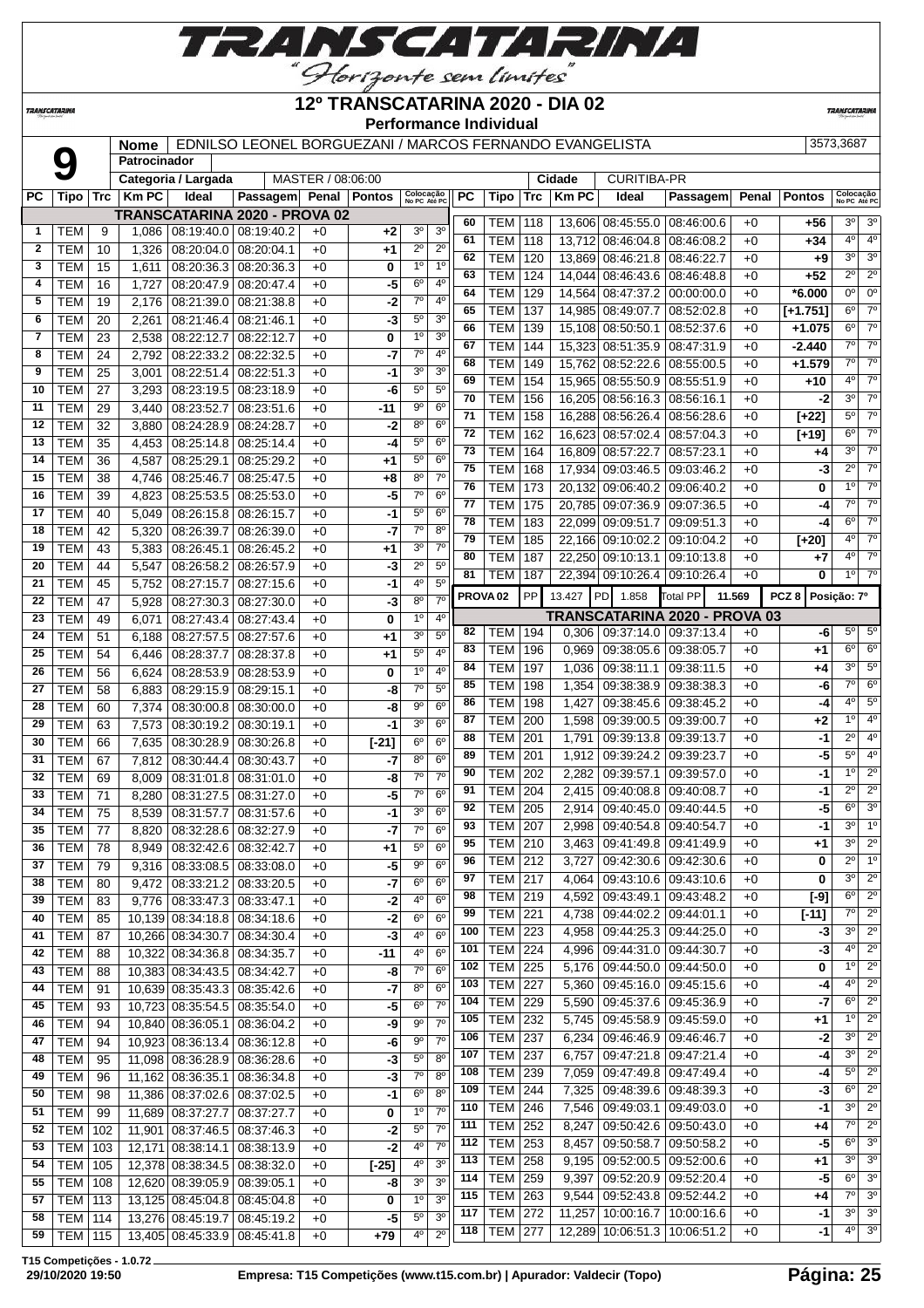

**TRANSCATARINA** 

#### **12º TRANSCATARINA 2020 - DIA 02 Performance Individual**

**TRANSCATARIN** 

**Nome** EDNILSO LEONEL BORGUEZANI / MARCOS FERNANDO EVANGELISTA 3573,3687

| MASTER / 08:06:00<br><b>CURITIBA-PR</b><br>Cidade<br>Categoria / Largada<br>Colocação<br>No PC Até PC<br>Colocação<br>No PC Até PC<br><b>PC</b><br><b>Km PC</b><br>Ideal<br>PC<br><b>Km PC</b><br>Penal<br><b>Pontos</b><br><b>Tipo</b><br>Trc<br>Passagem<br>Penal<br><b>Pontos</b><br>Tipo<br>Trc<br>Ideal<br>Passagem<br><b>TEM</b><br>277<br>10:07:02.1<br>$+0$<br>$4^{\circ}$<br>3 <sup>o</sup><br>119<br>12.433<br>10:07:02.0<br>-1<br>$4^{\circ}$<br>180<br>$1^{\circ}$<br>TEM<br>437<br>11:03:40.7<br>11:03:40.7<br>0<br>8,416<br>$+0$<br>4 <sup>0</sup><br>3 <sup>o</sup><br>279<br>$+0$<br>120<br><b>TEM</b><br>12,823<br>10:07:41.0<br>10:07:40.6<br>-4<br>$6^{\circ}$<br>$5^{\circ}$<br>181<br><b>TEM</b><br>439<br>$+0$<br>8,565<br>11:04:02.6<br>11:03:58.7<br>-39<br>$2^{\circ}$<br>3 <sup>o</sup><br>121<br><b>TEM</b><br>282<br>10:08:17.4<br>$+0$<br>13,197<br>10:08:18.2<br>-8<br>$2^{\circ}$<br>$5^{\circ}$<br>182<br><b>TEM</b><br>440<br>8,724<br>11:04:24.4<br>11:04:24.5<br>$+0$<br>+1<br><b>TEM</b><br>$+0$<br>3 <sup>o</sup><br>$2^{\circ}$<br>122<br>282<br>13,334<br>10:08:33.1<br>10:08:32.8<br>-3<br>$1^{\circ}$<br>5 <sup>0</sup><br>197<br><b>TEM</b><br>445<br>11:05:16.2<br>11:05:16.2<br>$+0$<br>0<br>9,161<br>$2^{\circ}$<br><b>TEM</b><br>10:08:44.4<br>$+0$<br>0<br>$1^{\circ}$<br>123<br>284<br>13,422<br>10:08:44.4<br>$5^{\circ}$<br>4 <sup>0</sup><br>198<br><b>TEM</b><br>446<br>9,256<br>11:05:26.1<br>11:05:26.5<br>$+0$<br>+4<br>$2^{\circ}$<br>$2^{\circ}$<br><b>TEM</b><br>124<br>286<br>13,958<br>10:09:21.9<br>10:09:21.8<br>$+0$<br>-1<br>1 <sup>0</sup><br>4 <sup>0</sup><br>199<br><b>TEM</b><br>446<br>11:05:41.4<br>9,371<br>11:05:41.4<br>$+0$<br>0<br>$5^{\circ}$<br>$2^{\circ}$<br><b>TEM</b><br>$+0$<br>-3<br>125<br>288<br>14,070<br>10:09:31.9<br>10:09:31.6<br>$5^{\circ}$<br>$4^{\circ}$<br>200<br><b>TEM</b><br>449<br>9,716<br>11:06:27.4<br>11:06:27.8<br>$+0$<br>+4<br>$2^{\circ}$<br>$2^{\circ}$<br><b>TEM</b><br>$+0$<br>$-1$<br>126<br>292<br>10:10:05.6<br>10:10:05.5<br>14,495<br>3 <sup>0</sup><br>4 <sup>0</sup><br>201<br><b>TEM</b><br>450<br>$+0$<br>9,873<br>11:06:49.8<br>11:06:49.7<br>-1<br>$2^{\circ}$<br><b>TEM</b><br>$+0$<br>3 <sup>o</sup><br>294<br>14,930<br>10:10:39.2<br>10:10:39.0<br>-2<br>127<br>$3^{\circ}$<br>4 <sup>0</sup><br>202<br><b>TEM</b><br>451<br>11:07:30.9<br>11:07:31.0<br>$+0$<br>10,144<br>+1<br>$2^{\circ}$<br>$2^{\circ}$<br><b>TEM</b><br>296<br>$+0$<br>128<br>15,008<br>10:10:50.0<br>10:10:50.1<br>+1<br>$3^{\circ}$<br>4 <sup>0</sup><br>203<br><b>TEM</b><br>452<br>10,244 11:07:42.6<br>11:07:43.0<br>$+0$<br>+4<br>$\overline{2^0}$<br>$\overline{2^0}$<br><b>TEM</b><br>298<br>129<br>15,375<br>10:11:33.1<br>10:11:33.1<br>$+0$<br>0<br>$5^{\circ}$<br>204<br>4 <sup>0</sup><br><b>TEM</b><br>465<br>1,634   11:16:24.7<br>$+0$<br>11:16:24.3<br>-4<br>$2^{\circ}$<br>$5^{\circ}$<br>131<br><b>TEM</b><br>306<br>$+0$<br>16,474<br>10:13:29.0<br>10:13:29.1<br>+1<br>PP<br>PROVA <sub>03</sub><br>PD<br><b>Total PP</b><br><b>PCZ 13</b><br>432<br>136<br>296<br>Posição: 4º<br>$5^{\circ}$<br>$+0$<br>$2^{\circ}$<br><b>TEM</b><br>-2<br>132<br>307<br>16,711<br>10:13:45.1<br>10:13:44.9<br>TRANSCATARINA 2020 - PROVA 04<br>$7^\circ$<br>$2^{\circ}$<br><b>TEM</b><br>$+0$<br>133<br>308<br>16,892<br>10:13:59.3<br>10:13:58.9<br>-4<br>$5^{\circ}$<br>$5^{\circ}$<br>210<br>TEM<br>$0,613$   12:11:25.0  <br>12:11:24.8<br>$+0$<br>6<br>-2<br>6 <sup>o</sup><br>$2^{\circ}$<br>134<br><b>TEM</b><br>10:14:23.3<br>$[-8]$<br>310<br>17.085<br>10:14:22.5<br>$+0$<br>$\overline{7^{\circ}}$<br>6 <sup>o</sup><br>211<br><b>TEM</b><br>9<br>0,983<br>12:12:02.6   12:12:03.4<br>$+0$<br>+8<br>1 <sup>0</sup><br>$2^{\circ}$<br>$+0$<br>0<br>135<br>TEM<br>310<br>17,401<br>10:14:48.5<br>10:14:48.5<br>$5^\circ$<br>6 <sup>o</sup><br>212<br><b>TEM</b><br>16<br>1,761<br>12:13:22.6 12:13:23.1<br>$+0$<br>$+5$<br>$5^{\circ}$<br>3 <sup>o</sup><br>$+0$<br>136<br><b>TEM</b><br>315<br>17,549<br>10:15:12.7<br>10:15:13.2<br>+5<br>$4^{\circ}$<br>4 <sup>0</sup><br><b>TEM</b><br>214<br>25<br>$-7$<br>12:16:12.4<br>12:16:11.7<br>$+0$<br>3,471<br>5 <sup>o</sup><br>3 <sup>o</sup><br>$+0$<br>TEM<br>319<br>18,536<br>10:18:03.0<br>10:18:03.1<br>+1<br>137<br>$6^{\circ}$<br>6 <sup>o</sup><br>215<br><b>TEM</b><br>-5<br>41<br>12:20:20.5<br>12:20:20.0<br>$+0$<br>4,686<br>1 <sup>0</sup><br>$2^{\circ}$<br><b>TEM</b><br>321<br>$+0$<br>138<br>18,668<br>10:18:15.2<br>10:18:15.2<br>0<br>$2^{\circ}$<br>4 <sup>0</sup><br><b>TEM</b><br>216<br>44<br>12:20:47.9<br>12:20:48.0<br>4,901<br>$+0$<br>$+1$<br>5 <sup>o</sup><br>$2^{\circ}$<br><b>TEM</b><br>323<br>$+0$<br>139<br>18.866<br>10:18:37.7<br>10:18:37.6<br>-1<br>$6^{\circ}$<br>$4^{\circ}$<br>217<br><b>TEM</b><br>50<br>12:21:55.2<br>$+6$<br>5,372<br>12:21:55.8<br>$+0$<br>$5^{\circ}$<br>3 <sup>o</sup><br>326<br>$+0$<br>140<br>TEM<br>19.070<br>10:18:59.8<br>+7<br>10:19:00.5<br>$2^{\circ}$<br>5 <sup>0</sup><br>218<br><b>TEM</b><br>52<br>12:22:22.5<br>12:22:22.6<br>$+0$<br>+1<br>5,600<br>3 <sup>o</sup><br><b>TEM</b><br>$+0$<br>4°<br>141<br>332<br>19,524<br>10:19:41.2<br>10:19:41.3<br>+1<br>10<br>4 <sup>0</sup><br><b>TEM</b><br>56<br>219<br>12:23:05.8<br>12:23:05.7<br>$+0$<br>5,970<br>-1<br>1 <sup>0</sup><br>3 <sup>o</sup><br><b>TEM</b><br>$+0$<br>0<br>142<br>337<br>10:21:09.7<br>10:21:09.7<br>20,424<br>$2^{\circ}$<br>3 <sup>o</sup><br><b>TEM</b><br>220<br>60<br>12:23:44.0   12:23:43.9<br>$+0$<br>6,375<br>-1<br>$4^{\circ}$<br>3 <sup>o</sup><br><b>TEM</b><br>10:22:46.2<br>10:22:45.8<br>$+0$<br>143<br>345<br>21,560<br>-4<br>$7^\circ$<br>4 <sup>0</sup><br>221<br><b>TEM</b><br>61<br>6,594<br>12:24:02.0   12:24:00.9<br>$+0$<br>$[-11]$<br>$5^{\circ}$<br>3 <sup>o</sup><br><b>TEM</b><br>$+0$<br>144<br>349<br>10:23:36.6<br>10:23:36.2<br>-4<br>22,206<br>$2^{\circ}$<br>222<br>3 <sup>o</sup><br><b>TEM</b><br>66<br>12:24:42.1<br>7,074<br>12:24:42.0<br>$+0$<br>-1<br>3 <sup>o</sup><br>$+0$<br>$5^{\circ}$<br>145<br><b>TEM</b><br>350<br>22,311<br>10:23:45.3<br>10:23:45.0<br>-3<br>$2^{\circ}$<br><b>TEM</b><br>71<br>223<br>7,689<br>12:25:47.7<br>12:25:47.3<br>$+0$<br>-4<br>$5^{\circ}$<br><b>TEM</b><br>353<br>$+0$<br>3 <sup>o</sup><br>146<br>22,669<br>10:24:47.7<br>10:24:47.8<br>+1<br>10<br>$\overline{2^0}$<br><b>TEM</b><br>224<br>72<br>12:26:13.4<br>12:26:12.6<br>$+0$<br>-8<br>7,950<br>$7^\circ$<br>3 <sup>o</sup><br><b>TEM</b><br>358<br>$+0$<br>147<br>1,240<br>10:45:13.3<br>10:45:12.6<br>-7<br>6 <sup>o</sup><br>225<br><b>TEM</b><br>73<br>12:26:35.9<br>12:26:36.3<br>8,200<br>$+0$<br>+4<br>3 <sup>0</sup><br>3 <sup>0</sup><br>148<br><b>TEM</b><br>361<br>1,550<br>10:45:52.6<br>10:45:52.7<br>$+0$<br>+1<br>$3^{\circ}$<br>226<br><b>TEM</b><br>74<br>12:26:45.3<br>12:26:44.7<br>$+0$<br>-6<br>8,293<br>1 <sup>0</sup><br>3 <sup>o</sup><br>$+0$<br>149<br>TEM<br>366<br>2,224<br>10:47:19.3<br>10:47:19.4<br>+1<br>$3^{\circ}$<br><b>TEM</b><br>227<br>80<br>12:27:59.2<br>12:27:58.9<br>$+0$<br>-3<br>8,882<br>1 <sup>0</sup><br>3 <sup>0</sup><br><b>TEM</b><br>371<br>10:47:55.3<br>10:47:55.2<br>$+0$<br>150<br>2,495<br>-1<br>$6^{\circ}$<br>1 <sup>0</sup><br>228<br><b>TEM</b><br>12:31:44.9<br>89<br>9,540<br>12:31:44.4<br>$+0$<br>+5<br>$4^{\circ}$<br>3 <sup>o</sup><br><b>TEM</b><br>373<br>10:48:15.7<br>$+0$<br>$+3$<br>151<br>2,682<br>10:48:15.4<br>1 <sup>0</sup><br><b>TEM</b><br>$8^{\circ}$<br>229<br>97<br>-5<br>10,733<br>12:33:48.7<br>12:33:48.2<br>$+0$<br>$5^{\circ}$<br>3 <sup>o</sup><br><b>TEM</b><br>$+0$<br>$+7$<br>152<br>375<br>2,863<br>10:48:34.7<br>10:48:35.4<br>$7^\circ$<br>1 <sup>0</sup><br>230<br><b>TEM</b><br>103<br>11,365<br>12:34:43.2<br>12:34:41.8<br>$+0$<br>$[-14]$<br>$2^{\circ}$<br>3 <sup>0</sup><br>$\sqrt{[+17]}$<br>153<br>TEM<br>376<br>2,933<br>10:48:40.6<br>10:48:42.3<br>$+0$<br>$7^{\circ}$<br>1 <sup>0</sup><br>231<br><b>TEM</b><br>108<br>11,926 12:35:45.3 12:35:45.7<br>$+0$<br>+4<br>3 <sup>o</sup><br>3 <sup>o</sup><br>154<br>$+0$<br>TEM<br>378<br>3,171<br>10:49:01.2<br>10:49:01.3<br>+1<br>$6^{\circ}$<br>1 <sup>0</sup><br>232<br><b>TEM</b><br>109<br>12,051<br>12:35:57.6<br>12:35:58.1<br>$+0$<br>+5<br>$5^{\circ}$<br>3 <sup>o</sup><br>$+0$<br>$+5$<br>155<br>TEM<br>378<br>3,265<br>10:49:09.9<br>10:49:10.4<br>$3^{\circ}$<br>1 <sup>0</sup><br>233<br><b>TEM</b><br>$-2$<br>115<br>13,063 12:37:46.5 12:37:46.3<br>$+0$<br>40<br>3 <sup>0</sup><br>TEM<br>3,353<br>$+0$<br>$-2$<br>156<br>380<br>10:49:20.9<br>10:49:20.7<br>$4^{\circ}$<br>1 <sup>0</sup><br>13,353 12:38:21.7 12:38:22.1<br>234<br>TEM  <br>+4<br>118<br>$+0$<br>3 <sup>o</sup><br>3 <sup>0</sup><br>157<br>TEM 383<br>10:49:48.6   10:49:48.8<br>$+2$<br>3,638<br>$+0$<br>$5^{\circ}$<br>1 <sup>o</sup><br>235<br><b>TEM</b><br>120<br>13,418 12:38:29.2 12:38:29.6<br>$+0$<br>+4<br>3 <sup>o</sup><br>3 <sup>o</sup><br>158<br><b>TEM 388</b><br>10:50:18.3 10:50:18.5<br>$+0$<br>$+2$<br>3,928<br>$6^{\circ}$<br>$2^{\circ}$<br><b>TEM</b><br>236<br>125<br>13,871 12:39:48.7 12:39:49.0<br>$+3$<br>$+0$<br>$7^\circ$<br><b>TEM 395</b><br>10:53:16.5   10:53:17.1<br>$+0$<br>$4^{\circ}$<br>160<br>$+6$<br>4,405<br>$8^{\circ}$<br>237<br><b>TEM</b><br>127<br>14,118 12:40:15.4 12:40:17.7<br>$+0$<br>$[+23]$<br>$4^{\rm o}$<br>$5^{\circ}$<br><b>TEM 397</b><br>10:53:32.5<br>10:53:33.0<br>$+0$<br>$+5$<br>161<br>4,570<br>$9^{\circ}$<br>$4^{\circ}$<br><b>TEM</b><br>238<br>129<br>14,214 12:40:30.6 12:40:26.9<br>$+0$<br>-37<br>6 <sup>o</sup><br>4 <sup>0</sup><br><b>TEM 398</b><br>10:53:47.6 10:53:48.0<br>$+0$<br>$+4$<br>162<br>4,703<br>$5^{\circ}$<br>4 <sup>o</sup><br><b>TEM</b><br>239<br>130<br>14,447 12:41:07.0 12:41:07.2<br>$+0$<br>$+2$<br>$5^{\circ}$<br>4 <sup>0</sup><br><b>TEM 401</b><br>163<br>10:54:30.4<br>10:54:30.8<br>$+4$<br>5,007<br>$+0$<br>$7^\circ$<br>$4^{\circ}$<br>240<br><b>TEM</b><br>138<br>15,241 12:42:21.6 12:42:22.5<br>$+0$<br>+9<br>4 <sup>0</sup><br>$6^{\circ}$<br>164<br>TEM   403<br>10:54:46.2<br>10:54:46.9<br>$+0$<br>$+7$<br>5,108<br>$9^{\circ}$<br>$4^{\circ}$<br><b>TEM</b><br>241<br>140<br>15,421 12:42:38.8 12:42:39.9<br>$[+11]$<br>$+0$<br>$2^{\circ}$<br>$4^{\circ}$<br>165<br><b>TEM 405</b><br>10:55:06.9<br>10:55:06.7<br>$+0$<br>-2<br>5,314<br>$5^{\circ}$<br>$4^{\circ}$<br>242<br><b>TEM</b><br>146<br>15,810 12:43:41.2 12:43:40.8<br>$+0$<br>-4<br>4°<br>$4^{\circ}$<br>TEM<br>405<br>10:55:28.3<br>$+0$<br>$-2$<br>166<br>5,493<br>10:55:28.1<br>$1^{\circ}$<br>4 <sup>0</sup><br>244<br><b>TEM</b><br>149<br>16,057 12:44:10.6 12:44:10.5<br>$+0$<br>-1<br>$7^\circ$<br>4 <sup>0</sup><br><b>TEM 407</b><br>5,713<br>10:55:54.0   10:55:56.0<br>$+0$<br>$[+20]$<br>167<br>4 <sup>o</sup><br>$4^{\circ}$<br><b>TEM</b><br>245<br>151<br>16,341 12:44:47.9 12:44:48.2<br>$+0$<br>$+3$<br>$5^{\circ}$<br>$4^{\rm o}$<br><b>TEM 408</b><br>10:56:05.6 10:56:05.0<br>$+0$<br>-6<br>168<br>5,825<br>$6^{\circ}$<br>$4^{\circ}$<br><b>TEM</b><br>246<br>154<br>16,672 12:45:40.2 12:45:40.9<br>$+7$<br>$+0$<br>$1^{\circ}$<br>$4^{\rm o}$<br>0<br>169<br><b>TEM 409</b><br>5,894<br>10:56:15.4 10:56:15.4<br>$+0$<br>$1^{\circ}$<br>$4^{\circ}$<br>247<br><b>TEM</b><br>156<br>16,787 12:45:52.0 12:45:52.1<br>$+0$<br>$+1$<br>3 <sup>o</sup><br>4 <sup>0</sup><br><b>TEM 413</b><br>$+0$<br>-4<br>170<br>6,046<br>10:58:04.6<br>10:58:04.2<br>$5^{\circ}$<br>$4^{\circ}$<br>248<br><b>TEM</b><br>159<br>17,191 12:46:39.7 12:46:40.2<br>$+0$<br>$+5$<br>$5^{\circ}$<br>4 <sup>0</sup><br>$+2$<br><b>TEM 416</b><br>10:58:41.7<br>10:58:41.9<br>171<br>6,402<br>$+0$<br>$5^{\circ}$<br>4 <sup>o</sup><br>249<br><b>TEM</b><br>164<br>$0,205$   13:03:08.6   13:03:08.7<br>$+0$<br>$+1$<br>$7^\circ$<br>4 <sup>0</sup><br>172<br><b>TEM 419</b><br>10:58:58.6   10:58:59.5<br>$[+9]$<br>6,546<br>$+0$<br>$7^\circ$<br>$4^{\circ}$<br>250<br><b>TEM</b><br>169<br>0,765   13:03:53.2   13:03:53.8<br>$+0$<br>+6<br>$5^{\circ}$<br>$4^{\circ}$<br>173<br><b>TEM 419</b><br>10:59:07.7<br>10:59:07.9<br>$+0$<br>$+2$<br>6,653<br>$5^{\circ}$<br>$4^{\circ}$<br>349<br>170<br>TEM<br>$0,846$   13:04:00.8   13:04:01.3<br>$+0$<br>+5<br>4°<br>$4^{\circ}$<br>174<br><b>TEM 421</b><br>10:59:15.2   10:59:16.0<br>6,728<br>$+0$<br>+8<br>0 <sup>o</sup><br>$0^{\circ}$<br>350<br><b>ROT</b><br>175<br>1,409   13:04:54.9   13:04:28.3<br>$+0$<br>0<br>6 <sup>o</sup><br>$4^{\circ}$<br><b>TEM 425</b><br>175<br>7,097<br>10:59:55.1<br>10:59:55.5<br>$+0$<br>+4<br>$1^{\circ}$<br>$4^{\circ}$<br><b>TEM</b><br>351<br>178<br>1,565   13:05:08.8   13:05:08.9<br>$+0$<br>$+1$<br>3 <sup>o</sup><br>$4^{\rm o}$<br>$TEM$ 428<br>7,278<br>11:00:16.1<br>11:00:16.2<br>$+0$<br>+1<br>176<br>4 <sup>o</sup><br>$6^{\circ}$<br>352<br><b>TEM</b><br>179<br>2,010   13:05:38.8   13:05:39.1<br>$+0$<br>$+3$<br>$5^{\circ}$<br>$4^{\circ}$<br><b>TEM 431</b><br>7,588<br>11:01:54.6   11:01:58.5<br>$[+39]$<br>177<br>$+0$<br>$1^{\circ}$<br>$4^{\circ}$<br>353<br><b>TEM</b><br>187<br>13:07:45.2   13:07:45.2<br>0<br>2,922<br>$+0$<br>$5^{\circ}$<br><b>TEM 432</b><br>11:02:05.3<br>$4^{\circ}$<br>178<br>7,676<br>11:02:07.6<br>$+0$<br>$[+23]$<br>$2^{\circ}$<br>$4^{\circ}$<br><b>TEM</b><br>191<br>354<br>3,291   13:08:19.7   13:08:20.1<br>$+0$<br>+4<br>1 <sup>0</sup><br>4 <sup>0</sup><br>TEM 435<br>11:03:04.4<br>11:03:04.4<br>179<br>8,141<br>$+0$<br>0 |  | Patrocinador |  |  |  |  |  |  |  |                |
|----------------------------------------------------------------------------------------------------------------------------------------------------------------------------------------------------------------------------------------------------------------------------------------------------------------------------------------------------------------------------------------------------------------------------------------------------------------------------------------------------------------------------------------------------------------------------------------------------------------------------------------------------------------------------------------------------------------------------------------------------------------------------------------------------------------------------------------------------------------------------------------------------------------------------------------------------------------------------------------------------------------------------------------------------------------------------------------------------------------------------------------------------------------------------------------------------------------------------------------------------------------------------------------------------------------------------------------------------------------------------------------------------------------------------------------------------------------------------------------------------------------------------------------------------------------------------------------------------------------------------------------------------------------------------------------------------------------------------------------------------------------------------------------------------------------------------------------------------------------------------------------------------------------------------------------------------------------------------------------------------------------------------------------------------------------------------------------------------------------------------------------------------------------------------------------------------------------------------------------------------------------------------------------------------------------------------------------------------------------------------------------------------------------------------------------------------------------------------------------------------------------------------------------------------------------------------------------------------------------------------------------------------------------------------------------------------------------------------------------------------------------------------------------------------------------------------------------------------------------------------------------------------------------------------------------------------------------------------------------------------------------------------------------------------------------------------------------------------------------------------------------------------------------------------------------------------------------------------------------------------------------------------------------------------------------------------------------------------------------------------------------------------------------------------------------------------------------------------------------------------------------------------------------------------------------------------------------------------------------------------------------------------------------------------------------------------------------------------------------------------------------------------------------------------------------------------------------------------------------------------------------------------------------------------------------------------------------------------------------------------------------------------------------------------------------------------------------------------------------------------------------------------------------------------------------------------------------------------------------------------------------------------------------------------------------------------------------------------------------------------------------------------------------------------------------------------------------------------------------------------------------------------------------------------------------------------------------------------------------------------------------------------------------------------------------------------------------------------------------------------------------------------------------------------------------------------------------------------------------------------------------------------------------------------------------------------------------------------------------------------------------------------------------------------------------------------------------------------------------------------------------------------------------------------------------------------------------------------------------------------------------------------------------------------------------------------------------------------------------------------------------------------------------------------------------------------------------------------------------------------------------------------------------------------------------------------------------------------------------------------------------------------------------------------------------------------------------------------------------------------------------------------------------------------------------------------------------------------------------------------------------------------------------------------------------------------------------------------------------------------------------------------------------------------------------------------------------------------------------------------------------------------------------------------------------------------------------------------------------------------------------------------------------------------------------------------------------------------------------------------------------------------------------------------------------------------------------------------------------------------------------------------------------------------------------------------------------------------------------------------------------------------------------------------------------------------------------------------------------------------------------------------------------------------------------------------------------------------------------------------------------------------------------------------------------------------------------------------------------------------------------------------------------------------------------------------------------------------------------------------------------------------------------------------------------------------------------------------------------------------------------------------------------------------------------------------------------------------------------------------------------------------------------------------------------------------------------------------------------------------------------------------------------------------------------------------------------------------------------------------------------------------------------------------------------------------------------------------------------------------------------------------------------------------------------------------------------------------------------------------------------------------------------------------------------------------------------------------------------------------------------------------------------------------------------------------------------------------------------------------------------------------------------------------------------------------------------------------------------------------------------------------------------------------------------------------------------------------------------------------------------------------------------------------------------------------------------------------------------------------------------------------------------------------------------------------------------------------------------------------------------------------------------------------------------------------------------------------------------------------------------------------------------------------------------------------------------------------------------------------------------------------------------------------------------------------------------------------------------------------------------------------------------------------------------------------------------------------------------------------------------------------------------------------------------------------------------------------------------------------------------------------------------------------------------------------------------------------------------------------------------------------------------------------------------------------------------------------------------------------------------------------------------------------------------------------------------------------------------------------------------------------------------------------------------------------------------------------------------------------------------------------------------------------------------------------------------------------------------------------------------------------------------------------------------------------------------------------------------------------------------------------------------------------------------------------------------------------------------------------------------------------------------------------------------------------------------------------------------------------------------------------------------------------------------------------------------------------------------------------------------------------------------------------------------------------------------------------------------------------------------------------------------------------------------------------------------------------------------------------------------------------------------------------------------------------------------------------------------------------------------------------------------------------------------------------------------------------------------------------------------------------------------------------------------------------------------------------------------------------------------------------------------------------------------------------------------------------------------------------------------------------------------------------------------------------------------------------------------------------------------------------------------------------------------------------------------------------------------------------------------------------------------------------------------------------------------------------------------------------------------------------------------------------------------------------------------------------------------------------------------------------------------------------------------------------------------------------------------------------------------------------------------------------------------------------------------------------------------------------------------------------------------------------------------------------------------------------------------------------------------------------------------------------------------------------------------------------------------------------------------------------------------------------------------------------------------------------------------------------------------------------------------------------------------------------------------------------------------------------------------------------------------------------------------------------------------------------------------------------------------------------------------------------------------------------------------------------------------------------------------------------------------------------------------------------------------------------------------------------------------------------------------------------------------------------------------------------------------------------------------------------------------------------------------------------------------------------------------------------------------------------------------------------------------------------------------------------------------------------------------------------------------------------------------------------------------------------------------------------------------------------------------------------------------------------------------------------------------------------------------------------------------------------------------------------------------------------------|--|--------------|--|--|--|--|--|--|--|----------------|
|                                                                                                                                                                                                                                                                                                                                                                                                                                                                                                                                                                                                                                                                                                                                                                                                                                                                                                                                                                                                                                                                                                                                                                                                                                                                                                                                                                                                                                                                                                                                                                                                                                                                                                                                                                                                                                                                                                                                                                                                                                                                                                                                                                                                                                                                                                                                                                                                                                                                                                                                                                                                                                                                                                                                                                                                                                                                                                                                                                                                                                                                                                                                                                                                                                                                                                                                                                                                                                                                                                                                                                                                                                                                                                                                                                                                                                                                                                                                                                                                                                                                                                                                                                                                                                                                                                                                                                                                                                                                                                                                                                                                                                                                                                                                                                                                                                                                                                                                                                                                                                                                                                                                                                                                                                                                                                                                                                                                                                                                                                                                                                                                                                                                                                                                                                                                                                                                                                                                                                                                                                                                                                                                                                                                                                                                                                                                                                                                                                                                                                                                                                                                                                                                                                                                                                                                                                                                                                                                                                                                                                                                                                                                                                                                                                                                                                                                                                                                                                                                                                                                                                                                                                                                                                                                                                                                                                                                                                                                                                                                                                                                                                                                                                                                                                                                                                                                                                                                                                                                                                                                                                                                                                                                                                                                                                                                                                                                                                                                                                                                                                                                                                                                                                                                                                                                                                                                                                                                                                                                                                                                                                                                                                                                                                                                                                                                                                                                                                                                                                                                                                                                                                                                                                                                                                                                                                                                                                                                                                                                                                                                                                                                                                                                                                                                                                                                                                                                                                                                                                                                                                                                                                                                                                                                                                                                                                                                                                                                                                                                                                                                                                                                                                                                                                                                                                                                                                                                                                                                                                                                                                                                                                                                                                                                                                                                                                                                                                                                                                                                                                                                                                                                                                                                                                                                                                                                                                                                                                                                                                                                                                                                                                                                                                                                                                                                                                                                                                                                                                                                                  |  |              |  |  |  |  |  |  |  |                |
|                                                                                                                                                                                                                                                                                                                                                                                                                                                                                                                                                                                                                                                                                                                                                                                                                                                                                                                                                                                                                                                                                                                                                                                                                                                                                                                                                                                                                                                                                                                                                                                                                                                                                                                                                                                                                                                                                                                                                                                                                                                                                                                                                                                                                                                                                                                                                                                                                                                                                                                                                                                                                                                                                                                                                                                                                                                                                                                                                                                                                                                                                                                                                                                                                                                                                                                                                                                                                                                                                                                                                                                                                                                                                                                                                                                                                                                                                                                                                                                                                                                                                                                                                                                                                                                                                                                                                                                                                                                                                                                                                                                                                                                                                                                                                                                                                                                                                                                                                                                                                                                                                                                                                                                                                                                                                                                                                                                                                                                                                                                                                                                                                                                                                                                                                                                                                                                                                                                                                                                                                                                                                                                                                                                                                                                                                                                                                                                                                                                                                                                                                                                                                                                                                                                                                                                                                                                                                                                                                                                                                                                                                                                                                                                                                                                                                                                                                                                                                                                                                                                                                                                                                                                                                                                                                                                                                                                                                                                                                                                                                                                                                                                                                                                                                                                                                                                                                                                                                                                                                                                                                                                                                                                                                                                                                                                                                                                                                                                                                                                                                                                                                                                                                                                                                                                                                                                                                                                                                                                                                                                                                                                                                                                                                                                                                                                                                                                                                                                                                                                                                                                                                                                                                                                                                                                                                                                                                                                                                                                                                                                                                                                                                                                                                                                                                                                                                                                                                                                                                                                                                                                                                                                                                                                                                                                                                                                                                                                                                                                                                                                                                                                                                                                                                                                                                                                                                                                                                                                                                                                                                                                                                                                                                                                                                                                                                                                                                                                                                                                                                                                                                                                                                                                                                                                                                                                                                                                                                                                                                                                                                                                                                                                                                                                                                                                                                                                                                                                                                                                                                  |  |              |  |  |  |  |  |  |  |                |
|                                                                                                                                                                                                                                                                                                                                                                                                                                                                                                                                                                                                                                                                                                                                                                                                                                                                                                                                                                                                                                                                                                                                                                                                                                                                                                                                                                                                                                                                                                                                                                                                                                                                                                                                                                                                                                                                                                                                                                                                                                                                                                                                                                                                                                                                                                                                                                                                                                                                                                                                                                                                                                                                                                                                                                                                                                                                                                                                                                                                                                                                                                                                                                                                                                                                                                                                                                                                                                                                                                                                                                                                                                                                                                                                                                                                                                                                                                                                                                                                                                                                                                                                                                                                                                                                                                                                                                                                                                                                                                                                                                                                                                                                                                                                                                                                                                                                                                                                                                                                                                                                                                                                                                                                                                                                                                                                                                                                                                                                                                                                                                                                                                                                                                                                                                                                                                                                                                                                                                                                                                                                                                                                                                                                                                                                                                                                                                                                                                                                                                                                                                                                                                                                                                                                                                                                                                                                                                                                                                                                                                                                                                                                                                                                                                                                                                                                                                                                                                                                                                                                                                                                                                                                                                                                                                                                                                                                                                                                                                                                                                                                                                                                                                                                                                                                                                                                                                                                                                                                                                                                                                                                                                                                                                                                                                                                                                                                                                                                                                                                                                                                                                                                                                                                                                                                                                                                                                                                                                                                                                                                                                                                                                                                                                                                                                                                                                                                                                                                                                                                                                                                                                                                                                                                                                                                                                                                                                                                                                                                                                                                                                                                                                                                                                                                                                                                                                                                                                                                                                                                                                                                                                                                                                                                                                                                                                                                                                                                                                                                                                                                                                                                                                                                                                                                                                                                                                                                                                                                                                                                                                                                                                                                                                                                                                                                                                                                                                                                                                                                                                                                                                                                                                                                                                                                                                                                                                                                                                                                                                                                                                                                                                                                                                                                                                                                                                                                                                                                                                                                                  |  |              |  |  |  |  |  |  |  |                |
|                                                                                                                                                                                                                                                                                                                                                                                                                                                                                                                                                                                                                                                                                                                                                                                                                                                                                                                                                                                                                                                                                                                                                                                                                                                                                                                                                                                                                                                                                                                                                                                                                                                                                                                                                                                                                                                                                                                                                                                                                                                                                                                                                                                                                                                                                                                                                                                                                                                                                                                                                                                                                                                                                                                                                                                                                                                                                                                                                                                                                                                                                                                                                                                                                                                                                                                                                                                                                                                                                                                                                                                                                                                                                                                                                                                                                                                                                                                                                                                                                                                                                                                                                                                                                                                                                                                                                                                                                                                                                                                                                                                                                                                                                                                                                                                                                                                                                                                                                                                                                                                                                                                                                                                                                                                                                                                                                                                                                                                                                                                                                                                                                                                                                                                                                                                                                                                                                                                                                                                                                                                                                                                                                                                                                                                                                                                                                                                                                                                                                                                                                                                                                                                                                                                                                                                                                                                                                                                                                                                                                                                                                                                                                                                                                                                                                                                                                                                                                                                                                                                                                                                                                                                                                                                                                                                                                                                                                                                                                                                                                                                                                                                                                                                                                                                                                                                                                                                                                                                                                                                                                                                                                                                                                                                                                                                                                                                                                                                                                                                                                                                                                                                                                                                                                                                                                                                                                                                                                                                                                                                                                                                                                                                                                                                                                                                                                                                                                                                                                                                                                                                                                                                                                                                                                                                                                                                                                                                                                                                                                                                                                                                                                                                                                                                                                                                                                                                                                                                                                                                                                                                                                                                                                                                                                                                                                                                                                                                                                                                                                                                                                                                                                                                                                                                                                                                                                                                                                                                                                                                                                                                                                                                                                                                                                                                                                                                                                                                                                                                                                                                                                                                                                                                                                                                                                                                                                                                                                                                                                                                                                                                                                                                                                                                                                                                                                                                                                                                                                                                                                  |  |              |  |  |  |  |  |  |  |                |
|                                                                                                                                                                                                                                                                                                                                                                                                                                                                                                                                                                                                                                                                                                                                                                                                                                                                                                                                                                                                                                                                                                                                                                                                                                                                                                                                                                                                                                                                                                                                                                                                                                                                                                                                                                                                                                                                                                                                                                                                                                                                                                                                                                                                                                                                                                                                                                                                                                                                                                                                                                                                                                                                                                                                                                                                                                                                                                                                                                                                                                                                                                                                                                                                                                                                                                                                                                                                                                                                                                                                                                                                                                                                                                                                                                                                                                                                                                                                                                                                                                                                                                                                                                                                                                                                                                                                                                                                                                                                                                                                                                                                                                                                                                                                                                                                                                                                                                                                                                                                                                                                                                                                                                                                                                                                                                                                                                                                                                                                                                                                                                                                                                                                                                                                                                                                                                                                                                                                                                                                                                                                                                                                                                                                                                                                                                                                                                                                                                                                                                                                                                                                                                                                                                                                                                                                                                                                                                                                                                                                                                                                                                                                                                                                                                                                                                                                                                                                                                                                                                                                                                                                                                                                                                                                                                                                                                                                                                                                                                                                                                                                                                                                                                                                                                                                                                                                                                                                                                                                                                                                                                                                                                                                                                                                                                                                                                                                                                                                                                                                                                                                                                                                                                                                                                                                                                                                                                                                                                                                                                                                                                                                                                                                                                                                                                                                                                                                                                                                                                                                                                                                                                                                                                                                                                                                                                                                                                                                                                                                                                                                                                                                                                                                                                                                                                                                                                                                                                                                                                                                                                                                                                                                                                                                                                                                                                                                                                                                                                                                                                                                                                                                                                                                                                                                                                                                                                                                                                                                                                                                                                                                                                                                                                                                                                                                                                                                                                                                                                                                                                                                                                                                                                                                                                                                                                                                                                                                                                                                                                                                                                                                                                                                                                                                                                                                                                                                                                                                                                                                                  |  |              |  |  |  |  |  |  |  |                |
|                                                                                                                                                                                                                                                                                                                                                                                                                                                                                                                                                                                                                                                                                                                                                                                                                                                                                                                                                                                                                                                                                                                                                                                                                                                                                                                                                                                                                                                                                                                                                                                                                                                                                                                                                                                                                                                                                                                                                                                                                                                                                                                                                                                                                                                                                                                                                                                                                                                                                                                                                                                                                                                                                                                                                                                                                                                                                                                                                                                                                                                                                                                                                                                                                                                                                                                                                                                                                                                                                                                                                                                                                                                                                                                                                                                                                                                                                                                                                                                                                                                                                                                                                                                                                                                                                                                                                                                                                                                                                                                                                                                                                                                                                                                                                                                                                                                                                                                                                                                                                                                                                                                                                                                                                                                                                                                                                                                                                                                                                                                                                                                                                                                                                                                                                                                                                                                                                                                                                                                                                                                                                                                                                                                                                                                                                                                                                                                                                                                                                                                                                                                                                                                                                                                                                                                                                                                                                                                                                                                                                                                                                                                                                                                                                                                                                                                                                                                                                                                                                                                                                                                                                                                                                                                                                                                                                                                                                                                                                                                                                                                                                                                                                                                                                                                                                                                                                                                                                                                                                                                                                                                                                                                                                                                                                                                                                                                                                                                                                                                                                                                                                                                                                                                                                                                                                                                                                                                                                                                                                                                                                                                                                                                                                                                                                                                                                                                                                                                                                                                                                                                                                                                                                                                                                                                                                                                                                                                                                                                                                                                                                                                                                                                                                                                                                                                                                                                                                                                                                                                                                                                                                                                                                                                                                                                                                                                                                                                                                                                                                                                                                                                                                                                                                                                                                                                                                                                                                                                                                                                                                                                                                                                                                                                                                                                                                                                                                                                                                                                                                                                                                                                                                                                                                                                                                                                                                                                                                                                                                                                                                                                                                                                                                                                                                                                                                                                                                                                                                                                                                  |  |              |  |  |  |  |  |  |  |                |
|                                                                                                                                                                                                                                                                                                                                                                                                                                                                                                                                                                                                                                                                                                                                                                                                                                                                                                                                                                                                                                                                                                                                                                                                                                                                                                                                                                                                                                                                                                                                                                                                                                                                                                                                                                                                                                                                                                                                                                                                                                                                                                                                                                                                                                                                                                                                                                                                                                                                                                                                                                                                                                                                                                                                                                                                                                                                                                                                                                                                                                                                                                                                                                                                                                                                                                                                                                                                                                                                                                                                                                                                                                                                                                                                                                                                                                                                                                                                                                                                                                                                                                                                                                                                                                                                                                                                                                                                                                                                                                                                                                                                                                                                                                                                                                                                                                                                                                                                                                                                                                                                                                                                                                                                                                                                                                                                                                                                                                                                                                                                                                                                                                                                                                                                                                                                                                                                                                                                                                                                                                                                                                                                                                                                                                                                                                                                                                                                                                                                                                                                                                                                                                                                                                                                                                                                                                                                                                                                                                                                                                                                                                                                                                                                                                                                                                                                                                                                                                                                                                                                                                                                                                                                                                                                                                                                                                                                                                                                                                                                                                                                                                                                                                                                                                                                                                                                                                                                                                                                                                                                                                                                                                                                                                                                                                                                                                                                                                                                                                                                                                                                                                                                                                                                                                                                                                                                                                                                                                                                                                                                                                                                                                                                                                                                                                                                                                                                                                                                                                                                                                                                                                                                                                                                                                                                                                                                                                                                                                                                                                                                                                                                                                                                                                                                                                                                                                                                                                                                                                                                                                                                                                                                                                                                                                                                                                                                                                                                                                                                                                                                                                                                                                                                                                                                                                                                                                                                                                                                                                                                                                                                                                                                                                                                                                                                                                                                                                                                                                                                                                                                                                                                                                                                                                                                                                                                                                                                                                                                                                                                                                                                                                                                                                                                                                                                                                                                                                                                                                                                                  |  |              |  |  |  |  |  |  |  |                |
|                                                                                                                                                                                                                                                                                                                                                                                                                                                                                                                                                                                                                                                                                                                                                                                                                                                                                                                                                                                                                                                                                                                                                                                                                                                                                                                                                                                                                                                                                                                                                                                                                                                                                                                                                                                                                                                                                                                                                                                                                                                                                                                                                                                                                                                                                                                                                                                                                                                                                                                                                                                                                                                                                                                                                                                                                                                                                                                                                                                                                                                                                                                                                                                                                                                                                                                                                                                                                                                                                                                                                                                                                                                                                                                                                                                                                                                                                                                                                                                                                                                                                                                                                                                                                                                                                                                                                                                                                                                                                                                                                                                                                                                                                                                                                                                                                                                                                                                                                                                                                                                                                                                                                                                                                                                                                                                                                                                                                                                                                                                                                                                                                                                                                                                                                                                                                                                                                                                                                                                                                                                                                                                                                                                                                                                                                                                                                                                                                                                                                                                                                                                                                                                                                                                                                                                                                                                                                                                                                                                                                                                                                                                                                                                                                                                                                                                                                                                                                                                                                                                                                                                                                                                                                                                                                                                                                                                                                                                                                                                                                                                                                                                                                                                                                                                                                                                                                                                                                                                                                                                                                                                                                                                                                                                                                                                                                                                                                                                                                                                                                                                                                                                                                                                                                                                                                                                                                                                                                                                                                                                                                                                                                                                                                                                                                                                                                                                                                                                                                                                                                                                                                                                                                                                                                                                                                                                                                                                                                                                                                                                                                                                                                                                                                                                                                                                                                                                                                                                                                                                                                                                                                                                                                                                                                                                                                                                                                                                                                                                                                                                                                                                                                                                                                                                                                                                                                                                                                                                                                                                                                                                                                                                                                                                                                                                                                                                                                                                                                                                                                                                                                                                                                                                                                                                                                                                                                                                                                                                                                                                                                                                                                                                                                                                                                                                                                                                                                                                                                                                                                  |  |              |  |  |  |  |  |  |  |                |
|                                                                                                                                                                                                                                                                                                                                                                                                                                                                                                                                                                                                                                                                                                                                                                                                                                                                                                                                                                                                                                                                                                                                                                                                                                                                                                                                                                                                                                                                                                                                                                                                                                                                                                                                                                                                                                                                                                                                                                                                                                                                                                                                                                                                                                                                                                                                                                                                                                                                                                                                                                                                                                                                                                                                                                                                                                                                                                                                                                                                                                                                                                                                                                                                                                                                                                                                                                                                                                                                                                                                                                                                                                                                                                                                                                                                                                                                                                                                                                                                                                                                                                                                                                                                                                                                                                                                                                                                                                                                                                                                                                                                                                                                                                                                                                                                                                                                                                                                                                                                                                                                                                                                                                                                                                                                                                                                                                                                                                                                                                                                                                                                                                                                                                                                                                                                                                                                                                                                                                                                                                                                                                                                                                                                                                                                                                                                                                                                                                                                                                                                                                                                                                                                                                                                                                                                                                                                                                                                                                                                                                                                                                                                                                                                                                                                                                                                                                                                                                                                                                                                                                                                                                                                                                                                                                                                                                                                                                                                                                                                                                                                                                                                                                                                                                                                                                                                                                                                                                                                                                                                                                                                                                                                                                                                                                                                                                                                                                                                                                                                                                                                                                                                                                                                                                                                                                                                                                                                                                                                                                                                                                                                                                                                                                                                                                                                                                                                                                                                                                                                                                                                                                                                                                                                                                                                                                                                                                                                                                                                                                                                                                                                                                                                                                                                                                                                                                                                                                                                                                                                                                                                                                                                                                                                                                                                                                                                                                                                                                                                                                                                                                                                                                                                                                                                                                                                                                                                                                                                                                                                                                                                                                                                                                                                                                                                                                                                                                                                                                                                                                                                                                                                                                                                                                                                                                                                                                                                                                                                                                                                                                                                                                                                                                                                                                                                                                                                                                                                                                                                                  |  |              |  |  |  |  |  |  |  |                |
|                                                                                                                                                                                                                                                                                                                                                                                                                                                                                                                                                                                                                                                                                                                                                                                                                                                                                                                                                                                                                                                                                                                                                                                                                                                                                                                                                                                                                                                                                                                                                                                                                                                                                                                                                                                                                                                                                                                                                                                                                                                                                                                                                                                                                                                                                                                                                                                                                                                                                                                                                                                                                                                                                                                                                                                                                                                                                                                                                                                                                                                                                                                                                                                                                                                                                                                                                                                                                                                                                                                                                                                                                                                                                                                                                                                                                                                                                                                                                                                                                                                                                                                                                                                                                                                                                                                                                                                                                                                                                                                                                                                                                                                                                                                                                                                                                                                                                                                                                                                                                                                                                                                                                                                                                                                                                                                                                                                                                                                                                                                                                                                                                                                                                                                                                                                                                                                                                                                                                                                                                                                                                                                                                                                                                                                                                                                                                                                                                                                                                                                                                                                                                                                                                                                                                                                                                                                                                                                                                                                                                                                                                                                                                                                                                                                                                                                                                                                                                                                                                                                                                                                                                                                                                                                                                                                                                                                                                                                                                                                                                                                                                                                                                                                                                                                                                                                                                                                                                                                                                                                                                                                                                                                                                                                                                                                                                                                                                                                                                                                                                                                                                                                                                                                                                                                                                                                                                                                                                                                                                                                                                                                                                                                                                                                                                                                                                                                                                                                                                                                                                                                                                                                                                                                                                                                                                                                                                                                                                                                                                                                                                                                                                                                                                                                                                                                                                                                                                                                                                                                                                                                                                                                                                                                                                                                                                                                                                                                                                                                                                                                                                                                                                                                                                                                                                                                                                                                                                                                                                                                                                                                                                                                                                                                                                                                                                                                                                                                                                                                                                                                                                                                                                                                                                                                                                                                                                                                                                                                                                                                                                                                                                                                                                                                                                                                                                                                                                                                                                                                                                  |  |              |  |  |  |  |  |  |  |                |
|                                                                                                                                                                                                                                                                                                                                                                                                                                                                                                                                                                                                                                                                                                                                                                                                                                                                                                                                                                                                                                                                                                                                                                                                                                                                                                                                                                                                                                                                                                                                                                                                                                                                                                                                                                                                                                                                                                                                                                                                                                                                                                                                                                                                                                                                                                                                                                                                                                                                                                                                                                                                                                                                                                                                                                                                                                                                                                                                                                                                                                                                                                                                                                                                                                                                                                                                                                                                                                                                                                                                                                                                                                                                                                                                                                                                                                                                                                                                                                                                                                                                                                                                                                                                                                                                                                                                                                                                                                                                                                                                                                                                                                                                                                                                                                                                                                                                                                                                                                                                                                                                                                                                                                                                                                                                                                                                                                                                                                                                                                                                                                                                                                                                                                                                                                                                                                                                                                                                                                                                                                                                                                                                                                                                                                                                                                                                                                                                                                                                                                                                                                                                                                                                                                                                                                                                                                                                                                                                                                                                                                                                                                                                                                                                                                                                                                                                                                                                                                                                                                                                                                                                                                                                                                                                                                                                                                                                                                                                                                                                                                                                                                                                                                                                                                                                                                                                                                                                                                                                                                                                                                                                                                                                                                                                                                                                                                                                                                                                                                                                                                                                                                                                                                                                                                                                                                                                                                                                                                                                                                                                                                                                                                                                                                                                                                                                                                                                                                                                                                                                                                                                                                                                                                                                                                                                                                                                                                                                                                                                                                                                                                                                                                                                                                                                                                                                                                                                                                                                                                                                                                                                                                                                                                                                                                                                                                                                                                                                                                                                                                                                                                                                                                                                                                                                                                                                                                                                                                                                                                                                                                                                                                                                                                                                                                                                                                                                                                                                                                                                                                                                                                                                                                                                                                                                                                                                                                                                                                                                                                                                                                                                                                                                                                                                                                                                                                                                                                                                                                                                                  |  |              |  |  |  |  |  |  |  |                |
|                                                                                                                                                                                                                                                                                                                                                                                                                                                                                                                                                                                                                                                                                                                                                                                                                                                                                                                                                                                                                                                                                                                                                                                                                                                                                                                                                                                                                                                                                                                                                                                                                                                                                                                                                                                                                                                                                                                                                                                                                                                                                                                                                                                                                                                                                                                                                                                                                                                                                                                                                                                                                                                                                                                                                                                                                                                                                                                                                                                                                                                                                                                                                                                                                                                                                                                                                                                                                                                                                                                                                                                                                                                                                                                                                                                                                                                                                                                                                                                                                                                                                                                                                                                                                                                                                                                                                                                                                                                                                                                                                                                                                                                                                                                                                                                                                                                                                                                                                                                                                                                                                                                                                                                                                                                                                                                                                                                                                                                                                                                                                                                                                                                                                                                                                                                                                                                                                                                                                                                                                                                                                                                                                                                                                                                                                                                                                                                                                                                                                                                                                                                                                                                                                                                                                                                                                                                                                                                                                                                                                                                                                                                                                                                                                                                                                                                                                                                                                                                                                                                                                                                                                                                                                                                                                                                                                                                                                                                                                                                                                                                                                                                                                                                                                                                                                                                                                                                                                                                                                                                                                                                                                                                                                                                                                                                                                                                                                                                                                                                                                                                                                                                                                                                                                                                                                                                                                                                                                                                                                                                                                                                                                                                                                                                                                                                                                                                                                                                                                                                                                                                                                                                                                                                                                                                                                                                                                                                                                                                                                                                                                                                                                                                                                                                                                                                                                                                                                                                                                                                                                                                                                                                                                                                                                                                                                                                                                                                                                                                                                                                                                                                                                                                                                                                                                                                                                                                                                                                                                                                                                                                                                                                                                                                                                                                                                                                                                                                                                                                                                                                                                                                                                                                                                                                                                                                                                                                                                                                                                                                                                                                                                                                                                                                                                                                                                                                                                                                                                                                                                  |  |              |  |  |  |  |  |  |  |                |
|                                                                                                                                                                                                                                                                                                                                                                                                                                                                                                                                                                                                                                                                                                                                                                                                                                                                                                                                                                                                                                                                                                                                                                                                                                                                                                                                                                                                                                                                                                                                                                                                                                                                                                                                                                                                                                                                                                                                                                                                                                                                                                                                                                                                                                                                                                                                                                                                                                                                                                                                                                                                                                                                                                                                                                                                                                                                                                                                                                                                                                                                                                                                                                                                                                                                                                                                                                                                                                                                                                                                                                                                                                                                                                                                                                                                                                                                                                                                                                                                                                                                                                                                                                                                                                                                                                                                                                                                                                                                                                                                                                                                                                                                                                                                                                                                                                                                                                                                                                                                                                                                                                                                                                                                                                                                                                                                                                                                                                                                                                                                                                                                                                                                                                                                                                                                                                                                                                                                                                                                                                                                                                                                                                                                                                                                                                                                                                                                                                                                                                                                                                                                                                                                                                                                                                                                                                                                                                                                                                                                                                                                                                                                                                                                                                                                                                                                                                                                                                                                                                                                                                                                                                                                                                                                                                                                                                                                                                                                                                                                                                                                                                                                                                                                                                                                                                                                                                                                                                                                                                                                                                                                                                                                                                                                                                                                                                                                                                                                                                                                                                                                                                                                                                                                                                                                                                                                                                                                                                                                                                                                                                                                                                                                                                                                                                                                                                                                                                                                                                                                                                                                                                                                                                                                                                                                                                                                                                                                                                                                                                                                                                                                                                                                                                                                                                                                                                                                                                                                                                                                                                                                                                                                                                                                                                                                                                                                                                                                                                                                                                                                                                                                                                                                                                                                                                                                                                                                                                                                                                                                                                                                                                                                                                                                                                                                                                                                                                                                                                                                                                                                                                                                                                                                                                                                                                                                                                                                                                                                                                                                                                                                                                                                                                                                                                                                                                                                                                                                                                                                                  |  |              |  |  |  |  |  |  |  |                |
|                                                                                                                                                                                                                                                                                                                                                                                                                                                                                                                                                                                                                                                                                                                                                                                                                                                                                                                                                                                                                                                                                                                                                                                                                                                                                                                                                                                                                                                                                                                                                                                                                                                                                                                                                                                                                                                                                                                                                                                                                                                                                                                                                                                                                                                                                                                                                                                                                                                                                                                                                                                                                                                                                                                                                                                                                                                                                                                                                                                                                                                                                                                                                                                                                                                                                                                                                                                                                                                                                                                                                                                                                                                                                                                                                                                                                                                                                                                                                                                                                                                                                                                                                                                                                                                                                                                                                                                                                                                                                                                                                                                                                                                                                                                                                                                                                                                                                                                                                                                                                                                                                                                                                                                                                                                                                                                                                                                                                                                                                                                                                                                                                                                                                                                                                                                                                                                                                                                                                                                                                                                                                                                                                                                                                                                                                                                                                                                                                                                                                                                                                                                                                                                                                                                                                                                                                                                                                                                                                                                                                                                                                                                                                                                                                                                                                                                                                                                                                                                                                                                                                                                                                                                                                                                                                                                                                                                                                                                                                                                                                                                                                                                                                                                                                                                                                                                                                                                                                                                                                                                                                                                                                                                                                                                                                                                                                                                                                                                                                                                                                                                                                                                                                                                                                                                                                                                                                                                                                                                                                                                                                                                                                                                                                                                                                                                                                                                                                                                                                                                                                                                                                                                                                                                                                                                                                                                                                                                                                                                                                                                                                                                                                                                                                                                                                                                                                                                                                                                                                                                                                                                                                                                                                                                                                                                                                                                                                                                                                                                                                                                                                                                                                                                                                                                                                                                                                                                                                                                                                                                                                                                                                                                                                                                                                                                                                                                                                                                                                                                                                                                                                                                                                                                                                                                                                                                                                                                                                                                                                                                                                                                                                                                                                                                                                                                                                                                                                                                                                                                                                  |  |              |  |  |  |  |  |  |  |                |
|                                                                                                                                                                                                                                                                                                                                                                                                                                                                                                                                                                                                                                                                                                                                                                                                                                                                                                                                                                                                                                                                                                                                                                                                                                                                                                                                                                                                                                                                                                                                                                                                                                                                                                                                                                                                                                                                                                                                                                                                                                                                                                                                                                                                                                                                                                                                                                                                                                                                                                                                                                                                                                                                                                                                                                                                                                                                                                                                                                                                                                                                                                                                                                                                                                                                                                                                                                                                                                                                                                                                                                                                                                                                                                                                                                                                                                                                                                                                                                                                                                                                                                                                                                                                                                                                                                                                                                                                                                                                                                                                                                                                                                                                                                                                                                                                                                                                                                                                                                                                                                                                                                                                                                                                                                                                                                                                                                                                                                                                                                                                                                                                                                                                                                                                                                                                                                                                                                                                                                                                                                                                                                                                                                                                                                                                                                                                                                                                                                                                                                                                                                                                                                                                                                                                                                                                                                                                                                                                                                                                                                                                                                                                                                                                                                                                                                                                                                                                                                                                                                                                                                                                                                                                                                                                                                                                                                                                                                                                                                                                                                                                                                                                                                                                                                                                                                                                                                                                                                                                                                                                                                                                                                                                                                                                                                                                                                                                                                                                                                                                                                                                                                                                                                                                                                                                                                                                                                                                                                                                                                                                                                                                                                                                                                                                                                                                                                                                                                                                                                                                                                                                                                                                                                                                                                                                                                                                                                                                                                                                                                                                                                                                                                                                                                                                                                                                                                                                                                                                                                                                                                                                                                                                                                                                                                                                                                                                                                                                                                                                                                                                                                                                                                                                                                                                                                                                                                                                                                                                                                                                                                                                                                                                                                                                                                                                                                                                                                                                                                                                                                                                                                                                                                                                                                                                                                                                                                                                                                                                                                                                                                                                                                                                                                                                                                                                                                                                                                                                                                                                                  |  |              |  |  |  |  |  |  |  |                |
|                                                                                                                                                                                                                                                                                                                                                                                                                                                                                                                                                                                                                                                                                                                                                                                                                                                                                                                                                                                                                                                                                                                                                                                                                                                                                                                                                                                                                                                                                                                                                                                                                                                                                                                                                                                                                                                                                                                                                                                                                                                                                                                                                                                                                                                                                                                                                                                                                                                                                                                                                                                                                                                                                                                                                                                                                                                                                                                                                                                                                                                                                                                                                                                                                                                                                                                                                                                                                                                                                                                                                                                                                                                                                                                                                                                                                                                                                                                                                                                                                                                                                                                                                                                                                                                                                                                                                                                                                                                                                                                                                                                                                                                                                                                                                                                                                                                                                                                                                                                                                                                                                                                                                                                                                                                                                                                                                                                                                                                                                                                                                                                                                                                                                                                                                                                                                                                                                                                                                                                                                                                                                                                                                                                                                                                                                                                                                                                                                                                                                                                                                                                                                                                                                                                                                                                                                                                                                                                                                                                                                                                                                                                                                                                                                                                                                                                                                                                                                                                                                                                                                                                                                                                                                                                                                                                                                                                                                                                                                                                                                                                                                                                                                                                                                                                                                                                                                                                                                                                                                                                                                                                                                                                                                                                                                                                                                                                                                                                                                                                                                                                                                                                                                                                                                                                                                                                                                                                                                                                                                                                                                                                                                                                                                                                                                                                                                                                                                                                                                                                                                                                                                                                                                                                                                                                                                                                                                                                                                                                                                                                                                                                                                                                                                                                                                                                                                                                                                                                                                                                                                                                                                                                                                                                                                                                                                                                                                                                                                                                                                                                                                                                                                                                                                                                                                                                                                                                                                                                                                                                                                                                                                                                                                                                                                                                                                                                                                                                                                                                                                                                                                                                                                                                                                                                                                                                                                                                                                                                                                                                                                                                                                                                                                                                                                                                                                                                                                                                                                                                                                  |  |              |  |  |  |  |  |  |  |                |
|                                                                                                                                                                                                                                                                                                                                                                                                                                                                                                                                                                                                                                                                                                                                                                                                                                                                                                                                                                                                                                                                                                                                                                                                                                                                                                                                                                                                                                                                                                                                                                                                                                                                                                                                                                                                                                                                                                                                                                                                                                                                                                                                                                                                                                                                                                                                                                                                                                                                                                                                                                                                                                                                                                                                                                                                                                                                                                                                                                                                                                                                                                                                                                                                                                                                                                                                                                                                                                                                                                                                                                                                                                                                                                                                                                                                                                                                                                                                                                                                                                                                                                                                                                                                                                                                                                                                                                                                                                                                                                                                                                                                                                                                                                                                                                                                                                                                                                                                                                                                                                                                                                                                                                                                                                                                                                                                                                                                                                                                                                                                                                                                                                                                                                                                                                                                                                                                                                                                                                                                                                                                                                                                                                                                                                                                                                                                                                                                                                                                                                                                                                                                                                                                                                                                                                                                                                                                                                                                                                                                                                                                                                                                                                                                                                                                                                                                                                                                                                                                                                                                                                                                                                                                                                                                                                                                                                                                                                                                                                                                                                                                                                                                                                                                                                                                                                                                                                                                                                                                                                                                                                                                                                                                                                                                                                                                                                                                                                                                                                                                                                                                                                                                                                                                                                                                                                                                                                                                                                                                                                                                                                                                                                                                                                                                                                                                                                                                                                                                                                                                                                                                                                                                                                                                                                                                                                                                                                                                                                                                                                                                                                                                                                                                                                                                                                                                                                                                                                                                                                                                                                                                                                                                                                                                                                                                                                                                                                                                                                                                                                                                                                                                                                                                                                                                                                                                                                                                                                                                                                                                                                                                                                                                                                                                                                                                                                                                                                                                                                                                                                                                                                                                                                                                                                                                                                                                                                                                                                                                                                                                                                                                                                                                                                                                                                                                                                                                                                                                                                                                                  |  |              |  |  |  |  |  |  |  |                |
|                                                                                                                                                                                                                                                                                                                                                                                                                                                                                                                                                                                                                                                                                                                                                                                                                                                                                                                                                                                                                                                                                                                                                                                                                                                                                                                                                                                                                                                                                                                                                                                                                                                                                                                                                                                                                                                                                                                                                                                                                                                                                                                                                                                                                                                                                                                                                                                                                                                                                                                                                                                                                                                                                                                                                                                                                                                                                                                                                                                                                                                                                                                                                                                                                                                                                                                                                                                                                                                                                                                                                                                                                                                                                                                                                                                                                                                                                                                                                                                                                                                                                                                                                                                                                                                                                                                                                                                                                                                                                                                                                                                                                                                                                                                                                                                                                                                                                                                                                                                                                                                                                                                                                                                                                                                                                                                                                                                                                                                                                                                                                                                                                                                                                                                                                                                                                                                                                                                                                                                                                                                                                                                                                                                                                                                                                                                                                                                                                                                                                                                                                                                                                                                                                                                                                                                                                                                                                                                                                                                                                                                                                                                                                                                                                                                                                                                                                                                                                                                                                                                                                                                                                                                                                                                                                                                                                                                                                                                                                                                                                                                                                                                                                                                                                                                                                                                                                                                                                                                                                                                                                                                                                                                                                                                                                                                                                                                                                                                                                                                                                                                                                                                                                                                                                                                                                                                                                                                                                                                                                                                                                                                                                                                                                                                                                                                                                                                                                                                                                                                                                                                                                                                                                                                                                                                                                                                                                                                                                                                                                                                                                                                                                                                                                                                                                                                                                                                                                                                                                                                                                                                                                                                                                                                                                                                                                                                                                                                                                                                                                                                                                                                                                                                                                                                                                                                                                                                                                                                                                                                                                                                                                                                                                                                                                                                                                                                                                                                                                                                                                                                                                                                                                                                                                                                                                                                                                                                                                                                                                                                                                                                                                                                                                                                                                                                                                                                                                                                                                                                                                  |  |              |  |  |  |  |  |  |  |                |
|                                                                                                                                                                                                                                                                                                                                                                                                                                                                                                                                                                                                                                                                                                                                                                                                                                                                                                                                                                                                                                                                                                                                                                                                                                                                                                                                                                                                                                                                                                                                                                                                                                                                                                                                                                                                                                                                                                                                                                                                                                                                                                                                                                                                                                                                                                                                                                                                                                                                                                                                                                                                                                                                                                                                                                                                                                                                                                                                                                                                                                                                                                                                                                                                                                                                                                                                                                                                                                                                                                                                                                                                                                                                                                                                                                                                                                                                                                                                                                                                                                                                                                                                                                                                                                                                                                                                                                                                                                                                                                                                                                                                                                                                                                                                                                                                                                                                                                                                                                                                                                                                                                                                                                                                                                                                                                                                                                                                                                                                                                                                                                                                                                                                                                                                                                                                                                                                                                                                                                                                                                                                                                                                                                                                                                                                                                                                                                                                                                                                                                                                                                                                                                                                                                                                                                                                                                                                                                                                                                                                                                                                                                                                                                                                                                                                                                                                                                                                                                                                                                                                                                                                                                                                                                                                                                                                                                                                                                                                                                                                                                                                                                                                                                                                                                                                                                                                                                                                                                                                                                                                                                                                                                                                                                                                                                                                                                                                                                                                                                                                                                                                                                                                                                                                                                                                                                                                                                                                                                                                                                                                                                                                                                                                                                                                                                                                                                                                                                                                                                                                                                                                                                                                                                                                                                                                                                                                                                                                                                                                                                                                                                                                                                                                                                                                                                                                                                                                                                                                                                                                                                                                                                                                                                                                                                                                                                                                                                                                                                                                                                                                                                                                                                                                                                                                                                                                                                                                                                                                                                                                                                                                                                                                                                                                                                                                                                                                                                                                                                                                                                                                                                                                                                                                                                                                                                                                                                                                                                                                                                                                                                                                                                                                                                                                                                                                                                                                                                                                                                                                                  |  |              |  |  |  |  |  |  |  |                |
|                                                                                                                                                                                                                                                                                                                                                                                                                                                                                                                                                                                                                                                                                                                                                                                                                                                                                                                                                                                                                                                                                                                                                                                                                                                                                                                                                                                                                                                                                                                                                                                                                                                                                                                                                                                                                                                                                                                                                                                                                                                                                                                                                                                                                                                                                                                                                                                                                                                                                                                                                                                                                                                                                                                                                                                                                                                                                                                                                                                                                                                                                                                                                                                                                                                                                                                                                                                                                                                                                                                                                                                                                                                                                                                                                                                                                                                                                                                                                                                                                                                                                                                                                                                                                                                                                                                                                                                                                                                                                                                                                                                                                                                                                                                                                                                                                                                                                                                                                                                                                                                                                                                                                                                                                                                                                                                                                                                                                                                                                                                                                                                                                                                                                                                                                                                                                                                                                                                                                                                                                                                                                                                                                                                                                                                                                                                                                                                                                                                                                                                                                                                                                                                                                                                                                                                                                                                                                                                                                                                                                                                                                                                                                                                                                                                                                                                                                                                                                                                                                                                                                                                                                                                                                                                                                                                                                                                                                                                                                                                                                                                                                                                                                                                                                                                                                                                                                                                                                                                                                                                                                                                                                                                                                                                                                                                                                                                                                                                                                                                                                                                                                                                                                                                                                                                                                                                                                                                                                                                                                                                                                                                                                                                                                                                                                                                                                                                                                                                                                                                                                                                                                                                                                                                                                                                                                                                                                                                                                                                                                                                                                                                                                                                                                                                                                                                                                                                                                                                                                                                                                                                                                                                                                                                                                                                                                                                                                                                                                                                                                                                                                                                                                                                                                                                                                                                                                                                                                                                                                                                                                                                                                                                                                                                                                                                                                                                                                                                                                                                                                                                                                                                                                                                                                                                                                                                                                                                                                                                                                                                                                                                                                                                                                                                                                                                                                                                                                                                                                                                                                  |  |              |  |  |  |  |  |  |  |                |
|                                                                                                                                                                                                                                                                                                                                                                                                                                                                                                                                                                                                                                                                                                                                                                                                                                                                                                                                                                                                                                                                                                                                                                                                                                                                                                                                                                                                                                                                                                                                                                                                                                                                                                                                                                                                                                                                                                                                                                                                                                                                                                                                                                                                                                                                                                                                                                                                                                                                                                                                                                                                                                                                                                                                                                                                                                                                                                                                                                                                                                                                                                                                                                                                                                                                                                                                                                                                                                                                                                                                                                                                                                                                                                                                                                                                                                                                                                                                                                                                                                                                                                                                                                                                                                                                                                                                                                                                                                                                                                                                                                                                                                                                                                                                                                                                                                                                                                                                                                                                                                                                                                                                                                                                                                                                                                                                                                                                                                                                                                                                                                                                                                                                                                                                                                                                                                                                                                                                                                                                                                                                                                                                                                                                                                                                                                                                                                                                                                                                                                                                                                                                                                                                                                                                                                                                                                                                                                                                                                                                                                                                                                                                                                                                                                                                                                                                                                                                                                                                                                                                                                                                                                                                                                                                                                                                                                                                                                                                                                                                                                                                                                                                                                                                                                                                                                                                                                                                                                                                                                                                                                                                                                                                                                                                                                                                                                                                                                                                                                                                                                                                                                                                                                                                                                                                                                                                                                                                                                                                                                                                                                                                                                                                                                                                                                                                                                                                                                                                                                                                                                                                                                                                                                                                                                                                                                                                                                                                                                                                                                                                                                                                                                                                                                                                                                                                                                                                                                                                                                                                                                                                                                                                                                                                                                                                                                                                                                                                                                                                                                                                                                                                                                                                                                                                                                                                                                                                                                                                                                                                                                                                                                                                                                                                                                                                                                                                                                                                                                                                                                                                                                                                                                                                                                                                                                                                                                                                                                                                                                                                                                                                                                                                                                                                                                                                                                                                                                                                                                                                                  |  |              |  |  |  |  |  |  |  |                |
|                                                                                                                                                                                                                                                                                                                                                                                                                                                                                                                                                                                                                                                                                                                                                                                                                                                                                                                                                                                                                                                                                                                                                                                                                                                                                                                                                                                                                                                                                                                                                                                                                                                                                                                                                                                                                                                                                                                                                                                                                                                                                                                                                                                                                                                                                                                                                                                                                                                                                                                                                                                                                                                                                                                                                                                                                                                                                                                                                                                                                                                                                                                                                                                                                                                                                                                                                                                                                                                                                                                                                                                                                                                                                                                                                                                                                                                                                                                                                                                                                                                                                                                                                                                                                                                                                                                                                                                                                                                                                                                                                                                                                                                                                                                                                                                                                                                                                                                                                                                                                                                                                                                                                                                                                                                                                                                                                                                                                                                                                                                                                                                                                                                                                                                                                                                                                                                                                                                                                                                                                                                                                                                                                                                                                                                                                                                                                                                                                                                                                                                                                                                                                                                                                                                                                                                                                                                                                                                                                                                                                                                                                                                                                                                                                                                                                                                                                                                                                                                                                                                                                                                                                                                                                                                                                                                                                                                                                                                                                                                                                                                                                                                                                                                                                                                                                                                                                                                                                                                                                                                                                                                                                                                                                                                                                                                                                                                                                                                                                                                                                                                                                                                                                                                                                                                                                                                                                                                                                                                                                                                                                                                                                                                                                                                                                                                                                                                                                                                                                                                                                                                                                                                                                                                                                                                                                                                                                                                                                                                                                                                                                                                                                                                                                                                                                                                                                                                                                                                                                                                                                                                                                                                                                                                                                                                                                                                                                                                                                                                                                                                                                                                                                                                                                                                                                                                                                                                                                                                                                                                                                                                                                                                                                                                                                                                                                                                                                                                                                                                                                                                                                                                                                                                                                                                                                                                                                                                                                                                                                                                                                                                                                                                                                                                                                                                                                                                                                                                                                                                                                  |  |              |  |  |  |  |  |  |  |                |
|                                                                                                                                                                                                                                                                                                                                                                                                                                                                                                                                                                                                                                                                                                                                                                                                                                                                                                                                                                                                                                                                                                                                                                                                                                                                                                                                                                                                                                                                                                                                                                                                                                                                                                                                                                                                                                                                                                                                                                                                                                                                                                                                                                                                                                                                                                                                                                                                                                                                                                                                                                                                                                                                                                                                                                                                                                                                                                                                                                                                                                                                                                                                                                                                                                                                                                                                                                                                                                                                                                                                                                                                                                                                                                                                                                                                                                                                                                                                                                                                                                                                                                                                                                                                                                                                                                                                                                                                                                                                                                                                                                                                                                                                                                                                                                                                                                                                                                                                                                                                                                                                                                                                                                                                                                                                                                                                                                                                                                                                                                                                                                                                                                                                                                                                                                                                                                                                                                                                                                                                                                                                                                                                                                                                                                                                                                                                                                                                                                                                                                                                                                                                                                                                                                                                                                                                                                                                                                                                                                                                                                                                                                                                                                                                                                                                                                                                                                                                                                                                                                                                                                                                                                                                                                                                                                                                                                                                                                                                                                                                                                                                                                                                                                                                                                                                                                                                                                                                                                                                                                                                                                                                                                                                                                                                                                                                                                                                                                                                                                                                                                                                                                                                                                                                                                                                                                                                                                                                                                                                                                                                                                                                                                                                                                                                                                                                                                                                                                                                                                                                                                                                                                                                                                                                                                                                                                                                                                                                                                                                                                                                                                                                                                                                                                                                                                                                                                                                                                                                                                                                                                                                                                                                                                                                                                                                                                                                                                                                                                                                                                                                                                                                                                                                                                                                                                                                                                                                                                                                                                                                                                                                                                                                                                                                                                                                                                                                                                                                                                                                                                                                                                                                                                                                                                                                                                                                                                                                                                                                                                                                                                                                                                                                                                                                                                                                                                                                                                                                                                                                                  |  |              |  |  |  |  |  |  |  |                |
|                                                                                                                                                                                                                                                                                                                                                                                                                                                                                                                                                                                                                                                                                                                                                                                                                                                                                                                                                                                                                                                                                                                                                                                                                                                                                                                                                                                                                                                                                                                                                                                                                                                                                                                                                                                                                                                                                                                                                                                                                                                                                                                                                                                                                                                                                                                                                                                                                                                                                                                                                                                                                                                                                                                                                                                                                                                                                                                                                                                                                                                                                                                                                                                                                                                                                                                                                                                                                                                                                                                                                                                                                                                                                                                                                                                                                                                                                                                                                                                                                                                                                                                                                                                                                                                                                                                                                                                                                                                                                                                                                                                                                                                                                                                                                                                                                                                                                                                                                                                                                                                                                                                                                                                                                                                                                                                                                                                                                                                                                                                                                                                                                                                                                                                                                                                                                                                                                                                                                                                                                                                                                                                                                                                                                                                                                                                                                                                                                                                                                                                                                                                                                                                                                                                                                                                                                                                                                                                                                                                                                                                                                                                                                                                                                                                                                                                                                                                                                                                                                                                                                                                                                                                                                                                                                                                                                                                                                                                                                                                                                                                                                                                                                                                                                                                                                                                                                                                                                                                                                                                                                                                                                                                                                                                                                                                                                                                                                                                                                                                                                                                                                                                                                                                                                                                                                                                                                                                                                                                                                                                                                                                                                                                                                                                                                                                                                                                                                                                                                                                                                                                                                                                                                                                                                                                                                                                                                                                                                                                                                                                                                                                                                                                                                                                                                                                                                                                                                                                                                                                                                                                                                                                                                                                                                                                                                                                                                                                                                                                                                                                                                                                                                                                                                                                                                                                                                                                                                                                                                                                                                                                                                                                                                                                                                                                                                                                                                                                                                                                                                                                                                                                                                                                                                                                                                                                                                                                                                                                                                                                                                                                                                                                                                                                                                                                                                                                                                                                                                                                                                  |  |              |  |  |  |  |  |  |  |                |
|                                                                                                                                                                                                                                                                                                                                                                                                                                                                                                                                                                                                                                                                                                                                                                                                                                                                                                                                                                                                                                                                                                                                                                                                                                                                                                                                                                                                                                                                                                                                                                                                                                                                                                                                                                                                                                                                                                                                                                                                                                                                                                                                                                                                                                                                                                                                                                                                                                                                                                                                                                                                                                                                                                                                                                                                                                                                                                                                                                                                                                                                                                                                                                                                                                                                                                                                                                                                                                                                                                                                                                                                                                                                                                                                                                                                                                                                                                                                                                                                                                                                                                                                                                                                                                                                                                                                                                                                                                                                                                                                                                                                                                                                                                                                                                                                                                                                                                                                                                                                                                                                                                                                                                                                                                                                                                                                                                                                                                                                                                                                                                                                                                                                                                                                                                                                                                                                                                                                                                                                                                                                                                                                                                                                                                                                                                                                                                                                                                                                                                                                                                                                                                                                                                                                                                                                                                                                                                                                                                                                                                                                                                                                                                                                                                                                                                                                                                                                                                                                                                                                                                                                                                                                                                                                                                                                                                                                                                                                                                                                                                                                                                                                                                                                                                                                                                                                                                                                                                                                                                                                                                                                                                                                                                                                                                                                                                                                                                                                                                                                                                                                                                                                                                                                                                                                                                                                                                                                                                                                                                                                                                                                                                                                                                                                                                                                                                                                                                                                                                                                                                                                                                                                                                                                                                                                                                                                                                                                                                                                                                                                                                                                                                                                                                                                                                                                                                                                                                                                                                                                                                                                                                                                                                                                                                                                                                                                                                                                                                                                                                                                                                                                                                                                                                                                                                                                                                                                                                                                                                                                                                                                                                                                                                                                                                                                                                                                                                                                                                                                                                                                                                                                                                                                                                                                                                                                                                                                                                                                                                                                                                                                                                                                                                                                                                                                                                                                                                                                                                                                                  |  |              |  |  |  |  |  |  |  |                |
|                                                                                                                                                                                                                                                                                                                                                                                                                                                                                                                                                                                                                                                                                                                                                                                                                                                                                                                                                                                                                                                                                                                                                                                                                                                                                                                                                                                                                                                                                                                                                                                                                                                                                                                                                                                                                                                                                                                                                                                                                                                                                                                                                                                                                                                                                                                                                                                                                                                                                                                                                                                                                                                                                                                                                                                                                                                                                                                                                                                                                                                                                                                                                                                                                                                                                                                                                                                                                                                                                                                                                                                                                                                                                                                                                                                                                                                                                                                                                                                                                                                                                                                                                                                                                                                                                                                                                                                                                                                                                                                                                                                                                                                                                                                                                                                                                                                                                                                                                                                                                                                                                                                                                                                                                                                                                                                                                                                                                                                                                                                                                                                                                                                                                                                                                                                                                                                                                                                                                                                                                                                                                                                                                                                                                                                                                                                                                                                                                                                                                                                                                                                                                                                                                                                                                                                                                                                                                                                                                                                                                                                                                                                                                                                                                                                                                                                                                                                                                                                                                                                                                                                                                                                                                                                                                                                                                                                                                                                                                                                                                                                                                                                                                                                                                                                                                                                                                                                                                                                                                                                                                                                                                                                                                                                                                                                                                                                                                                                                                                                                                                                                                                                                                                                                                                                                                                                                                                                                                                                                                                                                                                                                                                                                                                                                                                                                                                                                                                                                                                                                                                                                                                                                                                                                                                                                                                                                                                                                                                                                                                                                                                                                                                                                                                                                                                                                                                                                                                                                                                                                                                                                                                                                                                                                                                                                                                                                                                                                                                                                                                                                                                                                                                                                                                                                                                                                                                                                                                                                                                                                                                                                                                                                                                                                                                                                                                                                                                                                                                                                                                                                                                                                                                                                                                                                                                                                                                                                                                                                                                                                                                                                                                                                                                                                                                                                                                                                                                                                                                                                                  |  |              |  |  |  |  |  |  |  |                |
|                                                                                                                                                                                                                                                                                                                                                                                                                                                                                                                                                                                                                                                                                                                                                                                                                                                                                                                                                                                                                                                                                                                                                                                                                                                                                                                                                                                                                                                                                                                                                                                                                                                                                                                                                                                                                                                                                                                                                                                                                                                                                                                                                                                                                                                                                                                                                                                                                                                                                                                                                                                                                                                                                                                                                                                                                                                                                                                                                                                                                                                                                                                                                                                                                                                                                                                                                                                                                                                                                                                                                                                                                                                                                                                                                                                                                                                                                                                                                                                                                                                                                                                                                                                                                                                                                                                                                                                                                                                                                                                                                                                                                                                                                                                                                                                                                                                                                                                                                                                                                                                                                                                                                                                                                                                                                                                                                                                                                                                                                                                                                                                                                                                                                                                                                                                                                                                                                                                                                                                                                                                                                                                                                                                                                                                                                                                                                                                                                                                                                                                                                                                                                                                                                                                                                                                                                                                                                                                                                                                                                                                                                                                                                                                                                                                                                                                                                                                                                                                                                                                                                                                                                                                                                                                                                                                                                                                                                                                                                                                                                                                                                                                                                                                                                                                                                                                                                                                                                                                                                                                                                                                                                                                                                                                                                                                                                                                                                                                                                                                                                                                                                                                                                                                                                                                                                                                                                                                                                                                                                                                                                                                                                                                                                                                                                                                                                                                                                                                                                                                                                                                                                                                                                                                                                                                                                                                                                                                                                                                                                                                                                                                                                                                                                                                                                                                                                                                                                                                                                                                                                                                                                                                                                                                                                                                                                                                                                                                                                                                                                                                                                                                                                                                                                                                                                                                                                                                                                                                                                                                                                                                                                                                                                                                                                                                                                                                                                                                                                                                                                                                                                                                                                                                                                                                                                                                                                                                                                                                                                                                                                                                                                                                                                                                                                                                                                                                                                                                                                                                                                  |  |              |  |  |  |  |  |  |  |                |
|                                                                                                                                                                                                                                                                                                                                                                                                                                                                                                                                                                                                                                                                                                                                                                                                                                                                                                                                                                                                                                                                                                                                                                                                                                                                                                                                                                                                                                                                                                                                                                                                                                                                                                                                                                                                                                                                                                                                                                                                                                                                                                                                                                                                                                                                                                                                                                                                                                                                                                                                                                                                                                                                                                                                                                                                                                                                                                                                                                                                                                                                                                                                                                                                                                                                                                                                                                                                                                                                                                                                                                                                                                                                                                                                                                                                                                                                                                                                                                                                                                                                                                                                                                                                                                                                                                                                                                                                                                                                                                                                                                                                                                                                                                                                                                                                                                                                                                                                                                                                                                                                                                                                                                                                                                                                                                                                                                                                                                                                                                                                                                                                                                                                                                                                                                                                                                                                                                                                                                                                                                                                                                                                                                                                                                                                                                                                                                                                                                                                                                                                                                                                                                                                                                                                                                                                                                                                                                                                                                                                                                                                                                                                                                                                                                                                                                                                                                                                                                                                                                                                                                                                                                                                                                                                                                                                                                                                                                                                                                                                                                                                                                                                                                                                                                                                                                                                                                                                                                                                                                                                                                                                                                                                                                                                                                                                                                                                                                                                                                                                                                                                                                                                                                                                                                                                                                                                                                                                                                                                                                                                                                                                                                                                                                                                                                                                                                                                                                                                                                                                                                                                                                                                                                                                                                                                                                                                                                                                                                                                                                                                                                                                                                                                                                                                                                                                                                                                                                                                                                                                                                                                                                                                                                                                                                                                                                                                                                                                                                                                                                                                                                                                                                                                                                                                                                                                                                                                                                                                                                                                                                                                                                                                                                                                                                                                                                                                                                                                                                                                                                                                                                                                                                                                                                                                                                                                                                                                                                                                                                                                                                                                                                                                                                                                                                                                                                                                                                                                                                                                                  |  |              |  |  |  |  |  |  |  |                |
|                                                                                                                                                                                                                                                                                                                                                                                                                                                                                                                                                                                                                                                                                                                                                                                                                                                                                                                                                                                                                                                                                                                                                                                                                                                                                                                                                                                                                                                                                                                                                                                                                                                                                                                                                                                                                                                                                                                                                                                                                                                                                                                                                                                                                                                                                                                                                                                                                                                                                                                                                                                                                                                                                                                                                                                                                                                                                                                                                                                                                                                                                                                                                                                                                                                                                                                                                                                                                                                                                                                                                                                                                                                                                                                                                                                                                                                                                                                                                                                                                                                                                                                                                                                                                                                                                                                                                                                                                                                                                                                                                                                                                                                                                                                                                                                                                                                                                                                                                                                                                                                                                                                                                                                                                                                                                                                                                                                                                                                                                                                                                                                                                                                                                                                                                                                                                                                                                                                                                                                                                                                                                                                                                                                                                                                                                                                                                                                                                                                                                                                                                                                                                                                                                                                                                                                                                                                                                                                                                                                                                                                                                                                                                                                                                                                                                                                                                                                                                                                                                                                                                                                                                                                                                                                                                                                                                                                                                                                                                                                                                                                                                                                                                                                                                                                                                                                                                                                                                                                                                                                                                                                                                                                                                                                                                                                                                                                                                                                                                                                                                                                                                                                                                                                                                                                                                                                                                                                                                                                                                                                                                                                                                                                                                                                                                                                                                                                                                                                                                                                                                                                                                                                                                                                                                                                                                                                                                                                                                                                                                                                                                                                                                                                                                                                                                                                                                                                                                                                                                                                                                                                                                                                                                                                                                                                                                                                                                                                                                                                                                                                                                                                                                                                                                                                                                                                                                                                                                                                                                                                                                                                                                                                                                                                                                                                                                                                                                                                                                                                                                                                                                                                                                                                                                                                                                                                                                                                                                                                                                                                                                                                                                                                                                                                                                                                                                                                                                                                                                                                                                  |  |              |  |  |  |  |  |  |  | $2^{\circ}$    |
|                                                                                                                                                                                                                                                                                                                                                                                                                                                                                                                                                                                                                                                                                                                                                                                                                                                                                                                                                                                                                                                                                                                                                                                                                                                                                                                                                                                                                                                                                                                                                                                                                                                                                                                                                                                                                                                                                                                                                                                                                                                                                                                                                                                                                                                                                                                                                                                                                                                                                                                                                                                                                                                                                                                                                                                                                                                                                                                                                                                                                                                                                                                                                                                                                                                                                                                                                                                                                                                                                                                                                                                                                                                                                                                                                                                                                                                                                                                                                                                                                                                                                                                                                                                                                                                                                                                                                                                                                                                                                                                                                                                                                                                                                                                                                                                                                                                                                                                                                                                                                                                                                                                                                                                                                                                                                                                                                                                                                                                                                                                                                                                                                                                                                                                                                                                                                                                                                                                                                                                                                                                                                                                                                                                                                                                                                                                                                                                                                                                                                                                                                                                                                                                                                                                                                                                                                                                                                                                                                                                                                                                                                                                                                                                                                                                                                                                                                                                                                                                                                                                                                                                                                                                                                                                                                                                                                                                                                                                                                                                                                                                                                                                                                                                                                                                                                                                                                                                                                                                                                                                                                                                                                                                                                                                                                                                                                                                                                                                                                                                                                                                                                                                                                                                                                                                                                                                                                                                                                                                                                                                                                                                                                                                                                                                                                                                                                                                                                                                                                                                                                                                                                                                                                                                                                                                                                                                                                                                                                                                                                                                                                                                                                                                                                                                                                                                                                                                                                                                                                                                                                                                                                                                                                                                                                                                                                                                                                                                                                                                                                                                                                                                                                                                                                                                                                                                                                                                                                                                                                                                                                                                                                                                                                                                                                                                                                                                                                                                                                                                                                                                                                                                                                                                                                                                                                                                                                                                                                                                                                                                                                                                                                                                                                                                                                                                                                                                                                                                                                                                                                  |  |              |  |  |  |  |  |  |  |                |
|                                                                                                                                                                                                                                                                                                                                                                                                                                                                                                                                                                                                                                                                                                                                                                                                                                                                                                                                                                                                                                                                                                                                                                                                                                                                                                                                                                                                                                                                                                                                                                                                                                                                                                                                                                                                                                                                                                                                                                                                                                                                                                                                                                                                                                                                                                                                                                                                                                                                                                                                                                                                                                                                                                                                                                                                                                                                                                                                                                                                                                                                                                                                                                                                                                                                                                                                                                                                                                                                                                                                                                                                                                                                                                                                                                                                                                                                                                                                                                                                                                                                                                                                                                                                                                                                                                                                                                                                                                                                                                                                                                                                                                                                                                                                                                                                                                                                                                                                                                                                                                                                                                                                                                                                                                                                                                                                                                                                                                                                                                                                                                                                                                                                                                                                                                                                                                                                                                                                                                                                                                                                                                                                                                                                                                                                                                                                                                                                                                                                                                                                                                                                                                                                                                                                                                                                                                                                                                                                                                                                                                                                                                                                                                                                                                                                                                                                                                                                                                                                                                                                                                                                                                                                                                                                                                                                                                                                                                                                                                                                                                                                                                                                                                                                                                                                                                                                                                                                                                                                                                                                                                                                                                                                                                                                                                                                                                                                                                                                                                                                                                                                                                                                                                                                                                                                                                                                                                                                                                                                                                                                                                                                                                                                                                                                                                                                                                                                                                                                                                                                                                                                                                                                                                                                                                                                                                                                                                                                                                                                                                                                                                                                                                                                                                                                                                                                                                                                                                                                                                                                                                                                                                                                                                                                                                                                                                                                                                                                                                                                                                                                                                                                                                                                                                                                                                                                                                                                                                                                                                                                                                                                                                                                                                                                                                                                                                                                                                                                                                                                                                                                                                                                                                                                                                                                                                                                                                                                                                                                                                                                                                                                                                                                                                                                                                                                                                                                                                                                                                                                                  |  |              |  |  |  |  |  |  |  | 10             |
|                                                                                                                                                                                                                                                                                                                                                                                                                                                                                                                                                                                                                                                                                                                                                                                                                                                                                                                                                                                                                                                                                                                                                                                                                                                                                                                                                                                                                                                                                                                                                                                                                                                                                                                                                                                                                                                                                                                                                                                                                                                                                                                                                                                                                                                                                                                                                                                                                                                                                                                                                                                                                                                                                                                                                                                                                                                                                                                                                                                                                                                                                                                                                                                                                                                                                                                                                                                                                                                                                                                                                                                                                                                                                                                                                                                                                                                                                                                                                                                                                                                                                                                                                                                                                                                                                                                                                                                                                                                                                                                                                                                                                                                                                                                                                                                                                                                                                                                                                                                                                                                                                                                                                                                                                                                                                                                                                                                                                                                                                                                                                                                                                                                                                                                                                                                                                                                                                                                                                                                                                                                                                                                                                                                                                                                                                                                                                                                                                                                                                                                                                                                                                                                                                                                                                                                                                                                                                                                                                                                                                                                                                                                                                                                                                                                                                                                                                                                                                                                                                                                                                                                                                                                                                                                                                                                                                                                                                                                                                                                                                                                                                                                                                                                                                                                                                                                                                                                                                                                                                                                                                                                                                                                                                                                                                                                                                                                                                                                                                                                                                                                                                                                                                                                                                                                                                                                                                                                                                                                                                                                                                                                                                                                                                                                                                                                                                                                                                                                                                                                                                                                                                                                                                                                                                                                                                                                                                                                                                                                                                                                                                                                                                                                                                                                                                                                                                                                                                                                                                                                                                                                                                                                                                                                                                                                                                                                                                                                                                                                                                                                                                                                                                                                                                                                                                                                                                                                                                                                                                                                                                                                                                                                                                                                                                                                                                                                                                                                                                                                                                                                                                                                                                                                                                                                                                                                                                                                                                                                                                                                                                                                                                                                                                                                                                                                                                                                                                                                                                                                                                  |  |              |  |  |  |  |  |  |  | 1 <sup>0</sup> |
|                                                                                                                                                                                                                                                                                                                                                                                                                                                                                                                                                                                                                                                                                                                                                                                                                                                                                                                                                                                                                                                                                                                                                                                                                                                                                                                                                                                                                                                                                                                                                                                                                                                                                                                                                                                                                                                                                                                                                                                                                                                                                                                                                                                                                                                                                                                                                                                                                                                                                                                                                                                                                                                                                                                                                                                                                                                                                                                                                                                                                                                                                                                                                                                                                                                                                                                                                                                                                                                                                                                                                                                                                                                                                                                                                                                                                                                                                                                                                                                                                                                                                                                                                                                                                                                                                                                                                                                                                                                                                                                                                                                                                                                                                                                                                                                                                                                                                                                                                                                                                                                                                                                                                                                                                                                                                                                                                                                                                                                                                                                                                                                                                                                                                                                                                                                                                                                                                                                                                                                                                                                                                                                                                                                                                                                                                                                                                                                                                                                                                                                                                                                                                                                                                                                                                                                                                                                                                                                                                                                                                                                                                                                                                                                                                                                                                                                                                                                                                                                                                                                                                                                                                                                                                                                                                                                                                                                                                                                                                                                                                                                                                                                                                                                                                                                                                                                                                                                                                                                                                                                                                                                                                                                                                                                                                                                                                                                                                                                                                                                                                                                                                                                                                                                                                                                                                                                                                                                                                                                                                                                                                                                                                                                                                                                                                                                                                                                                                                                                                                                                                                                                                                                                                                                                                                                                                                                                                                                                                                                                                                                                                                                                                                                                                                                                                                                                                                                                                                                                                                                                                                                                                                                                                                                                                                                                                                                                                                                                                                                                                                                                                                                                                                                                                                                                                                                                                                                                                                                                                                                                                                                                                                                                                                                                                                                                                                                                                                                                                                                                                                                                                                                                                                                                                                                                                                                                                                                                                                                                                                                                                                                                                                                                                                                                                                                                                                                                                                                                                                                                                  |  |              |  |  |  |  |  |  |  | 1 <sup>0</sup> |
|                                                                                                                                                                                                                                                                                                                                                                                                                                                                                                                                                                                                                                                                                                                                                                                                                                                                                                                                                                                                                                                                                                                                                                                                                                                                                                                                                                                                                                                                                                                                                                                                                                                                                                                                                                                                                                                                                                                                                                                                                                                                                                                                                                                                                                                                                                                                                                                                                                                                                                                                                                                                                                                                                                                                                                                                                                                                                                                                                                                                                                                                                                                                                                                                                                                                                                                                                                                                                                                                                                                                                                                                                                                                                                                                                                                                                                                                                                                                                                                                                                                                                                                                                                                                                                                                                                                                                                                                                                                                                                                                                                                                                                                                                                                                                                                                                                                                                                                                                                                                                                                                                                                                                                                                                                                                                                                                                                                                                                                                                                                                                                                                                                                                                                                                                                                                                                                                                                                                                                                                                                                                                                                                                                                                                                                                                                                                                                                                                                                                                                                                                                                                                                                                                                                                                                                                                                                                                                                                                                                                                                                                                                                                                                                                                                                                                                                                                                                                                                                                                                                                                                                                                                                                                                                                                                                                                                                                                                                                                                                                                                                                                                                                                                                                                                                                                                                                                                                                                                                                                                                                                                                                                                                                                                                                                                                                                                                                                                                                                                                                                                                                                                                                                                                                                                                                                                                                                                                                                                                                                                                                                                                                                                                                                                                                                                                                                                                                                                                                                                                                                                                                                                                                                                                                                                                                                                                                                                                                                                                                                                                                                                                                                                                                                                                                                                                                                                                                                                                                                                                                                                                                                                                                                                                                                                                                                                                                                                                                                                                                                                                                                                                                                                                                                                                                                                                                                                                                                                                                                                                                                                                                                                                                                                                                                                                                                                                                                                                                                                                                                                                                                                                                                                                                                                                                                                                                                                                                                                                                                                                                                                                                                                                                                                                                                                                                                                                                                                                                                                                                                  |  |              |  |  |  |  |  |  |  |                |
|                                                                                                                                                                                                                                                                                                                                                                                                                                                                                                                                                                                                                                                                                                                                                                                                                                                                                                                                                                                                                                                                                                                                                                                                                                                                                                                                                                                                                                                                                                                                                                                                                                                                                                                                                                                                                                                                                                                                                                                                                                                                                                                                                                                                                                                                                                                                                                                                                                                                                                                                                                                                                                                                                                                                                                                                                                                                                                                                                                                                                                                                                                                                                                                                                                                                                                                                                                                                                                                                                                                                                                                                                                                                                                                                                                                                                                                                                                                                                                                                                                                                                                                                                                                                                                                                                                                                                                                                                                                                                                                                                                                                                                                                                                                                                                                                                                                                                                                                                                                                                                                                                                                                                                                                                                                                                                                                                                                                                                                                                                                                                                                                                                                                                                                                                                                                                                                                                                                                                                                                                                                                                                                                                                                                                                                                                                                                                                                                                                                                                                                                                                                                                                                                                                                                                                                                                                                                                                                                                                                                                                                                                                                                                                                                                                                                                                                                                                                                                                                                                                                                                                                                                                                                                                                                                                                                                                                                                                                                                                                                                                                                                                                                                                                                                                                                                                                                                                                                                                                                                                                                                                                                                                                                                                                                                                                                                                                                                                                                                                                                                                                                                                                                                                                                                                                                                                                                                                                                                                                                                                                                                                                                                                                                                                                                                                                                                                                                                                                                                                                                                                                                                                                                                                                                                                                                                                                                                                                                                                                                                                                                                                                                                                                                                                                                                                                                                                                                                                                                                                                                                                                                                                                                                                                                                                                                                                                                                                                                                                                                                                                                                                                                                                                                                                                                                                                                                                                                                                                                                                                                                                                                                                                                                                                                                                                                                                                                                                                                                                                                                                                                                                                                                                                                                                                                                                                                                                                                                                                                                                                                                                                                                                                                                                                                                                                                                                                                                                                                                                                                                  |  |              |  |  |  |  |  |  |  |                |
|                                                                                                                                                                                                                                                                                                                                                                                                                                                                                                                                                                                                                                                                                                                                                                                                                                                                                                                                                                                                                                                                                                                                                                                                                                                                                                                                                                                                                                                                                                                                                                                                                                                                                                                                                                                                                                                                                                                                                                                                                                                                                                                                                                                                                                                                                                                                                                                                                                                                                                                                                                                                                                                                                                                                                                                                                                                                                                                                                                                                                                                                                                                                                                                                                                                                                                                                                                                                                                                                                                                                                                                                                                                                                                                                                                                                                                                                                                                                                                                                                                                                                                                                                                                                                                                                                                                                                                                                                                                                                                                                                                                                                                                                                                                                                                                                                                                                                                                                                                                                                                                                                                                                                                                                                                                                                                                                                                                                                                                                                                                                                                                                                                                                                                                                                                                                                                                                                                                                                                                                                                                                                                                                                                                                                                                                                                                                                                                                                                                                                                                                                                                                                                                                                                                                                                                                                                                                                                                                                                                                                                                                                                                                                                                                                                                                                                                                                                                                                                                                                                                                                                                                                                                                                                                                                                                                                                                                                                                                                                                                                                                                                                                                                                                                                                                                                                                                                                                                                                                                                                                                                                                                                                                                                                                                                                                                                                                                                                                                                                                                                                                                                                                                                                                                                                                                                                                                                                                                                                                                                                                                                                                                                                                                                                                                                                                                                                                                                                                                                                                                                                                                                                                                                                                                                                                                                                                                                                                                                                                                                                                                                                                                                                                                                                                                                                                                                                                                                                                                                                                                                                                                                                                                                                                                                                                                                                                                                                                                                                                                                                                                                                                                                                                                                                                                                                                                                                                                                                                                                                                                                                                                                                                                                                                                                                                                                                                                                                                                                                                                                                                                                                                                                                                                                                                                                                                                                                                                                                                                                                                                                                                                                                                                                                                                                                                                                                                                                                                                                                                                                  |  |              |  |  |  |  |  |  |  |                |
|                                                                                                                                                                                                                                                                                                                                                                                                                                                                                                                                                                                                                                                                                                                                                                                                                                                                                                                                                                                                                                                                                                                                                                                                                                                                                                                                                                                                                                                                                                                                                                                                                                                                                                                                                                                                                                                                                                                                                                                                                                                                                                                                                                                                                                                                                                                                                                                                                                                                                                                                                                                                                                                                                                                                                                                                                                                                                                                                                                                                                                                                                                                                                                                                                                                                                                                                                                                                                                                                                                                                                                                                                                                                                                                                                                                                                                                                                                                                                                                                                                                                                                                                                                                                                                                                                                                                                                                                                                                                                                                                                                                                                                                                                                                                                                                                                                                                                                                                                                                                                                                                                                                                                                                                                                                                                                                                                                                                                                                                                                                                                                                                                                                                                                                                                                                                                                                                                                                                                                                                                                                                                                                                                                                                                                                                                                                                                                                                                                                                                                                                                                                                                                                                                                                                                                                                                                                                                                                                                                                                                                                                                                                                                                                                                                                                                                                                                                                                                                                                                                                                                                                                                                                                                                                                                                                                                                                                                                                                                                                                                                                                                                                                                                                                                                                                                                                                                                                                                                                                                                                                                                                                                                                                                                                                                                                                                                                                                                                                                                                                                                                                                                                                                                                                                                                                                                                                                                                                                                                                                                                                                                                                                                                                                                                                                                                                                                                                                                                                                                                                                                                                                                                                                                                                                                                                                                                                                                                                                                                                                                                                                                                                                                                                                                                                                                                                                                                                                                                                                                                                                                                                                                                                                                                                                                                                                                                                                                                                                                                                                                                                                                                                                                                                                                                                                                                                                                                                                                                                                                                                                                                                                                                                                                                                                                                                                                                                                                                                                                                                                                                                                                                                                                                                                                                                                                                                                                                                                                                                                                                                                                                                                                                                                                                                                                                                                                                                                                                                                                                                                  |  |              |  |  |  |  |  |  |  |                |
|                                                                                                                                                                                                                                                                                                                                                                                                                                                                                                                                                                                                                                                                                                                                                                                                                                                                                                                                                                                                                                                                                                                                                                                                                                                                                                                                                                                                                                                                                                                                                                                                                                                                                                                                                                                                                                                                                                                                                                                                                                                                                                                                                                                                                                                                                                                                                                                                                                                                                                                                                                                                                                                                                                                                                                                                                                                                                                                                                                                                                                                                                                                                                                                                                                                                                                                                                                                                                                                                                                                                                                                                                                                                                                                                                                                                                                                                                                                                                                                                                                                                                                                                                                                                                                                                                                                                                                                                                                                                                                                                                                                                                                                                                                                                                                                                                                                                                                                                                                                                                                                                                                                                                                                                                                                                                                                                                                                                                                                                                                                                                                                                                                                                                                                                                                                                                                                                                                                                                                                                                                                                                                                                                                                                                                                                                                                                                                                                                                                                                                                                                                                                                                                                                                                                                                                                                                                                                                                                                                                                                                                                                                                                                                                                                                                                                                                                                                                                                                                                                                                                                                                                                                                                                                                                                                                                                                                                                                                                                                                                                                                                                                                                                                                                                                                                                                                                                                                                                                                                                                                                                                                                                                                                                                                                                                                                                                                                                                                                                                                                                                                                                                                                                                                                                                                                                                                                                                                                                                                                                                                                                                                                                                                                                                                                                                                                                                                                                                                                                                                                                                                                                                                                                                                                                                                                                                                                                                                                                                                                                                                                                                                                                                                                                                                                                                                                                                                                                                                                                                                                                                                                                                                                                                                                                                                                                                                                                                                                                                                                                                                                                                                                                                                                                                                                                                                                                                                                                                                                                                                                                                                                                                                                                                                                                                                                                                                                                                                                                                                                                                                                                                                                                                                                                                                                                                                                                                                                                                                                                                                                                                                                                                                                                                                                                                                                                                                                                                                                                                                                                  |  |              |  |  |  |  |  |  |  |                |
|                                                                                                                                                                                                                                                                                                                                                                                                                                                                                                                                                                                                                                                                                                                                                                                                                                                                                                                                                                                                                                                                                                                                                                                                                                                                                                                                                                                                                                                                                                                                                                                                                                                                                                                                                                                                                                                                                                                                                                                                                                                                                                                                                                                                                                                                                                                                                                                                                                                                                                                                                                                                                                                                                                                                                                                                                                                                                                                                                                                                                                                                                                                                                                                                                                                                                                                                                                                                                                                                                                                                                                                                                                                                                                                                                                                                                                                                                                                                                                                                                                                                                                                                                                                                                                                                                                                                                                                                                                                                                                                                                                                                                                                                                                                                                                                                                                                                                                                                                                                                                                                                                                                                                                                                                                                                                                                                                                                                                                                                                                                                                                                                                                                                                                                                                                                                                                                                                                                                                                                                                                                                                                                                                                                                                                                                                                                                                                                                                                                                                                                                                                                                                                                                                                                                                                                                                                                                                                                                                                                                                                                                                                                                                                                                                                                                                                                                                                                                                                                                                                                                                                                                                                                                                                                                                                                                                                                                                                                                                                                                                                                                                                                                                                                                                                                                                                                                                                                                                                                                                                                                                                                                                                                                                                                                                                                                                                                                                                                                                                                                                                                                                                                                                                                                                                                                                                                                                                                                                                                                                                                                                                                                                                                                                                                                                                                                                                                                                                                                                                                                                                                                                                                                                                                                                                                                                                                                                                                                                                                                                                                                                                                                                                                                                                                                                                                                                                                                                                                                                                                                                                                                                                                                                                                                                                                                                                                                                                                                                                                                                                                                                                                                                                                                                                                                                                                                                                                                                                                                                                                                                                                                                                                                                                                                                                                                                                                                                                                                                                                                                                                                                                                                                                                                                                                                                                                                                                                                                                                                                                                                                                                                                                                                                                                                                                                                                                                                                                                                                                                                                  |  |              |  |  |  |  |  |  |  |                |
|                                                                                                                                                                                                                                                                                                                                                                                                                                                                                                                                                                                                                                                                                                                                                                                                                                                                                                                                                                                                                                                                                                                                                                                                                                                                                                                                                                                                                                                                                                                                                                                                                                                                                                                                                                                                                                                                                                                                                                                                                                                                                                                                                                                                                                                                                                                                                                                                                                                                                                                                                                                                                                                                                                                                                                                                                                                                                                                                                                                                                                                                                                                                                                                                                                                                                                                                                                                                                                                                                                                                                                                                                                                                                                                                                                                                                                                                                                                                                                                                                                                                                                                                                                                                                                                                                                                                                                                                                                                                                                                                                                                                                                                                                                                                                                                                                                                                                                                                                                                                                                                                                                                                                                                                                                                                                                                                                                                                                                                                                                                                                                                                                                                                                                                                                                                                                                                                                                                                                                                                                                                                                                                                                                                                                                                                                                                                                                                                                                                                                                                                                                                                                                                                                                                                                                                                                                                                                                                                                                                                                                                                                                                                                                                                                                                                                                                                                                                                                                                                                                                                                                                                                                                                                                                                                                                                                                                                                                                                                                                                                                                                                                                                                                                                                                                                                                                                                                                                                                                                                                                                                                                                                                                                                                                                                                                                                                                                                                                                                                                                                                                                                                                                                                                                                                                                                                                                                                                                                                                                                                                                                                                                                                                                                                                                                                                                                                                                                                                                                                                                                                                                                                                                                                                                                                                                                                                                                                                                                                                                                                                                                                                                                                                                                                                                                                                                                                                                                                                                                                                                                                                                                                                                                                                                                                                                                                                                                                                                                                                                                                                                                                                                                                                                                                                                                                                                                                                                                                                                                                                                                                                                                                                                                                                                                                                                                                                                                                                                                                                                                                                                                                                                                                                                                                                                                                                                                                                                                                                                                                                                                                                                                                                                                                                                                                                                                                                                                                                                                                                                                  |  |              |  |  |  |  |  |  |  |                |
|                                                                                                                                                                                                                                                                                                                                                                                                                                                                                                                                                                                                                                                                                                                                                                                                                                                                                                                                                                                                                                                                                                                                                                                                                                                                                                                                                                                                                                                                                                                                                                                                                                                                                                                                                                                                                                                                                                                                                                                                                                                                                                                                                                                                                                                                                                                                                                                                                                                                                                                                                                                                                                                                                                                                                                                                                                                                                                                                                                                                                                                                                                                                                                                                                                                                                                                                                                                                                                                                                                                                                                                                                                                                                                                                                                                                                                                                                                                                                                                                                                                                                                                                                                                                                                                                                                                                                                                                                                                                                                                                                                                                                                                                                                                                                                                                                                                                                                                                                                                                                                                                                                                                                                                                                                                                                                                                                                                                                                                                                                                                                                                                                                                                                                                                                                                                                                                                                                                                                                                                                                                                                                                                                                                                                                                                                                                                                                                                                                                                                                                                                                                                                                                                                                                                                                                                                                                                                                                                                                                                                                                                                                                                                                                                                                                                                                                                                                                                                                                                                                                                                                                                                                                                                                                                                                                                                                                                                                                                                                                                                                                                                                                                                                                                                                                                                                                                                                                                                                                                                                                                                                                                                                                                                                                                                                                                                                                                                                                                                                                                                                                                                                                                                                                                                                                                                                                                                                                                                                                                                                                                                                                                                                                                                                                                                                                                                                                                                                                                                                                                                                                                                                                                                                                                                                                                                                                                                                                                                                                                                                                                                                                                                                                                                                                                                                                                                                                                                                                                                                                                                                                                                                                                                                                                                                                                                                                                                                                                                                                                                                                                                                                                                                                                                                                                                                                                                                                                                                                                                                                                                                                                                                                                                                                                                                                                                                                                                                                                                                                                                                                                                                                                                                                                                                                                                                                                                                                                                                                                                                                                                                                                                                                                                                                                                                                                                                                                                                                                                                                                                  |  |              |  |  |  |  |  |  |  |                |
|                                                                                                                                                                                                                                                                                                                                                                                                                                                                                                                                                                                                                                                                                                                                                                                                                                                                                                                                                                                                                                                                                                                                                                                                                                                                                                                                                                                                                                                                                                                                                                                                                                                                                                                                                                                                                                                                                                                                                                                                                                                                                                                                                                                                                                                                                                                                                                                                                                                                                                                                                                                                                                                                                                                                                                                                                                                                                                                                                                                                                                                                                                                                                                                                                                                                                                                                                                                                                                                                                                                                                                                                                                                                                                                                                                                                                                                                                                                                                                                                                                                                                                                                                                                                                                                                                                                                                                                                                                                                                                                                                                                                                                                                                                                                                                                                                                                                                                                                                                                                                                                                                                                                                                                                                                                                                                                                                                                                                                                                                                                                                                                                                                                                                                                                                                                                                                                                                                                                                                                                                                                                                                                                                                                                                                                                                                                                                                                                                                                                                                                                                                                                                                                                                                                                                                                                                                                                                                                                                                                                                                                                                                                                                                                                                                                                                                                                                                                                                                                                                                                                                                                                                                                                                                                                                                                                                                                                                                                                                                                                                                                                                                                                                                                                                                                                                                                                                                                                                                                                                                                                                                                                                                                                                                                                                                                                                                                                                                                                                                                                                                                                                                                                                                                                                                                                                                                                                                                                                                                                                                                                                                                                                                                                                                                                                                                                                                                                                                                                                                                                                                                                                                                                                                                                                                                                                                                                                                                                                                                                                                                                                                                                                                                                                                                                                                                                                                                                                                                                                                                                                                                                                                                                                                                                                                                                                                                                                                                                                                                                                                                                                                                                                                                                                                                                                                                                                                                                                                                                                                                                                                                                                                                                                                                                                                                                                                                                                                                                                                                                                                                                                                                                                                                                                                                                                                                                                                                                                                                                                                                                                                                                                                                                                                                                                                                                                                                                                                                                                                                                                  |  |              |  |  |  |  |  |  |  |                |
|                                                                                                                                                                                                                                                                                                                                                                                                                                                                                                                                                                                                                                                                                                                                                                                                                                                                                                                                                                                                                                                                                                                                                                                                                                                                                                                                                                                                                                                                                                                                                                                                                                                                                                                                                                                                                                                                                                                                                                                                                                                                                                                                                                                                                                                                                                                                                                                                                                                                                                                                                                                                                                                                                                                                                                                                                                                                                                                                                                                                                                                                                                                                                                                                                                                                                                                                                                                                                                                                                                                                                                                                                                                                                                                                                                                                                                                                                                                                                                                                                                                                                                                                                                                                                                                                                                                                                                                                                                                                                                                                                                                                                                                                                                                                                                                                                                                                                                                                                                                                                                                                                                                                                                                                                                                                                                                                                                                                                                                                                                                                                                                                                                                                                                                                                                                                                                                                                                                                                                                                                                                                                                                                                                                                                                                                                                                                                                                                                                                                                                                                                                                                                                                                                                                                                                                                                                                                                                                                                                                                                                                                                                                                                                                                                                                                                                                                                                                                                                                                                                                                                                                                                                                                                                                                                                                                                                                                                                                                                                                                                                                                                                                                                                                                                                                                                                                                                                                                                                                                                                                                                                                                                                                                                                                                                                                                                                                                                                                                                                                                                                                                                                                                                                                                                                                                                                                                                                                                                                                                                                                                                                                                                                                                                                                                                                                                                                                                                                                                                                                                                                                                                                                                                                                                                                                                                                                                                                                                                                                                                                                                                                                                                                                                                                                                                                                                                                                                                                                                                                                                                                                                                                                                                                                                                                                                                                                                                                                                                                                                                                                                                                                                                                                                                                                                                                                                                                                                                                                                                                                                                                                                                                                                                                                                                                                                                                                                                                                                                                                                                                                                                                                                                                                                                                                                                                                                                                                                                                                                                                                                                                                                                                                                                                                                                                                                                                                                                                                                                                                                                  |  |              |  |  |  |  |  |  |  | $4^{\circ}$    |
|                                                                                                                                                                                                                                                                                                                                                                                                                                                                                                                                                                                                                                                                                                                                                                                                                                                                                                                                                                                                                                                                                                                                                                                                                                                                                                                                                                                                                                                                                                                                                                                                                                                                                                                                                                                                                                                                                                                                                                                                                                                                                                                                                                                                                                                                                                                                                                                                                                                                                                                                                                                                                                                                                                                                                                                                                                                                                                                                                                                                                                                                                                                                                                                                                                                                                                                                                                                                                                                                                                                                                                                                                                                                                                                                                                                                                                                                                                                                                                                                                                                                                                                                                                                                                                                                                                                                                                                                                                                                                                                                                                                                                                                                                                                                                                                                                                                                                                                                                                                                                                                                                                                                                                                                                                                                                                                                                                                                                                                                                                                                                                                                                                                                                                                                                                                                                                                                                                                                                                                                                                                                                                                                                                                                                                                                                                                                                                                                                                                                                                                                                                                                                                                                                                                                                                                                                                                                                                                                                                                                                                                                                                                                                                                                                                                                                                                                                                                                                                                                                                                                                                                                                                                                                                                                                                                                                                                                                                                                                                                                                                                                                                                                                                                                                                                                                                                                                                                                                                                                                                                                                                                                                                                                                                                                                                                                                                                                                                                                                                                                                                                                                                                                                                                                                                                                                                                                                                                                                                                                                                                                                                                                                                                                                                                                                                                                                                                                                                                                                                                                                                                                                                                                                                                                                                                                                                                                                                                                                                                                                                                                                                                                                                                                                                                                                                                                                                                                                                                                                                                                                                                                                                                                                                                                                                                                                                                                                                                                                                                                                                                                                                                                                                                                                                                                                                                                                                                                                                                                                                                                                                                                                                                                                                                                                                                                                                                                                                                                                                                                                                                                                                                                                                                                                                                                                                                                                                                                                                                                                                                                                                                                                                                                                                                                                                                                                                                                                                                                                                                                                  |  |              |  |  |  |  |  |  |  |                |
|                                                                                                                                                                                                                                                                                                                                                                                                                                                                                                                                                                                                                                                                                                                                                                                                                                                                                                                                                                                                                                                                                                                                                                                                                                                                                                                                                                                                                                                                                                                                                                                                                                                                                                                                                                                                                                                                                                                                                                                                                                                                                                                                                                                                                                                                                                                                                                                                                                                                                                                                                                                                                                                                                                                                                                                                                                                                                                                                                                                                                                                                                                                                                                                                                                                                                                                                                                                                                                                                                                                                                                                                                                                                                                                                                                                                                                                                                                                                                                                                                                                                                                                                                                                                                                                                                                                                                                                                                                                                                                                                                                                                                                                                                                                                                                                                                                                                                                                                                                                                                                                                                                                                                                                                                                                                                                                                                                                                                                                                                                                                                                                                                                                                                                                                                                                                                                                                                                                                                                                                                                                                                                                                                                                                                                                                                                                                                                                                                                                                                                                                                                                                                                                                                                                                                                                                                                                                                                                                                                                                                                                                                                                                                                                                                                                                                                                                                                                                                                                                                                                                                                                                                                                                                                                                                                                                                                                                                                                                                                                                                                                                                                                                                                                                                                                                                                                                                                                                                                                                                                                                                                                                                                                                                                                                                                                                                                                                                                                                                                                                                                                                                                                                                                                                                                                                                                                                                                                                                                                                                                                                                                                                                                                                                                                                                                                                                                                                                                                                                                                                                                                                                                                                                                                                                                                                                                                                                                                                                                                                                                                                                                                                                                                                                                                                                                                                                                                                                                                                                                                                                                                                                                                                                                                                                                                                                                                                                                                                                                                                                                                                                                                                                                                                                                                                                                                                                                                                                                                                                                                                                                                                                                                                                                                                                                                                                                                                                                                                                                                                                                                                                                                                                                                                                                                                                                                                                                                                                                                                                                                                                                                                                                                                                                                                                                                                                                                                                                                                                                                                                  |  |              |  |  |  |  |  |  |  |                |
|                                                                                                                                                                                                                                                                                                                                                                                                                                                                                                                                                                                                                                                                                                                                                                                                                                                                                                                                                                                                                                                                                                                                                                                                                                                                                                                                                                                                                                                                                                                                                                                                                                                                                                                                                                                                                                                                                                                                                                                                                                                                                                                                                                                                                                                                                                                                                                                                                                                                                                                                                                                                                                                                                                                                                                                                                                                                                                                                                                                                                                                                                                                                                                                                                                                                                                                                                                                                                                                                                                                                                                                                                                                                                                                                                                                                                                                                                                                                                                                                                                                                                                                                                                                                                                                                                                                                                                                                                                                                                                                                                                                                                                                                                                                                                                                                                                                                                                                                                                                                                                                                                                                                                                                                                                                                                                                                                                                                                                                                                                                                                                                                                                                                                                                                                                                                                                                                                                                                                                                                                                                                                                                                                                                                                                                                                                                                                                                                                                                                                                                                                                                                                                                                                                                                                                                                                                                                                                                                                                                                                                                                                                                                                                                                                                                                                                                                                                                                                                                                                                                                                                                                                                                                                                                                                                                                                                                                                                                                                                                                                                                                                                                                                                                                                                                                                                                                                                                                                                                                                                                                                                                                                                                                                                                                                                                                                                                                                                                                                                                                                                                                                                                                                                                                                                                                                                                                                                                                                                                                                                                                                                                                                                                                                                                                                                                                                                                                                                                                                                                                                                                                                                                                                                                                                                                                                                                                                                                                                                                                                                                                                                                                                                                                                                                                                                                                                                                                                                                                                                                                                                                                                                                                                                                                                                                                                                                                                                                                                                                                                                                                                                                                                                                                                                                                                                                                                                                                                                                                                                                                                                                                                                                                                                                                                                                                                                                                                                                                                                                                                                                                                                                                                                                                                                                                                                                                                                                                                                                                                                                                                                                                                                                                                                                                                                                                                                                                                                                                                                                                                  |  |              |  |  |  |  |  |  |  |                |
|                                                                                                                                                                                                                                                                                                                                                                                                                                                                                                                                                                                                                                                                                                                                                                                                                                                                                                                                                                                                                                                                                                                                                                                                                                                                                                                                                                                                                                                                                                                                                                                                                                                                                                                                                                                                                                                                                                                                                                                                                                                                                                                                                                                                                                                                                                                                                                                                                                                                                                                                                                                                                                                                                                                                                                                                                                                                                                                                                                                                                                                                                                                                                                                                                                                                                                                                                                                                                                                                                                                                                                                                                                                                                                                                                                                                                                                                                                                                                                                                                                                                                                                                                                                                                                                                                                                                                                                                                                                                                                                                                                                                                                                                                                                                                                                                                                                                                                                                                                                                                                                                                                                                                                                                                                                                                                                                                                                                                                                                                                                                                                                                                                                                                                                                                                                                                                                                                                                                                                                                                                                                                                                                                                                                                                                                                                                                                                                                                                                                                                                                                                                                                                                                                                                                                                                                                                                                                                                                                                                                                                                                                                                                                                                                                                                                                                                                                                                                                                                                                                                                                                                                                                                                                                                                                                                                                                                                                                                                                                                                                                                                                                                                                                                                                                                                                                                                                                                                                                                                                                                                                                                                                                                                                                                                                                                                                                                                                                                                                                                                                                                                                                                                                                                                                                                                                                                                                                                                                                                                                                                                                                                                                                                                                                                                                                                                                                                                                                                                                                                                                                                                                                                                                                                                                                                                                                                                                                                                                                                                                                                                                                                                                                                                                                                                                                                                                                                                                                                                                                                                                                                                                                                                                                                                                                                                                                                                                                                                                                                                                                                                                                                                                                                                                                                                                                                                                                                                                                                                                                                                                                                                                                                                                                                                                                                                                                                                                                                                                                                                                                                                                                                                                                                                                                                                                                                                                                                                                                                                                                                                                                                                                                                                                                                                                                                                                                                                                                                                                                                                                  |  |              |  |  |  |  |  |  |  |                |
|                                                                                                                                                                                                                                                                                                                                                                                                                                                                                                                                                                                                                                                                                                                                                                                                                                                                                                                                                                                                                                                                                                                                                                                                                                                                                                                                                                                                                                                                                                                                                                                                                                                                                                                                                                                                                                                                                                                                                                                                                                                                                                                                                                                                                                                                                                                                                                                                                                                                                                                                                                                                                                                                                                                                                                                                                                                                                                                                                                                                                                                                                                                                                                                                                                                                                                                                                                                                                                                                                                                                                                                                                                                                                                                                                                                                                                                                                                                                                                                                                                                                                                                                                                                                                                                                                                                                                                                                                                                                                                                                                                                                                                                                                                                                                                                                                                                                                                                                                                                                                                                                                                                                                                                                                                                                                                                                                                                                                                                                                                                                                                                                                                                                                                                                                                                                                                                                                                                                                                                                                                                                                                                                                                                                                                                                                                                                                                                                                                                                                                                                                                                                                                                                                                                                                                                                                                                                                                                                                                                                                                                                                                                                                                                                                                                                                                                                                                                                                                                                                                                                                                                                                                                                                                                                                                                                                                                                                                                                                                                                                                                                                                                                                                                                                                                                                                                                                                                                                                                                                                                                                                                                                                                                                                                                                                                                                                                                                                                                                                                                                                                                                                                                                                                                                                                                                                                                                                                                                                                                                                                                                                                                                                                                                                                                                                                                                                                                                                                                                                                                                                                                                                                                                                                                                                                                                                                                                                                                                                                                                                                                                                                                                                                                                                                                                                                                                                                                                                                                                                                                                                                                                                                                                                                                                                                                                                                                                                                                                                                                                                                                                                                                                                                                                                                                                                                                                                                                                                                                                                                                                                                                                                                                                                                                                                                                                                                                                                                                                                                                                                                                                                                                                                                                                                                                                                                                                                                                                                                                                                                                                                                                                                                                                                                                                                                                                                                                                                                                                                                                                  |  |              |  |  |  |  |  |  |  |                |
|                                                                                                                                                                                                                                                                                                                                                                                                                                                                                                                                                                                                                                                                                                                                                                                                                                                                                                                                                                                                                                                                                                                                                                                                                                                                                                                                                                                                                                                                                                                                                                                                                                                                                                                                                                                                                                                                                                                                                                                                                                                                                                                                                                                                                                                                                                                                                                                                                                                                                                                                                                                                                                                                                                                                                                                                                                                                                                                                                                                                                                                                                                                                                                                                                                                                                                                                                                                                                                                                                                                                                                                                                                                                                                                                                                                                                                                                                                                                                                                                                                                                                                                                                                                                                                                                                                                                                                                                                                                                                                                                                                                                                                                                                                                                                                                                                                                                                                                                                                                                                                                                                                                                                                                                                                                                                                                                                                                                                                                                                                                                                                                                                                                                                                                                                                                                                                                                                                                                                                                                                                                                                                                                                                                                                                                                                                                                                                                                                                                                                                                                                                                                                                                                                                                                                                                                                                                                                                                                                                                                                                                                                                                                                                                                                                                                                                                                                                                                                                                                                                                                                                                                                                                                                                                                                                                                                                                                                                                                                                                                                                                                                                                                                                                                                                                                                                                                                                                                                                                                                                                                                                                                                                                                                                                                                                                                                                                                                                                                                                                                                                                                                                                                                                                                                                                                                                                                                                                                                                                                                                                                                                                                                                                                                                                                                                                                                                                                                                                                                                                                                                                                                                                                                                                                                                                                                                                                                                                                                                                                                                                                                                                                                                                                                                                                                                                                                                                                                                                                                                                                                                                                                                                                                                                                                                                                                                                                                                                                                                                                                                                                                                                                                                                                                                                                                                                                                                                                                                                                                                                                                                                                                                                                                                                                                                                                                                                                                                                                                                                                                                                                                                                                                                                                                                                                                                                                                                                                                                                                                                                                                                                                                                                                                                                                                                                                                                                                                                                                                                                                                  |  |              |  |  |  |  |  |  |  |                |
|                                                                                                                                                                                                                                                                                                                                                                                                                                                                                                                                                                                                                                                                                                                                                                                                                                                                                                                                                                                                                                                                                                                                                                                                                                                                                                                                                                                                                                                                                                                                                                                                                                                                                                                                                                                                                                                                                                                                                                                                                                                                                                                                                                                                                                                                                                                                                                                                                                                                                                                                                                                                                                                                                                                                                                                                                                                                                                                                                                                                                                                                                                                                                                                                                                                                                                                                                                                                                                                                                                                                                                                                                                                                                                                                                                                                                                                                                                                                                                                                                                                                                                                                                                                                                                                                                                                                                                                                                                                                                                                                                                                                                                                                                                                                                                                                                                                                                                                                                                                                                                                                                                                                                                                                                                                                                                                                                                                                                                                                                                                                                                                                                                                                                                                                                                                                                                                                                                                                                                                                                                                                                                                                                                                                                                                                                                                                                                                                                                                                                                                                                                                                                                                                                                                                                                                                                                                                                                                                                                                                                                                                                                                                                                                                                                                                                                                                                                                                                                                                                                                                                                                                                                                                                                                                                                                                                                                                                                                                                                                                                                                                                                                                                                                                                                                                                                                                                                                                                                                                                                                                                                                                                                                                                                                                                                                                                                                                                                                                                                                                                                                                                                                                                                                                                                                                                                                                                                                                                                                                                                                                                                                                                                                                                                                                                                                                                                                                                                                                                                                                                                                                                                                                                                                                                                                                                                                                                                                                                                                                                                                                                                                                                                                                                                                                                                                                                                                                                                                                                                                                                                                                                                                                                                                                                                                                                                                                                                                                                                                                                                                                                                                                                                                                                                                                                                                                                                                                                                                                                                                                                                                                                                                                                                                                                                                                                                                                                                                                                                                                                                                                                                                                                                                                                                                                                                                                                                                                                                                                                                                                                                                                                                                                                                                                                                                                                                                                                                                                                                                                                  |  |              |  |  |  |  |  |  |  |                |
|                                                                                                                                                                                                                                                                                                                                                                                                                                                                                                                                                                                                                                                                                                                                                                                                                                                                                                                                                                                                                                                                                                                                                                                                                                                                                                                                                                                                                                                                                                                                                                                                                                                                                                                                                                                                                                                                                                                                                                                                                                                                                                                                                                                                                                                                                                                                                                                                                                                                                                                                                                                                                                                                                                                                                                                                                                                                                                                                                                                                                                                                                                                                                                                                                                                                                                                                                                                                                                                                                                                                                                                                                                                                                                                                                                                                                                                                                                                                                                                                                                                                                                                                                                                                                                                                                                                                                                                                                                                                                                                                                                                                                                                                                                                                                                                                                                                                                                                                                                                                                                                                                                                                                                                                                                                                                                                                                                                                                                                                                                                                                                                                                                                                                                                                                                                                                                                                                                                                                                                                                                                                                                                                                                                                                                                                                                                                                                                                                                                                                                                                                                                                                                                                                                                                                                                                                                                                                                                                                                                                                                                                                                                                                                                                                                                                                                                                                                                                                                                                                                                                                                                                                                                                                                                                                                                                                                                                                                                                                                                                                                                                                                                                                                                                                                                                                                                                                                                                                                                                                                                                                                                                                                                                                                                                                                                                                                                                                                                                                                                                                                                                                                                                                                                                                                                                                                                                                                                                                                                                                                                                                                                                                                                                                                                                                                                                                                                                                                                                                                                                                                                                                                                                                                                                                                                                                                                                                                                                                                                                                                                                                                                                                                                                                                                                                                                                                                                                                                                                                                                                                                                                                                                                                                                                                                                                                                                                                                                                                                                                                                                                                                                                                                                                                                                                                                                                                                                                                                                                                                                                                                                                                                                                                                                                                                                                                                                                                                                                                                                                                                                                                                                                                                                                                                                                                                                                                                                                                                                                                                                                                                                                                                                                                                                                                                                                                                                                                                                                                                                                                  |  |              |  |  |  |  |  |  |  |                |
|                                                                                                                                                                                                                                                                                                                                                                                                                                                                                                                                                                                                                                                                                                                                                                                                                                                                                                                                                                                                                                                                                                                                                                                                                                                                                                                                                                                                                                                                                                                                                                                                                                                                                                                                                                                                                                                                                                                                                                                                                                                                                                                                                                                                                                                                                                                                                                                                                                                                                                                                                                                                                                                                                                                                                                                                                                                                                                                                                                                                                                                                                                                                                                                                                                                                                                                                                                                                                                                                                                                                                                                                                                                                                                                                                                                                                                                                                                                                                                                                                                                                                                                                                                                                                                                                                                                                                                                                                                                                                                                                                                                                                                                                                                                                                                                                                                                                                                                                                                                                                                                                                                                                                                                                                                                                                                                                                                                                                                                                                                                                                                                                                                                                                                                                                                                                                                                                                                                                                                                                                                                                                                                                                                                                                                                                                                                                                                                                                                                                                                                                                                                                                                                                                                                                                                                                                                                                                                                                                                                                                                                                                                                                                                                                                                                                                                                                                                                                                                                                                                                                                                                                                                                                                                                                                                                                                                                                                                                                                                                                                                                                                                                                                                                                                                                                                                                                                                                                                                                                                                                                                                                                                                                                                                                                                                                                                                                                                                                                                                                                                                                                                                                                                                                                                                                                                                                                                                                                                                                                                                                                                                                                                                                                                                                                                                                                                                                                                                                                                                                                                                                                                                                                                                                                                                                                                                                                                                                                                                                                                                                                                                                                                                                                                                                                                                                                                                                                                                                                                                                                                                                                                                                                                                                                                                                                                                                                                                                                                                                                                                                                                                                                                                                                                                                                                                                                                                                                                                                                                                                                                                                                                                                                                                                                                                                                                                                                                                                                                                                                                                                                                                                                                                                                                                                                                                                                                                                                                                                                                                                                                                                                                                                                                                                                                                                                                                                                                                                                                                                                                  |  |              |  |  |  |  |  |  |  |                |
|                                                                                                                                                                                                                                                                                                                                                                                                                                                                                                                                                                                                                                                                                                                                                                                                                                                                                                                                                                                                                                                                                                                                                                                                                                                                                                                                                                                                                                                                                                                                                                                                                                                                                                                                                                                                                                                                                                                                                                                                                                                                                                                                                                                                                                                                                                                                                                                                                                                                                                                                                                                                                                                                                                                                                                                                                                                                                                                                                                                                                                                                                                                                                                                                                                                                                                                                                                                                                                                                                                                                                                                                                                                                                                                                                                                                                                                                                                                                                                                                                                                                                                                                                                                                                                                                                                                                                                                                                                                                                                                                                                                                                                                                                                                                                                                                                                                                                                                                                                                                                                                                                                                                                                                                                                                                                                                                                                                                                                                                                                                                                                                                                                                                                                                                                                                                                                                                                                                                                                                                                                                                                                                                                                                                                                                                                                                                                                                                                                                                                                                                                                                                                                                                                                                                                                                                                                                                                                                                                                                                                                                                                                                                                                                                                                                                                                                                                                                                                                                                                                                                                                                                                                                                                                                                                                                                                                                                                                                                                                                                                                                                                                                                                                                                                                                                                                                                                                                                                                                                                                                                                                                                                                                                                                                                                                                                                                                                                                                                                                                                                                                                                                                                                                                                                                                                                                                                                                                                                                                                                                                                                                                                                                                                                                                                                                                                                                                                                                                                                                                                                                                                                                                                                                                                                                                                                                                                                                                                                                                                                                                                                                                                                                                                                                                                                                                                                                                                                                                                                                                                                                                                                                                                                                                                                                                                                                                                                                                                                                                                                                                                                                                                                                                                                                                                                                                                                                                                                                                                                                                                                                                                                                                                                                                                                                                                                                                                                                                                                                                                                                                                                                                                                                                                                                                                                                                                                                                                                                                                                                                                                                                                                                                                                                                                                                                                                                                                                                                                                                                                                  |  |              |  |  |  |  |  |  |  |                |
|                                                                                                                                                                                                                                                                                                                                                                                                                                                                                                                                                                                                                                                                                                                                                                                                                                                                                                                                                                                                                                                                                                                                                                                                                                                                                                                                                                                                                                                                                                                                                                                                                                                                                                                                                                                                                                                                                                                                                                                                                                                                                                                                                                                                                                                                                                                                                                                                                                                                                                                                                                                                                                                                                                                                                                                                                                                                                                                                                                                                                                                                                                                                                                                                                                                                                                                                                                                                                                                                                                                                                                                                                                                                                                                                                                                                                                                                                                                                                                                                                                                                                                                                                                                                                                                                                                                                                                                                                                                                                                                                                                                                                                                                                                                                                                                                                                                                                                                                                                                                                                                                                                                                                                                                                                                                                                                                                                                                                                                                                                                                                                                                                                                                                                                                                                                                                                                                                                                                                                                                                                                                                                                                                                                                                                                                                                                                                                                                                                                                                                                                                                                                                                                                                                                                                                                                                                                                                                                                                                                                                                                                                                                                                                                                                                                                                                                                                                                                                                                                                                                                                                                                                                                                                                                                                                                                                                                                                                                                                                                                                                                                                                                                                                                                                                                                                                                                                                                                                                                                                                                                                                                                                                                                                                                                                                                                                                                                                                                                                                                                                                                                                                                                                                                                                                                                                                                                                                                                                                                                                                                                                                                                                                                                                                                                                                                                                                                                                                                                                                                                                                                                                                                                                                                                                                                                                                                                                                                                                                                                                                                                                                                                                                                                                                                                                                                                                                                                                                                                                                                                                                                                                                                                                                                                                                                                                                                                                                                                                                                                                                                                                                                                                                                                                                                                                                                                                                                                                                                                                                                                                                                                                                                                                                                                                                                                                                                                                                                                                                                                                                                                                                                                                                                                                                                                                                                                                                                                                                                                                                                                                                                                                                                                                                                                                                                                                                                                                                                                                                                                                  |  |              |  |  |  |  |  |  |  |                |
|                                                                                                                                                                                                                                                                                                                                                                                                                                                                                                                                                                                                                                                                                                                                                                                                                                                                                                                                                                                                                                                                                                                                                                                                                                                                                                                                                                                                                                                                                                                                                                                                                                                                                                                                                                                                                                                                                                                                                                                                                                                                                                                                                                                                                                                                                                                                                                                                                                                                                                                                                                                                                                                                                                                                                                                                                                                                                                                                                                                                                                                                                                                                                                                                                                                                                                                                                                                                                                                                                                                                                                                                                                                                                                                                                                                                                                                                                                                                                                                                                                                                                                                                                                                                                                                                                                                                                                                                                                                                                                                                                                                                                                                                                                                                                                                                                                                                                                                                                                                                                                                                                                                                                                                                                                                                                                                                                                                                                                                                                                                                                                                                                                                                                                                                                                                                                                                                                                                                                                                                                                                                                                                                                                                                                                                                                                                                                                                                                                                                                                                                                                                                                                                                                                                                                                                                                                                                                                                                                                                                                                                                                                                                                                                                                                                                                                                                                                                                                                                                                                                                                                                                                                                                                                                                                                                                                                                                                                                                                                                                                                                                                                                                                                                                                                                                                                                                                                                                                                                                                                                                                                                                                                                                                                                                                                                                                                                                                                                                                                                                                                                                                                                                                                                                                                                                                                                                                                                                                                                                                                                                                                                                                                                                                                                                                                                                                                                                                                                                                                                                                                                                                                                                                                                                                                                                                                                                                                                                                                                                                                                                                                                                                                                                                                                                                                                                                                                                                                                                                                                                                                                                                                                                                                                                                                                                                                                                                                                                                                                                                                                                                                                                                                                                                                                                                                                                                                                                                                                                                                                                                                                                                                                                                                                                                                                                                                                                                                                                                                                                                                                                                                                                                                                                                                                                                                                                                                                                                                                                                                                                                                                                                                                                                                                                                                                                                                                                                                                                                                                                                  |  |              |  |  |  |  |  |  |  |                |
|                                                                                                                                                                                                                                                                                                                                                                                                                                                                                                                                                                                                                                                                                                                                                                                                                                                                                                                                                                                                                                                                                                                                                                                                                                                                                                                                                                                                                                                                                                                                                                                                                                                                                                                                                                                                                                                                                                                                                                                                                                                                                                                                                                                                                                                                                                                                                                                                                                                                                                                                                                                                                                                                                                                                                                                                                                                                                                                                                                                                                                                                                                                                                                                                                                                                                                                                                                                                                                                                                                                                                                                                                                                                                                                                                                                                                                                                                                                                                                                                                                                                                                                                                                                                                                                                                                                                                                                                                                                                                                                                                                                                                                                                                                                                                                                                                                                                                                                                                                                                                                                                                                                                                                                                                                                                                                                                                                                                                                                                                                                                                                                                                                                                                                                                                                                                                                                                                                                                                                                                                                                                                                                                                                                                                                                                                                                                                                                                                                                                                                                                                                                                                                                                                                                                                                                                                                                                                                                                                                                                                                                                                                                                                                                                                                                                                                                                                                                                                                                                                                                                                                                                                                                                                                                                                                                                                                                                                                                                                                                                                                                                                                                                                                                                                                                                                                                                                                                                                                                                                                                                                                                                                                                                                                                                                                                                                                                                                                                                                                                                                                                                                                                                                                                                                                                                                                                                                                                                                                                                                                                                                                                                                                                                                                                                                                                                                                                                                                                                                                                                                                                                                                                                                                                                                                                                                                                                                                                                                                                                                                                                                                                                                                                                                                                                                                                                                                                                                                                                                                                                                                                                                                                                                                                                                                                                                                                                                                                                                                                                                                                                                                                                                                                                                                                                                                                                                                                                                                                                                                                                                                                                                                                                                                                                                                                                                                                                                                                                                                                                                                                                                                                                                                                                                                                                                                                                                                                                                                                                                                                                                                                                                                                                                                                                                                                                                                                                                                                                                                                                                  |  |              |  |  |  |  |  |  |  |                |
|                                                                                                                                                                                                                                                                                                                                                                                                                                                                                                                                                                                                                                                                                                                                                                                                                                                                                                                                                                                                                                                                                                                                                                                                                                                                                                                                                                                                                                                                                                                                                                                                                                                                                                                                                                                                                                                                                                                                                                                                                                                                                                                                                                                                                                                                                                                                                                                                                                                                                                                                                                                                                                                                                                                                                                                                                                                                                                                                                                                                                                                                                                                                                                                                                                                                                                                                                                                                                                                                                                                                                                                                                                                                                                                                                                                                                                                                                                                                                                                                                                                                                                                                                                                                                                                                                                                                                                                                                                                                                                                                                                                                                                                                                                                                                                                                                                                                                                                                                                                                                                                                                                                                                                                                                                                                                                                                                                                                                                                                                                                                                                                                                                                                                                                                                                                                                                                                                                                                                                                                                                                                                                                                                                                                                                                                                                                                                                                                                                                                                                                                                                                                                                                                                                                                                                                                                                                                                                                                                                                                                                                                                                                                                                                                                                                                                                                                                                                                                                                                                                                                                                                                                                                                                                                                                                                                                                                                                                                                                                                                                                                                                                                                                                                                                                                                                                                                                                                                                                                                                                                                                                                                                                                                                                                                                                                                                                                                                                                                                                                                                                                                                                                                                                                                                                                                                                                                                                                                                                                                                                                                                                                                                                                                                                                                                                                                                                                                                                                                                                                                                                                                                                                                                                                                                                                                                                                                                                                                                                                                                                                                                                                                                                                                                                                                                                                                                                                                                                                                                                                                                                                                                                                                                                                                                                                                                                                                                                                                                                                                                                                                                                                                                                                                                                                                                                                                                                                                                                                                                                                                                                                                                                                                                                                                                                                                                                                                                                                                                                                                                                                                                                                                                                                                                                                                                                                                                                                                                                                                                                                                                                                                                                                                                                                                                                                                                                                                                                                                                                                                                  |  |              |  |  |  |  |  |  |  |                |
|                                                                                                                                                                                                                                                                                                                                                                                                                                                                                                                                                                                                                                                                                                                                                                                                                                                                                                                                                                                                                                                                                                                                                                                                                                                                                                                                                                                                                                                                                                                                                                                                                                                                                                                                                                                                                                                                                                                                                                                                                                                                                                                                                                                                                                                                                                                                                                                                                                                                                                                                                                                                                                                                                                                                                                                                                                                                                                                                                                                                                                                                                                                                                                                                                                                                                                                                                                                                                                                                                                                                                                                                                                                                                                                                                                                                                                                                                                                                                                                                                                                                                                                                                                                                                                                                                                                                                                                                                                                                                                                                                                                                                                                                                                                                                                                                                                                                                                                                                                                                                                                                                                                                                                                                                                                                                                                                                                                                                                                                                                                                                                                                                                                                                                                                                                                                                                                                                                                                                                                                                                                                                                                                                                                                                                                                                                                                                                                                                                                                                                                                                                                                                                                                                                                                                                                                                                                                                                                                                                                                                                                                                                                                                                                                                                                                                                                                                                                                                                                                                                                                                                                                                                                                                                                                                                                                                                                                                                                                                                                                                                                                                                                                                                                                                                                                                                                                                                                                                                                                                                                                                                                                                                                                                                                                                                                                                                                                                                                                                                                                                                                                                                                                                                                                                                                                                                                                                                                                                                                                                                                                                                                                                                                                                                                                                                                                                                                                                                                                                                                                                                                                                                                                                                                                                                                                                                                                                                                                                                                                                                                                                                                                                                                                                                                                                                                                                                                                                                                                                                                                                                                                                                                                                                                                                                                                                                                                                                                                                                                                                                                                                                                                                                                                                                                                                                                                                                                                                                                                                                                                                                                                                                                                                                                                                                                                                                                                                                                                                                                                                                                                                                                                                                                                                                                                                                                                                                                                                                                                                                                                                                                                                                                                                                                                                                                                                                                                                                                                                                                                                  |  |              |  |  |  |  |  |  |  |                |
|                                                                                                                                                                                                                                                                                                                                                                                                                                                                                                                                                                                                                                                                                                                                                                                                                                                                                                                                                                                                                                                                                                                                                                                                                                                                                                                                                                                                                                                                                                                                                                                                                                                                                                                                                                                                                                                                                                                                                                                                                                                                                                                                                                                                                                                                                                                                                                                                                                                                                                                                                                                                                                                                                                                                                                                                                                                                                                                                                                                                                                                                                                                                                                                                                                                                                                                                                                                                                                                                                                                                                                                                                                                                                                                                                                                                                                                                                                                                                                                                                                                                                                                                                                                                                                                                                                                                                                                                                                                                                                                                                                                                                                                                                                                                                                                                                                                                                                                                                                                                                                                                                                                                                                                                                                                                                                                                                                                                                                                                                                                                                                                                                                                                                                                                                                                                                                                                                                                                                                                                                                                                                                                                                                                                                                                                                                                                                                                                                                                                                                                                                                                                                                                                                                                                                                                                                                                                                                                                                                                                                                                                                                                                                                                                                                                                                                                                                                                                                                                                                                                                                                                                                                                                                                                                                                                                                                                                                                                                                                                                                                                                                                                                                                                                                                                                                                                                                                                                                                                                                                                                                                                                                                                                                                                                                                                                                                                                                                                                                                                                                                                                                                                                                                                                                                                                                                                                                                                                                                                                                                                                                                                                                                                                                                                                                                                                                                                                                                                                                                                                                                                                                                                                                                                                                                                                                                                                                                                                                                                                                                                                                                                                                                                                                                                                                                                                                                                                                                                                                                                                                                                                                                                                                                                                                                                                                                                                                                                                                                                                                                                                                                                                                                                                                                                                                                                                                                                                                                                                                                                                                                                                                                                                                                                                                                                                                                                                                                                                                                                                                                                                                                                                                                                                                                                                                                                                                                                                                                                                                                                                                                                                                                                                                                                                                                                                                                                                                                                                                                                                                  |  |              |  |  |  |  |  |  |  |                |
|                                                                                                                                                                                                                                                                                                                                                                                                                                                                                                                                                                                                                                                                                                                                                                                                                                                                                                                                                                                                                                                                                                                                                                                                                                                                                                                                                                                                                                                                                                                                                                                                                                                                                                                                                                                                                                                                                                                                                                                                                                                                                                                                                                                                                                                                                                                                                                                                                                                                                                                                                                                                                                                                                                                                                                                                                                                                                                                                                                                                                                                                                                                                                                                                                                                                                                                                                                                                                                                                                                                                                                                                                                                                                                                                                                                                                                                                                                                                                                                                                                                                                                                                                                                                                                                                                                                                                                                                                                                                                                                                                                                                                                                                                                                                                                                                                                                                                                                                                                                                                                                                                                                                                                                                                                                                                                                                                                                                                                                                                                                                                                                                                                                                                                                                                                                                                                                                                                                                                                                                                                                                                                                                                                                                                                                                                                                                                                                                                                                                                                                                                                                                                                                                                                                                                                                                                                                                                                                                                                                                                                                                                                                                                                                                                                                                                                                                                                                                                                                                                                                                                                                                                                                                                                                                                                                                                                                                                                                                                                                                                                                                                                                                                                                                                                                                                                                                                                                                                                                                                                                                                                                                                                                                                                                                                                                                                                                                                                                                                                                                                                                                                                                                                                                                                                                                                                                                                                                                                                                                                                                                                                                                                                                                                                                                                                                                                                                                                                                                                                                                                                                                                                                                                                                                                                                                                                                                                                                                                                                                                                                                                                                                                                                                                                                                                                                                                                                                                                                                                                                                                                                                                                                                                                                                                                                                                                                                                                                                                                                                                                                                                                                                                                                                                                                                                                                                                                                                                                                                                                                                                                                                                                                                                                                                                                                                                                                                                                                                                                                                                                                                                                                                                                                                                                                                                                                                                                                                                                                                                                                                                                                                                                                                                                                                                                                                                                                                                                                                                                                                                  |  |              |  |  |  |  |  |  |  |                |
|                                                                                                                                                                                                                                                                                                                                                                                                                                                                                                                                                                                                                                                                                                                                                                                                                                                                                                                                                                                                                                                                                                                                                                                                                                                                                                                                                                                                                                                                                                                                                                                                                                                                                                                                                                                                                                                                                                                                                                                                                                                                                                                                                                                                                                                                                                                                                                                                                                                                                                                                                                                                                                                                                                                                                                                                                                                                                                                                                                                                                                                                                                                                                                                                                                                                                                                                                                                                                                                                                                                                                                                                                                                                                                                                                                                                                                                                                                                                                                                                                                                                                                                                                                                                                                                                                                                                                                                                                                                                                                                                                                                                                                                                                                                                                                                                                                                                                                                                                                                                                                                                                                                                                                                                                                                                                                                                                                                                                                                                                                                                                                                                                                                                                                                                                                                                                                                                                                                                                                                                                                                                                                                                                                                                                                                                                                                                                                                                                                                                                                                                                                                                                                                                                                                                                                                                                                                                                                                                                                                                                                                                                                                                                                                                                                                                                                                                                                                                                                                                                                                                                                                                                                                                                                                                                                                                                                                                                                                                                                                                                                                                                                                                                                                                                                                                                                                                                                                                                                                                                                                                                                                                                                                                                                                                                                                                                                                                                                                                                                                                                                                                                                                                                                                                                                                                                                                                                                                                                                                                                                                                                                                                                                                                                                                                                                                                                                                                                                                                                                                                                                                                                                                                                                                                                                                                                                                                                                                                                                                                                                                                                                                                                                                                                                                                                                                                                                                                                                                                                                                                                                                                                                                                                                                                                                                                                                                                                                                                                                                                                                                                                                                                                                                                                                                                                                                                                                                                                                                                                                                                                                                                                                                                                                                                                                                                                                                                                                                                                                                                                                                                                                                                                                                                                                                                                                                                                                                                                                                                                                                                                                                                                                                                                                                                                                                                                                                                                                                                                                                                                  |  |              |  |  |  |  |  |  |  |                |
|                                                                                                                                                                                                                                                                                                                                                                                                                                                                                                                                                                                                                                                                                                                                                                                                                                                                                                                                                                                                                                                                                                                                                                                                                                                                                                                                                                                                                                                                                                                                                                                                                                                                                                                                                                                                                                                                                                                                                                                                                                                                                                                                                                                                                                                                                                                                                                                                                                                                                                                                                                                                                                                                                                                                                                                                                                                                                                                                                                                                                                                                                                                                                                                                                                                                                                                                                                                                                                                                                                                                                                                                                                                                                                                                                                                                                                                                                                                                                                                                                                                                                                                                                                                                                                                                                                                                                                                                                                                                                                                                                                                                                                                                                                                                                                                                                                                                                                                                                                                                                                                                                                                                                                                                                                                                                                                                                                                                                                                                                                                                                                                                                                                                                                                                                                                                                                                                                                                                                                                                                                                                                                                                                                                                                                                                                                                                                                                                                                                                                                                                                                                                                                                                                                                                                                                                                                                                                                                                                                                                                                                                                                                                                                                                                                                                                                                                                                                                                                                                                                                                                                                                                                                                                                                                                                                                                                                                                                                                                                                                                                                                                                                                                                                                                                                                                                                                                                                                                                                                                                                                                                                                                                                                                                                                                                                                                                                                                                                                                                                                                                                                                                                                                                                                                                                                                                                                                                                                                                                                                                                                                                                                                                                                                                                                                                                                                                                                                                                                                                                                                                                                                                                                                                                                                                                                                                                                                                                                                                                                                                                                                                                                                                                                                                                                                                                                                                                                                                                                                                                                                                                                                                                                                                                                                                                                                                                                                                                                                                                                                                                                                                                                                                                                                                                                                                                                                                                                                                                                                                                                                                                                                                                                                                                                                                                                                                                                                                                                                                                                                                                                                                                                                                                                                                                                                                                                                                                                                                                                                                                                                                                                                                                                                                                                                                                                                                                                                                                                                                                                                  |  |              |  |  |  |  |  |  |  |                |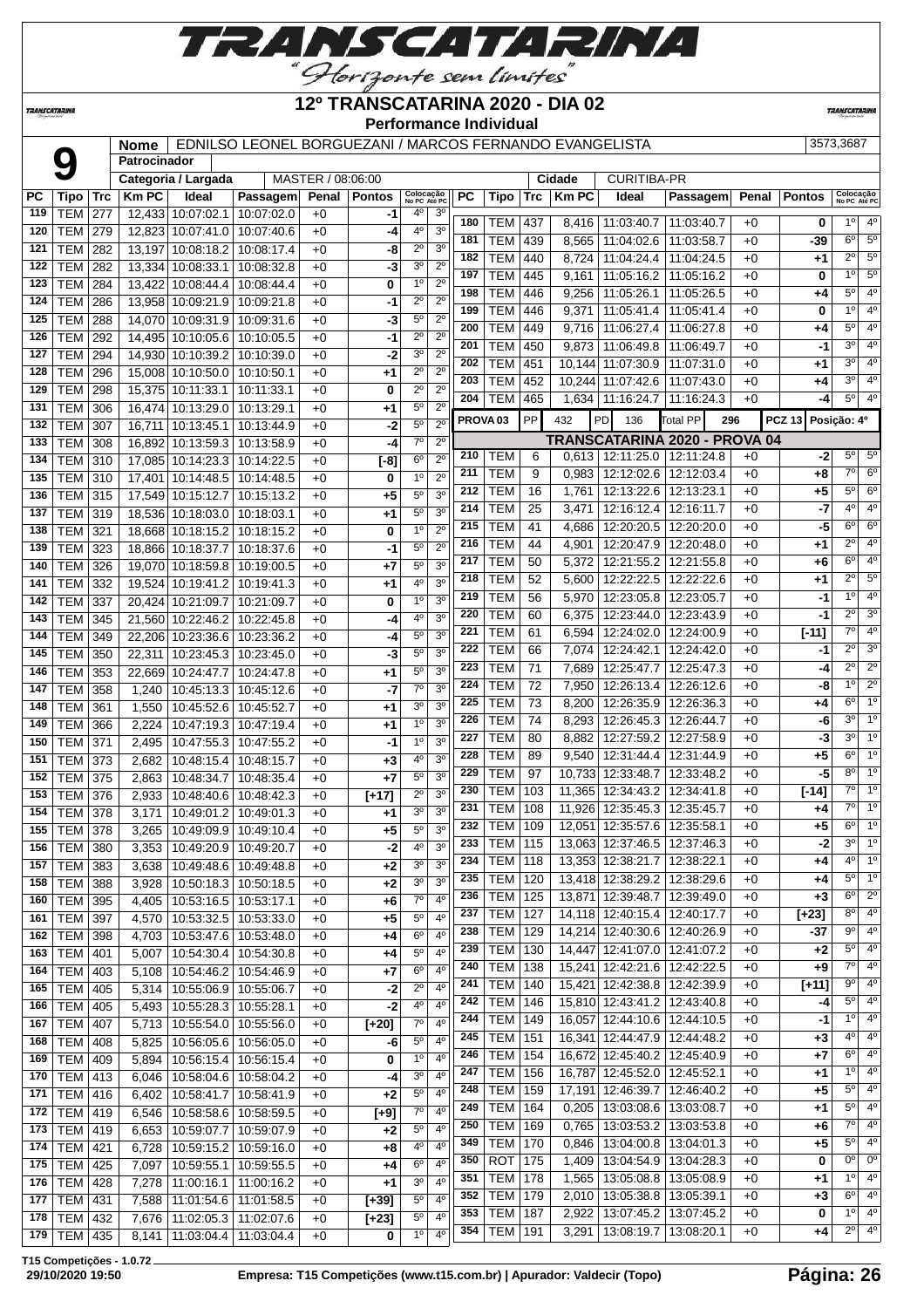| TRANSCATARINA           |  |
|-------------------------|--|
| "Horizonte sem limites" |  |

**12º TRANSCATARINA 2020 - DIA 02**

**TRANSCATARINA** 

# **Performance Individual**

|                     |            |            | Nome                |    |                       |          |            |                   |                  |               |                           |                |           |      |            | EDNILSO LEONEL BORGUEZANI / MARCOS FERNANDO EVANGELISTA |                    |          |       |               | 3573,3687                 |
|---------------------|------------|------------|---------------------|----|-----------------------|----------|------------|-------------------|------------------|---------------|---------------------------|----------------|-----------|------|------------|---------------------------------------------------------|--------------------|----------|-------|---------------|---------------------------|
|                     |            |            | <b>Patrocinador</b> |    |                       |          |            |                   |                  |               |                           |                |           |      |            |                                                         |                    |          |       |               |                           |
|                     |            |            |                     |    | Categoria / Largada   |          |            | MASTER / 08:06:00 |                  |               |                           |                |           |      |            | Cidade                                                  | <b>CURITIBA-PR</b> |          |       |               |                           |
| PC                  | Tipo       | <b>Trc</b> | <b>Km PC</b>        |    | Ideal                 |          | Passagem   | Penal             |                  | <b>Pontos</b> | Colocação<br>No PC Até PC |                | <b>PC</b> | Tipo | <b>Trc</b> | Km PC                                                   | <b>Ideal</b>       | Passagem | Penal | <b>Pontos</b> | Colocação<br>No PC Até PC |
| 355                 | <b>TEM</b> | 195        | 4,004               |    | 13:09:31.6            |          | 13:09:30.7 | $+0$              |                  | -9            | $9^{\circ}$               | $4^{\circ}$    |           |      |            |                                                         |                    |          |       |               |                           |
| 356                 | TEM        | 203        | 5,215               |    | 13:11:16.1            |          | 13:11:15.0 | $+0$              |                  | $[-11]$       | $8^{\circ}$               | $4^{\circ}$    |           |      |            |                                                         |                    |          |       |               |                           |
| 357                 | TEM        | 207        | 5,624               |    | 13:11:58.1            |          | 13:11:57.7 | $+0$              |                  | -4            | $7^\circ$                 | 4 <sup>0</sup> |           |      |            |                                                         |                    |          |       |               |                           |
| 358                 | <b>TEM</b> | 218        | 6,969               |    | 13:14:33.2            |          | 13:14:32.7 | $+0$              |                  | -5            | $4^{\circ}$               | 4 <sup>0</sup> |           |      |            |                                                         |                    |          |       |               |                           |
| 359                 | TEM        | 227        | 8,059               |    | 13:16:14.5            |          | 13:16:14.2 | $+0$              |                  | -3            | $7^\circ$                 | $4^{\circ}$    |           |      |            |                                                         |                    |          |       |               |                           |
| 360                 | TEM        | 237        | 9,431               |    | 13:18:41.1            |          | 13:18:40.7 | $+0$              |                  | -4            | $4^{\circ}$               | 4 <sup>0</sup> |           |      |            |                                                         |                    |          |       |               |                           |
| 361                 | TEM 238    |            | 9.955               |    | 13:19:18.5            |          | 13:19:18.5 | $+0$              |                  | 0             | $2^{\circ}$               | $4^{\circ}$    |           |      |            |                                                         |                    |          |       |               |                           |
| 362                 | <b>TEM</b> | 242        | 10,466              |    | 13:19:58.6            |          | 13:19:58.2 | $+0$              |                  | -4            | 3 <sup>o</sup>            | 4 <sup>0</sup> |           |      |            |                                                         |                    |          |       |               |                           |
| 363                 | <b>TEM</b> | 247        | 11,070              |    | 13:20:49.8            |          | 13:20:49.4 | $+0$              |                  | -4            | $7^\circ$                 | 4 <sup>0</sup> |           |      |            |                                                         |                    |          |       |               |                           |
| 364                 | <b>TEM</b> | 249        | 11,392              |    | 13:21:17.4            |          | 13:21:17.5 | $+0$              |                  | $+1$          | 3 <sup>o</sup>            | $4^{\circ}$    |           |      |            |                                                         |                    |          |       |               |                           |
| 365                 | TEM        | 250        | 11,584              |    | 13:21:31.8            |          | 13:21:31.5 | $+0$              |                  | -3            | $2^{\circ}$               | 4 <sup>0</sup> |           |      |            |                                                         |                    |          |       |               |                           |
| 366                 | <b>TEM</b> | 251        | 11,783              |    | 13:21:50.4            |          | 13:21:50.5 | $+0$              |                  | $+1$          | 1 <sup>0</sup>            | 4 <sup>0</sup> |           |      |            |                                                         |                    |          |       |               |                           |
| 367                 | <b>TEM</b> | 252        | 11,918              |    | 13:22:01.2            |          | 13:22:01.0 | $+0$              |                  | -2            | 1 <sup>0</sup>            | 4 <sup>0</sup> |           |      |            |                                                         |                    |          |       |               |                           |
| 368                 | <b>TEM</b> | 262        | 13,992              |    | 13:24:59.9            |          | 13:24:59.6 | $+0$              |                  | $-3$          | $6^{\circ}$               | $4^{\circ}$    |           |      |            |                                                         |                    |          |       |               |                           |
| 369                 | <b>ROT</b> | 266        | 14,372              |    | 13:26:05.9            |          | 13:26:02.1 | $+0$              |                  | 0             | $0^{\circ}$               | 0 <sup>o</sup> |           |      |            |                                                         |                    |          |       |               |                           |
| 370                 | <b>TEM</b> | 272        | 15, 115             |    | 13:27:11.4            |          | 13:27:11.5 | $+0$              |                  | $+1$          | 3 <sup>o</sup>            | 4 <sup>0</sup> |           |      |            |                                                         |                    |          |       |               |                           |
| 371                 | TEM        | 278        | 15,912              |    | 13:28:24.9 13:28:24.5 |          |            | $+0$              |                  | -4            | $4^{\circ}$               | $4^{\circ}$    |           |      |            |                                                         |                    |          |       |               |                           |
| PROVA <sub>04</sub> |            | <b>PP</b>  | 302                 | PD | 70                    | Total PP |            | 232               | PCZ <sub>4</sub> |               | Posição: 4º               |                |           |      |            |                                                         |                    |          |       |               |                           |
| <b>TOTAL</b>        |            | PP         | 14.161 PD 2.064     |    |                       | Total PP |            | 12.097            | $PCZ$ 25         |               |                           |                |           |      |            |                                                         |                    |          |       |               |                           |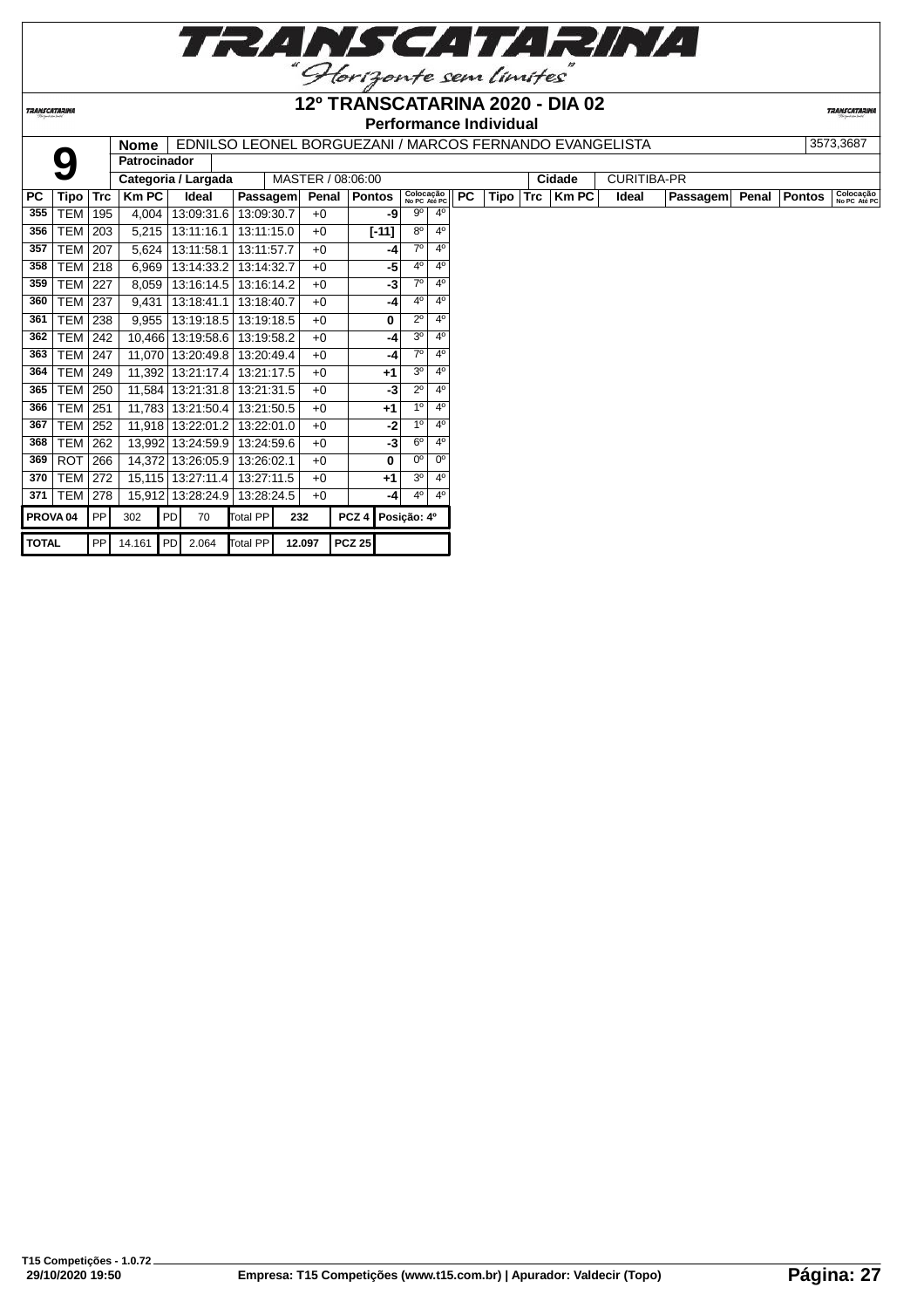

TRANSCATARINA

#### **12º TRANSCATARINA 2020 - DIA 02 Performance Individual**

**TRANSCATARIN** 

**Nome** MARCELO DE FREITAS GOUVEIA / IGOR QUIRRENBACH DE CARVALHO 3575,3685

|              | $\mathbf U$    |            | Patrocinador |                                 |                               |                   |                |                           |                |     |                     |     |              |                                 |                 |       |                   |                           |                  |
|--------------|----------------|------------|--------------|---------------------------------|-------------------------------|-------------------|----------------|---------------------------|----------------|-----|---------------------|-----|--------------|---------------------------------|-----------------|-------|-------------------|---------------------------|------------------|
|              |                |            |              | Categoria / Largada             |                               | MASTER / 08:08:00 |                |                           |                |     |                     |     | Cidade       | <b>CURITIBA-PR</b>              |                 |       |                   |                           |                  |
| РC           | Tipo           | <b>Trc</b> | <b>Km PC</b> | Ideal                           | Passagem                      |                   | Penal   Pontos | Colocação<br>No PC Até PC |                | РC  | Tipo                | Trc | <b>Km PC</b> | Ideal                           | Passagem        | Penal | <b>Pontos</b>     | Colocação<br>No PC Até PC |                  |
|              |                |            |              |                                 | TRANSCATARINA 2020 - PROVA 02 |                   |                |                           |                | 60  | TEM                 | 118 |              | 13,606 08:47:55.0               | 08:47:56.0      | $+0$  | $+10$             | $2^{\circ}$               | 4 <sup>0</sup>   |
| 1            | TEM            | 9          | 1,086        | 08:21:40.0                      | 08:21:39.7                    | $+0$              | -3             | 6 <sup>o</sup>            | $6^{\circ}$    | 61  | <b>TEM</b>          | 118 |              | 13,712 08:48:04.8               | 08:48:05.5      | $+0$  | $+7$              | $2^{\circ}$               | 3 <sup>o</sup>   |
| $\mathbf{2}$ | <b>TEM</b>     | 10         | 1,326        | 08:22:04.0                      | 08:22:04.1                    | $+0$              | +1             | 1 <sup>0</sup>            | 3 <sup>0</sup> | 62  | <b>TEM</b>          | 120 |              | 13,869 08:48:21.8               | 08:48:34.5      | $+0$  | $+127$            | $5^{\circ}$               | $5^{\circ}$      |
| 3            | <b>TEM</b>     | 15         | 1,611        | 08:22:36.3                      | 08:22:36.4                    | $+0$              | +1             | $2^{\circ}$               | $2^{\circ}$    | 63  | <b>TEM</b>          |     |              |                                 |                 | $+0$  |                   | 30                        | 4 <sup>0</sup>   |
| 4            | <b>TEM</b>     | 16         | 1,727        | 08:22:47.9                      | 08:22:48.2                    | $+0$              | +3             | $5^{\rm o}$               | 3 <sup>0</sup> | 64  |                     | 124 |              | 14,044 08:48:43.6               | 08:48:53.2      |       | +96               | 3 <sup>o</sup>            | 3 <sup>o</sup>   |
| 5            | <b>TEM</b>     | 19         | 2,176        | 08:23:39.0                      | 08:23:39.1                    | $+0$              | +1             | $4^{\circ}$               | 1 <sup>0</sup> |     | <b>TEM</b>          | 129 | 14,564       | 08:49:37.2                      | 08:49:43.1      | $+0$  | $+59$             |                           |                  |
| 6            | <b>TEM</b>     | 20         | 2,261        | 08:23:46.4                      | 08:23:46.5                    | $+0$              | +1             | $2^{\circ}$               | $2^{\circ}$    | 65  | <b>TEM</b>          | 137 | 14,985       | 08:51:07.7                      | 08:51:08.0      | $+0$  | $+3$              | 1 <sup>0</sup>            | 3 <sup>o</sup>   |
| 7            | <b>TEM</b>     | 23         | 2,538        | 08:24:12.7                      | 08:24:12.7                    | $+0$              | 0              | $2^{\circ}$               | 1 <sup>0</sup> | 66  | <b>TEM</b>          | 139 | 15,108       | 08:52:50.1                      | 08:52:49.9      | $+0$  | -2                | $2^{\circ}$               | 3 <sup>0</sup>   |
| 8            | <b>TEM</b>     | 24         | 2,792        | 08:24:33.2                      | 08:24:32.8                    | $+0$              | -4             | $5^{\circ}$               | $2^{\circ}$    | 67  | TEM                 | 144 | 15,323       | 08:53:35.9                      | 08:53:36.1      | $+0$  | +2                | 3 <sup>o</sup>            | 3 <sup>0</sup>   |
| 9            | <b>TEM</b>     | 25         | 3,001        | 08:24:51.4                      | 08:24:51.4                    | $+0$              | 0              | 1 <sup>0</sup>            | 1 <sup>0</sup> | 68  | <b>TEM</b>          | 149 | 15.762       | 08:54:22.6                      | 08:54:22.4      | $+0$  | -2                | 1 <sup>0</sup>            | 3 <sup>o</sup>   |
| 10           | <b>TEM</b>     | 27         | 3,293        | 08:25:19.5                      | 08:25:19.2                    | $+0$              | -3             | 3 <sup>0</sup>            | 1 <sup>0</sup> | 69  | <b>TEM</b>          | 154 | 15,965       | 08:57:50.9                      | 08:57:52.2      | $+0$  | $[+13]$           | $5^{\circ}$               | 3 <sup>0</sup>   |
| 11           | <b>TEM</b>     | 29         | 3,440        | 08:25:52.7                      | 08:25:52.9                    | $+0$              | +2             | $6^{\circ}$               | 1 <sup>0</sup> | 70  | <b>TEM</b>          | 156 | 16,205       | 08:58:16.3                      | 08:58:16.0      | $+0$  | -3                | 4 <sup>0</sup>            | 3 <sup>o</sup>   |
| 12           | <b>TEM</b>     | 32         | 3,880        | 08:26:28.9                      | 08:26:28.9                    | $+0$              | 0              | 30                        | 1 <sup>0</sup> | 71  | <b>TEM</b>          | 158 |              | 16,288 08:58:26.4               | 08:58:26.9      | $+0$  | $+5$              | $2^{\circ}$               | 3 <sup>o</sup>   |
| 13           | <b>TEM</b>     | 35         |              |                                 |                               | $+0$              | -1             | 1 <sup>0</sup>            | 1 <sup>0</sup> | 72  | <b>TEM</b>          | 162 |              | 16,623 08:59:02.4               | 08:59:02.4      | $+0$  | 0                 | 1 <sup>0</sup>            | 3 <sup>o</sup>   |
|              |                |            | 4,453        | 08:27:14.8                      | 08:27:14.7                    |                   |                | $9^{\circ}$               | 1 <sup>0</sup> | 73  | <b>TEM</b>          | 164 | 16,809       | 08:59:22.7                      | 08:59:22.0      | $+0$  | -7                | $6^{\circ}$               | 3 <sup>o</sup>   |
| 14           | <b>TEM</b>     | 36         | 4,587        | 08:27:29.1                      | 08:27:29.7                    | $+0$              | +6             |                           |                | 75  | <b>TEM</b>          | 168 | 17,934       | 09:05:46.5                      | 09:05:46.1      | $+0$  | -4                | 4 <sup>0</sup>            | 3 <sup>o</sup>   |
| 15           | <b>TEM</b>     | 38         | 4,746        | 08:27:46.7                      | 08:27:46.8                    | $+0$              | +1             | $5^{\rm o}$               | 1 <sup>0</sup> | 76  | <b>TEM</b>          | 173 | 20,132       | 09:08:40.2                      | 09:08:40.5      | $+0$  | $+3$              | 70                        | 3 <sup>o</sup>   |
| 16           | <b>TEM</b>     | 39         | 4,823        | 08:27:53.5                      | 08:27:53.1                    | $+0$              | -4             | $6^{\circ}$               | $2^{\circ}$    | 77  | <b>TEM</b>          | 175 |              | 20,785 09:09:36.9               | 09:09:36.8      | $+0$  | -1                | 4 <sup>0</sup>            | 3 <sup>0</sup>   |
| 17           | <b>TEM</b>     | 40         | 5,049        | 08:28:15.8                      | 08:28:16.0                    | $+0$              | +2             | $9^{\circ}$               | $2^{\circ}$    | 78  | <b>TEM</b>          | 183 |              | 22,099 09:11:51.7               | 09:11:51.6      | $+0$  | -1                | 3 <sup>o</sup>            | 3 <sup>o</sup>   |
| 18           | <b>TEM</b>     | 42         | 5,320        | 08:28:39.7                      | 08:28:38.4                    | $+0$              | $[-13]$        | $9^{\circ}$               | 3 <sup>o</sup> | 79  | <b>TEM</b>          | 185 | 22,166       | 09:12:02.2                      | 09:12:08.7      | $+0$  | $+65$             | $7^\circ$                 | $\overline{3^0}$ |
| 19           | <b>TEM</b>     | 43         | 5,383        | 08:28:45.1                      | 08:28:45.0                    | $+0$              | -1             | $2^{\circ}$               | $2^{\circ}$    | 80  | <b>TEM</b>          | 187 |              | 22,250 09:12:13.1               | 09:12:19.6      | $+0$  | $+65$             | $7^\circ$                 | 3 <sup>o</sup>   |
| 20           | <b>TEM</b>     | 44         | 5,547        | 08:28:58.2                      | 08:28:57.2                    | $+0$              | $-10$          | $9^{\rm o}$               | 3 <sup>o</sup> | 81  | TEM                 | 187 |              | 22,394 09:12:26.4               | 09:12:29.1      | $+0$  | $[+27]$           | $7^\circ$                 | 3 <sup>o</sup>   |
| 21           | <b>TEM</b>     | 45         | 5,752        | 08:29:15.7                      | 08:29:15.4                    | $+0$              | -3             | $8^{\circ}$               | 3 <sup>o</sup> |     |                     |     |              |                                 |                 |       |                   |                           |                  |
| 22           | <b>TEM</b>     | 47         | 5,928        | 08:29:30.3                      | 08:29:29.9                    | $+0$              | -4             | $9^{\rm o}$               | 4 <sup>0</sup> |     | PROVA <sub>02</sub> | PP  | 904          | PD<br>249                       | <b>Total PP</b> | 655   | PCZ 9 Posicão: 3º |                           |                  |
| 23           | <b>TEM</b>     | 49         | 6,071        | 08:29:43.4                      | 08:29:43.5                    | $+0$              | +1             | 3 <sup>o</sup>            | 3 <sup>o</sup> |     |                     |     |              | TRANSCATARINA 2020 - PROVA 03   |                 |       |                   |                           |                  |
| 24           | <b>TEM</b>     | 51         | 6,188        | 08:29:57.5                      | 08:29:58.0                    | $+0$              | $+5$           | $6^{\circ}$               | 3 <sup>o</sup> | 82  | <b>TEM</b>          | 194 | 0,306        | 09:39:14.0                      | 09:39:13.8      | $+0$  | -2                | $1^{\circ}$               | $1^{\circ}$      |
| 25           | <b>TEM</b>     | 54         | 6,446        | 08:30:37.7                      | 08:30:37.7                    | $+0$              | 0              | 30                        | 3 <sup>o</sup> | 83  | <b>TEM</b>          | 196 | 0,969        | 09:40:05.6                      | 09:40:05.5      | $+0$  | -1                | $5^{\circ}$               | 10               |
| 26           | <b>TEM</b>     | 56         | 6,624        | 08:30:53.9                      | 08:30:53.9                    | $+0$              | 0              | $2^{\circ}$               | 3 <sup>o</sup> | 84  | <b>TEM</b>          | 197 | 1,036        | 09:40:11.1                      | 09:40:11.7      | $+0$  | +6                | $5^{\circ}$               | 4 <sup>0</sup>   |
| 27           | <b>TEM</b>     | 58         | 6,883        | 08:31:15.9                      | 08:31:15.6                    | $+0$              | -3             | $2^{\circ}$               | $2^{\circ}$    | 85  | <b>TEM</b>          | 198 | 1,354        | 09:40:38.9                      | 09:40:38.8      | $+0$  | -1                | 3 <sup>o</sup>            | $2^{\circ}$      |
| 28           | <b>TEM</b>     | 60         | 7,374        | 08:32:00.8                      | 08:32:00.9                    | $+0$              | +1             | 3 <sup>o</sup>            | 3 <sup>o</sup> | 86  | TEM                 | 198 | 1,427        | 09:40:45.6                      | 09:40:45.6      | $+0$  | 0                 | 1 <sup>0</sup>            | $\overline{2^0}$ |
| 29           | <b>TEM</b>     | 63         | 7,573        | 08:32:19.2                      | 08:32:19.1                    | $+0$              | -1             | 4 <sup>0</sup>            | 3 <sup>0</sup> | 87  | тем                 | 200 | 1,598        | 09:41:00.5                      | 09:41:00.9      | $+0$  | +4                | 4°                        | $\overline{2^0}$ |
| 30           | <b>TEM</b>     | 66         | 7,635        | 08:32:28.9                      | 08:32:26.8                    | $+0$              | $[-21]$        | $5^{\circ}$               | $2^{\circ}$    | 88  | <b>TEM</b>          | 201 | 1,791        | 09:41:13.8                      | 09:41:13.1      | $+0$  | -7                | $7^\circ$                 | $2^{\circ}$      |
| 31           | <b>TEM</b>     | 67         | 7,812        | 08:32:44.4                      | 08:32:44.5                    | $+0$              | +1             | 1 <sup>0</sup>            | $2^{\circ}$    | 89  | <b>TEM</b>          | 201 | 1,912        | 09:41:24.2                      | 09:41:26.7      | $+0$  | $[+25]$           | $7^\circ$                 | 6 <sup>o</sup>   |
| 32           | <b>TEM</b>     | 69         | 8,009        | 08:33:01.8                      | 08:33:01.7                    | $+0$              | -1             | $2^{\circ}$               | $2^{\circ}$    | 90  | <b>TEM</b>          | 202 | 2,282        | 09:41:57.1                      | 09:41:56.3      | $+0$  | $[-8]$            | $6^{\circ}$               | 6 <sup>o</sup>   |
| 33           | <b>TEM</b>     | 71         |              |                                 |                               |                   |                | 3 <sup>o</sup>            | $2^{\circ}$    | 91  | <b>TEM</b>          | 204 | 2,415        | 09:42:08.8                      | 09:42:08.5      | $+0$  | -3                | $6^{\circ}$               | $5^{\circ}$      |
| 34           |                |            | 8,280        | 08:33:27.5                      | 08:33:27.7                    | $+0$              | +2             | $9^{\circ}$               | 3 <sup>o</sup> | 92  | TEM                 | 205 | 2,914        | 09:42:45.0                      | 09:42:44.4      | $+0$  | -6                | $7^\circ$                 | $7^\circ$        |
|              | <b>TEM</b>     | 75         | 8,539        | 08:33:57.7                      | 08:33:58.0                    | $+0$              | $+3$           |                           |                | 93  | <b>TEM</b>          | 207 | 2,998        | 09:42:54.8                      | 09:42:54.8      | $+0$  | 0                 | 1 <sup>0</sup>            | 6 <sup>o</sup>   |
| 35           | <b>TEM</b>     | 77         | 8,820        | 08:34:28.6                      | 08:34:28.6                    | $+0$              | 0              | $2^{\circ}$               | 3 <sup>o</sup> | 95  | <b>TEM</b>          | 210 | 3,463        | 09:43:49.8                      | 09:43:50.0      | $+0$  | +2                | 4 <sup>0</sup>            | 5 <sup>0</sup>   |
| 36           | <b>TEM</b>     | 78         | 8,949        |                                 | 08:34:42.6   08:34:42.6       | $+0$              | 0              | 1 <sup>0</sup>            | 3 <sup>0</sup> | 96  | <b>TEM 212</b>      |     |              | 3,727   09:44:30.6   09:44:30.4 |                 | +0    | -2                | $6^{\circ}$               | $6^{\circ}$      |
| 37           | TEM            | 79         | 9,316        | 08:35:08.5                      | 08:35:08.4                    | $+0$              | -1             | 4 <sup>0</sup>            | $2^{\circ}$    | 97  | <b>TEM 217</b>      |     | 4,064        | 09:45:10.6 09:45:10.3           |                 | $+0$  | $-3$              | $5^{\circ}$               | 6 <sup>o</sup>   |
| 38           | <b>TEM</b>     | 80         | 9,472        | 08:35:21.2                      | 08:35:20.4                    | $+0$              | -8             | $7^\circ$                 | 3 <sup>0</sup> |     |                     |     |              |                                 |                 |       |                   | 3 <sup>o</sup>            | 6 <sup>o</sup>   |
| 39           | TEM            | 83         |              | 9,776   08:35:47.3   08:35:47.2 |                               | $+0$              | -1             | $1^{\circ}$               | 3 <sup>o</sup> | 98  | <b>TEM</b>          | 219 | 4,592        | 09:45:49.1 09:45:48.6           |                 | $+0$  | -5                | 40                        | 5 <sup>0</sup>   |
| 40           | <b>TEM</b>     | 85         |              | 10,139 08:36:18.8 08:36:18.5    |                               | $+0$              | -3             | $7^{\circ}$               | 3 <sup>0</sup> | 99  | <b>TEM</b>          | 221 | 4,738        | 09:46:02.2 09:46:01.9           |                 | $+0$  | -3                |                           |                  |
| 41           | <b>TEM</b>     | 87         |              | 10,266 08:36:30.7               | 08:36:29.8                    | $+0$              | -9             | $8^{\circ}$               | 3 <sup>o</sup> | 100 | <b>TEM</b>          | 223 | 4,958        | 09:46:25.3 09:46:24.5           |                 | $+0$  | $[-8]$            | $5^{\circ}$               | 6 <sup>o</sup>   |
| 42           | <b>TEM</b>     | 88         |              | 10,322 08:36:36.8               | 08:36:35.2                    | $+0$              | $[-16]$        | $8^{\circ}$               | 4 <sup>0</sup> | 101 | <b>TEM</b>          | 224 | 4,996        | 09:46:31.0 09:46:30.8           |                 | $+0$  | $-2$              | $2^{\circ}$               | 5 <sup>0</sup>   |
| 43           | <b>TEM</b>     | 88         |              | 10,383 08:36:43.5               | 08:36:43.0                    | $+0$              | -5             | $5^{\circ}$               | 3 <sup>o</sup> | 102 | <b>TEM</b>          | 225 | 5,176        | 09:46:50.0 09:46:50.2           |                 | $+0$  | $+2$              | 4°                        | $5^{\circ}$      |
| 44           | <b>TEM</b>     | 91         |              | 10,639 08:37:43.3               | 08:37:43.3                    | $+0$              | 0              | $1^{\circ}$               | 3 <sup>o</sup> | 103 | <b>TEM</b>          | 227 | 5,360        | 09:47:16.0 09:47:15.8           |                 | $+0$  | $-2$              | 3 <sup>0</sup>            | $4^{\circ}$      |
| 45           | <b>TEM</b>     | 93         |              | 10,723 08:37:54.5               | 08:37:54.3                    | $+0$              | -2             | $5^{\circ}$               | 3 <sup>o</sup> | 104 | <b>TEM</b>          | 229 | 5,590        | 09:47:37.6                      | 09:47:37.3      | $+0$  | $-3$              | 40                        | $4^{\circ}$      |
| 46           | <b>TEM</b>     | 94         |              | 10,840 08:38:05.1               | 08:38:04.7                    | +0                | -4             | 8 <sup>o</sup>            | 3 <sup>o</sup> | 105 | <b>TEM</b>          | 232 | 5,745        | 09:47:58.9                      | 09:47:58.6      | $+0$  | $-3$              | $5^{\circ}$               | 4 <sup>0</sup>   |
| 47           | <b>TEM</b>     | 94         |              | 10,923 08:38:13.4               | 08:38:13.2                    | $+0$              | -2             | $5^{\rm o}$               | 3 <sup>o</sup> | 106 | <b>TEM</b>          | 237 | 6,234        | 09:48:46.9                      | 09:48:46.4      | $+0$  | $-5$              | $6^{\circ}$               | 5 <sup>0</sup>   |
| 48           | <b>TEM</b>     | 95         |              | 11,098 08:38:28.9 08:38:29.1    |                               | $+0$              | $+2$           | 4°                        | 3 <sup>o</sup> | 107 | <b>TEM</b>          | 237 | 6,757        | 09:49:21.8 09:49:21.4           |                 | $+0$  | -4                | $5^{\circ}$               | $5^{\circ}$      |
| 49           | <b>TEM</b>     | 96         |              | 11,162 08:38:35.1               | 08:38:35.0                    | $+0$              | -1             | 4°                        | 3 <sup>o</sup> | 108 | <b>TEM</b>          | 239 | 7,059        | 09:49:49.8   09:49:49.5         |                 | $+0$  | -3                | 40                        | $5^{\circ}$      |
| 50           | <b>TEM</b>     | 98         |              | 11,386 08:39:02.6               | 08:39:02.7                    | $+0$              | $+1$           | $5^{\circ}$               | 3 <sup>o</sup> | 109 | <b>TEM</b>          | 244 | 7,325        | 09:50:39.6   09:50:40.3         |                 | $+0$  | +7                | $7^\circ$                 | $5^{\circ}$      |
| 51           | <b>TEM</b>     | 99         |              | 11,689 08:39:27.7               | 08:39:27.6                    | $+0$              | -1             | 3 <sup>o</sup>            | 3 <sup>o</sup> | 110 | <b>TEM</b>          | 246 | 7,546        | 09:51:03.1                      | 09:51:03.3      | $+0$  | $+2$              | $4^{\circ}$               | 5 <sup>0</sup>   |
| 52           | <b>TEM 102</b> |            | 11,901       | 08:39:46.5                      | 08:39:45.9                    | $+0$              | -6             | 7 <sup>o</sup>            | 3 <sup>o</sup> | 111 | $TEM$ 252           |     | 8,247        | 09:52:42.6 09:52:42.8           |                 | $+0$  | +2                | $6^{\circ}$               | 5 <sup>o</sup>   |
| 53           | <b>TEM</b>     | 103        |              | 08:40:14.1                      | 08:40:13.7                    | $+0$              | -4             | $7^\circ$                 | 4 <sup>0</sup> | 112 | <b>TEM</b>          | 253 | 8,457        | 09:52:58.7 09:52:58.4           |                 | $+0$  | $-3$              | $5^{\circ}$               | 5 <sup>0</sup>   |
|              |                |            | 12,171       |                                 |                               |                   |                | $8^{\circ}$               | $8^{\circ}$    | 113 | <b>TEM</b>          | 258 | 9,195        | 09:54:00.5   09:54:00.7         |                 | $+0$  | $+2$              | 4°                        | 5 <sup>0</sup>   |
| 54           | <b>TEM</b>     | 105        |              | 12,378 08:40:34.5               | 08:40:50.4                    | +0                | $[+159]$       |                           |                | 114 | <b>TEM</b>          | 259 | 9,397        | 09:54:20.9                      | 09:54:20.6      | $+0$  | $-3$              | 4°                        | $5^{\circ}$      |
| 55           | <b>TEM</b>     | 108        |              | 12,620 08:41:05.9               | 08:41:12.3                    | $+0$              | $+64$          | 8 <sup>o</sup>            | $8^{\circ}$    | 115 | <b>TEM</b>          | 263 | 9,544        | 09:54:43.8 09:54:43.6           |                 | $+0$  | $-2$              | 4°                        | 5 <sup>0</sup>   |
| 57           | <b>TEM 113</b> |            |              | 13,125 08:47:04.8 08:47:05.1    |                               | $+0$              | $+3$           | $8^{\circ}$               | $8^{\circ}$    | 117 | <b>TEM</b>          | 272 | 11,257       | 10:02:16.7                      | 10:02:17.0      | $+0$  | $+3$              | $5^{\circ}$               | 5 <sup>0</sup>   |
| 58           | <b>TEM 114</b> |            |              | 13,276 08:47:19.7 08:47:19.5    |                               | $+0$              | $-2$           | $2^{\circ}$               | $8^{\circ}$    |     |                     |     |              |                                 |                 |       |                   | 1 <sup>0</sup>            | 5 <sup>0</sup>   |
| 59           | $TEM$ 115      |            |              | 13,405 08:47:33.9 08:47:34.4    |                               | $+0$              | $+5$           | $1^{\circ}$               | $7^\circ$      | 118 | TEM                 | 277 |              | 12,289 10:08:51.3               | 10:08:51.3      | $+0$  | 0                 |                           |                  |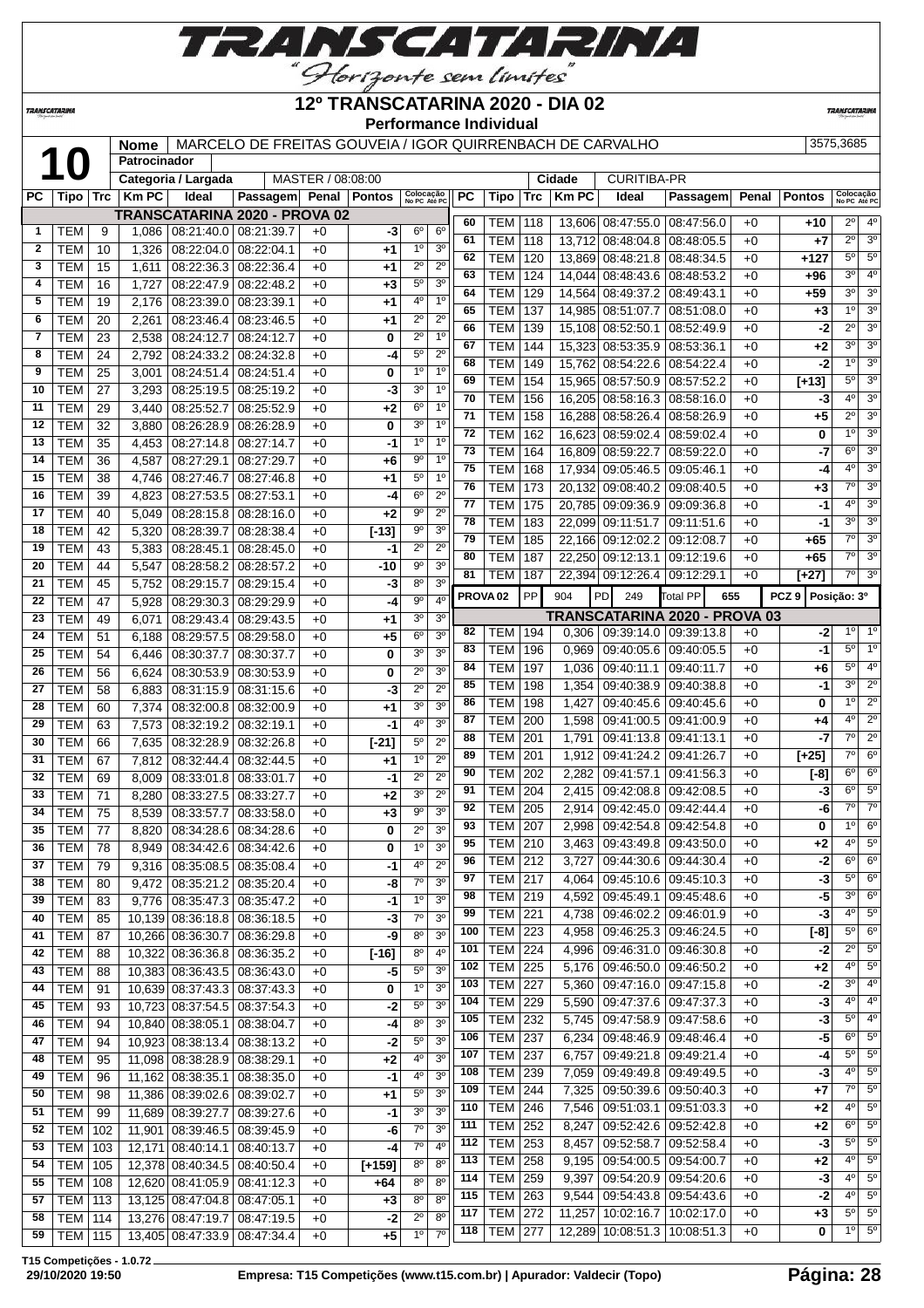

#### *TRANSCATARINA*

#### **12º TRANSCATARINA 2020 - DIA 02 Performance Individual**

**TRANSCATAR** 

 **Nome** MARCELO DE FREITAS GOUVEIA / IGOR QUIRRENBACH DE CARVALHO 3575,3685<br> **10 Categoria / Largada** MASTER / 08:08:00 **Cidade** CURITIBA-PR<br> **PC** Tipo Trc Km PC Ideal Passagem Penal Pontos Colocate PRESSAGEMENT RESS **Patrocinador Categoria / Largada PERC REPC PERC PASSAGEM Penal Pontos No PC Até PC PC Tipo Trc Km PC Ideal Passagem Penal Pontos Colocação No PC Até PC** TEM 277 12,433 10:09:02.1 10:09:02.1 +0 **0** 1º 5º TEM 279 12,823 10:09:41.0 10:09:41.0 +0 **0** 1º 5º TEM 282 13,197 10:10:18.2 10:10:17.2 +0 **[-10]** 5º 5º TEM 282 13,334 10:10:33.1 10:10:32.4 +0 **-7** 4º 5º | TEM | 284 | 13,422 | 10:10:44.4 | 10:10:44.4 | +0 | **0** | 2<sup>°</sup> | 5<sup>°</sup> TEM 286 13,958 10:11:21.9 10:11:21.2 +0 **-7** 6º 5º TEM 288 14,070 10:11:31.9 10:11:31.7 +0 **-2** 4º 5º TEM 292 14,495 10:12:05.6 10:12:05.5 +0 **-1** 4º 5º TEM 294 14,930 10:12:39.2 10:12:38.9 +0 **-3** 5º 5º TEM 296 15,008 10:12:50.0 10:12:50.3 +0 **+3** 5º 5º TEM 298 15,375 10:13:33.1 10:13:33.3 +0 **+2** 4º 5º TEM 306 16,474 10:15:29.0 10:15:29.0 +0 **0** 1º 5º TEM 307 16,711 10:15:45.1 10:15:45.1 +0 **0** 1º 5º TEM 308 16,892 10:15:59.3 10:15:59.2 +0 **-1** 1º 5º TEM 310 17,085 10:16:23.3 10:16:23.6 +0 **+3** 3º 5º TEM 310 17,401 10:16:48.5 10:16:48.7 +0 **+2** 6º 5º TEM 315 17,549 10:17:12.7 10:17:13.5 +0 **[+8]** 6º 5º TEM 319 18,536 10:20:03.0 10:20:02.9 +0 **-1** 6º 5º TEM 321 18,668 10:20:15.2 10:20:15.4 +0 **+2** 6º 5º TEM 323 18,866 10:20:37.7 10:20:37.7 +0 **0** 1º 5<sup>6</sup> TEM 326 19,070 10:20:59.8 10:21:00.0 +0 **+2** 3º 5º TEM 332 19,524 10:21:41.2 10:21:41.3 +0 **+1** 6º 5º TEM 337 20,424 10:23:09.7 10:23:09.7 +0 **0** 2º 4º TEM 345 21,560 10:24:46.2 10:24:45.7 +0 **-5** 5º 4º TEM 349 22,206 10:25:36.6 10:25:36.4 +0 **-2** 4º 4º TEM 350 22,311 10:25:45.3 10:25:44.9 +0 **-4** 7º 4º TEM 353 22,669 10:26:47.7 10:26:47.6 +0 **-1** 2º 4º TEM 358 1,240 10:47:13.3 10:47:13.2 +0 **-1** 1º 4º TEM 361 1,550 10:47:52.6 10:47:52.5 +0 **-1** 2º 4º TEM 366 2,224 10:49:19.3 10:49:19.4 +0 **+1** 6º 4º TEM 371 2,495 10:49:55.3 10:49:55.2 +0 **-1** 2º 4º TEM 373 2,682 10:50:15.4 10:50:15.5 +0 **+1** 1º 4º TEM 375 2,863 10:50:34.7 10:50:35.1 +0 **+4** 2º 4º TEM 376 2,933 10:50:40.6 10:50:41.9 +0 **[+13]** 1º 4º TEM 378 3,171 10:51:01.2 10:51:01.4 +0 **+2** 5º 4º | TEM | 378 | 3,265 | 10:51:09.9 | 10:51:09.9 | +0 | **0** | 1<sup>0</sup> | 4<sup>0</sup> | TEM | 380 | 3,353 | 10:51:20.9 | 10:51:20.9 | +0 | **0** | 2<sup>°</sup> | 4<sup>°</sup> | TEM | 383 | 3,638 | 10:51:48.6 | 10:51:48.6 | +0 | **0** | 1<sup>o</sup> | 4<sup>o</sup> TEM 388 3,928 10:52:18.3 10:52:18.8 +0 **+5** 5º 4º TEM 395 4,405 10:55:16.5 10:55:16.4 +0 **-1** 1º 3º TEM 397 4,570 10:55:32.5 10:55:32.3 +0 **-2** 2º 3º TEM 398 4,703 10:55:47.6 10:55:47.5 +0 **-1** 4º 3º TEM 401 5,007 10:56:30.4 10:56:30.5 +0 **+1** 3º 3º TEM 403 5,108 10:56:46.2 10:56:46.7 +0 **+5** 5º 3º TEM 405 5,314 10:57:06.9 10:57:06.5 +0 **-4** 5º 3º TEM 405 5,493 10:57:28.3 10:57:28.0 +0 **-3** 5º 3º TEM 407 5,713 10:57:54.0 10:57:54.1 +0 **+1** 2º 3º TEM 408 5,825 10:58:05.6 10:58:05.1 +0 **-5** 4º 3º TEM 409 5,894 10:58:15.4 10:58:15.6 +0 **+2** 4º 3º TEM 413 6,046 11:00:04.6 11:00:04.4 +0 **-2** 1º 3º TEM 416 6,402 11:00:41.7 11:00:41.5 +0 **-2** 6º 3º TEM 419 6,546 11:00:58.6 11:00:59.0 +0 **+4** 5º 3º TEM 419 6,653 11:01:07.7 11:01:08.3 +0 **+6** 6º 3º TEM 421 6,728 11:01:15.2 11:01:15.8 +0 **+6** 2º 3º TEM 425 7,097 11:01:55.1 11:01:55.1 +0 **0** 2º 3º TEM 428 7,278 11:02:16.1 11:02:16.0 +0 **-1** 4º 3º TEM 431 7,588 11:03:54.6 11:03:58.3 +0 **[+37]** 4º 3º TEM 432 7,676 11:04:05.3 11:04:08.0 +0 **[+27]** 6º 3º TEM 435 8,141 11:05:04.4 11:05:04.5 +0 +1 2<sup>o</sup> 3 TEM 437 8,416 11:05:40.7 11:05:40.6 +0 **-1** 3º 3º TEM 439 8,565 11:06:02.6 11:06:02.3 +0 **-3** 2º 3º TEM 440 8,724 11:06:24.4 11:06:24.2 +0 **-2** 3º 3º TEM 445 9,161 11:07:16.2 11:07:16.2 +0 **0** 3º 3º TEM 446 9,256 11:07:26.1 11:07:26.2 +0 **+1** 2º 2º TEM 446 | 9,371 | 11:07:41.4 | 11:07:41.6 | +0 | +2 | 2<sup>o</sup> 2<sup>o</sup> TEM 449 | 9,716 | 11:08:27.4 | 11:08:27.7 | +0 | +3 | 4<sup>o</sup> | 2<sup>o</sup> TEM 450 9,873 11:08:49.8 11:08:49.9 +0 **+1** 2º 2º | TEM | 451 | 10,144 | 11:09:30.9 | 11:09:30.9 | +0 | **0** | 2<sup>°</sup> 2<sup>°</sup> TEM 452 | 10,244 | 11:09:42.6 | 11:09:42.7 | +0 | +1 | <sup>10</sup> | 2<sup>0</sup> TEM 465 1,634 11:18:24.7 11:18:24.6 +0 **-1** 1º 2º **PROVA 03** PP 356 PD 136 Total PP **220 PCZ 16 Posição: 2º TRANSCATARINA 2020 - PROVA 04** TEM 6 0,613 12:13:25.0 12:13:25.0 +0 **0** 2<sup>o</sup> 2 TEM 9 0,983 12:14:02.6 12:14:03.8 +0 +12 8° 8° TEM 16 1,761 12:15:22.6 12:15:24.4 +0 +18 9° 9 TEM 25 3,471 12:18:12.4 12:18:11.6 +0 -8 5° 9 TEM 41 4,686 12:22:20.5 12:22:20.3 +0 **-2** 4º 9º TEM 44 4,901 12:22:47.9 12:22:47.7 +0 **-2** 4º 8º TEM 50 5,372 12:23:55.2 12:24:17.9 +0 **[+227]** 9º 9º TEM 52 5,600 12:24:22.5 12:24:39.0 +0 **+165** 9º 9º TEM 56 5,970 12:25:05.8 12:25:13.5 +0 **+77** 9º 9º TEM 60 6,375 12:25:44.0 12:25:46.9 +0 **[+29]**  $9^{\circ}$  9 TEM 61 6,594 12:26:02.0 12:26:01.9 +0 -1 1<sup>o</sup> 9 TEM 66 7,074 12:26:42.1 12:26:42.8 +0 **+7** 6º 9º TEM 71 7,689 12:27:47.7 12:27:49.4 +0 **+17** 9º 9º TEM 72 7,950 12:28:13.4 12:28:12.5 +0 **-9** 2º 9º TEM 73 8,200 12:28:35.9 12:28:35.7 +0 **-2** 4º 9º TEM 74 8,293 12:28:45.3 12:28:46.0 +0 **+7** 4º 9º TEM 80 8.882 12:29:59.2 12:30:00.1 +0 +9 7<sup>o</sup> 9 TEM 89 9,540 12:33:44.4 12:33:44.1 +0 **-3** 5º 9º TEM 97 10,733 12:35:48.7 12:35:48.6 +0 **-1** 3º 9º TEM 103 11,365 12:36:43.2 12:36:43.3 +0 **+1** 1º 9º | TEM | 108 | 11,926 | 12:37:45.3 | 12:37:45.5 | +0 | +2 | 4<sup>o</sup> | 9<sup>o</sup> TEM 109 12,051 12:37:57.6 12:37:56.8 +0 **-8** 7º 9º TEM 115 13,063 12:39:46.5 12:39:46.8 +0 **+3** 5º 9º TEM 118 13,353 12:40:21.7 12:40:23.7 +0 **[+20]** 9º 9º TEM 120 13,418 12:40:29.2 12:40:27.4 +0 **[-18]** 8º 9º TEM 125 13,871 12:41:48.7 12:41:48.7 +0 **0** 2<sup>°</sup> 9 TEM 127 14,118 12:42:15.4 12:42:15.7 +0 +3 2<sup>o</sup> 9 TEM 129 14,214 12:42:30.6 12:42:30.3 +0 -3 3<sup>°</sup> 9 TEM 130 14,447 12:43:07.0 12:43:08.2 +0 +12 8° 9 TEM 138 15,241 12:44:21.6 12:44:23.4 +0 **+18** 8º 9º TEM 140 15,421 12:44:38.8 12:44:38.7 +0 **-1** 1º 9º TEM 146 15,810 12:45:41.2 12:45:42.0 +0 **+8** 9º 9º TEM 149 16,057 12:46:10.6 12:46:11.0 +0 **+4** 7º 9º TEM 151 16,341 12:46:47.9 12:46:48.0 +0 **+1** 3º 9º TEM 154 16,672 12:47:40.2 12:47:40.2 +0 **0** 1º 9 TEM 156 16,787 12:47:52.0 12:47:52.3 +0 **+3** 4º 9º TEM 159 17,191 12:48:39.7 12:48:40.2 +0 +5 6° 9 TEM 164 0,205 13:05:08.6 13:05:08.6 +0 **0** 3º 9º TEM 169 0,765 13:05:53.2 13:05:54.2 +0 **+10** 9º 9º TEM 170 0,846 13:06:00.8 13:06:01.6 +0 **+8** 8º 9º ROT 175 1,409 13:06:54.9 13:06:30.6 +0 **0** 0<sup>o</sup> 0 | TEM | 178 | 1,565 | 13:07:08.8 | 13:07:08.6 | +0 | **-2** 6<sup>°</sup> 9<sup>°</sup> TEM 179 2,010 13:07:38.8 13:07:39.0 +0 **+2** 4º 9º TEM 187 2,922 13:09:45.2 13:09:45.1 +0 **-1** 4º 9º TEM 191 3,291 13:10:19.7 13:10:18.8 +0 **-9** 8º 9º